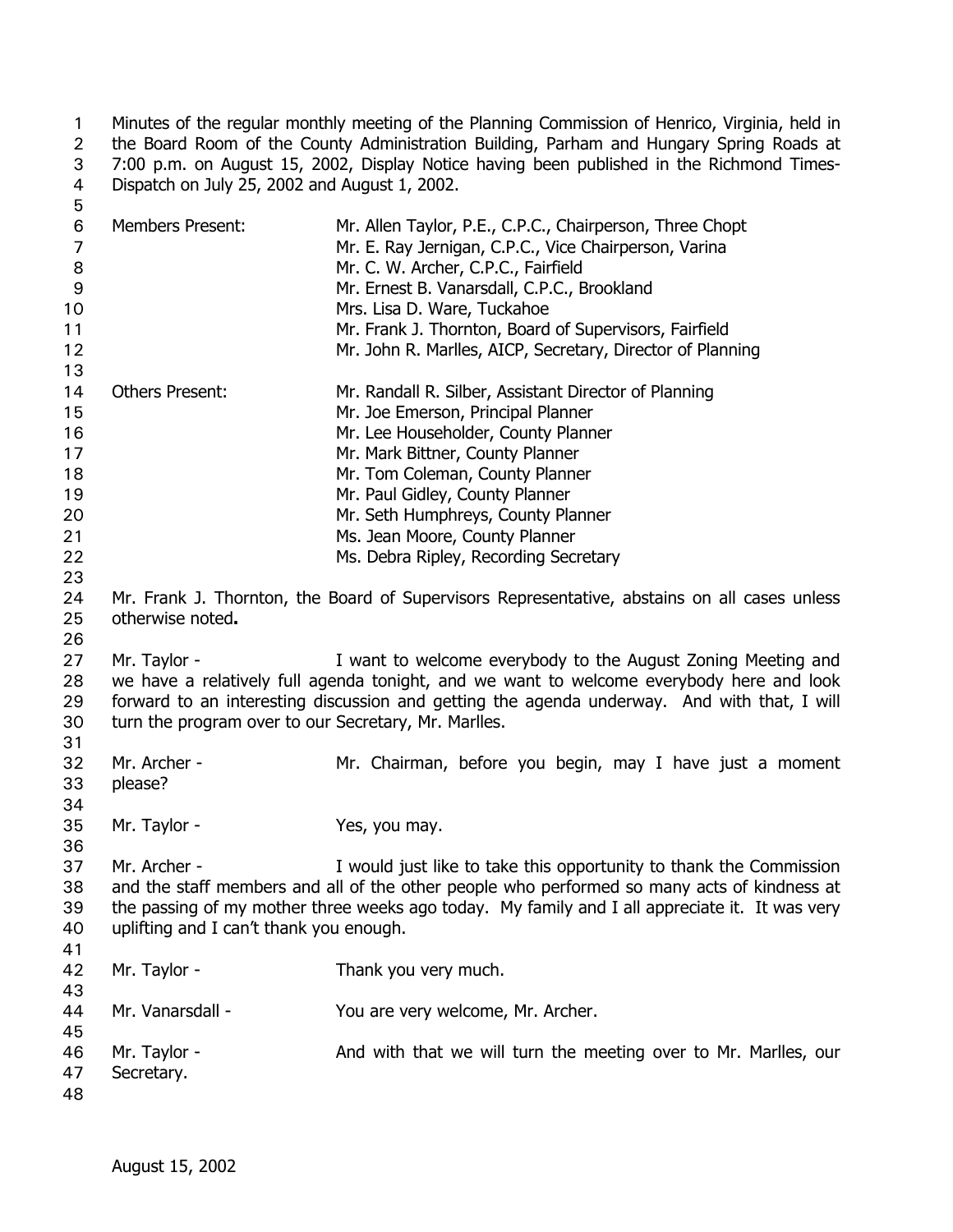Mr. Marlles - Thank you, Mr. Chairman. Good evening members of the Planning Commission. We do have a full quorum and we can conduct business. We do have, as the Chairman mentioned, quite a few items on the agenda. We do have a number of withdrawals and deferrals as well, and with that, I am going to ask Mr. Emerson if he would review those. 49 50 51 52 53 54 55 Mr. Emerson - Yes, sir, Mr. Secretary. We have two withdrawals tonight.

56

72

74

86

#### 57 **Deferred from July 11, 2002 Meeting:**

58 59 60 61 62 63 64 **P-7-02 Jared Ledet for VoiceStream Wireless:** Request for a provisional use permit under Sections 24-95(a) and 24-122.1 of Chapter 24 of the County Code in order to construct and operate a telecommunications tower extendable to 199 feet and related equipment and also to install a temporary tower for 90 days, on part of Parcel 798-696- 8886 (213-A-2), containing 10,000 square feet, located on the east side of Osborne Turnpike approximately 1,700 feet north of Sholey Road (7000 Osborne Turnpike). The existing zoning is A-1 Agricultural District. The Land Use Plan recommends Office.

- 65 66 67 68 Mr. Taylor - The Is there anybody in the audience who is opposed to withdrawing P-7-02? No opposition.
- 69 70 Mr. Vanarsdall - I wouldn't be in opposition if I could find it.
- 71 Mr. Emerson - The It is on Page 5 at the bottom.
- 73 Mr. Vanarsdall - Now we are with you, Mr. Emerson.
- 75 76 Mr. Emerson - The final agenda is page 6. You may still have the preliminary. That might be where we are getting confused. The next withdrawal is C-46C-02. It is on Page 2
- 77 78 of the agenda.

79 80 81 82 83 84 85 **C-46C-02 Robert M. Atack**: Request to conditionally rezone from A-1 Agricultural District to RTHC Residential Townhouse District (Conditional), part of Parcel 776- 766-3112 (32-A-8), containing 1.075 acres, located approximately 180 feet east and 275 feet south of the intersection of Woodman and Mountain Roads (10571 Woodman Road). Residential townhouses for sale are proposed. The applicant proffers to develop no more than 7.2 units/acre. The use will be controlled by proffered conditions and zoning ordinance regulations. The Land Use Plan recommends Office.

| 87 | Mr. Vanarsdall - | We don't need any action on these, do we?                            |
|----|------------------|----------------------------------------------------------------------|
| 88 |                  |                                                                      |
| 89 | Mr. Emerson -    | No, sir.                                                             |
| 90 |                  |                                                                      |
| 91 | Mr. Taylor -     | Then I guess we will be able to go to our first case, Mr. Secretary. |
| 92 |                  |                                                                      |
| 93 | Mr. Emerson -    | No, sir. We have a number of deferrals and several expedited         |
| 94 | items.           |                                                                      |
| 95 |                  |                                                                      |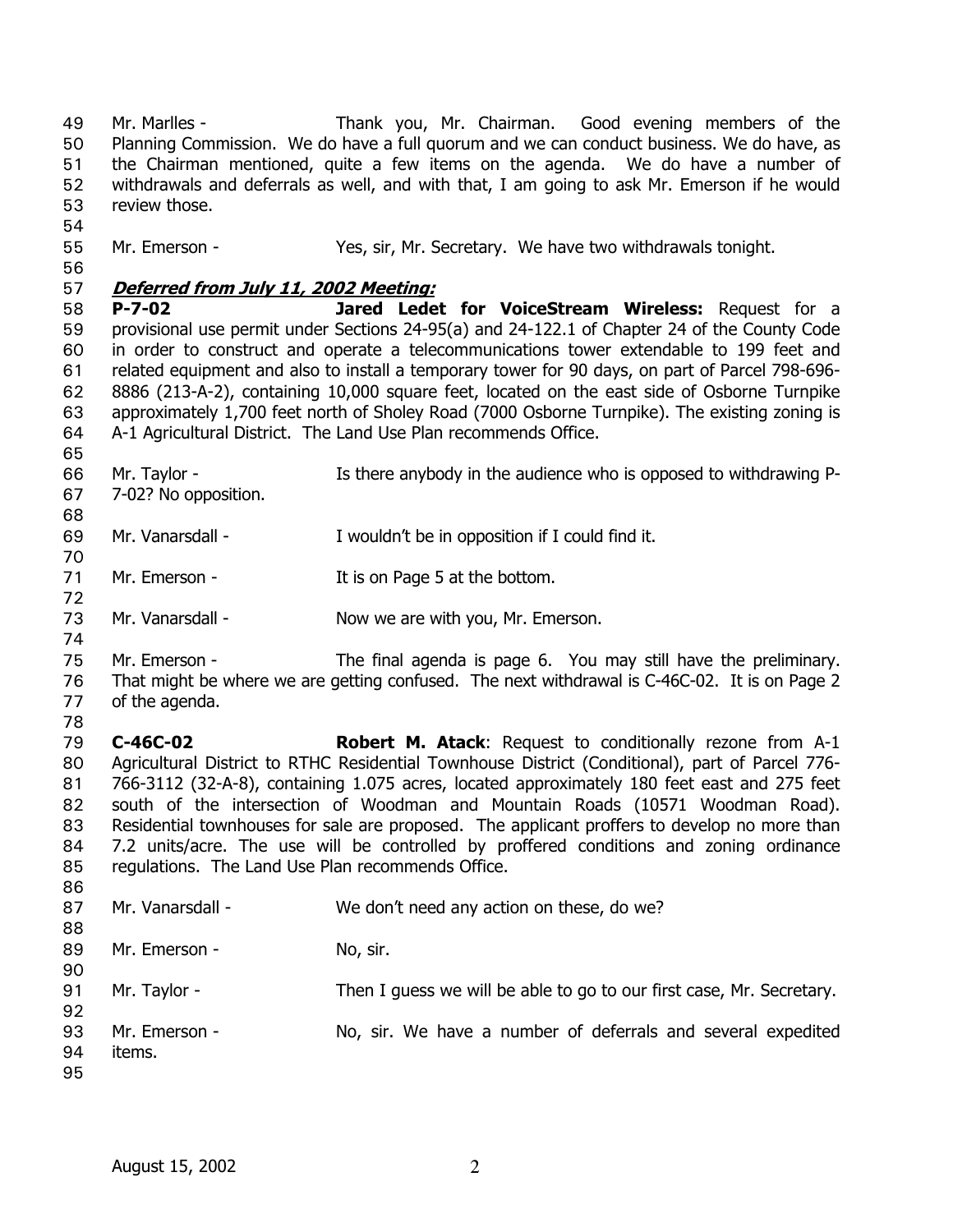**C-45C-02 Mountain–Woodman LLC:** Request to conditionally rezone from A-1 Agricultural District to RTHC Residential Townhouse District (Conditional), part of Parcel 775-763-5984 (41-A-24), containing 0.420 acre, located approximately 700 feet east and 550 feet south of the intersection of Woodman and Mountain Roads. Additional property for an adjoining future townhouse development is proposed. The applicant proffers to develop no more than 7.2 units/acre. The use will be controlled by proffered conditions and zoning ordinance regulations. The Land Use Plan recommends Open Space/Recreation. 96 97 98 99 100 101 102

103

104 105 106 Mr. Emerson - This is on page 2 of your agenda. The deferral is requested to September 12, 2002. The request is to rezone from A-1, Agricultural District, to RTHC, Residential Townhouse District.

107

111

113

108 109 110 Mr. Taylor - The Is there anybody in the audience who is opposed to the deferral of Case C-45C-02? No opposition. Then I will move that Case C-45C-02 be deferred to September 12, 2002, at the applicant's request.

112 Mr. Archer - Second.

114 115 Mr. Taylor - **Motion made by Mr. Taylor and seconded by Mr. Archer.** All in favor say aye. All opposed say no. The motion passes.

116

117 118 At the request of the applicant, the Planning Commission deferred Case C-45C-02, Mountain– Woodman LLC, to its meeting on September 12, 2002.

119

121

120 Mr. Emerson - The next deferral is on page 3 of your agenda.

# 122 **SUBDIVISION (Deferred from the July 24, 2002, Meeting)**

| The Park at Twin  | Youngblood, Tyler & Associates, P.C. for HHHunt Corporation:          |
|-------------------|-----------------------------------------------------------------------|
| <b>Hickory</b>    | The 8.44 acre site is located on the west side of Nuckols Road across |
| Collector Roads - | from the intersection of Nuckols Road and Opaca Lane on part of       |
| Old               | parcels 745-768-7374, 745-769-6845, 5071, 6789, 746-770-0619,         |
| Nuckols Road      | 1492, 4038, 745-770-0962, 747-771-2430 and 3965. The zoning is A-1,   |
| (July 2002 Plan)  | Agricultural District, RTHC, Residential Townhouse District           |
|                   | (Conditional), O-3C, Office District (Conditional), R-5AC, General    |
|                   | Residence District (Conditional) and R-6C, General Residence District |
|                   | (Conditional). County water and sewer. (Three Chopt) 0 Lots           |

- 123 124
- Mr. Emerson The deferral is requested to September 25, 2002.
- 125

126 127 128 129 Mr. Taylor - The Is there anybody in the audience who is opposed to the subdivision for The Park at Twin Hickory? No opposition, Mr. Secretary. I will move The Park at Twin Hickory Collector Roads – Old Nuckols Road (July 2002 Plan) be deferred until September 25, 2002, at the request of the applicant.

- 130
- 131 Mr. Jernigan - Second.
- 132
	-
- 133 134 Mr. Taylor - The Motion made by Mr. Taylor and seconded by Mr. Jernigan. All in favor say aye. All opposed say no. The motion passes.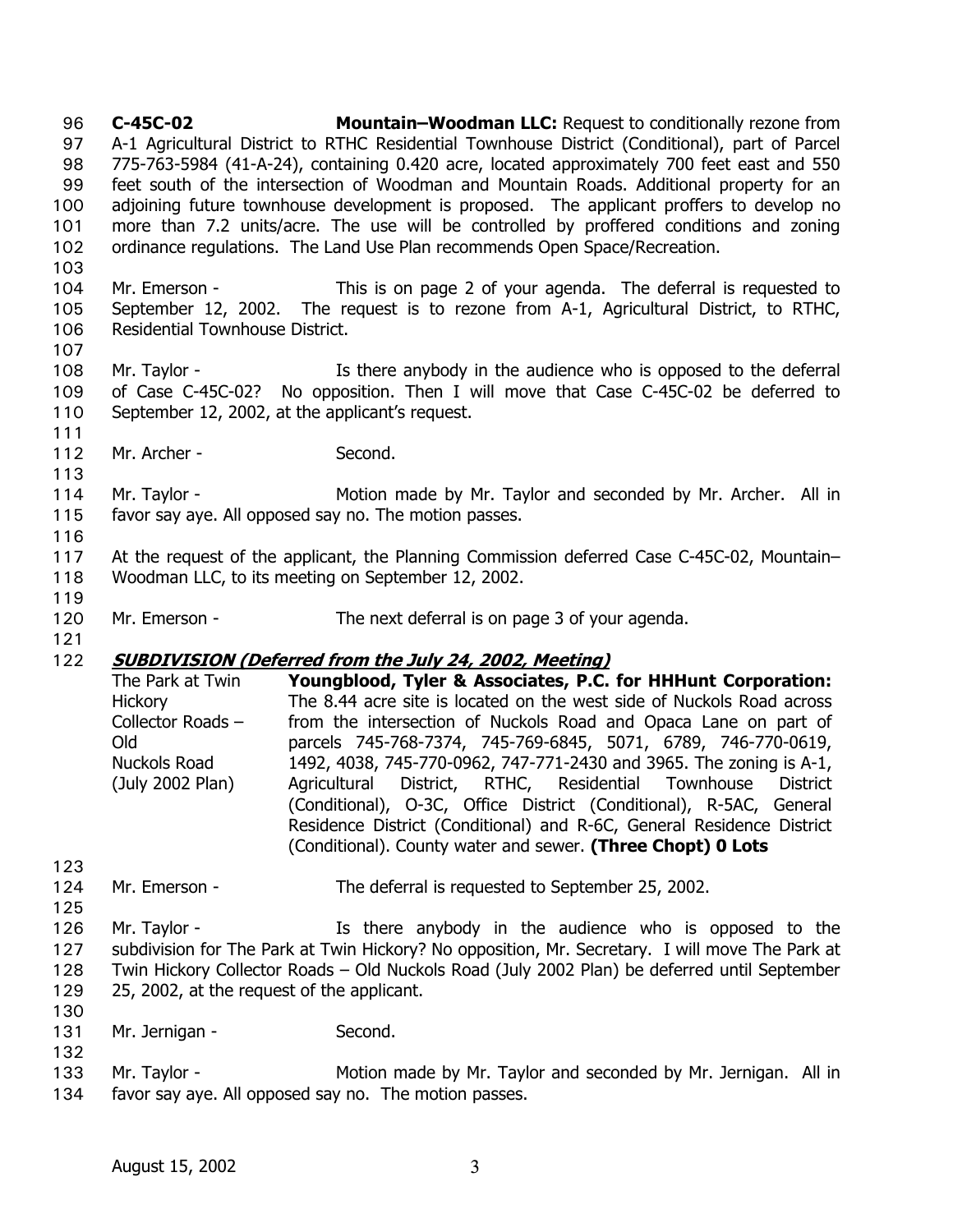135

136 137 At the request of the applicant, the Planning Commission deferred Subdivision The Park at Twin Hickory Collector Roads – Old Nuckols Road (July 2002 Plan), until September 25, 2002.

138

## 139 **Deferred from the June 13, 2002 Meeting:**

140 141 142 143 144 145 146 **C-26C-02 Andrew M. Condlin for Dr. George Oley:** Request to conditionally rezone from R-2 One Family Residence District to O-1C Office District (Conditional), part of Parcel 754- 747-5266 (79-A-71B), containing approximately 0.19 acre, located at the southwest intersection of Michael Road and Fawn Lane (south line of Michael Road approximately 150 feet east of N. Parham Road). Additional parking for an existing dental office is proposed. The use will be controlled by proffered conditions and zoning ordinance regulations. The Land Use Plan recommends Office.

- 147
- 148 149 Mr. Emerson - The deferral is requested to October 10, 2002.
- 150 151 152 Mr. Taylor - The Is there anyone in the audience who is opposed to the deferral of Case C-26C-02 to October 10, 2002. No opposition. I will move, therefore, that Case C-26C-02 be deferred until October 10, 2002, at the applicant's request.
- 154 Mr. Vanarsdall - Second.

156 157 Mr. Taylor - **Motion made by Mr. Taylor and seconded by Mr. Vanarsdall to** defer Case C-26C-02. All in favor say aye. All opposed say no. The motion passes.

158

153

155

159 160 At the request of the applicant, the Planning Commission deferred Case C-26C-02, Andrew M. Condlin for Dr. George Oley, to its meeting on October 10, 2002.

161

### 162 **Deferred from the July 11, 2002 Meeting:**

163 164 165 166 167 168 169 **C-11C-02 Webb L. Tyler for Parham Road Self-Storage, LLC:** Request to conditionally rezone from A-1 Agricultural District to M-1C Light Industrial District (Conditional), Parcel 748- 770-8794 (19-A-27); 11140 Ford's Country Lane, containing 6.668 acres, located on the east line of Ford's Country Lane approximately 440 feet east of its intersection with Nuckols Road and New Wade Lane. A mini-storage facility is proposed. The use will be controlled by proffered conditions and zoning ordinance regulations. The Land Use Plan recommends Office/Service.

- 171 Mr. Emerson - The deferral is requested to September 12, 2002.
- 172

170

- 173 174 Mr. Taylor - The Is there anyone in the audience who is opposed to the deferral of Case C-11C-02 to September 12, 2002? There being no opposition, I will move that Case C-
- 175 11C-02 be deferred until September 12, 2002, at the applicant's request.
- 176
- 177 Mr. Jernigan - Second.
- 178 179 180 Mr. Taylor - Motion made by Mr. Taylor and seconded by Mr. Jernigan to defer Case C-11C-02 to September 12. All in favor say aye. All opposed say no. The ayes have. The
- 181 motion passes.
- 182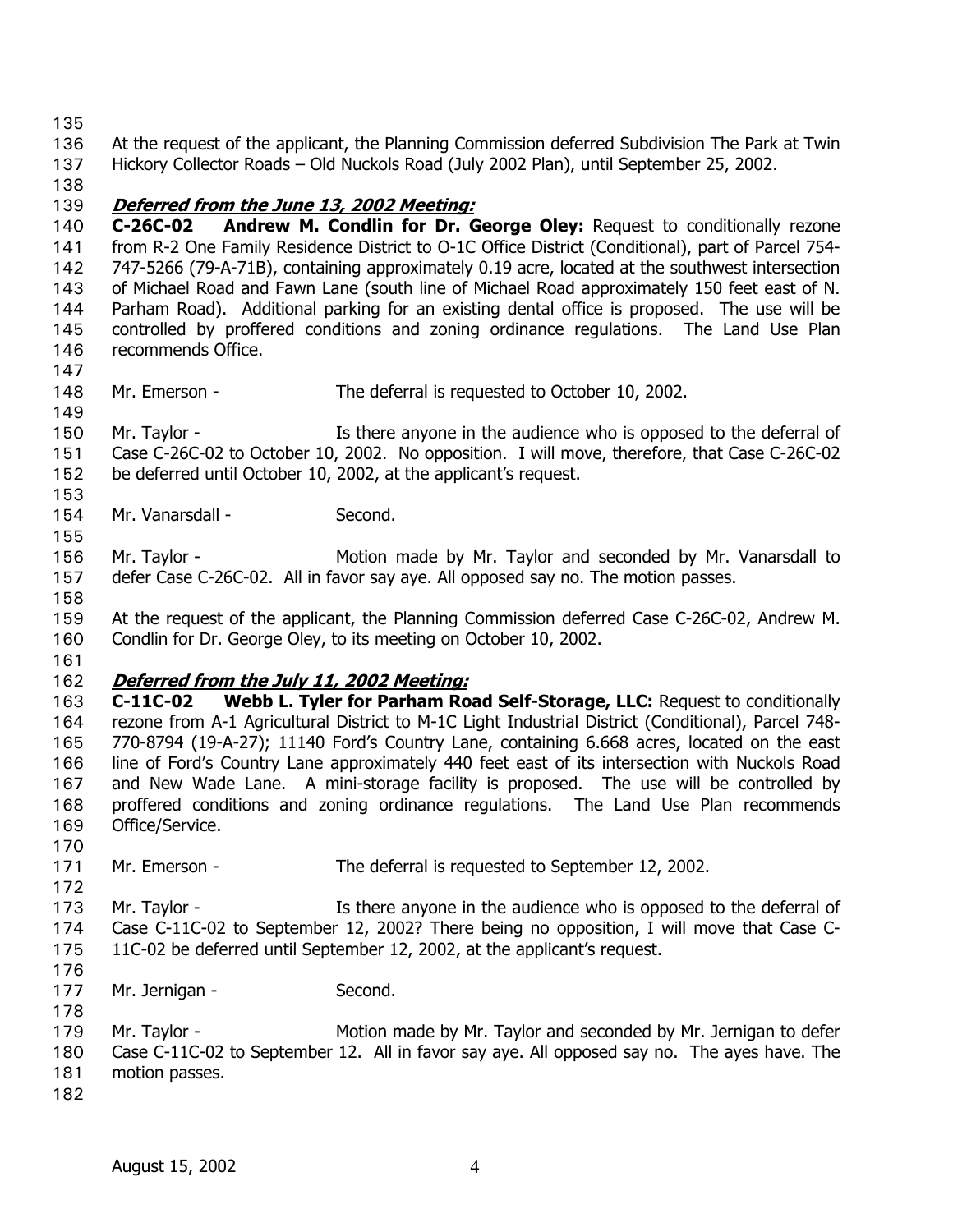At the applicant's request, the Planning Commission deferred Case C-11C-02, Webb L. Tyler for Parham Road Self-Storage, LLC, to its meeting on September 12, 2002. 183 184

185

195

199

204

207

#### 186 **Deferred from the July 11, 2002 Meeting:**

187 188 189 190 191 192 193 **C-36C-02 Jim McVey:** Request to conditionally rezone from R-2 One Family Residence District to O-1C Office District (Conditional), Parcel 754-747-3878 (79-A-70), containing approximately 0.32 acre, located at the southeast intersection of Michael and Parham Roads (8481 Michael Road). An office building is proposed. The use will be controlled by proffered conditions and zoning ordinance regulations. The Land Use Plan recommends Office.

194 Mr. Emerson - The deferral is requested to September 12, 2002.

196 197 198 Mr. Taylor - The Is there anyone in the audience who is opposed to the deferral of Case C-36C-02 to September 12? Then I will move that Case C-36C-02 be deferred until September 12 at the applicant's request.

- 200 Mr. Jernigan - Second.
- 201 202 203 Mr. Taylor - Motion made by Mr. Taylor and seconded by Mr. Jernigan. All in favor say aye. All opposed say no. The motion passes.
- 205 206 At the request of the applicant, the Planning Commission deferred Case C-36C-02, Jim McVey, to its meeting on September 12, 2002.
- 208 209 210 211 212 213 214 **C-49C-02 Jack R. Wilson, III:** Request to conditionally rezone from O-3C Office District (Conditional) to B-2C Business District (Conditional), Parcel 749-761-3214 (48-5- A-12A), containing 2.905 acres, located on the north line of Innslake Drive approximately 400 feet east of Cox Road (4051 Innslake Drive). A hotel/motel (signage) is proposed. The use will be controlled by proffered conditions and zoning ordinance regulations. The Land Use Plan recommends Office.
- 215 Mr. Emerson - The deferral is requested to September 12, 2002.
- 217 218 219 Mr. Taylor - The Is there anyone in the audience who is opposed to the deferral of Case C-49C-02 to September 12? No opposition, Mr. Secretary. Therefore, I will move that Case C-49C-02 be deferred until September 12 at the applicant's request.
- 220 221

222

216

- Mr. Vanarsdall Second.
- 223 224 225 Mr. Taylor - **Motion made by Mr. Taylor and seconded by Mr. Vanarsdall to** defer Case C-49C-02 to September 12, 2002. All in favor say aye. All opposed say no. The motion passes.
- 226

227 228 229 At the request of the applicant, the Planning Commission deferred Case C-49C-02, Jack R. Wilson, III, to its meeting on September 12, 2002.

230 **Deferred from the July 11, 2002 Meeting:**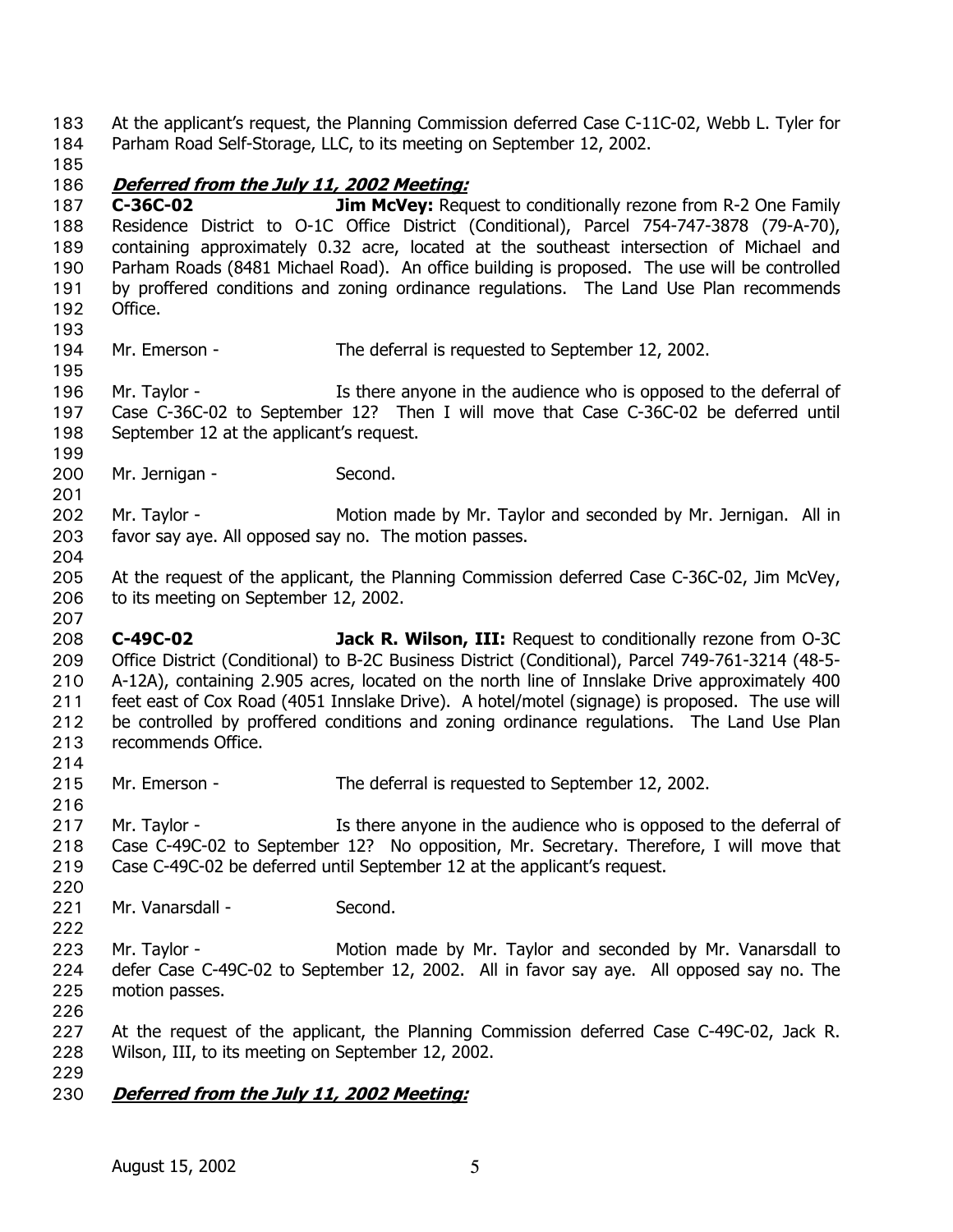**C-42C-02 Malachi M. Mills for Marchetti Property I, LLC:** Request to conditionally rezone from R-2 One Family Residence District to O-2C Office District (Conditional), Parcel 765-764-5100 (40-A-23; 10120 Staples Mill Road), containing 0.672 acre, located on the west side of Staples Mill Road (U. S. Route 33) approximately 300 feet north of Warren Road. An office development is proposed. The use will be controlled by proffered conditions and zoning ordinance regulations. The Land Use Plan recommends Suburban Residential 1, 1.0 to 2.4, units net density per acre. 231 232 233 234 235 236 237 238 239 240 241 242 243 244 245 246 247 248 249 250 251 252 253 254 255 256 257 258 259 Mr. Emerson - The deferral is requested to September 12, 2002. Mr. Taylor - The Is there anyone in the audience who is opposed to the deferral of Case C-42C-02 to September 12, 2002? No opposition, Mr. Vanarsdall. Mr. Vanarsdall - The Mr. Condlin in the audience and I want to thank you for deferring this, you and Bill Axselle. I think it will probably work out and if we can't then we will go forward in another way. Thank you. I move that Case C-42C-02 be deferred to September 12, 2002 at the applicant's request. Mr. Archer - Second, Mr. Chairman. Mr. Taylor - Motion was made by Mr. Vanarsdall and seconded by Mr. Archer to defer Case C-42C-02. All in favor say aye. All opposed say no. The motion passes. At the applicant's request, the Planning Commission deferred Case C-42C-02, Malachi M. Mills for Marchetti Property I, LLC, to its meeting on September 12, 2002. Mr. Emerson - The Mr. Chairman, that completes the withdrawal and deferral items. We do have three items on the Expedited Agenda tonight. 260 **Deferred from the May 9, 2002 Meeting:** 261 262 263 264 265 266 267 268 269 270 271 272 273 274 275 276 **C-6C-02 Michael J. Kelly for L-C Corporation:** Request to amend proffered conditions accepted with rezoning case C-14C-87, on Parcel 749-760-0500 (48-A-45) (Universal Ford), containing 4.057 acres, located on the south line of West Broad Street (U. S. Route 250) approximately 400 feet east of Cox Road. The amendment is related to eliminating the buffer on the south line of the property. The existing zoning is B-3C, Business District (Conditional). The Land Use Plan recommends Commercial Concentration. Mr. Taylor - **Is there anyone in the audience who is opposed to Case C-6C-02** being approved on the Expedited Agenda? No opposition. Therefore, I will move that Case C-6C-02 be approved on the Expedited Agenda at the request of the applicant. Mr. Vanarsdall - Second. Mr. Taylor - Motion made by Mr. Taylor and seconded by Mr. Vanarsdall. All in favor say aye. All opposed say no. The motion passes.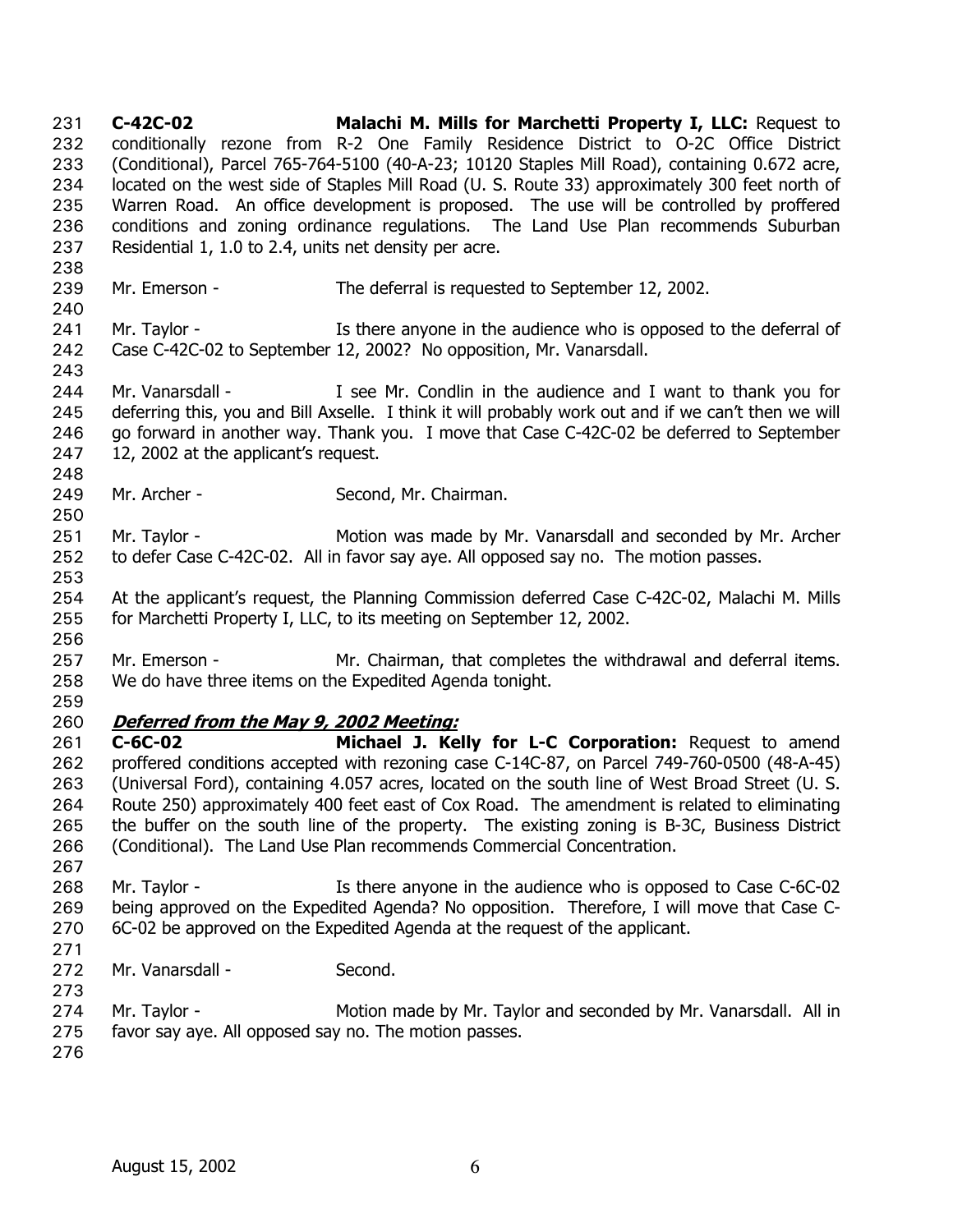**REASON:** Acting on a motion by Mr. Taylor, seconded by Mr. Vanarsdall, the Planning Commission voted 5-0 (one abstention) to recommend the Board of Supervisors **grant** the 277 request because it is not expected to adversely impact surrounding land uses in the area. 278 279

280

### 281 **Deferred from the May 9, 2002 Meeting:**

282 283 284 285 286 287 **C-7C-02 Michael J. Kelly for L-C Corporation:** Request to conditionally rezone from A-1 Agricultural District to B-3C Business District (Conditional), part of Parcel 748- 759-9860 (48-A-44), containing 0.687 acre, located on the east line of Cox Road approximately 600 feet south of West Broad Street (U. S. Route 250). Automobile dealership parking and accessory uses are proposed. The uses will be controlled by zoning ordinance regulations and proffered conditions. The Land Use Plan recommends Commercial Concentration.

288

292

294

297

301

289 290 291 Mr. Taylor - The Is there anyone in the audience who is opposed to the approval of Case C-7C-02 on the Expedited Agenda? No opposition. Therefore, I will move approval of Case C-7C-02 on the Expedited Agenda.

293 Mr. Vanarsdall - Second.

295 296 Mr. Taylor - Motion made by Mr. Taylor and seconded by Mr. Vanarsdall. All in favor say aye. All opposed say no. The motion passes.

298 **REASON:** Acting on a motion by Mr. Taylor, seconded by Mr. Vanarsdall, the Planning Commission voted 5-0 (one abstention) to recommend the Board of Supervisors **grant** the request because it continues a form of zoning consistent with the area. 299 300

302 303 304 305 306 307 308 309 **C-48C-02 James W. Theobald for PF Colonnades West Corporation:** Request to amend proffered conditions accepted with rezoning case C-22C-95, on Parcel 747- 759-8591 (48-A-47), containing 15.1102 acres, located at the southwest intersection of W. Broad Street (U. S. Route 250) and Cox Road (10901 W. Broad Street). The amendment would restate the proffer describing fast foods delivery uses and restaurants (Proffer 7. (15), prohibited uses) to read, "Restaurants with drive through windows." The existing zoning is B-2C Business District (Conditional). The Land Use Plan recommends Commercial Concentration.

- 310 311 312 Mr. Taylor - The Is there anyone in the audience who is opposed to the approval of Case C-48C-02 on the Expedited Agenda? No opposition. I will move approval of Case C-48C-02 on the Expedited Agenda.
- 314 Mr. Vanarsdall - Second.
- 316 317 318 Mr. Taylor - Motion made by Mr. Taylor and seconded by Mr. Vanarsdall. All in favor say aye. All opposed say no. The motion passes.

319 **REASON:** Acting on a motion by Mr. Taylor, seconded by Mr. Vanarsdall, the Planning Commission voted 5-0 (one abstention) to recommend the Board of Supervisors **grant** the request because it is compatible with the existing uses and zoning on the property and the surrounding area, and it is consistent with the Goals, Objectives and Policies of the 2010 Land Use Plan in that it is not expected to have any adverse effects on the area. 320 321 322 323

324

313

315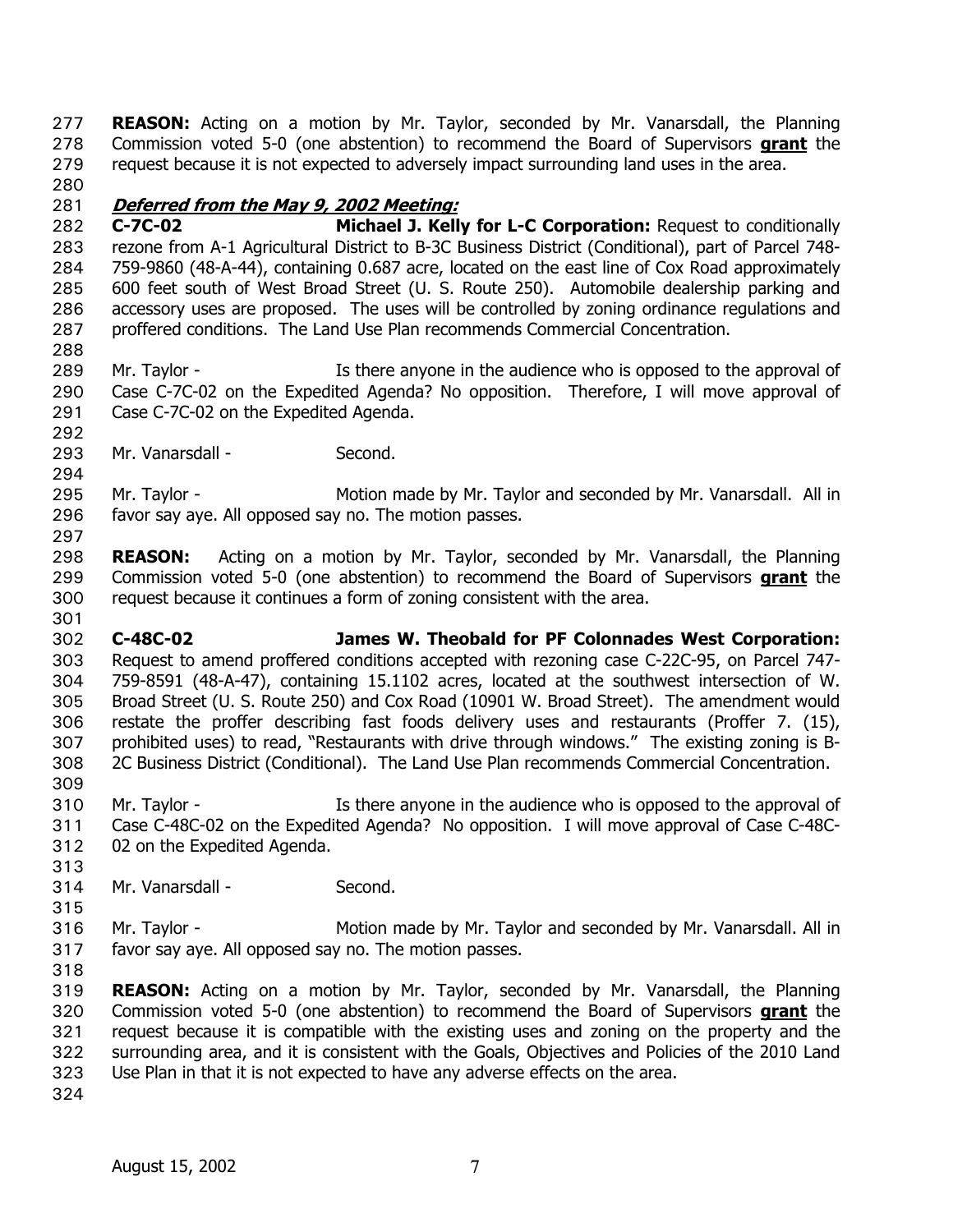- Mr. Emerson Mr. Chairman, that completes the Expedited, Withdrawals and Deferrals for tonight. 325 326
	-
- 327
- 328 Mr. Taylor - Thank you very much, Joe. Now we go to the next case.
- 329

#### 330 **Deferred from the July 11, 2002 Meeting:**

331 332 333 334 335 336 337 338 339 340 341 342 **C-43C-02 Andrew M. Condlin for Richmond International Raceway:**  Request to conditionally rezone from A-1 Agricultural District, C-1 Conservation District, and M-1 Light Industrial District to O-2C Office District (Conditional), C-1 Conservation District, and M-1 Light Industrial District, part of Parcel 796-747-9944 (86-A-2; 5900 Richmond-Henrico Turnpike), containing approximately 57.084 acres, located along Upham Brook on the west line of the CSX Railway and the Richmond-Henrico Turnpike approximately 900 feet south of the Hanover-Henrico County Line and approximately 1,700 feet northeast of the Turnpike's intersection with Azalea Avenue. Addition of property to the existing Richmond International Raceway facility for various uses including parking is proposed. The O-2C uses will be controlled by proffered conditions and zoning ordinance regulations. The M-1 uses will be controlled by zoning ordinance regulations. The Land Use Plan recommends Planned Industry and Environmental Protection Area.

343 344

345

- Mr. Marlles The staff report will be given by Mr. Mark Bittner.
- 346 347 Mr. Bittner - The Mr. Marlles, I would like to point out that the second case is related to this one, and perhaps we could hear them both at the same time.
- 348

351

349 350 Mr. Marlles - Thank you for pointing that out, Mr. Bittner. The second case, which is a companion case, was also deferred from the July 11, 2002 meeting.

#### 352 **Deferred from July 11, 2002 Meeting:**

353

354 355 356 357 358 359 360 361 362 363 364 365 **P-12-02 Andrew M. Condlin for Richmond International Raceway:** Request for a provisional use permit under Sections 24-62.2(k) and 24-122.1 of Chapter 24 of the County Code in order to allow for additional acreage to be added to the Richmond International Raceway facility and to update the existing provisional use permit, on Parcels 797- 748-0583 (86-A-1), 796-747-9944 (86-A-2; 5900 Richmond-Henrico Turnpike), 799-745-7579 (86-A-4), 795-743-1283 (96-A-29A), 796-745-8505 (96-A-29B), 794-743-0840 (96-A-30A), 796- 740-2482 (96-A-42A) and 798-740-1078 (107-A-1A) containing approximately 783.03 acres. The additional acreage is located along Upham Brook on the west line of the CSX Railway and the Richmond-Henrico Turnpike approximately 900 feet south of the Hanover-Henrico County Line and approximately 1,700 feet northeast of the Turnpike's intersection with Azalea Avenue. The existing zoning is B-3, B-2, B-1, R-6, R-3, M-2, M-1, M-1C, A-1 and C-1. The Land Use Plan recommends Commercial Concentration, Office, Office/Service, Light Industry, Planned Industry and Environmental Protection Area.

- 366
- 367 Mr. Bittner - Thank you, Mr. Marlles.

368 369 370 371 Richmond International Raceway (RIR) is requesting expansion of the existing raceway facility by providing an additional 75-acre parking area. This request would expand the master plan to an overall total of 783.03 acres. The expanded parking area is located on the north side of

372 Richmond-Henrico Turnpike and is mostly wooded.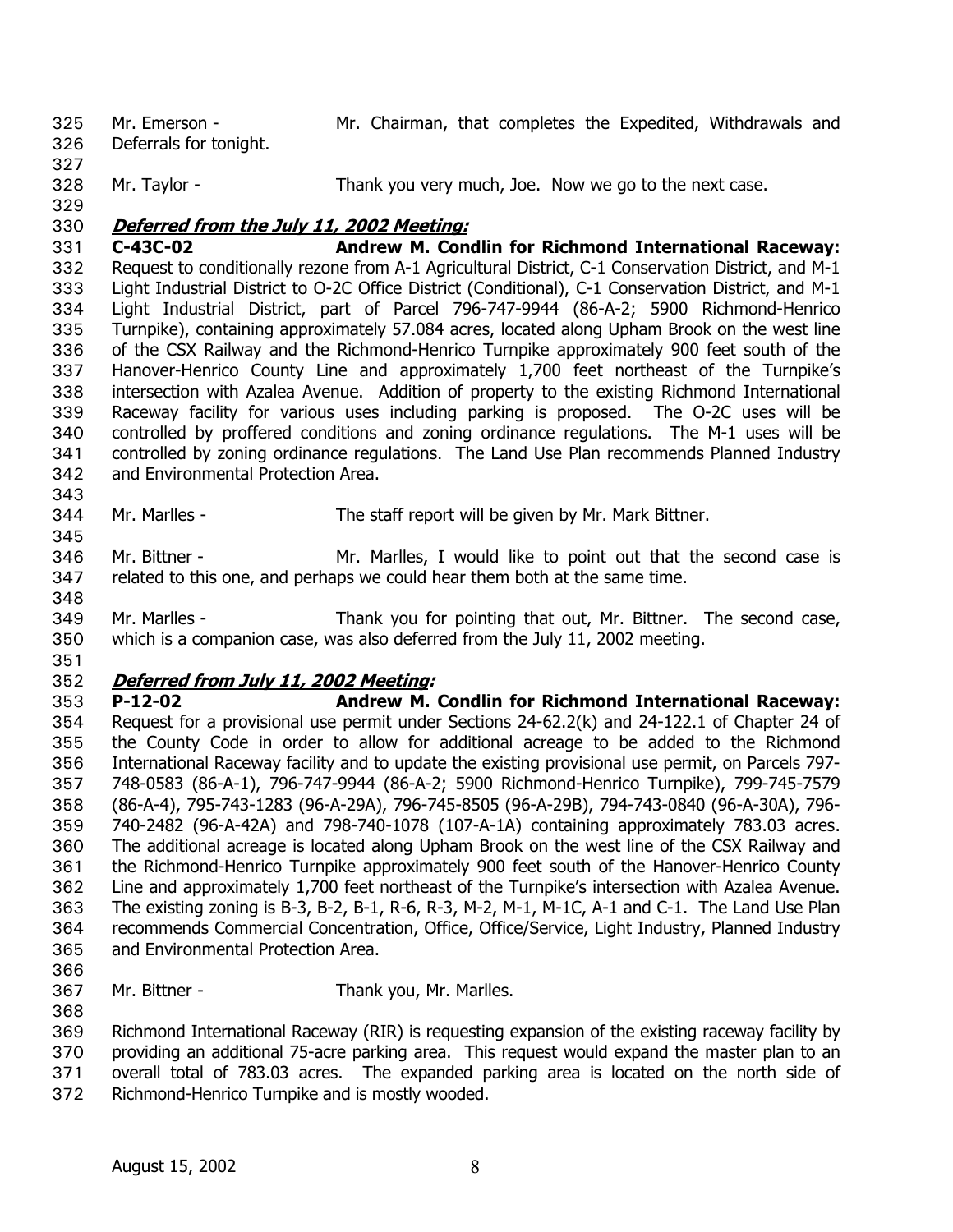373

374 375 376 377 378 379 As a result of much discussion between the County and the applicant, both the proffers and the Provisional Use Permit conditions have been revised. I would like to point out that the proffers were revised just today, so we would need to waive the time limit in order to accept them. The proffers now contain larger buffers, including a 45-foot buffer along Richmond-Henrico Turnpike and a 25-foot buffer along the western border of the site. Previously these buffers were only 20' in depth.

- 380
- 381 382 The PUP conditions have also been updated to reflect the increased buffers and to address other outstanding issues:
- 383

384 385 386 387 Condition 6 has been revised to state that a phasing component will be provided that addresses how and when a pedestrian movement plan will be implemented. This pedestrian movement plan will include measures for safely and efficiently moving pedestrians across Richmond-Henrico Turnpike to and from the raceway complex.

388

389 390 391 392 393 Condition 7 on page 2 of the packet we handed out to you just now has been revised to state that right-of-way for Concept Road 85-1, which runs right through the middle of this property, the right of way for this road shall be dedicated prior to final construction plan approval, or at the request of the County. The revisions also state this dedication shall be by recordation of a subdivision plat.

394

395 396 397 398 399 The proposed use is consistent with the 2010 Plan and with surrounding development. The revised proffers provide increased buffers, and the new PUP conditions address issues relating to pedestrian movement and the dedication of Concept Road 85-1. Staff recommends approval of both applications. I would be happy to answer any questions you may have. And again, I would like to point out the proffer time limit would need to be waived to accept this.

400

407

413

401 402 Mr. Taylor - Thank you, Mr. Bittner. Is there anyone in opposition to Case C-43C-02 or P-12-02? No opposition.

- 403 404 405 406 Mr. Archer - Mr. Bittner, I have one question. In revised condition #7, at time of final construction plan approval on such property, or at the request of the County, and that is irrespective of any kind of time limit, at the request of the County?
- 408 409 410 411 Mr. Bittner - Yes. It means whenever we may request it. However, they are moving forward and they are planning on doing all of this, and we don't plan on springing any surprises on them.
- 412 Mr. Archer - OK. Very good.
- 414 415 416 Mr. Taylor - The Any other questions for Mr. Bittner on the part of the Commission? I guess, Mr. Archer, we are ready for a motion.
- 417 418 Mr. Archer - All right, Mr. Chairman.
- 419 Mr. Vanarsdall - The Is there any opposition in this case?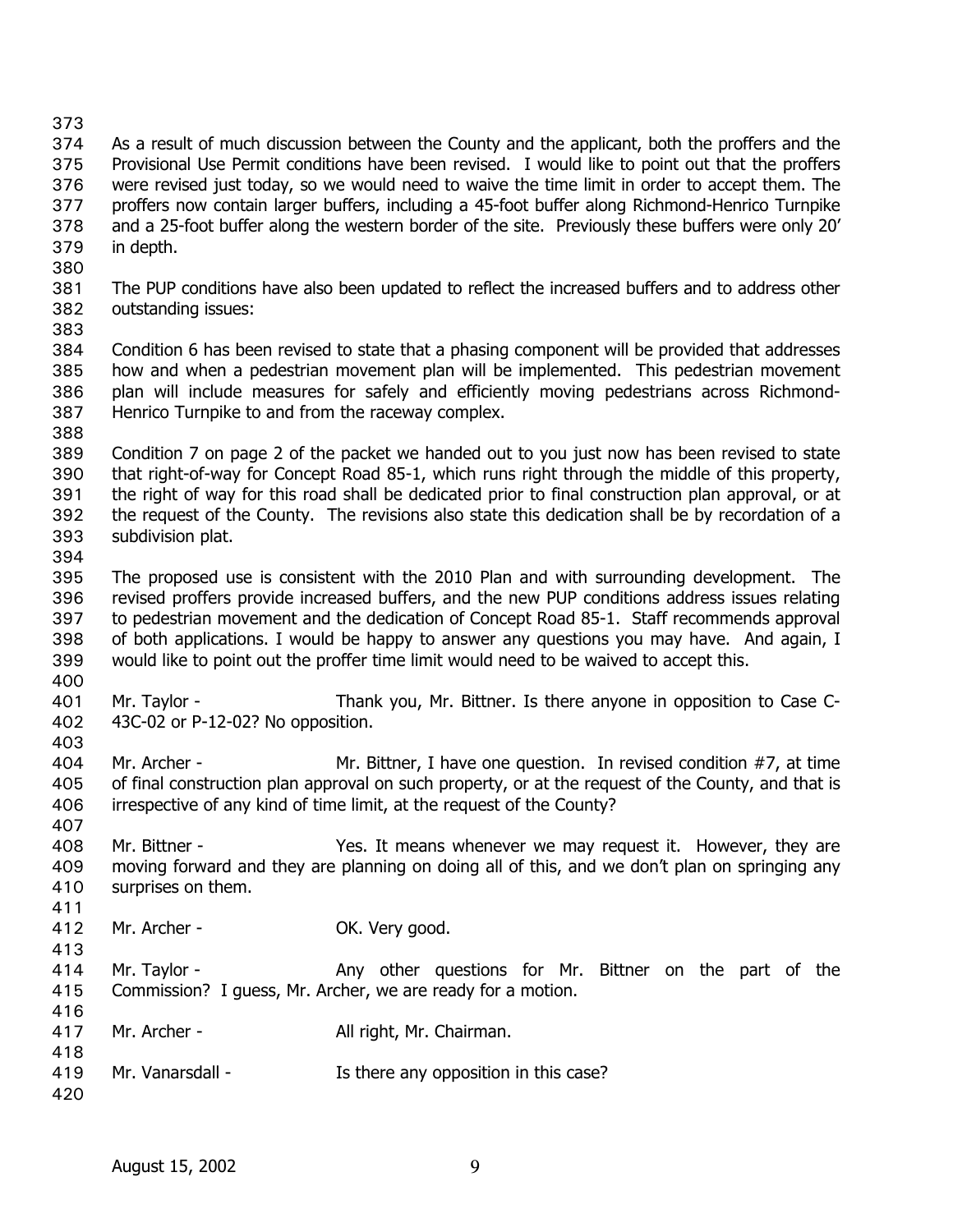Mr. Taylor - Not that I saw. Is there any opposition that I didn't see? No opposition. 421 422 423 424 425 426 427 428 429 430 431 432 433 434 435 436 437 438 439 440 441 442 443 Mr. Archer - Well, it is always good for me to get more parking for the raceway, particularly when it moves traffic away from the residential component out there. First of all, I need to move to waive the proffers that were received today on C-43C-02. Mr. Vanarsdall - Second. Mr. Taylor - The Motion made by Mr. Archer and seconded by Mr. Vanarsdall to waive the time limits for the proffers. All in favor say aye. All opposed say no. The Planning Commission waived the time limits on Case C-43C-02. Mr. Archer - Then I move for approval of Case C-43C-02 with the new proffers as stated. Mr. Vanarsdall - Second. Mr. Taylor - **Motion made by Mr. Archer and seconded by Mr. Vanarsdall.** All in favor say aye. All opposed say no. The motion passes. **REASON:** Acting on a motion by Mr. Archer, seconded by Mr. Vanarsdall, the Planning Commission voted 5-0 (one abstention) to recommend the Board of Supervisors **grant** the request because it continues a form of zoning consistent with the area and it would provide an added service to the community. 444 445 446 447 448 449 450 451 452 453 454 455 456 457 458 459 460 461 462 463 464 465 466 467 Mr. Archer - I move to waive the time limits on the revised conditions received with P-12-02. Mr. Vanarsdall - Second. Mr. Taylor - The Motion made by Mr. Archer and seconded by Mr. Vanarsdall to waive the time limits on Case P-12-02. All in favor say aye. All opposed say no. The motion passes. The Planning Commission waived the time limits for conditions on Case P-12-02. Mr. Archer - All right. I move to recommend to the Board for approval P-12-02, Richmond International Raceway. Mr. Vanarsdall - T second that. Mr. Taylor - **Motion made by Mr. Archer and seconded by Mr. Vanarsdall.** All in favor say aye. All opposed say no. The motion passes. **REASON:** Acting on a motion by Mr. Archer, seconded by Mr. Vanarsdall, the Planning 468 Commission voted 5-0 (one abstention) to recommend the Board of Supervisors **grant** the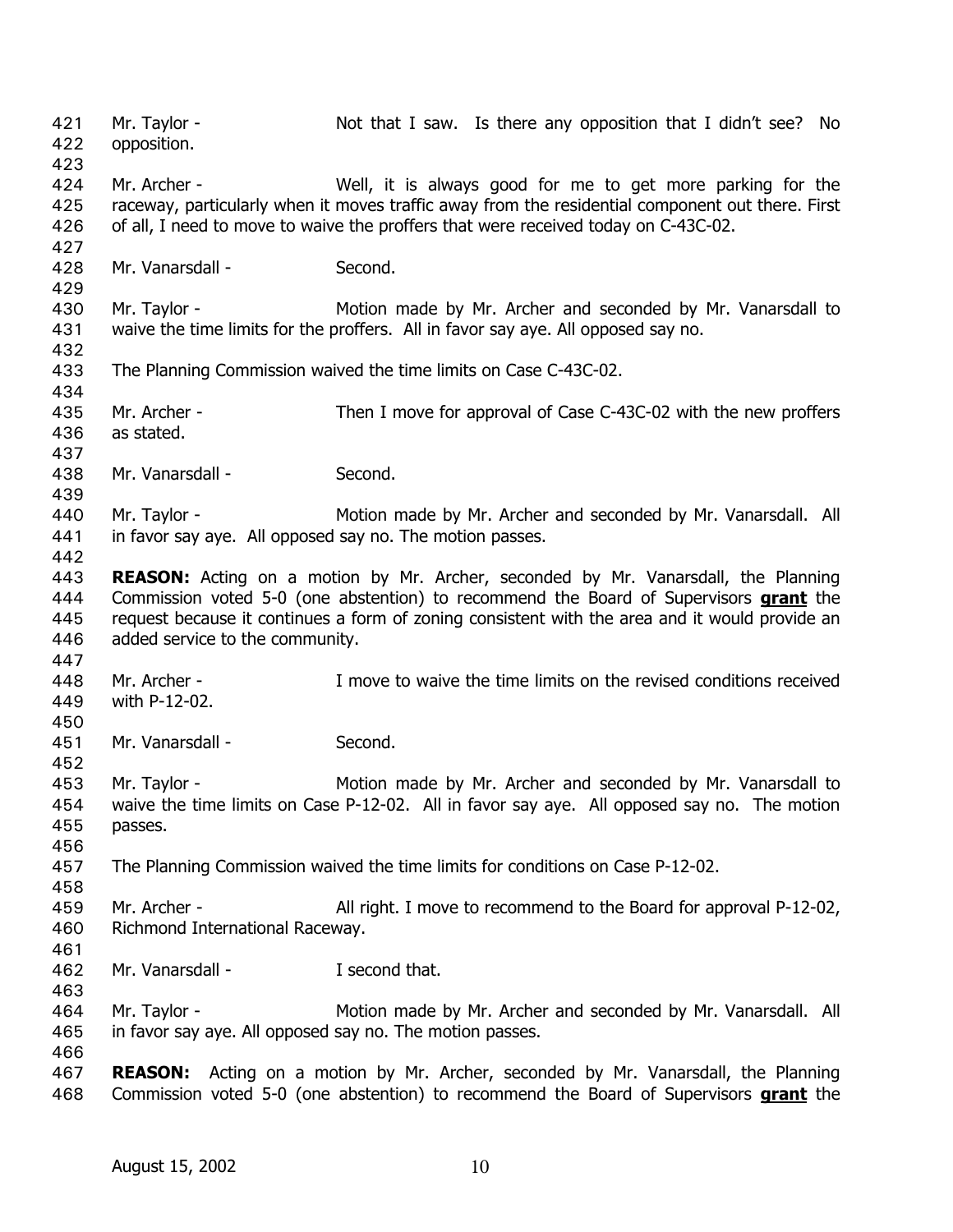request because it is reasonable in light of the surrounding uses and existing zoning on the property and would provide an added service to the community. 469 470

- 471 472 473 474 475 476 477 478 479 480 **C-25C-02 James W. Theobald for Alvin S. "Spud" Mistr, Jr.:** Request to conditionally rezone from A-1 Agricultural District to R-3C One Family Residence District (Conditional) and RTHC Residential Townhouse District (Conditional), Parcels 784-759-7593 (53-A-26), 785-760-2106 (53-A-27), 785-759-8052 (53-A-28), and 785-759-0085 (53-5-A-1), containing 30.05 acres (10.43 ac. in R-3C; 19.62 ac. in RTHC), located along the east line of Telegraph Road approximately 800 feet north of Mountain Road and along I-95 approximately 1,100 feet north of Scott Road. Single family residences at a density of 2.97 units per acre and 172 town homes are proposed. The use will be controlled by proffered conditions and zoning ordinance regulations. The Land Use Plan recommends Planned Industry.
- 481 482

483

- Mr. Marlles The staff report will be given by Mr. Lee Householder.
- 484 485 Mr. Taylor - The Is there any opposition in the audience to case C-25C-02? No opposition. Mr. Householder.
- 486

488

- 487 Mr. Householder - Thank you, Mr. Chairman, and members of the Commission.
- 489 490 491 492 493 494 495 As Mr. Marlles pointed out the property is located along the east line of Telegraph Road approximately 800 feet north of Mountain Road and along I-95 (it is circled in yellow on this aerial photography photo) approximately 1,100 north of Scott Road. The surrounding development along this portion of Telegraph Road consists of large lot single-family residences on the east side of Telegraph and a mini storage warehouse on the west side of Telegraph Road. The subject site is mostly wooded and there is a small home on the eastern portion of the property adjacent to Interstate 95.
- 496

497 498 499 500 In this case, the applicant is proposing to develop 172 townhouse units and single-family residences at a maximum density of 2.97 units per acre. They have submitted a layout showing 31 single-family lots and proffered no more than 172 townhouses units on the remainder of the property.

501

502 503 504 505 506 507 The County's 2010 Land Use Plan recommends the subject property for Planned Industry. The proposed residential uses in this case do not comply with this designation. This proposal, combined with other development inquires in the vicinity of this request, prompted the Planning Office to conduct a small area land use study adjacent to Scott Road including the subject property. This shown here is the recommended future land uses that would seek to insure high quality developments for properties within the study area.

508

509 510 511 512 513 514 515 516 I will just quickly go over some of the concepts. It does include two concept roads seen here and here (referring to rendering) to enhance access and act as gateways to what the County considers to be prime economic development sites, which are colored pink on the screen. These prime economic development areas are envisioned to be large-scale coordinated Office developments with strict design and appearance standards. Additionally, the recommended land use changes complement some of the current recommendations of the 2010 Land Use Plan by reducing land use conflicts in the area. Staff feels these proposed land use changes reflect a realistic and preferred development pattern for these properties within the study area. I would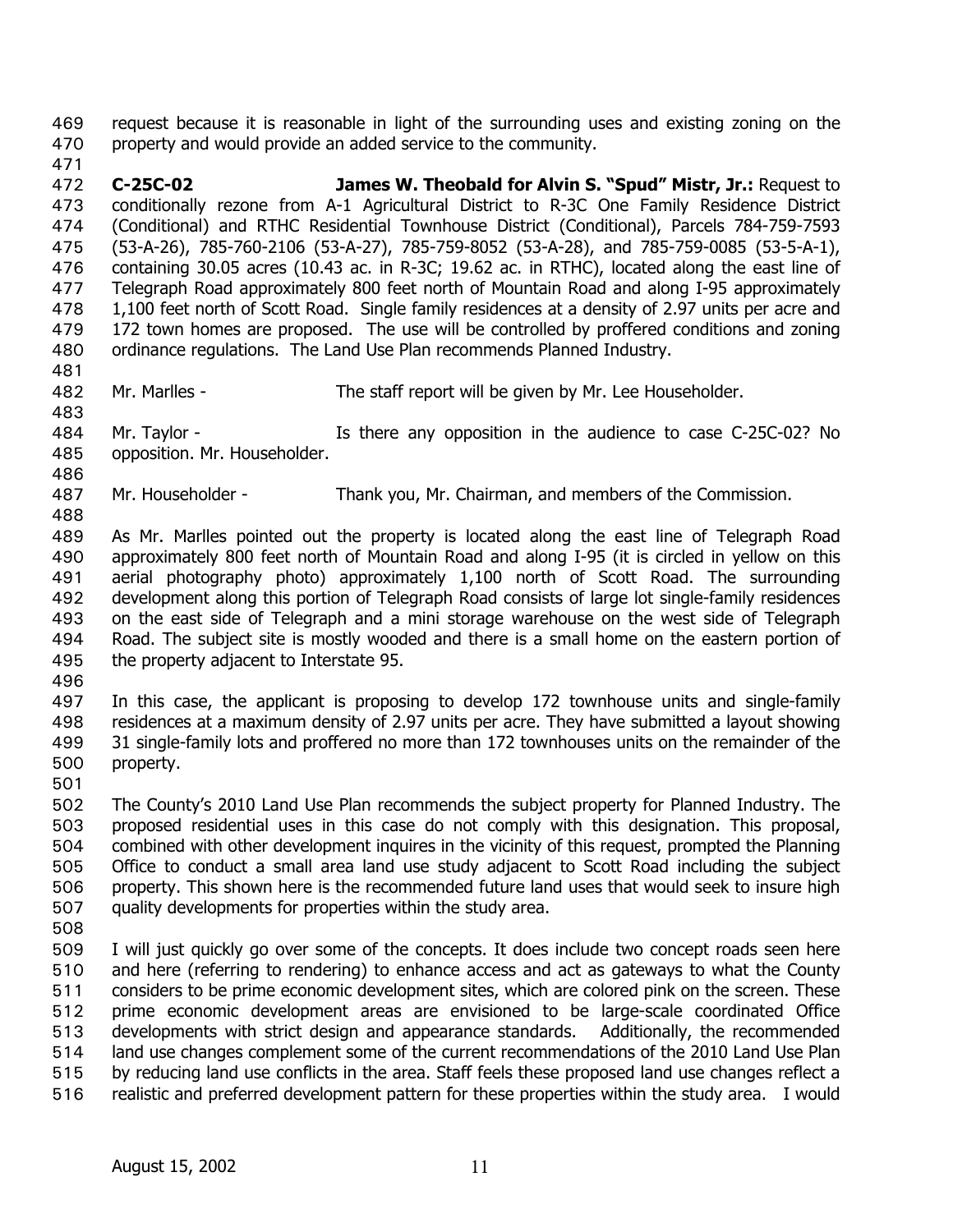also like to point out that these are just recommendations, and they are not actually adopted land use. The study at the end recommends that the Board consider amending the current 2010 Land Use Plan. As far as the subject property goes, (I will zoom in this area), it remain unchanged, (Planned Industry). However, the property directly to the north is recommended to be changed from Urban Residential to Office and Office/Service. This would form a gateway entrance through this Concept Road here (referring to rendering) to the properties further east across I-95, (this pink property, referring to rendering). Staff feels the proposed change will also act as a better land use transition from existing residential development to the north and to the Planned Industry designation of the subject property. 517 518 519 520 521 522 523 524 525

526

527 528 529 In addition, we feel that there are other elements of this project that are not ideal for residential development, including the proximity to commercial uses. On Brook Road, residential uses are inappropriate in close proximity to areas of intense commercial activity.

530

531 532 533 Also, residential uses adjacent to Interstate 95 on the eastern edge, staff has concerns with residential uses being placed adjacent to a busy interstate highway and, therefore, not a very good arrangement for residential living.

535 536 537 And, the decreased tax revenue for the County, residential zoning in an area designated for Planned Industry would not only reduce the potential taxes generated on the subject property, but also place increased demand on County services.

538

544

547

551

553

534

539 540 541 542 543 In conclusion, overall, this request is not consistent with the recommendations of the 2010 Land Use Plan as it is now nor is it consistent with the new recommendations of the Scott Road Small Area Study, and it proposes residential uses in close proximity to intense commercial activity and an interstate. Staff recommends denial of this request. I will answer any questions that you may have.

545 546 Mr. Jernigan - Mr. Householder, I just have one question. Even before the Study came out in the 2010 Land Use map, it was shown as Planned Industry then.

- 548 549 550 Mr. Householder - Correct. This map shows, right here (referring to rendering) is the subject property in the dotted line, and the dotted line below the UR is where the Planned Industry designation begins.
- 552 Mr. Jernigan - But it was in the old map even before the Study was planned?
- 554 555 556 557 558 559 560 Mr. Householder - Correct. The Study simply reaffirmed it, the existing recommendation, and it also, this UofR area here, where the cursor is moving, the Study recommends changing that to an Office/Service designation because the Concept Road comes through. The Concept Road comes through here (referring to rendering) so the Office/Service along that Concept Road would make a more attractive entrance to a larger economic development potential.

| . JU U |                   |                  |
|--------|-------------------|------------------|
| 561    | Mr. Jernigan -    | Thank you.       |
| 562    |                   |                  |
| 563    | Mr. Householder - | You are welcome. |
| 564    |                   |                  |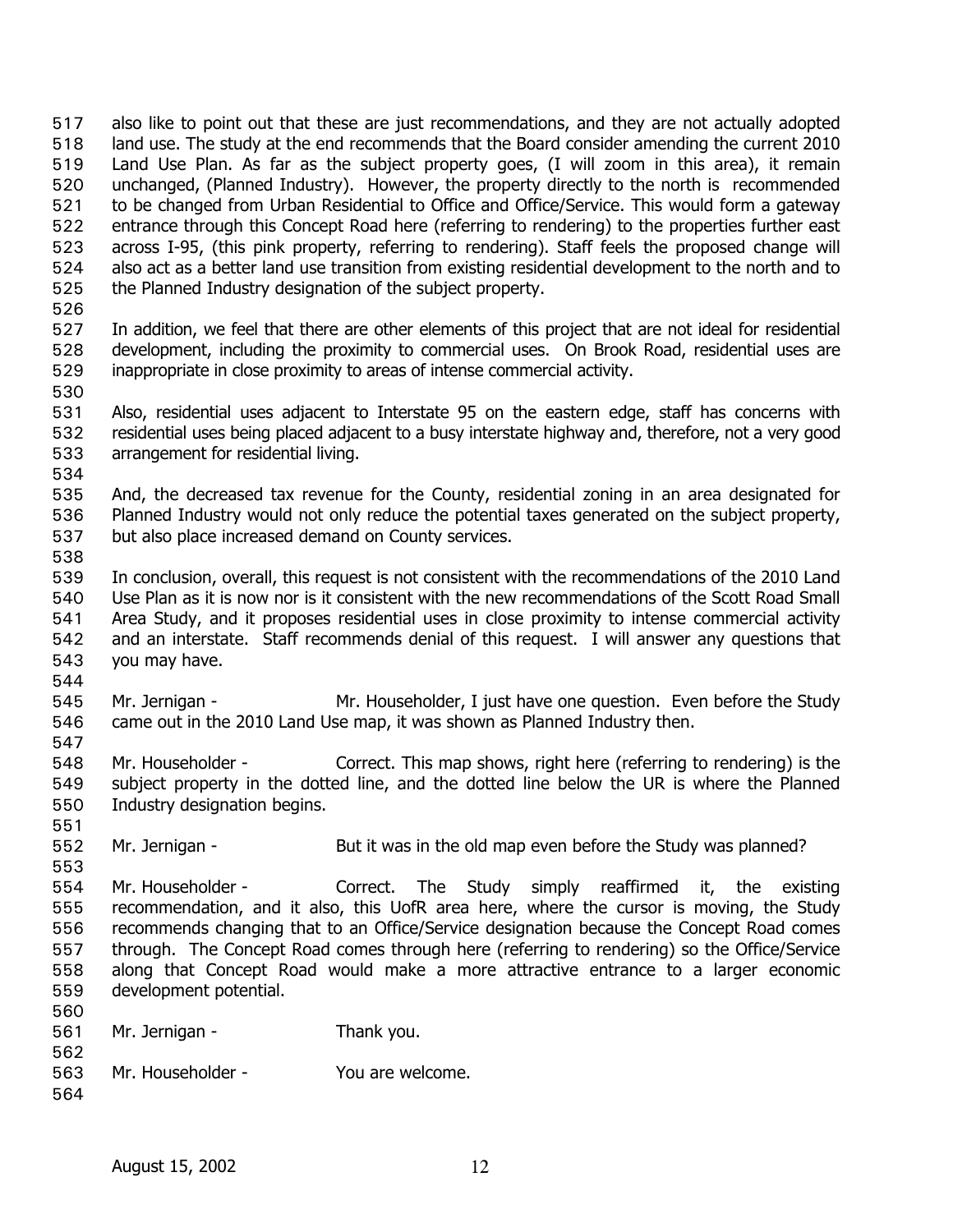Mr. Taylor - **Are there any other questions for Mr. Householder from members** of the Commission? 565 566 567 568 Mr. Archer - I have no questions, Mr. Chairman, but the applicant would like to

569 make a presentation.

- 570
- 571 572

Mr. Taylor - Well, let's hear it from the applicant, Mr. Mistr.

573 574 575 576 577 578 579 580 581 582 583 584 585 586 587 588 589 590 591 592 593 594 595 596 597 598 599 600 601 602 603 604 605 606 607 608 609 610 611 612 Mr. Spud Mistr - Ladies and gentlemen of the Commission and Mr. Secretary, I am Spud Mistr, Foster and Miller, representing the applicant and the property owners. We filed this request requesting RTH and R-3 zoning for single-family and townhouse development on 30-acres of property on Telegraph Road. Granted the Land Use Plan, the current approved Land Use Plan, calls for Planned Industry. The land adjacent to it calls for Urban Residential. The Small Area Study really bisects this property. A majority of the property is now Office/Service and the property at the bottom is Planned Industry. So, Mr. Abernathy's property, and by the way, Mr. Abernathy's son, Kevin, is with me, as well as Betty High, Mrs. Goodman's daughter. Mrs. Goodman owns the property with the front along Telegraph Road and Abernathy Construction owns the property in the back along I-95. We felt like this was the highest and best use of the property at this time because it is adjacent to a residential area. There is a tremendous amount of single-family residential to the north of this site between I-95 and Telegraph Road and up to 295. When this Small Area Study was done, the study area, the area really in question seems to me to be I-95 to 301 and from Parham Road to 295. And now this property between Telegraph Road and I-95 has been added into it. We talk about the Concept Roads being a gateway to a prime economic development area, but if you look back at the Concept Road, the prime access to this property is off of Parham Road. The property has access to Parham and I-95 to 301 and 295. You can go up Route 1 to the interchange of 95 and 295, and it also has a bridge on Scott Road. I don't know why we would want to spend millions of dollars building a bridge over 295, when we already have a bridge over 295, which is Scott Road. Granted it is two lane, but I don't, nobody has explained how an access on Route 1 would be a gateway entrance to a prime economic development area of Henrico County. The gateway entrance will be Parham Road, and I understand that when this property was looked at previously by a large economic development client that it had been arranged to have a ramp from and to Interstate 295, and if somebody was going to develop this area again of that magnitude, I would think that that would be their prime access to it again. When you have these prime economic development areas, you not only need Office/Service, you need residential areas in close proximity to them, which provide upscale housing for the people that work there, so they can get to work without tying up the highways and having long areas to drive. After reading this Study, we met with the Economic Development people of Henrico County and asked them what the opportunities for an office development on this property were, and they said, "Well, if you build a building, maybe we can lease it to somebody." And, I said, "But realistically, what is the opportunity?" Well for the next two years it is zero. None for the next two years. Now, the sellers have a developer and builders to build these townhouses, and single-family units right now, where they could sell their property. But as it is, this property is being put on hold by the County, or so it appears, for some use in the future, which could be two or three years, could be 15 or 20 years. Nobody really seems to know. The things that the staff was concerned about was proximity to commercial uses. Well, directly across Telegraph Road there is a mini-storage. When that mini storage was zoned, it was proffered to put a brick wall up there to smooth the impact between this commercial development and the residential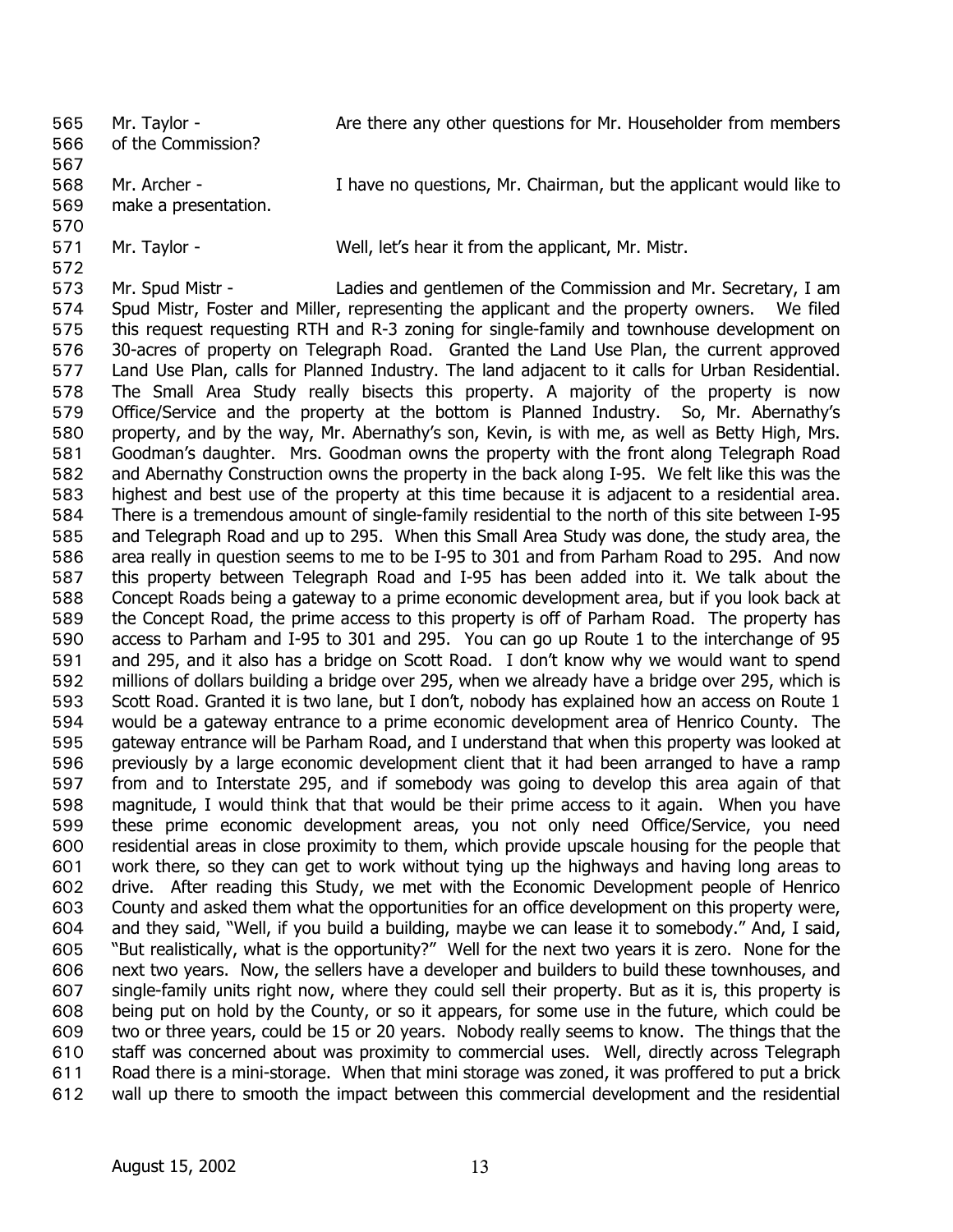area to the east of Telegraph Road. A mini-storage in my opinion is not an intense commercial development. In fact, it is one of the least intense that I think you can have. On residential areas adjacent to 295, which staff has concerns over, I would point out if you drive 295 or I-95 or 64 that there is a lot of residential development along these corridors. And I point out on 295, you have Hunton Estates, Hartley Plantation, Winterberry, Summerberry and numerous other single-family and multi-family developments, and these are \$300,000 and \$400,000 houses, so it hasn't affected the ability to sell those homes along 295, and I don't think it would affect or impair the ability to sell them along 95. 613 614 615 616 617 618 619 620

621

622 623 624 625 626 627 628 629 630 631 632 633 634 635 636 637 638 639 640 641 642 643 The third item of the staff was decreased tax revenue, that having residential zoning would decrease the potential taxes to be generated from the County. However, residential zoning would generate an increase in the tax base. An office zoning that may not come around for 10 or 15 years generate zero taxes for the County. So, how long does this sit vacant in order to overcome this concern about decreased tax revenue. Then they were saying that the request would also place burdens on the County services that would set an unwanted precedent for residential development in the area. Now there is already a lot of residential development in the areas you can see by this map (referring to rendering). But it is also interesting that when you read the Public Service and Site Considerations, the traffic engineer said the existing roadways could handle this development. The drainage engineer and environmental engineer said that there were no concerns other than normal for this development. Public Utilities stated that the water and sewer are available within 100 feet of this property. The schools can accommodate the projected new students from this development. Public Safety being fire and police, recommended, and had no objections to this development other than the standard concerns that they had for every development. Recreation and Parks said there were no impacts. So every department in the County has taken no objection or recommended approval, other than the Planning Staff, and that is based on the 2010 Land Use Plan and the Small Area Study that was just completed. So, I am not sure where this objection from the Planning Staff came from, but we feel like this is a good use for this property, and would request that you recommend approval to the Board of Supervisors. Now, Mrs. High is here tonight and her mother, who owns this property, is in Arizona and is not able to attend, but she would like to address you for about a minute, if that is OK.

644

647

649

656

645 646 Mr. Vanarsdall - Spud, let me ask you a question. You say that Industrial Development Authority, you went to them?

648 Mr. Mistr - Thet with them yesterday.

650 651 Mr. Vanarsdall - Had you ever – before you filed the case, did you meet with Mr. Archer?

- 652
- 653 654 Mr. Mistr - No. I spoke with him.
- 655 Mr. Vanarsdall - **Did you meet with Mr. Thornton?**

657 658 659 Mr. Mistr - The Muslim Composited Mr. Mistr - The Muslim I spoke with him, also. I told him we were thinking about requesting development, and he had some concerns about Telegraph Road, about the roadway itself, and said he would look at it when we filed the case, and I did talk to members of the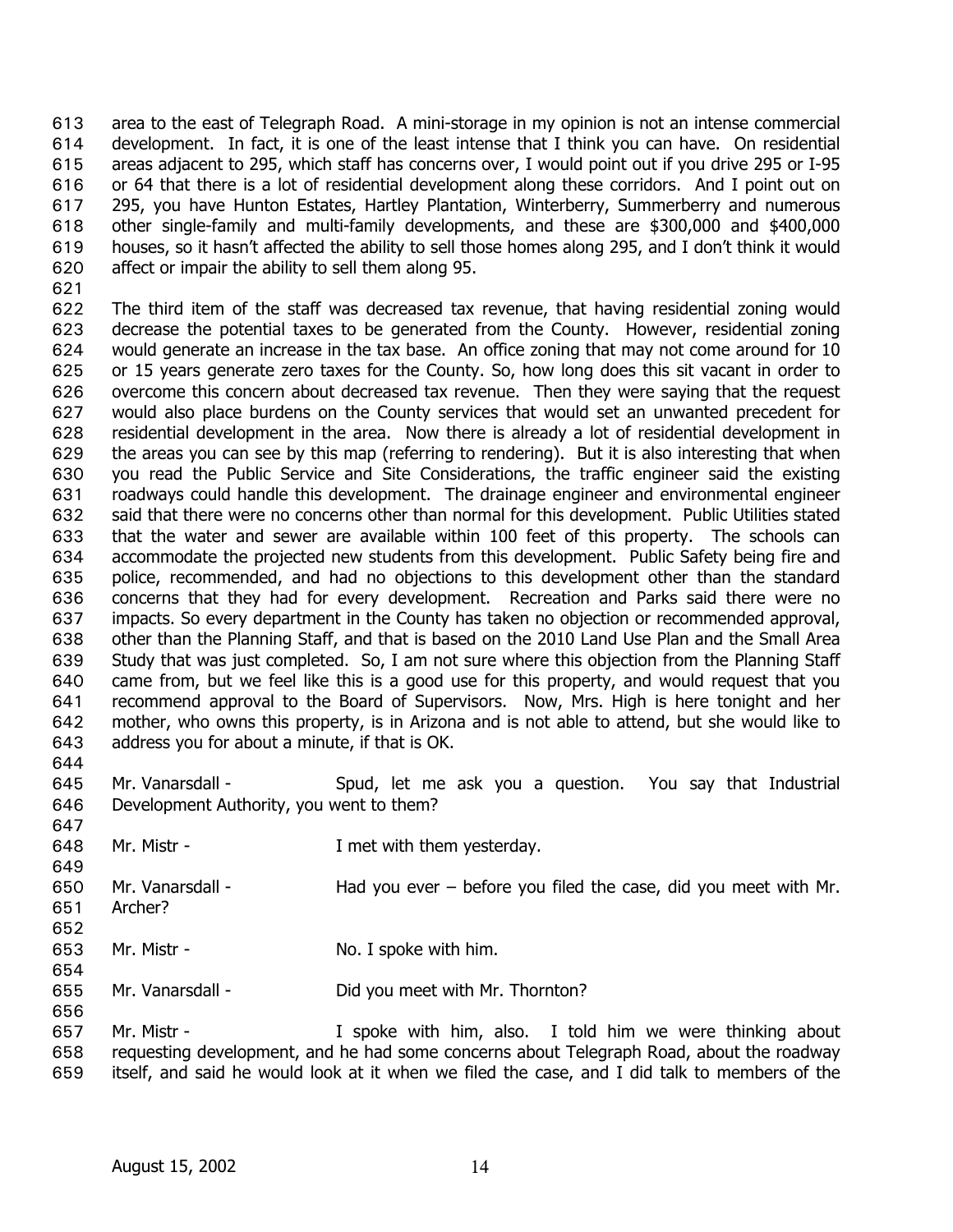staff before we filed this case, and there was, the objections at that point in time were not nearly as severe as they are now. 660 661 662 663 664 665 666 667 668 669 670 671 672 673 674 675 676 677 678 679 680 681 682 683 684 685 686 687 688 689 690 691 692 693 694 695 696 697 698 699 700 701 702 703 704 705 706 707 Mr. Vanarsdall - Well, they usually are not, because there are a lot of details to be worked out. Mr. Mistr - The Munderstand that, and I pointed out one other thing about Economic Development. Mr. Vanarsdall - You did your homework. I just wanted to know if you had touched base with them. Mr. Mistr - Well, I did. I didn't sit down and meet with anybody, but I think I talked to everybody that we are supposed to. And I would also point out that in Park Central and in Windsor Business Park, north of Parham Road, that all of those office buildings are full of vacancy signs and for rent signs right now, because I was there this afternoon. Mr. Vanarsdall - And I've had the Industrial Development Authority recommend something before, and as far as traffic, I've never seen a road yet that they didn't say wouldn't handle it. Mr. Mistr - This wasn't Economic Development. This was Traffic Engineer that said that the road was OK. Mr. Vanarsdall - I've never seen the Traffic Engineer yet turn one down. Yes, that road can handle it. Not but a million vehicles on it today, and they can handle a million more tomorrow. Mr. Mistr - Well, that may be true, but this is 1,385 trips, which is not out of the ordinary. Mr. Vanarsdall - I don't have any more questions, Mr. Chairman. Mr. Marlles - Mr. Mistr, do you think that the County should not plan for more than a two-year time frame? Mr. Mistr - No, I think you should plan for it, and I think it is a good plan. It is a great text book plan, but we develop things on supply and demand and need, and use is not just what we all think we would like it to be. It is great to have a plan. I agree. It is a good plan. I don't agree with the bridge over 95. I don't think that is a good plan, but the rest of it is pretty good. Mr. Marlles - The Multimum of I guess I would suggest that the reason the County has such a strong economic base is we have taken measures to protect that prime economic development sites and I think that was what staff is essentially trying to do here. Mr. Mistr - OK. I am not questioning any motives. I am just not necessarily agreeing with them.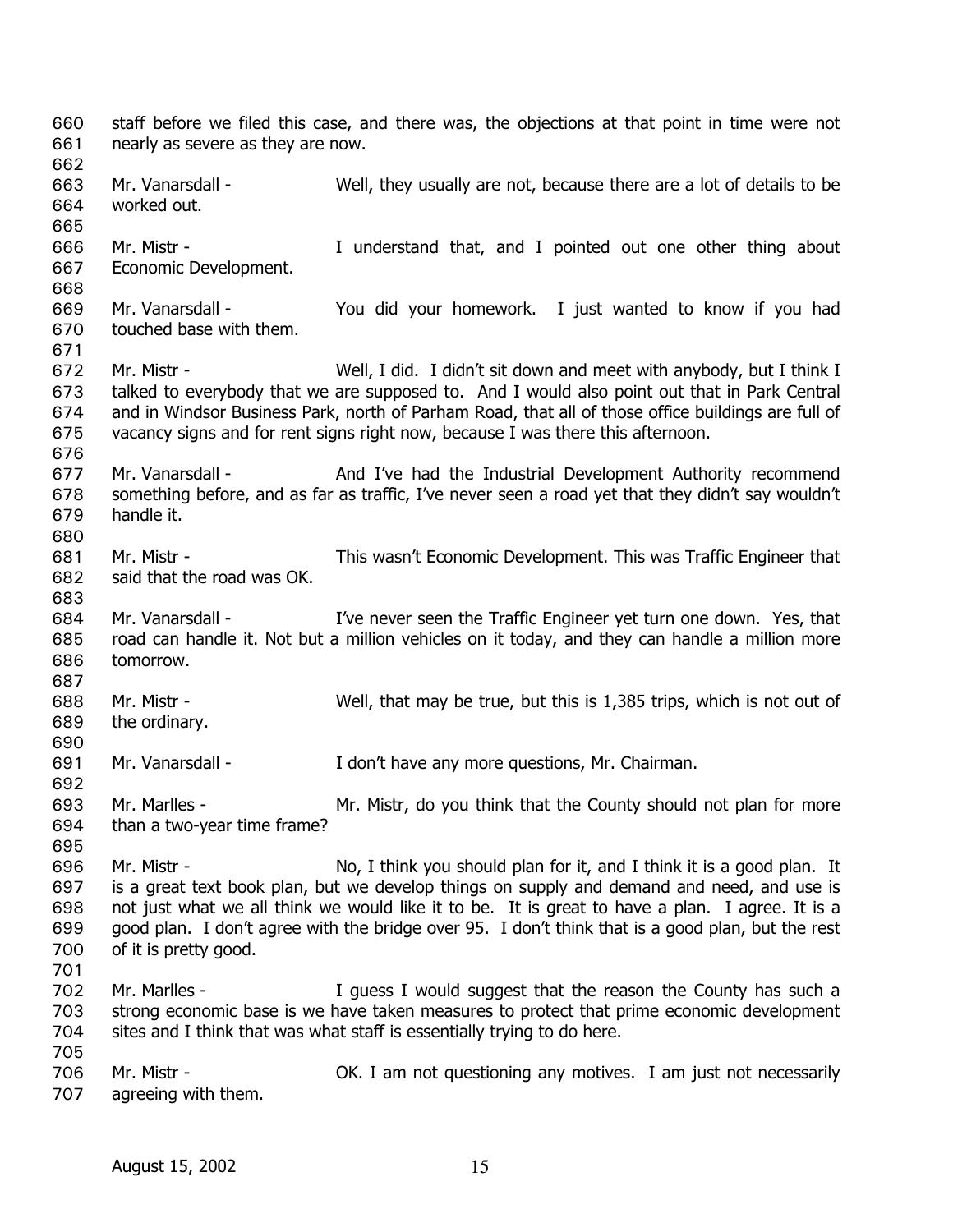709 710 711 712 713 714 715 716 717 718 719 720 721 722 723 724 725 726 727 728 729 730 731 732 733 734 735 736 737 738 739 740 741 742 743 744 745 746 747 748 749 750 751 752 753 754 755 Mr. Jernigan - Mr. Chairman, did you ask if there was any opposition on this case? Mr. Taylor - The I believe I did and there was no opposition to this case. I will ask again. Is there any opposition to this particular case, C-25C-02? Mr. Mistr - **And I** would like to come down here every time we have a case with no opposition and a staff report as good as this one. Mr. Vanarsdall - The Planning I will add that we are not here for opposition. The Planning Commission is not a political, not supposed to be. We don't answer to the ballot box, so we don't, we sometimes have to look you in the eye and oppose it, even if you are not opposed. Mr. Taylor - Ma'am, if you would for the record, would you please state your name. Ms. Elizabeth Goodman High - Yes, I am Elizabeth Goodman High. I am the daughter of Bernelle Goodman who is one of the owners of this property. Thank you for letting me speak. Both my Mom and I are life-long residents of Henrico County. The property being discussed has been in our family for generations and we always knew that there was a likelihood that we would have to sell it to take care of Mom. Unfortunately, that likelihood became a reality. Mom is 86. She was stricken with cancer in 2001 and a left-side massive stroke in January of this year, which left her disabled both physically and in her speech. This property constitutes the bulk of her assets. We have a contract to sell the property to a developer, who in turn has builders in agreement to build. We have had absolutely no interest in this property from potential commercial buyers. By denying our request for rezoning, the County is essentially prohibiting us from selling the property. My family and I have great respect for the County and its plan for the future from both a growth and revenue standpoint. However, this property is on the west side of 95 from the primary area of Planned Development. We are offering a win-win situation, using peripheral property for residential development, which will enhance the County's revenue in the near term and provide a bedroom community for the commercial development when it occurs. My request to you tonight is to please consider seriously our rezoning requests for the sake of my mother and as a revenue consideration for the County. Thank you. Mr. Taylor - Thank you Ms. High. Mr. Vanarsdall - Do you live in that area? Ms. High - Thive over off of Dickens, not too far. Mr. Vanarsdall - All right. Thank you. Mr. Taylor - The Are there any other people in the audience that would like to speak on this issue? Sir, if you would, please come down to the podium and state your name for the record, and we would enjoy hearing your comments.

708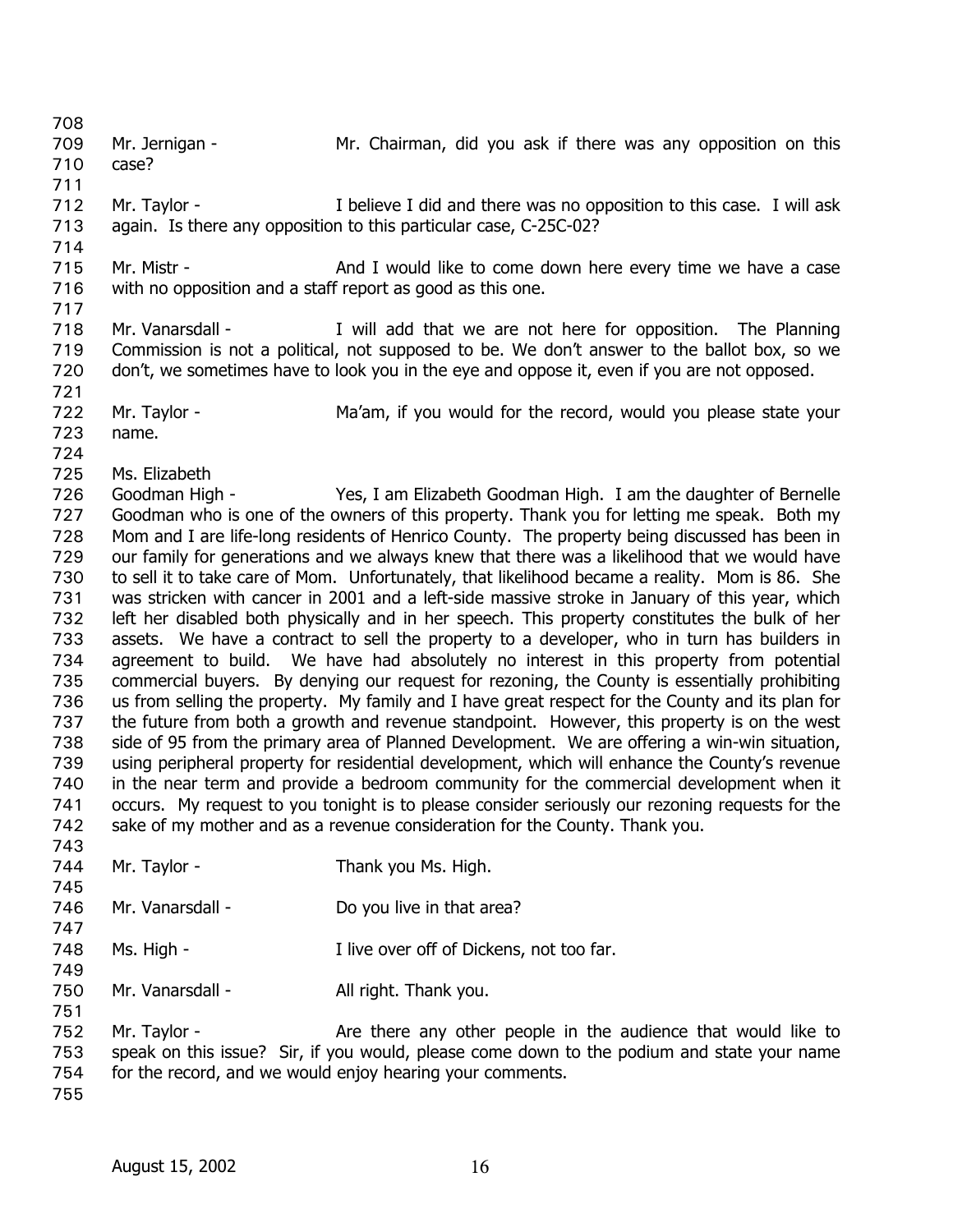Mr. Kevin Abernathy - My name is Kevin Abernathy and I am the son of Bobby Abernathy. We own the bottom half of this property. I just want to say, like it has been said, that we have a purchaser. We have somebody that is interested in the land. There has been no interest since we have owned the land to develop it. My family has lived in Henrico County a long time. The land was originally bought with the intentions of moving our company there. It never happened. It just didn't go through. Now we have a developer, somebody ready to buy, and we'd like for you to approve it. That is all I have to say. 756 757 758 759 760 761 762 763 764 765 766 767 768 769 770 771 772 773 774 775 776 777 778 779 780 781 782 783 784 785 786 787 788 789 790 791 792 793 794 795 796 797 798 799 800 801 802 803 Mr. Jernigan - Thave a question for you, sir. Mr. Abernathy - Yes, sir. Mr. Jernigan - Did you all put this property out for sale or were you approached by a developer? Mr. Abernathy - We were approached. I believe we were approached. I don't know the details of that. Mr. Jernigan - So you haven't tried to sell it on the open market? You were just approached by a developer? Mr. Abernathy - The Yes. Mr. Taylor - The Mr. Abernathy, I have a question. When you say the lower segment, which, that is just… Mr. Abernathy - I can show you. It is that part  $-16-1/2$  acres approximately on this bottom (referring to rendering). Mr. Taylor - Over the years, has there been any industrial interest, or commercial interest in that property? Mr. Abernathy - No, none that I have know of, that my father has expressed to me in the last couple of days in speaking about this. Mr. Taylor - No commercial ventures, wanting it for storage or construction? Mr. Abernathy - Well, he has wanted to move his business there from where we are currently located, but he decided, he withdrew that decision. Mr. Taylor - Why did he withdraw? Was he concerned, too, about the marketability of that area or the usability of that area? Mr. Abernathy - I believe his concerns were, and he felt that the conditions that would have been placed on him were too restrictive for moving, so he felt it would be better to stay where we are currently. Mr. Taylor - **Are there any other questions for Mr. Abernathy?**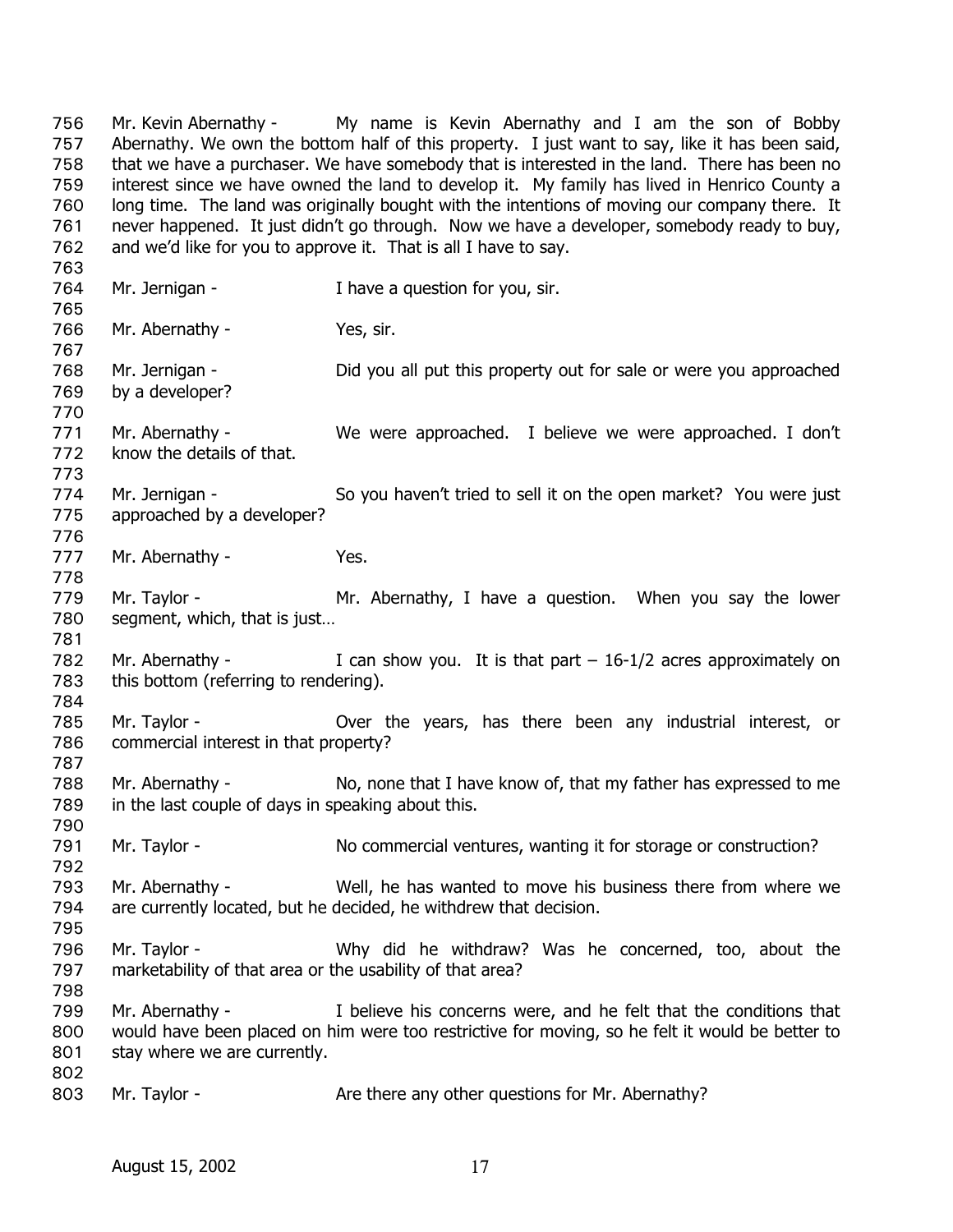804 805 806 807 808 809 810 811 812 813 814 815 816 817 818 819 820 821 822 823 824 825 826 827 828 829 830 831 832 833 834 835 836 837 838 839 840 841 842 843 844 845 846 847 Mr. Mistr - Could I add a comment to that? The Abernathy property runs all along 95. The Goodman property does not touch 95. And Abernathy does not have access to Telegraph Road, without going through another property. Now, in 1993 Mr. Abernathy filed a zoning case for M-1C to put his construction company here, and he withdrew the case before it was denied, but one of the reasons was that his access would be through Scott Road and through paper streets of these single-family subdivisions that is recorded just north of Scott Road. Mr. Vanarsdall - **Do you want anything else from him, Mr. Chairman?** Mr. Taylor - No. My question was on that parcel. That is parcel that is longitudinal or parallel to 95? Mr. Abernathy - Yes, sir. Mr. Taylor - That is your parcel? And there is no access to that, according to Mr. Mistr. Is that correct? Mr. Abernathy - I believe the access is off of Scott Road, just a drive-way access. Mr. Taylor - The Basically every parcel that is around that is pretty much all commercial, is it not? Mr. Abernathy - I believe that it is Planned Industry. Excuse me, sir. It is Agricultural. Mr. Taylor - That is Agricultural now, all of it? Mr. Abernathy - Yes. Mr. Taylor - The Music of the Maye any more questions. Any more questions from the Commission? Mr. Jernigan - Thank you, sir. Mr. Archer - Are you ready, Mr. Chairman? Mr. Taylor - Yes, sir. Go ahead. Mr. Archer - The Assam Assam Mr. Mistr stated so eloquently in his presentation, we don't know what the time table would be for proposed development of this property. He chose to think it might be later rather than sooner, but it could be the other way around. And, also, I would like to state that the support departments who give us information that support the

848 849 850 851 staff's request to either support or not support these things are not really recommendations. They make available to us information that would alert us to problems that might arise should we have the opportunity to rezone property from one thing to another. We certainly have no interest or any reason to just, for no salient reason deny the rezoning of land, but it appears in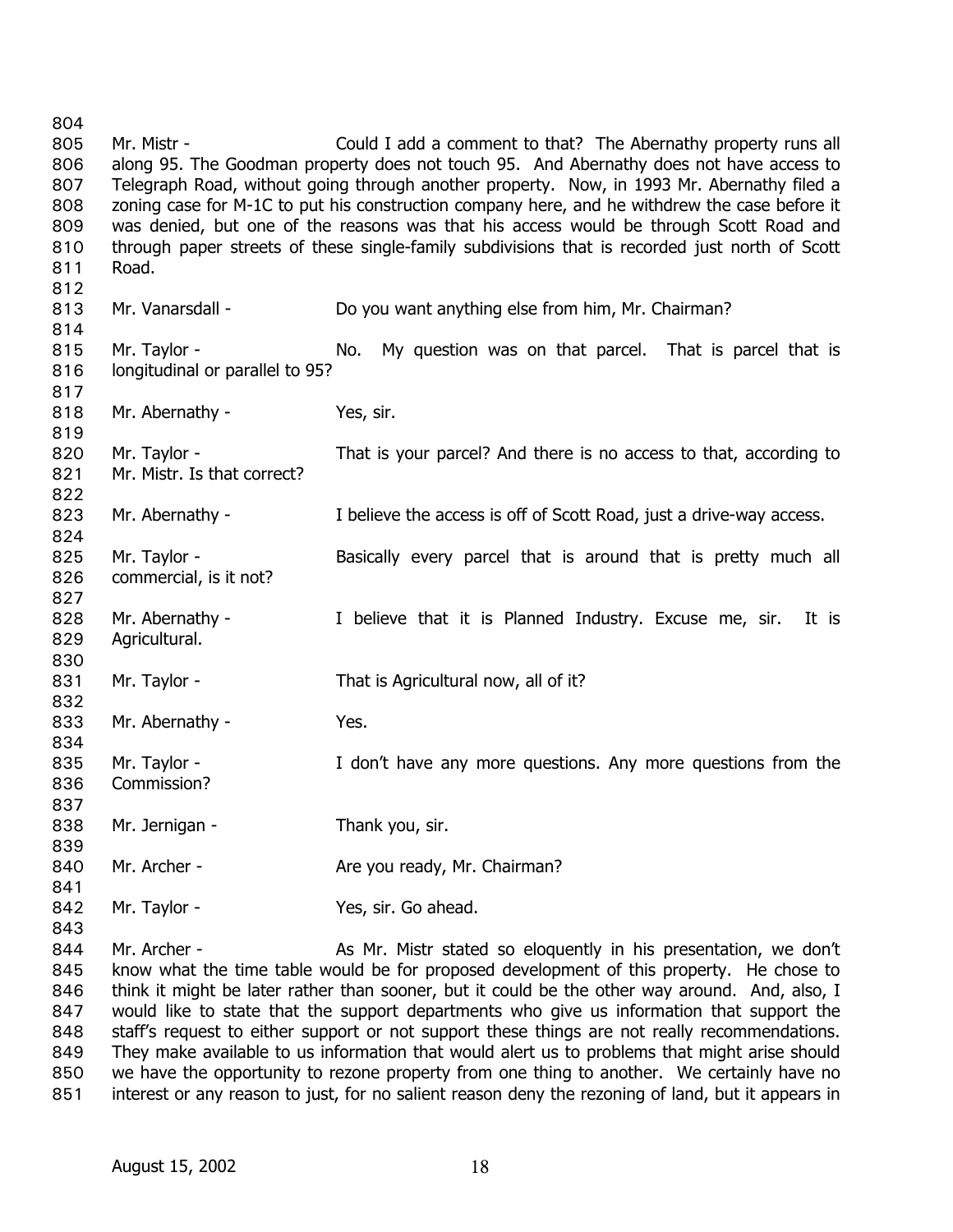looking at the overall report that was prepared by staff that the reasons against this request do far outweigh potential non-development. You know, this piece of land was at one time looked at by an applicant. Who was it, Mr. Secretary? Capitol One? And it is a very nice area and it is one that the County quite naturally would like to hold onto for another future potential development of the same type. And for that reason, even though I am very much in sympathy with Mr. Abernathy and Mrs. High, I can't see that the reasons would override the objection that staff has made, and perhaps when this gets to the Board, and you get the opportunity to present this again, the argument might shift in the other direction. But based on the staff's report, it is my recommendation that we deny this request and I so move. 852 853 854 855 856 857 858 859 860

862 Mr. Vanarsdall - The Second that.

864 865 Mr. Taylor - The Motion made by Mr. Archer and seconded by Mr. Vanarsdall to deny Case C-25C-02. All in favor say aye. All opposed say no. The motion passes.

867 868 Mr. Vanarsdall - Mr. Secretary, you might want to tell him when it comes before the Board.

870 Mr. Taylor - The vote is unanimous not to approve Case C-25C-02.

872 873 Mr. Marlles - Mr. Vanarsdall, this item will come before the Board on September 10, 2002, on the evening of September 10.

874

861

863

866

869

871

875 **REASON**: Acting on a motion by Mr. Archer, seconded by Mr. Vanarsdall, the Planning Commission voted 5-0 (one abstention) to recommend the Board of Supervisors **deny** the request because it does not conform to the recommendation of the Land Use Plan nor the Plan's Goals, Objectives and Policies and it would likely set an adverse zoning and land use precedent for the area. 876 877 878 879

880

881 882 883 884 885 886 887 888 889 **C-44C-02 Roy Rogers Industries, Inc.:** Request to conditionally rezone from R-1C One Family Residence District (Conditional) to R-5C General Residence District (Conditional), Parcel 808-731-7728 (129-A-53D), containing 10.328 acres, located at the southeast intersection of N. Laburnum Avenue and Watts Lane and on the west line of Harvie Road approximately 1,300 feet north of Creighton Road (1401 N. Laburnum Avenue). Residential townhouses for sale are proposed. The applicant proffers to develop no more than one hundred (100) units. The use will be controlled by proffered conditions and zoning ordinance regulations. The Land Use Plan recommends Office. The site is also in the Airport Safety Overlay District.

- 890
- 891 892 893 894 Mr. Taylor - The Is there anyone in the audience opposed to Case C-44C-02? Duly noted. We are not going to listen to that number of people who are opposed. Are there a few designated spokesmen for the opposition? There are. We will call you, ma'am, when we get to it. We will ask the opposition to step forward at that particular time.

| 895 |                  |                                                                   |
|-----|------------------|-------------------------------------------------------------------|
| 896 | Mr. Vanarsdall - | Unless you all have a large community, there is nobody left there |
| 897 | tonight, is it?  |                                                                   |
| 898 |                  |                                                                   |
| 899 | Mr. Taylor -     | Mr. Bittner, go ahead with the case.                              |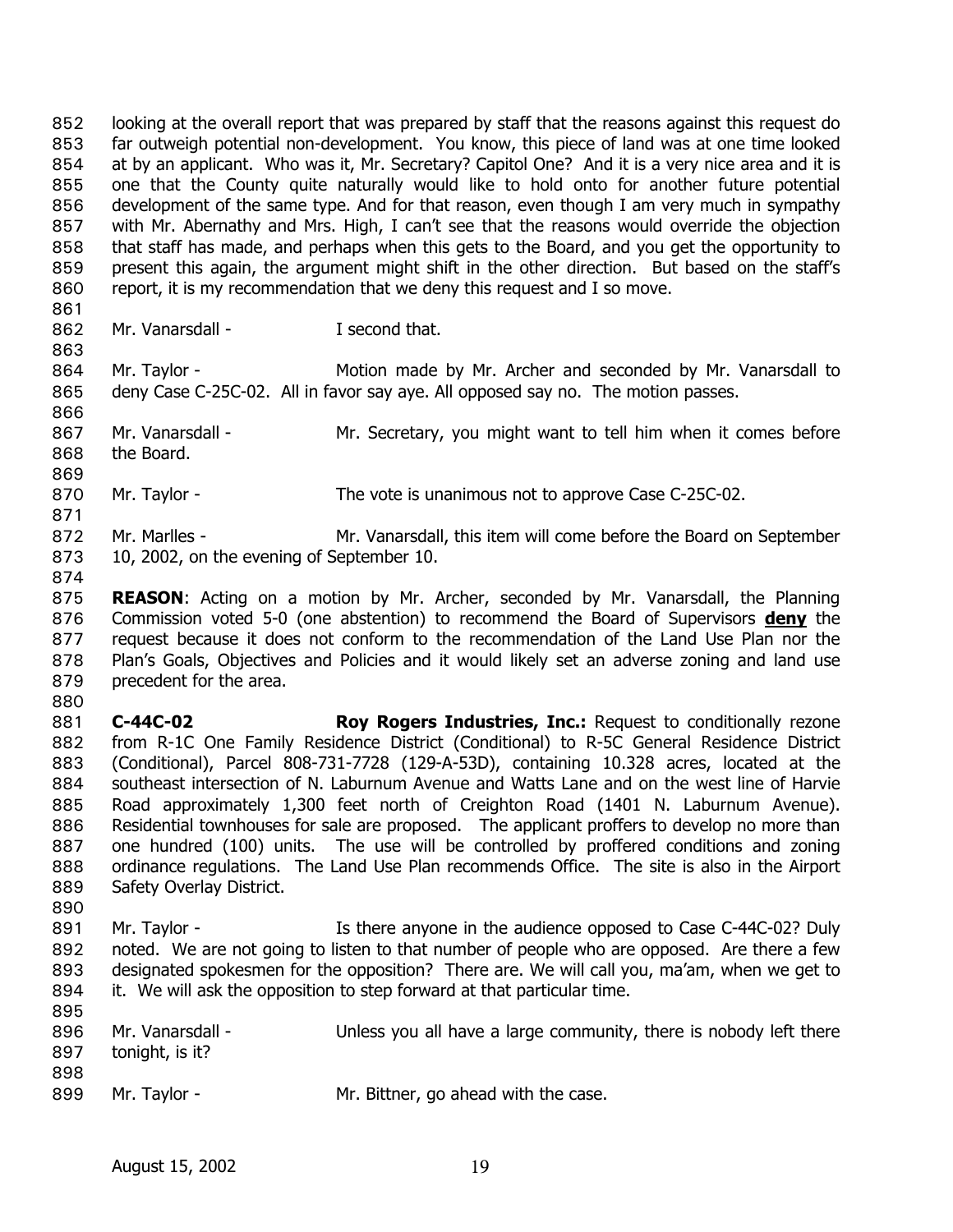900 901 902 903 904 905 906 907 908 909 910 911 912 913 914 915 916 917 918 919 920 921 922 923 924 925 926 927 928 929 930 931 932 933 934 935 936 937 938 939 940 941 942 943 944 945 946 947 Mr. Bittner - Thank you, Mr. Taylor. With quality development and landscape plans, this townhouse development could be compatible with the adjacent residential uses and could provide a favorable transition area between the existing single-family residences to the east and multi-family apartments to the north. The proffers have been revised and handed out to you just now. However, they still do not provide the desired level of quality. The major revisions to the proffers include the following: The minimum house size has been increased to 1,440 square feet of finished floor area. The number of units has been decreased to 88, which equals a density of 8.5 units per acre. Two-story townhouse units have been proffered. This would prevent the site from being developed as an apartment complex. At least 25% of the units shall have a minimum of 50% brick on the front facade. This equals an overall brick percentage of 12.5%. A 20-foot buffer has been proffered along the eastern boundary. This buffer would not be in addition to required setbacks. Provision of recreational amenities such as a tot lot, playground, or picnic area has also been proffered. Even with these revisions, staff still has several concerns with this application: The proffered density of 8.5 units per acre is above staff's recommended density of six (6) units per acre. This lower density would more closely match recent townhouse rezonings in the County. The proffered exterior brick percentage of 12.5% is very low. Staff continues to recommend exterior building materials be at least 50% brick and the side of any building facing a road or driveway be 100% brick. Recent townhouse developments in the County have provided garages for individual units. This is generally considered to be a high-quality feature. However, the revised proffers do not include garages. Staff recommends a minimum 35-foot buffer between the proposed development and the existing single-family residences to the east and a minimum 35-foot landscaped buffer along Laburnum Avenue. A 20-foot buffer has been provided along the eastern border, but no specific buffer has been proffered along Laburnum Avenue. Staff believes a residential townhouse development could be a compatible and beneficial use for this site. However, the applicant has not submitted proffers that insure the desired level of quality; therefore, staff cannot support the project as proposed.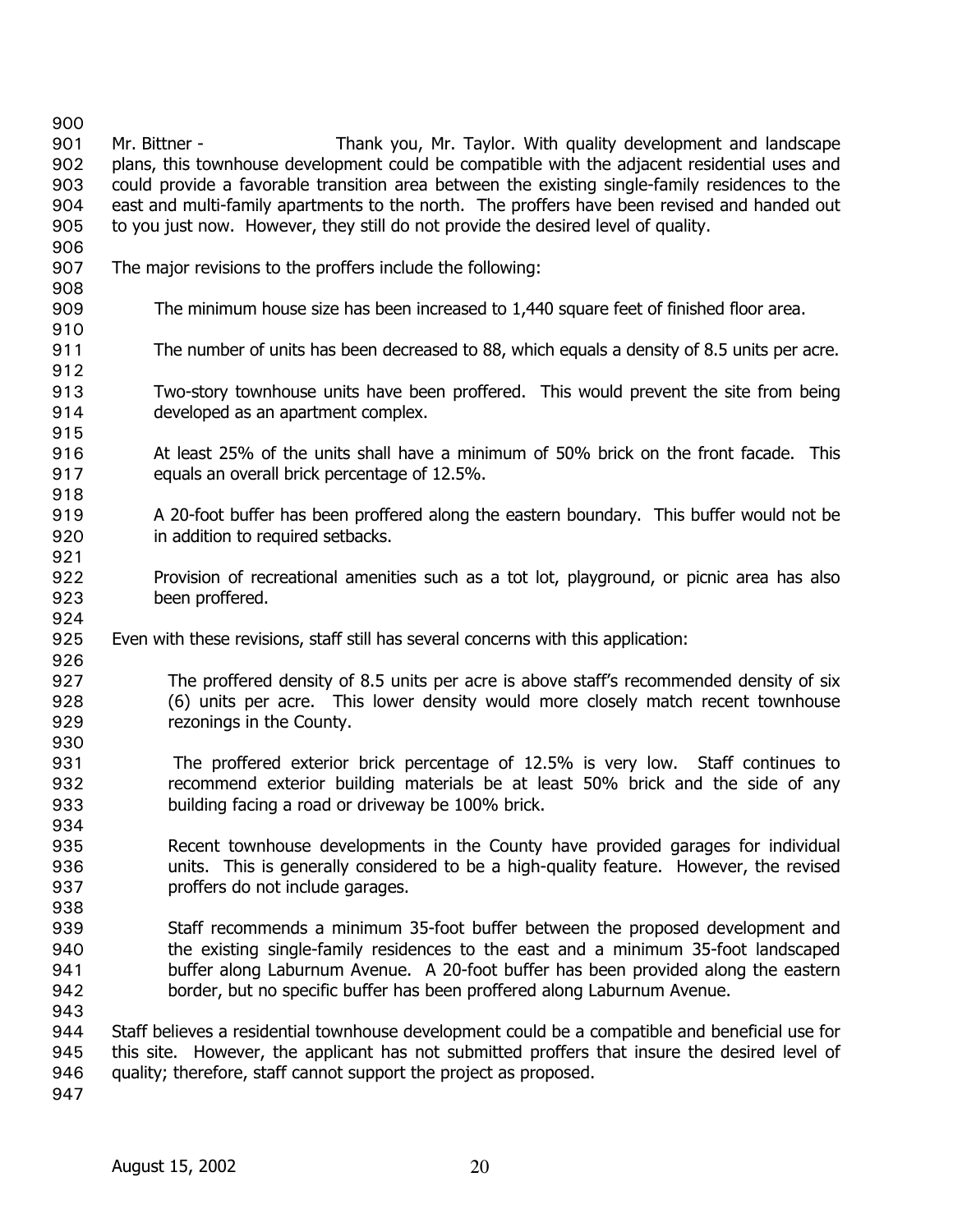| 948<br>949                             | I would be happy to answer any questions you may have. |                                                                                                                                                                                                                                                                                                                                                                                                                                                      |
|----------------------------------------|--------------------------------------------------------|------------------------------------------------------------------------------------------------------------------------------------------------------------------------------------------------------------------------------------------------------------------------------------------------------------------------------------------------------------------------------------------------------------------------------------------------------|
| 950<br>951                             | Mr. Vanarsdall -                                       | Did you say that it is not in accordance with the Land Use?                                                                                                                                                                                                                                                                                                                                                                                          |
| 952<br>953<br>954                      | Mr. Bittner -<br>believe is in the Land Use Plan.      | It is not in accordance with designated use of Office, which I do                                                                                                                                                                                                                                                                                                                                                                                    |
| 955<br>956<br>957                      | Mr. Vanarsdall -<br>either.                            | It doesn't meet the goals, objectives and policies of the County,                                                                                                                                                                                                                                                                                                                                                                                    |
| 958<br>959<br>960<br>961<br>962<br>963 | Mr. Bittner -                                          | No. It does not, mainly through the area of quality. As you may<br>recall, this is also a part of the Creighton Road Corridor Study Area, which has its own list of<br>recommended design guidelines to include things like brick, varying in architectural design and so<br>forth. They have proffered various designs between units, but as I said, the brick percentage is<br>very low, compared to some other townhouse rezonings in the County. |
| 964<br>965<br>966                      | Mr. Vanarsdall -                                       | If you pointed out all of these things to the applicant, what was the<br>reason he could not improve it? Why wouldn't he go up on 50%?                                                                                                                                                                                                                                                                                                               |
| 967<br>968                             | Mr. Bittner -                                          | I think I would prefer to have the applicant address that question.                                                                                                                                                                                                                                                                                                                                                                                  |
| 969<br>970                             | Mr. Vanarsdall -                                       | OK. Thank you.                                                                                                                                                                                                                                                                                                                                                                                                                                       |
| 971<br>972                             | Mr. Jernigan -                                         | Mr. Bittner, did you say this showed O on the Land Use Map?                                                                                                                                                                                                                                                                                                                                                                                          |
| 973<br>974<br>975                      | Mr. Bittner -<br>Use Map.                              | Yes, I do believe it is recommended. Yes, it is Office on the Land                                                                                                                                                                                                                                                                                                                                                                                   |
| 976<br>977                             | Mr. Jernigan -                                         | That is what I thought you said.                                                                                                                                                                                                                                                                                                                                                                                                                     |
| 978<br>979                             | Mr. Vanarsdall -                                       | This application is not consistent with this designation.                                                                                                                                                                                                                                                                                                                                                                                            |
| 980<br>981<br>982                      | Mr. Taylor -<br>from the applicant.                    | Any other questions from the Commission? I guess we will hear                                                                                                                                                                                                                                                                                                                                                                                        |
| 983<br>984                             | Mr. Marlles -                                          | Mr. Chairman, as the applicant is approaching the podium, I would<br>review the rules and policy of the Commission when there is opposition to a case. It is the policy                                                                                                                                                                                                                                                                              |

985 986 987 988 989 of the Commission to grant 10 minutes to the applicant to make his presentation. That 10 minutes does include the time for any rebuttal, so Mr. Theobald, if you would like to reserve some time we can do that. For the opposition, there is a total of 10 minutes that is also granted to the opponents to a case to present their concerns. I do have a clock and I do keep track of it. Would you like to reserve some time for rebuttal?

990

991 992 993 994 995 Mr. Theobald - Two minutes, please. Mr. Chairman, ladies and gentlemen, my name is Jim Theobald and I am here this evening on behalf of Roy Rogers Industries, Inc. and the Metropolitan African-American Baptist Church, and in the interest of balance and fairness, I would, with your permission, ask the supporters of this request to please stand, Mr. Chairman, if that is all right with you.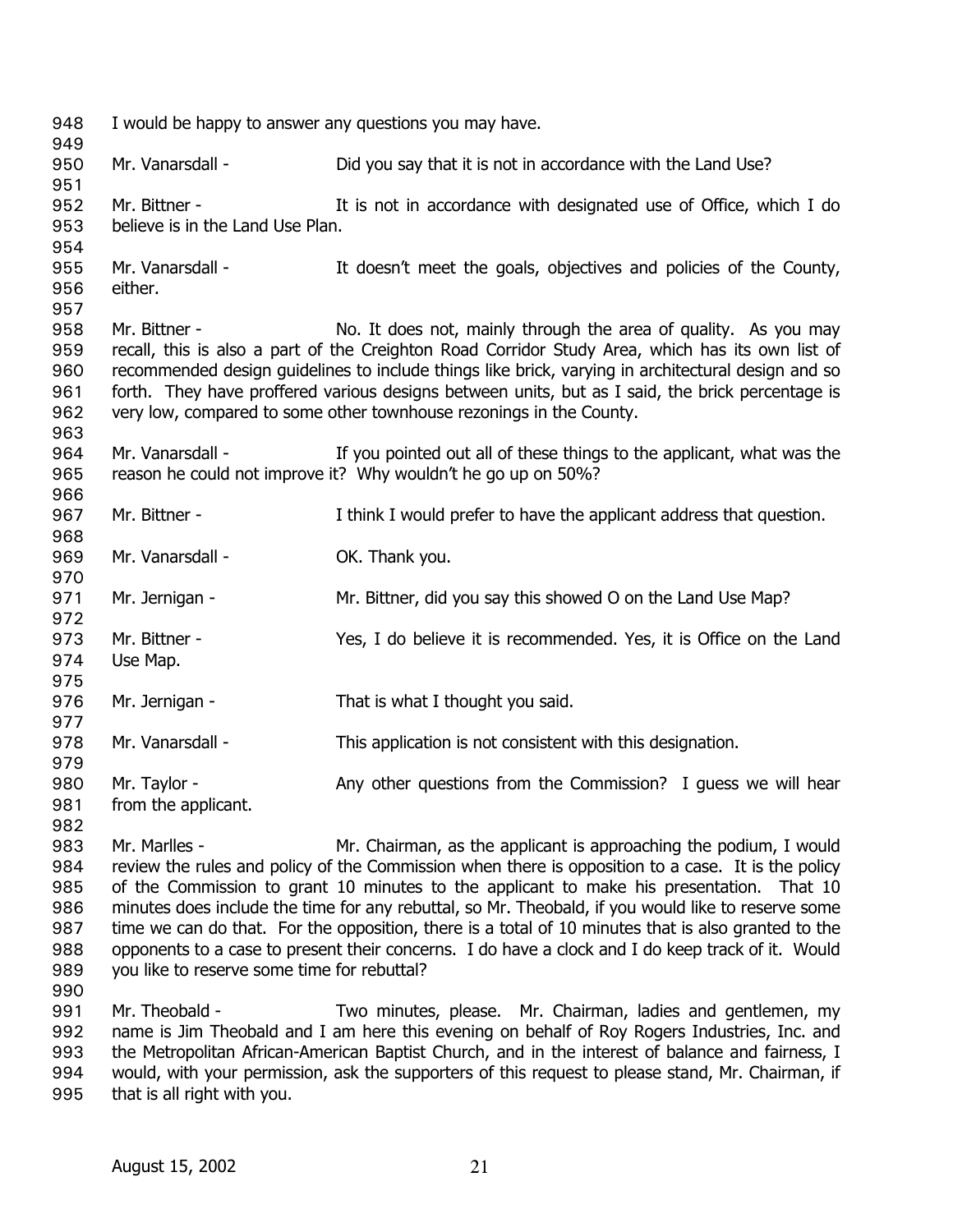997 998 Mr. Taylor - Would the supporters please rise? A large body of supporters and a large body of people opposed. Lots of interest in the community, obviously.

1000 1001 1002 1003 1004 1005 1006 1007 1008 1009 1010 1011 1012 1013 1014 1015 1016 1017 1018 1019 1020 1021 1022 1023 1024 1025 1026 1027 1028 1029 Mr. Theobald - Mr. Chairman, this is a request to rezone approximately ten acres on Laburnum Avenue north of Creighton Road, next to the King's Point Apartments. This property was zoned for the church, which is hopefully selling the parcel in order to seek some relief from debt associated with its acquisition of it, which has become a significant burden for the church. Your applicant proposes constructing 88 quality town homes to meet the growing demand of Henrico County for reasonably priced home ownership opportunities. The initial purchasers will be offered a variety of elevations and options and two of those purchasers will include additional brick on the exteriors. We have revised our proffers, which have been handed out to you this evening in attempting to meet some of the concerns expressed by staff. You will note that all foundations are to be constructed of brick, all utilities underground. We have significantly increased the minimum square footage of our town homes to 1,440 sq. ft. of finished floor area. The interior design of these homes is for a three-bedroom town home. We have provided both controls on shimmy design. We have provided for protective covenants significantly. We have said that we would not have direct access to Laburnum Avenue, but rather using Watts Lane for access. By the way, we have, at the request of the County, we will be completing the construction of Watts Lane through to Harvie Road. We have proffered a fence and landscaping along Laburnum Avenue. We have not provided specificity with that at the moment. There is a BMP that is likely going to be required across the better part of the front, which will need to be landscaped, but I am not sure how much room we will have between the right of way and the BMP for just landscaping, and thus the reason that that is a bit vague at this point. We originally proffered that the density of the project would be some 100 units. We have lowered that number to 88 units in order to better set forth the intent of the developer. We have added Proffer #9, suggesting that all units will be owner occupied from the initial purchasers, and such units would be of two-story townhouse design. This was an attempt to assure that apartments would not be developed on this parcel. We have agreed to vary our architecture and our design to provide some interesting and different facades. You will see in the language that it will be no more than eight units in a building, no more than two units in a building can have the same elevation, and if two units do have the same elevation, they cannot be developed next door to one another. We also provide for varying colors of siding, varying window designs, varying doorway designs and setback among the individual units to provide some visual relief.

- 1031 1032 1033 1034 1035 1036 1037 There has been a lot of discussion about brick and I am sure there will be more this evening. We initially thought that these units might be all siding. We have agreed that at least 25% of the units, or two out of the eight in a row, would have a minimum of 50% brick. It is not quite accurate to suggest that that is 12-1/2% brick across. It certainly results in 12-1/2% brick if you look at the whole façade, but essentially two out of the eight units would be a minimum of 50% brick.
- 1038 1039 1040 1041 1042 1043 The buffer in the back, there is basically no required buffer under your ordinance in this zoning classification, I don't believe, up against the adjacent property. None the less, we have provided a 20-foot buffer and you will see from the aerial that there is a stand of trees back along that rear property line. We have also agreed to provide some recreational amenities, such as tot lots, a playground, and picnic area, which will be shown on our subdivision plan or plan of development.

996

999

1030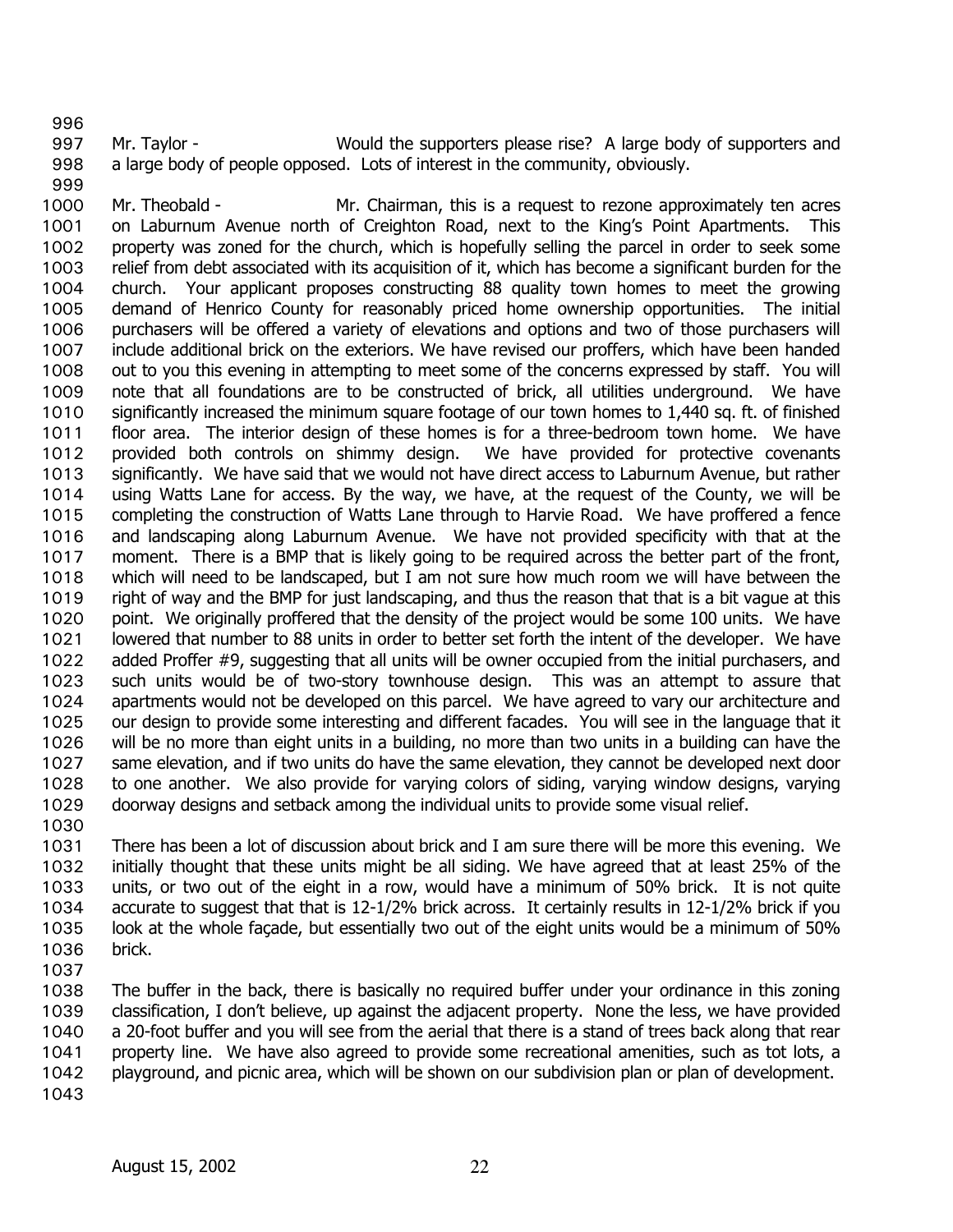To acknowledge the comment made by staff about a conceptual plan that we furnished to them, we are in a project that is somewhat linear in nature and we have begun the redesign process to address that, and that was, I think, a commitment made verbally to staff that we would attempt to provide a more curve-linear design with our final design. I would suggest to you that this is a significant opportunity to encourage and promote home ownership and provide a logical transition from the multi-family development that is next door to the single-family detached dwellings nearby. It will certainly be a big boost to the church and I believe compatible with surrounding development. I think it is also consistent with the County's desire to promote home ownership for first-time home buyers, which has become a significant challenge in Henrico County, given the elimination of some of the smaller lot categories in our zoning ordinance. As you see, ladies and gentlemen, there is a significant amount of support for this request in the audience. There are, I know, some speakers who wish to address you in support, and I will save the balance of my comments for rebuttal, but I would be happy to answer any questions. 1044 1045 1046 1047 1048 1049 1050 1051 1052 1053 1054 1055 1056 1057 1058 1059 1060 1061 1062 1063 1064 1065 1066 1067 1068 1069 1070 1071 1072 1073 1074 1075 1076 1077 1078 1079 1080 1081 1082 1083 1084 1085 1086 1087 1088 1089 1090 1091 Mr. Taylor - **Are there any questions from the Commission on this?** Mr. Archer - Mr. Theobald, I have one question that I think has some relevance. Of the people who stood in support, how many live adjacent to this property? Wait, I did not ask for applause, I really just wanted to know. Mr. Theobald - Perhaps in the immediate area, I mean adjacent to the property is but four or five property owners. Mr. Archer - The Mr assuming that the people who were opposed to it lived near it, and I was just trying to find out where. I didn't want applause or anything like that. I just need to know. Mr. Theobald - Did you get your answer? Mr. Archer - Transferred Mr. Archer - Transferred I did. Yes. Thank you. Mr. Taylor - Thank you, Mr. Theobald. Now, let me go back and address the speakers who are opposed to this. Speakers in favor? Shall we do that first? May I see the hands of the people who are in favor of this project? Now may I see the hands of the people who are going to speak in favor of this project. There are three who hands are up, and as discussed before, as Secretary Marlles said, you have 10 minutes collectively. Now there are still three hands up. Mr. Marlles - Mr. Chairman, Mr. Theobald reserved two minutes for rebuttal. So there is actually two minutes of the original 10 minutes left for speakers in favor. You have four minutes remaining, and two of those minutes are reserved for rebuttal, which leaves two minutes for anyone else who would like to speak in favor of it. Mr. Taylor - And that means we have how much for the people in favor of it? Two minutes. Well, we have two people then. Would you please come forward and one at a time, and we will give you both a minute each, and ask you to talk convincingly and quickly. And with that, if you would, please give us your name for the record.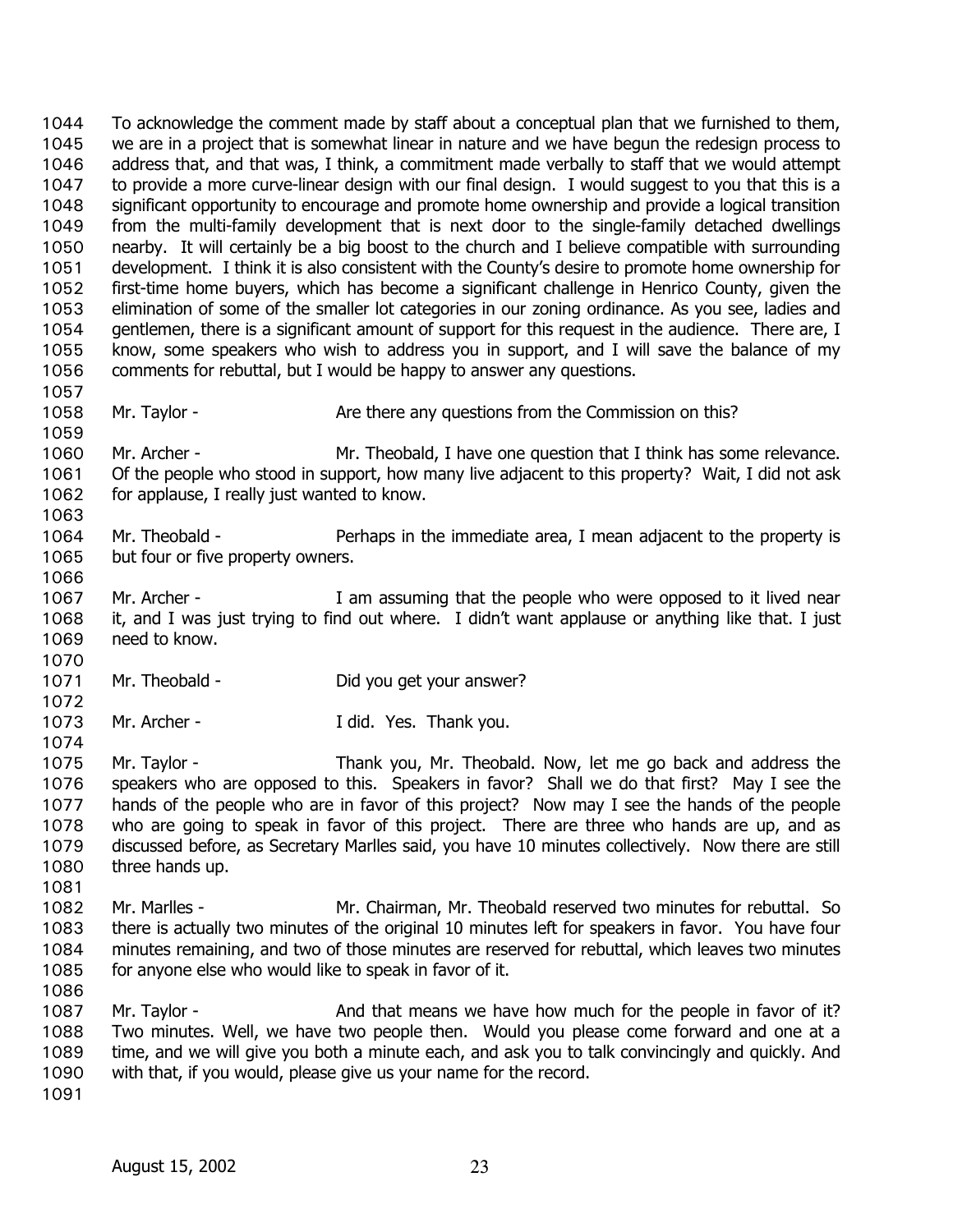Ms. Pearl Anderson - Good evening, and thank you for the opportunity. My name is Pearl Anderson and I am a resident of the River Bluffs Subdivision. I wear several hats here tonight. Professionally over the last 10 years I have been in the housing business. I worked for Virginia Housing as an executive and I am now a consultant with my own company specializing in providing home ownership opportunities for first-time home buyers, as well as home buyer education. I also help raise money for organizations who have a commitment to first-time home buyers. As a resident of this community, I am particularly interested in seeing the opportunities for home ownership extend to first-time home buyers. I do not believe that such a development would hurt our community. I have a commitment to the community. I have been there for over 10 years and I plan to stay. I just recently refinanced my house, so I plan to stay for a while. So, while I certainly do understand some concerns, as a resident and as an owner I also believe there are some opportunities to extend home ownership to others and I believe our community would be an excellent place to do so. Thank you for the opportunity to speak to you tonight, and, of course, the third hat I wear is being a member of the Metropolitan African American Baptist Church. Thank you. 1092 1093 1094 1095 1096 1097 1098 1099 1100 1101 1102 1103 1104 1105 1106

1108 1109 Mr. Taylor - Thank you, Ms. Anderson. And sir, if you would give your name and Mr. Marlles will give you your time limit.

1111 1112 1113 1114 1115 1116 1117 1118 1119 1120 1121 Mr. Gordon Anderson - Thank you. My name is Gordon Anderson and for the record, I might say, that there is no relationship between myself and the previous speaker, Pearl Anderson. Ladies and gentlemen of the Commission, I am a resident of Maplewood Farms Subdivision, which is relatively close to the property in question. Basically, the only thing that I want to say to the Commission at this point is that I am in favor of the rezoning request, primarily because I know it will give first-time home owners or home owners or potential home owners the opportunity to own their first home. I don't see that there will be any opposition or I can't understand why there would be any opposition to that desire on the part of our struggling youth that are out there today. Basically I am for it, and I just want to go on record that I plan to be there for a number of years, and I don't see that there should be any conflict with my desire to be there nor the desires of those that want to start in a decent home. Thank you.

- 1123 1124 Mr. Taylor - Thank you, Mr. Anderson. And now if the opposition... We are out of time, but if you can be brief.
- 1125

1122

1107

1110

1126 1127 1128 1129 1130 1131 1132 Ms. Waylan Clark - I will be very brief. My name is Waylan Clark and I also am a resident of Arbor Road Court right off of Laburnum Avenue. And also in being a first-time home buyer, myself, and I have been in the area now for almost 10 years and I, too, have just refinanced my home. I plan to be there for some time to come. And I see this as an opportunity for a first-time home buyer and I am real thrilled about the opportunity for myself and for new residents. Thank you.

- 1133 1134 Mr. Taylor - Thank you, ma'am. Mr. Secretary, I guess we are down to those in opposition, and…
- 1135
- 1136 1137 Mr. Jernigan - Mr. Chairman, I have one thing. Let me ask this. Do people that are for this, how many of you live within 1,000 feet of this property? OK. Thank you.
- 1138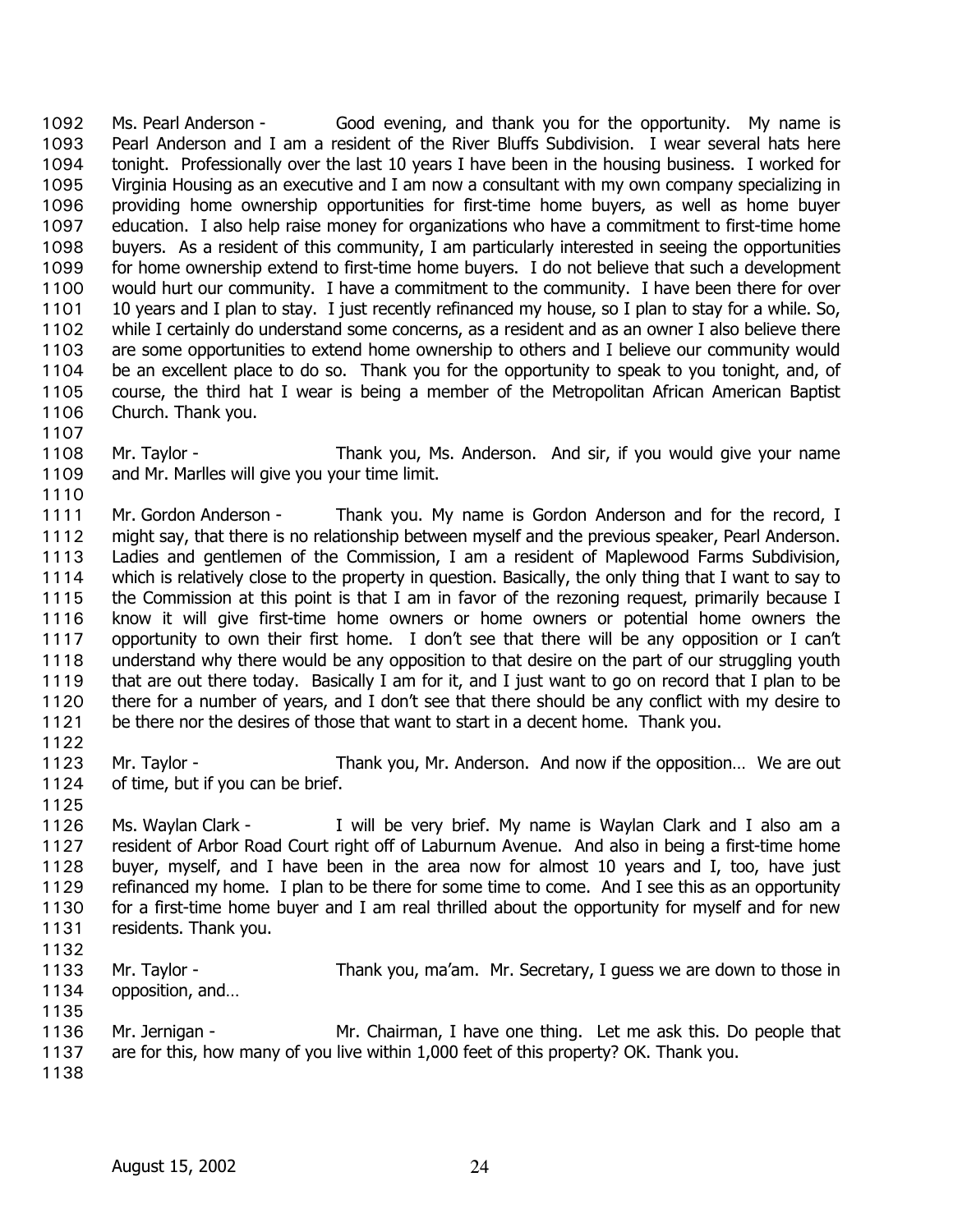Mr. Taylor - The Show let me go back again and I would like to canvass the opposition to get the number of speakers. If I could, just may I have a show of hands of people who are opposed to the project who would like to speak. I count...are there any designated spokesmen? This lady is one. Do we have another? Let's do three. And yourself, and you, sir. We will have three speakers, so typically we will give you between three and four minutes if you could make it. If you would approach the microphone, please give us your name for the record. 1139 1140 1141 1142 1143 1144

1145

1146 1147 1148 1149 1150 1151 1152 1153 1154 1155 1156 1157 1158 1159 1160 1161 1162 1163 1164 1165 1166 1167 1168 1169 1170 Ms. Maria Stubbins - Good evening. My name is Marie Stubbins and I a resident of Harvie Road. I have lived there for approximately nine years. I would like to state that I was a first-time home buyer and I found it to be a wonderful area to move to. I also would like to point out on this map that right down here (referring to rendering) where you see all of these dirt roads, that is approximately 150 single-family homes right now, with many more being built. We understand that our area is growing, but we don't see it moving in a commercial way. We also don't see it moving in a way that promotes apartments and town homes as sorts of residences. What we see there are single-family homes. Our home values appreciated as all of the new building has come into our area and we look at town homes that are currently in our area that are selling for approximately half of what our homes sell for. We also see a lot of crime in our area. Right along in here (referring to rendering) this area has been proffered for 20 years, that nothing outside of a single-family home be requested for that area, and we watch people walk through the woods from King's Point Apartments right over there to purchase drugs from parked cars, and we currently call the police. We probably call them on a daily basis sometimes, and what we see happening is when you bring in a lower income area, we see that increasing. We also watch the, I know many people told me they watch the drug dealers come down into their cul-de-sac and they watch the people walk over and purchase drugs. So, what we see in our area is a property devaluing. We see an increase in traffic on Harvie Road. Harvie Road has not painted any lines. It is a very tiny little road, and what would be happening is all traffic would come off of Harvie onto Watts Lane to go into that proposed area, and we also see happening in the future an increase in the number of apartments in this proffered area right here (referring to rendering). That time will be coming up in 2008, and we can foresee them coming in and asking to develop that, as well, and with town homes already there, I can't see what would stop them. What we propose in the area are single-family homes, because that is what is being built there, and that is what is there currently. Thank you.

1171

1174

1172 1173 Mr. Taylor - Thank you, Ms. Stubbins. Sir, if you would please, come up and identify yourself for the record.

1175 1176 1177 1178 1179 1180 1181 1182 1183 1184 1185 1186 Mr. Alvis Oldham - Good evening, I am Alvin Oldham and I live at 3715 Pinoak Road, a little house right across the field up there. You can see it on your map. I have lived here since I was five years old. My parents lived here and I came back from the Army and from college and took care of them. It is a very quiet community. We would like to keep it that way. If I had my druthers, we would stay an agricultural community, with just a few little houses around. No. That is not possible. But we would like to continue to have at least single-family detached houses along this stretch of Henrico County. Harvie Road, as the lady said before, is a very narrow road. It is not going to be able to stand a lot of traffic. The only access out, right now, would be through Creighton Road, which is a four-lane highway with a lot of traffic running to 295, or at the other end we've got another four-lane section of Harvie Road, which has just been completed this last year. At that intersection, if you look off to your left, it sits up on top of a hill. The way they built the road is that you have a blind spot for about 150 yards below that intersection. So,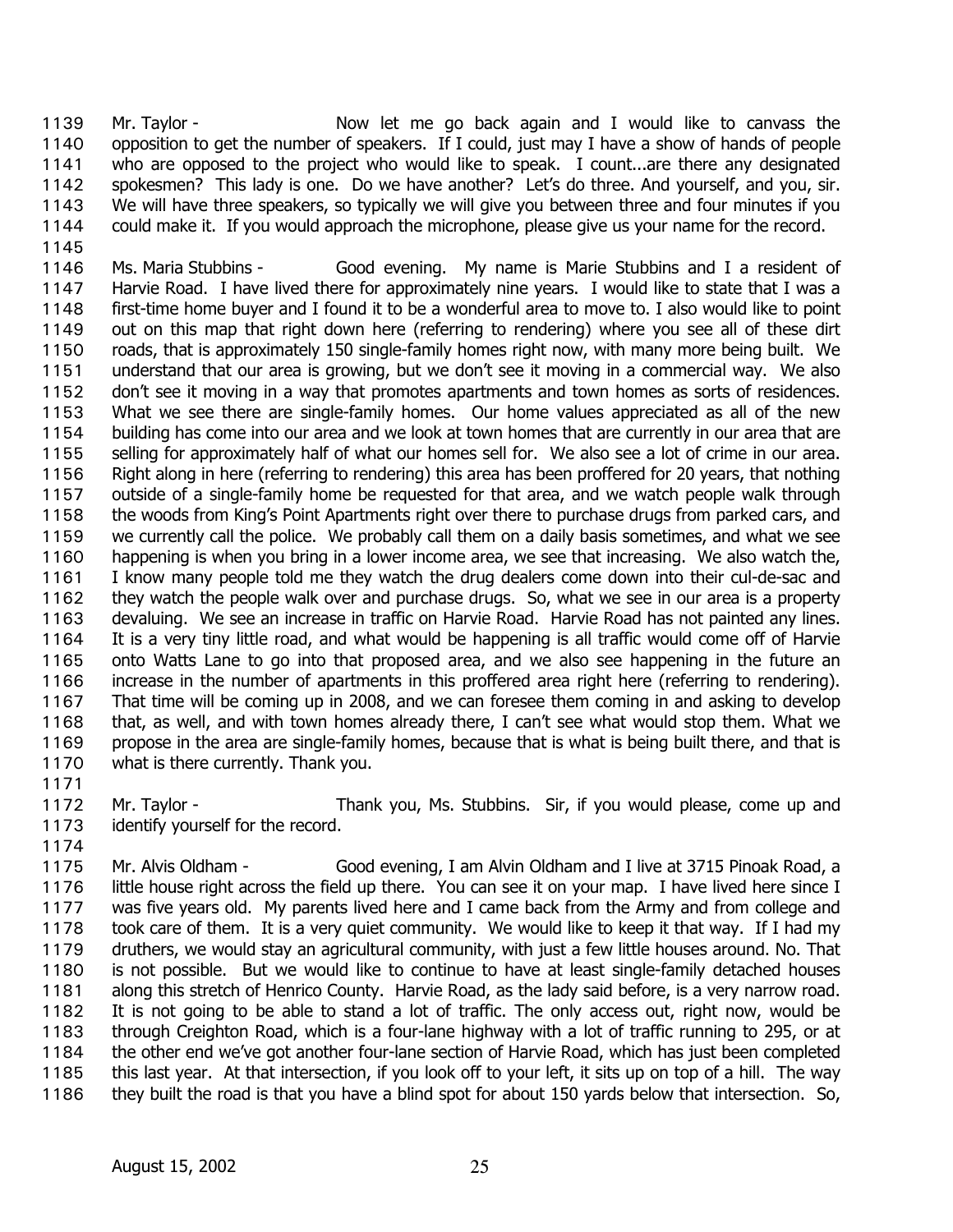you can't see traffic coming. Another 88 houses with an access to Laburnum Avenue will bring traffic and potential real accident problems at Creighton Road and at the other end of the little section of Harvie Road. Thank you. 1187 1188 1189

1190

1193

1195

1198

1201

1191 1192 Mr. Taylor - Thank you, Mr. Oldham. And now, sir, if you would give your name. You have the remainder of 10 minutes, which Mr. Marlles will tell us is.

- 1194 Mr. Marlles - You have almost six minutes left.
- 1196 1197 Mr. Boland - Mr. Marlles, I ask to keep two minutes remaining to add a rebuttal for our group. So if you can cut me off before the end.
- 1199 1200 Mr. Marlles - Sir, the opponents do not have a rebuttal period. Only the applicant has a rebuttal period on the policy of the Commission. You do have six minutes left.

1202 1203 1204 1205 1206 1207 1208 1209 1210 1211 1212 1213 1214 1215 1216 1217 1218 1219 1220 1221 1222 1223 1224 1225 1226 1227 1228 1229 1230 1231 1232 1233 1234 Mr. Boland - My name is Eugene Boland and for the record where the cursor is setting is my house (referring to rendering), so I am abutting directly against on the east end of this property. I would like to say first of all that I am not a life-long resident of Henrico County. I moved here two years ago to attend school, your fine establishment at Virginia Commonwealth University, to pursue a doctoral degree. The reason I am living on the east side of Henrico County is exactly what you see here, single-family one-acre lots. That is what we were looking for when we were moving here. When we bought the property, under the understanding that a church was being built behind us, we didn't know that this residential group, this group right here (referring to rendering) was on approximately ¼-acre lots and single-family houses, and we felt that that would be a complement to our single-family one-acre lots right here, or in this case, a three-acre lot, and what I would like to say is, first of all, since that is what did bring me to the area, differing with the proposed Land Use here with the town homes. First of all, if you look just from observation, by living in the area, what I find is the smaller single-family homes in the area are not owner-occupied. I do understand from the plan the original sale will go to owneroccupied, but I can almost guarantee you that a small townhouse in this area will become rental property. This area is filled with rental property as it is right now, and with rental property brings a lower standard of living. Not that people that rent don't care about their property, but in a general sense, there is a little bit loss in pride in ownership, especially when you have a density approaching 8-1/2 units per acre. Another thing that I would like to say is that with the church I understand that there is probably financial hardship with the church trying to unload this property. However, I travel Harvie Road and Laburnum Avenue each and every day and I have yet to see a sign go up saying that this land was for sale. There may have been a sign that I missed, but I am just saying that I don't believe there has been a significant effort in selling this property. As far as their plan to bring all the traffic out onto Harvie Road, as the previous speaker mentioned, Harvie Road isn't even wide enough to be painted right now. You know, you are touching the gravel on both sides, passing a car on this road, and adding 88 units as well as what is not on this photograph is, as the Commission is aware, that this area to right about where I am moving the cursor now, has been clear cut an additional eight acres to expand this subdivision and this subdivision does have a road that dumps right here in front of my property. So there is an access to this subdivision now that is dumping onto Harvie Road and now they are proposing another access on Watts Lane dumping onto a quiet two-lane, not even two-lane, 1-1/2-lane practically road. I understand that roads can be widened, but that is not what we were looking for when we were buying in this area, and, I believe, most of the people here in opposition with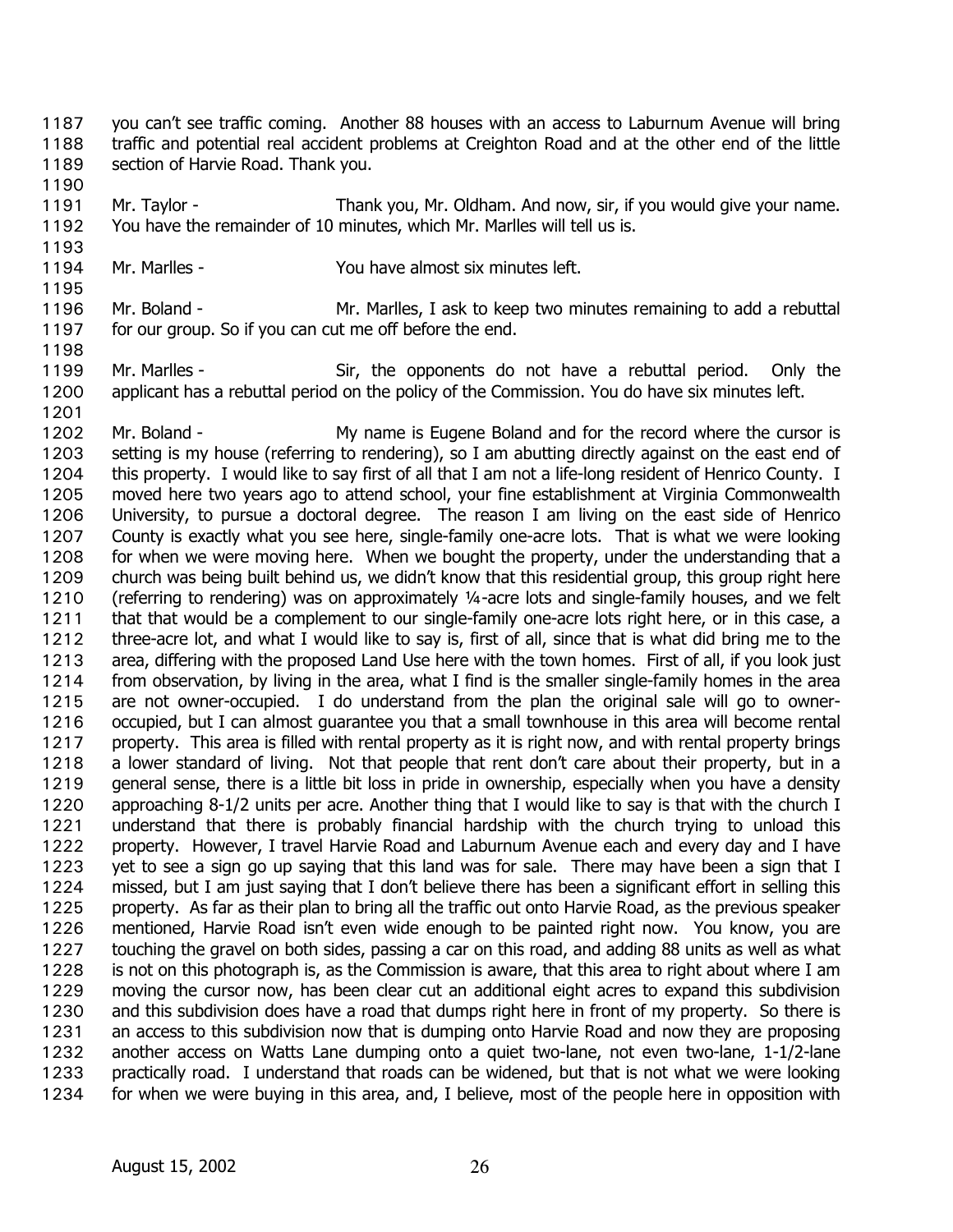me felt the same way, whether a life-long resident or first-time buyers in the area. In our case, we have some other members in opposition that would like a chance to speak, so I want to thank the Board (sic) for its time and thank you very much. 1235 1236 1237

1239 Mr. Taylor - Thank you, Mr. Boland.

1241 1242 1243 1244 1245 1246 1247 1248 1249 1250 1251 1252 1253 1254 1255 1256 Ms. Julian Moore - Hi. My name is Julian Moore and I live off of Harvie Road, and as has been mentioned, that road is a 1-1/2-lane road. My driveway dumps into that 1-1/2-lane road and I do believe that the amount of traffic that is going to be added to Harvie Road, with such a subdivision, is going to be significant. I don't understand why they wouldn't make a subdivision off of Laburnum Road, which is a major four-lane road, rather than bringing it off of a 1-1/2-lane road. The area is mostly, was previously agricultural, mostly one-acre lots. It has been developed with a subdivision on one side of the property. There is another subdivision being developed, kind of on the north side, all single-family homes, half an acre to ¼ -acre lots. I think a townhouse development here is not going to be helpful, especially the townhouse development is right against the apartments. If you want to put a townhouse development here, put it someplace else, away from the apartments. Spread it out so that there are single-family residences around the apartments and then the townhouse is slightly down the road. I don't think you are doing yourself any favors by making the townhouse basically just a slightly improved apartment complex. I have a real issue with making the townhouses so little brick. I think most of the houses in the area are mostly brick, and so that is going to be very different looking from the other homes in the area, and it is really going to stand out. Thank you.

1257

1259

1238

1240

1258

Mr. Taylor - Thank you. Mr. Marlles says you are fine, you're fine.

1260 1261 1262 1263 1264 1265 1266 1267 1268 1269 1270 1271 Mr. Carl Overton - My name is Carl Overton. I am from the Mitchell Tree Subdivision. We are neighbors to the people across here on Harvie Road. Not to long ago, a few years back, there was the big to do along Creighton Road about its development. One of the biggest arguments going at the time was that not too many residential homes could go up, for the simple reason that they would overload Creighton Road, a four-lane highway. OK. Now, you are stacking people up in a small area in what amounts to multiple dwellings, and there seems to be no objection. This is not right. It is not right. Now this property, we championed it. The case of Rev. Cooper and the church to acquire that property, we wished him well then and we still wish him well. We hope that he can resolve this problem that he has as far as unloading his property, but we who live here still want to maintain the quality of the homes that are going up in the area, and it cannot be maintained if they start putting in low-quality multiple dwellings. I want to thank you very much for allowing me to speak.

1272

1273 1274 1275 1276 Mr. Taylor - Thank you. I think, Mr. Marlles, that this is all. Is there anybody who would like to speak for the opposition? We have a minute and a half, so we must be brief and we must be on time. But you do have a minute and a half. And if you would, when you come to the podium, sir, please give your name for the record.

1277

1278 1279 1280 1281 1282 Mr. Donald Summit - Hi. My name is Donald Summit. I have probably been a resident of Henrico for about one week. I used to live in Henrico when I was much younger, and I really enjoyed the County and I moved back to this community because it was a quiet community, a nice community, and the houses in the area were very, very good quality. I would really be upset to see apartments and town homes go in here. I think it would be a devaluation of the property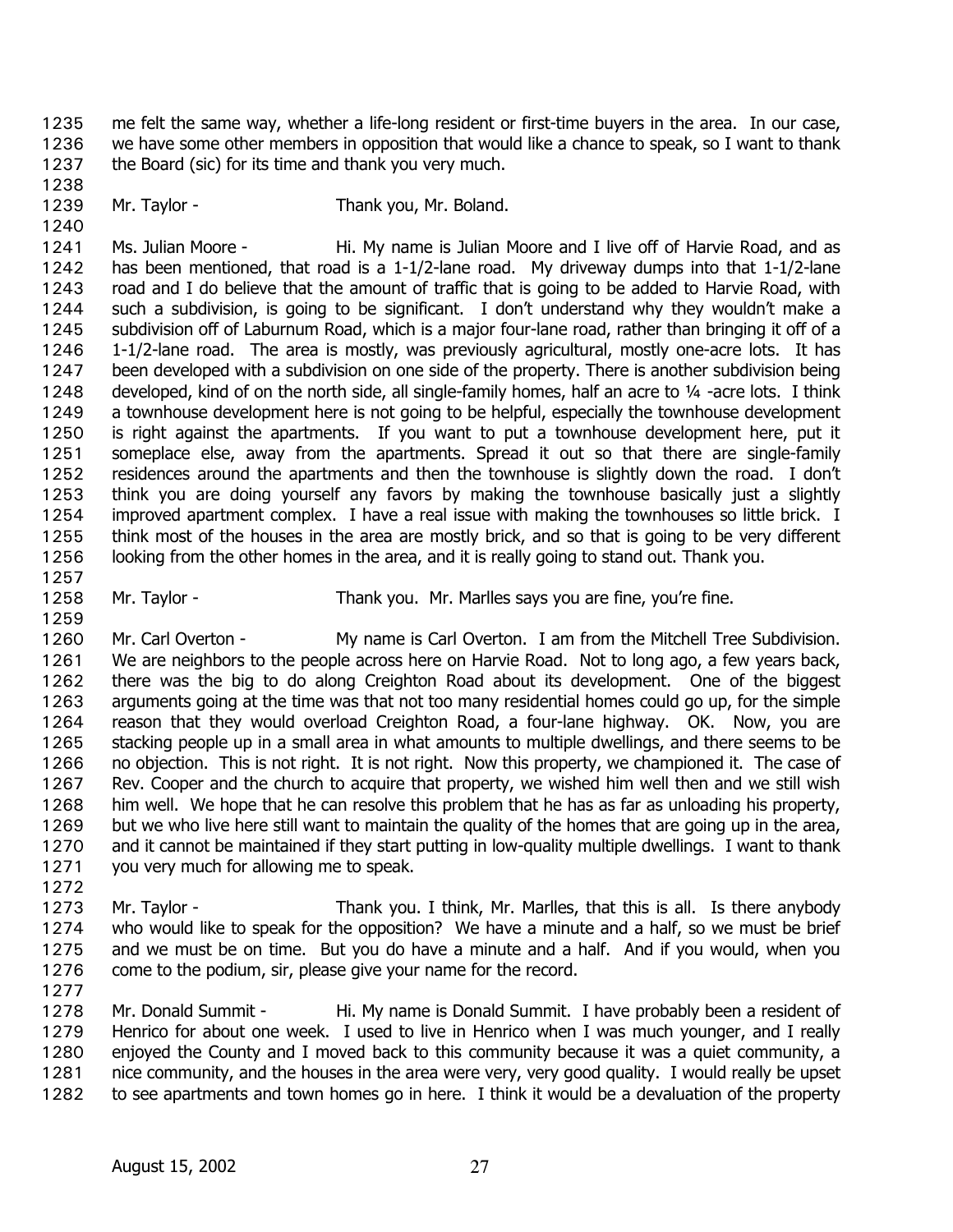and a detriment to the community. I would not have bought that house if I thought that apartments were going to be built on this road. Thank you very much for your time. That is all I want to say. 1283 1284 1285

- 1287 1288 1289 Mr. Taylor - Thank you. We still have some more time, so I would expect there are one or two more speakers. Someone else want to speak? Sir, if you would, please identify yourself for the record.
- 1290 1291 1292 1293 1294 1295 1296 1297 1298 1299 1300 1301 1302 Mr. J. R. Stubbins - I am J. R. Stubbins. I will be very brief. I do live on the property that is just north of the buffer, right where the words "Harvie Road" are written, there is a small treed buffer area right there, and that was mentioned before. My home is right against it, and I can see dealers pull into these little dirt roads that are in that buffer right now. They are little dirt paths. They are beaten down with their cars. They pull in and I witness people from those apartments right now walk over there, exchange drugs. I call the police on them, of course, and it happens all the time, but I have never seen a resident of Harvie Road or any neighbors of mine walk over to those cars to buy drugs. They come from those apartments right there, and I do not see how, you can call them condos or whatever you want, it is going to be, whatever you want to call it, they are half the price of a house. The mortgage is cheap. They can pay for rent there or they can pay a cheap mortgage there, and it is lower income housing any way you cut it, and that is where they are coming from. Thank you for your time.
- 1303 1304 1305 1306 Mr. Taylor - Thank you, Mr. Stubbins. That, ladies and gentlemen, concludes the amount of time that we have. So, we have two minutes rebuttal for Mr. Theobald. Mr. Theobald.
- 1307

1286

- 1308 1309 1310 1311 1312 1313 1314 1315 1316 1317 1318 1319 Mr. Theobald - Mr. Chairman, I would like to emphasize that this is not a request to rezone this property for apartments. It is a request to rezone it for town homes. There is no relationship between the existing apartment project for the developers of that and the developers of this piece. In fact, there has been a real estate sign advertising this property for sale since November of 2001. For some reason, there seems to be a perception that all of this traffic is going on to Harvie Road as opposed to Laburnum Avenue. Watts Lane, you will see where it is written Watts Lane, is improved back part way and the County will require us to improve it all of the way in order to provide adequate safety vehicle entrances for the property. Laburnum Avenue has 25,000 cars a day on it. Adding 88 town homes, I don't think, is going to stress the system. I manage to drive Harvie Road today. Didn't get run off the road. That seems to be a two-lane road as opposed to a lane and a half. I don't know why people wouldn't use Laburnum Avenue. There is a median break right there at Watts Lane.
- 1320
- 1321 1322 1323 1324 1325 1326 1327 1328 1329 1330 You know, I guess first-time home buyers are lower income by definition. I guess if they were, had purchased a home before, perhaps they wouldn't need one and they would not be lower income, and I will suggest to you if we don't provide home ownership opportunities to people of modest incomes then you do nothing to guarantee that you will have additional rental property developed, so I honestly believe that it is in the County's interest and all of our interests to promote home ownership for people with the wherewithal to buy and own a home and purchase all of the things that goes into those homes. Quality doesn't always equate with purchase price. I really don't think this debate ought to be about the amount of brick. It really ought to be about people. Those are my comments. I'd be happy to answer any additional questions you might have.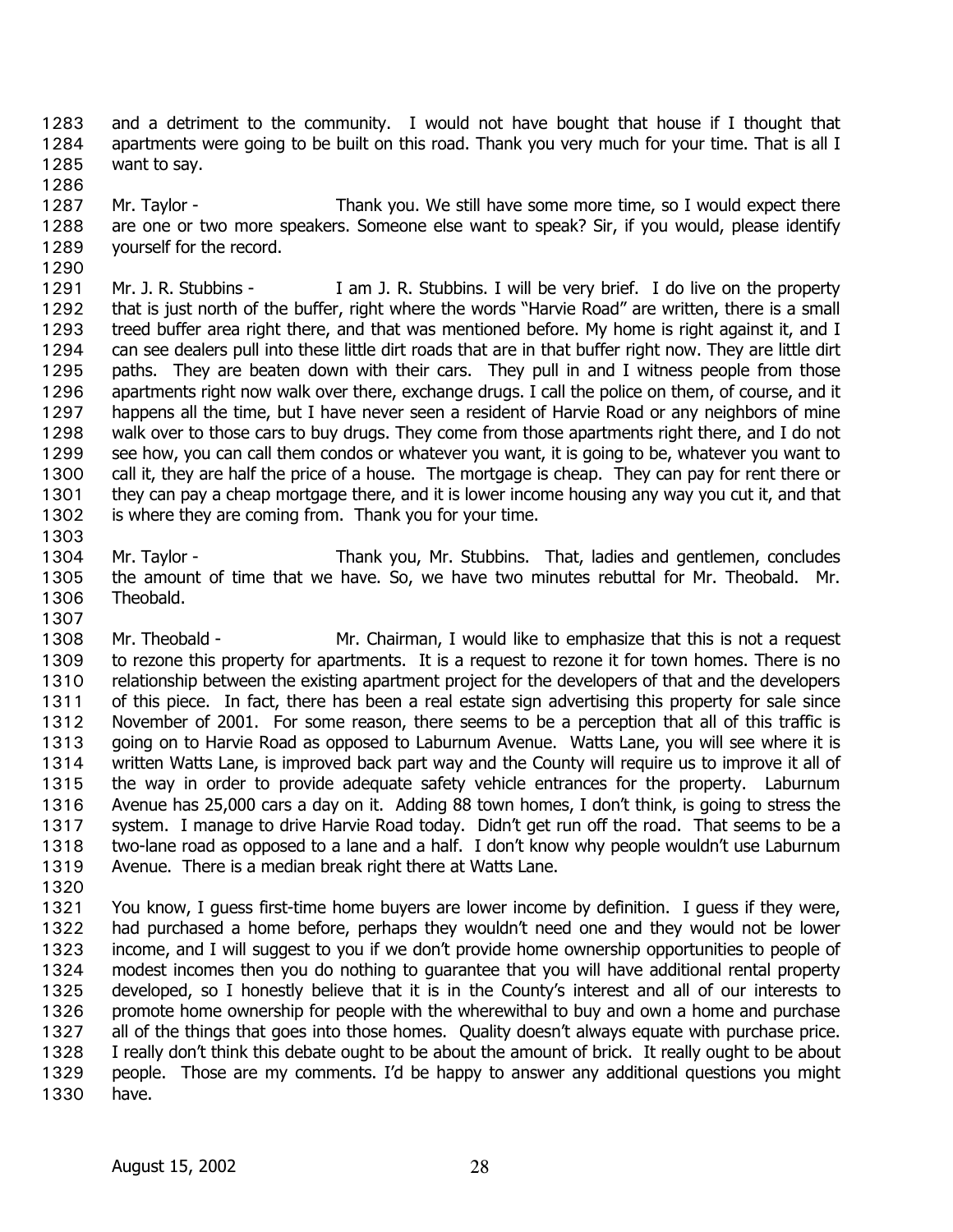1331 1332 1333 1334 1335 1336 Mr. Vanarsdall - Mr. Theobald, I will ask you a question I started out and asked Mark Bittner. He referred me to the applicant. I don't understand why the applicant wouldn't build a better mousetrap after reading this report, and you usually are good at working with an applicant to get them to see the light. There must be a reason. It must be the costs and if it is too much, he should walk away from it and let somebody else challenge it.

1338 1339 1340 1341 1342 1343 Mr. Theobald - Well, as you know, Mr. Vanarsdall, the decision to develop property and borrow money and pay the debt service on that money is viewed in terms of your ability to get a reasonable rate of return commensurate with the risk, and in identifying that piece of property, you have to examine the market in the area and decide the price at which you can market the homes and in a way that it doesn't take 20 years to sell. So, it is a process whereby you arrive at a level of…

1344

1348

1351

1353

1355

1337

1345 1346 1347 Mr. Vanarsdall - Well, he knew these people were living there when he bought the property or when he filed the case. All these people have been living there a long time. I don't have any more questions.

1349 1350 Mr. Taylor - Are there any other questions or comments from the Commission? Thank you, Mr. Theobald. We appreciate those comments. Mr. Archer.

- 1352 Mr. Archer - The Is there any time left for me?
- 1354 Mr. Taylor - There is always time for you.

1356 1357 1358 1359 1360 1361 1362 1363 1364 1365 1366 1367 1368 1369 1370 1371 1372 1373 1374 1375 1376 1377 Mr. Archer - Twould just like to start out by saying that just listening to the comments here tonight and I didn't speak, I just listened. There has been a lot of misinformation about this project from the beginning, and if you listened to what the staff report said, this was not, the staff report was not about anything at all except design and quality of this project. A lot of people spoke about quality and first-time home buyers, but I support first-time home buyers anyway that I can. I at one time was a first-time home buyer. I don't know how you describe low-income people. My wife says I am a low-income person. And you know, it is also, I think, wrong and absolutely absurd to assume that people who live in townhouses or even in apartments are the only people who buy drugs, and just because they live there they buy drugs. That is not true. You know, rich people can afford more drugs than low-income people. And a better quality, too, I suppose. But the whole crux of this matter is not about a small townhouse complex. What we and staff talked about consistently has had to do with the quality of what is being built here, and maybe there are some people who, if they came up to the level of quality that we would want and would expect, could not afford these townhouses as a first-time home buyer. But that is not anybody's responsibility to be able to make available to anyone what a firsttime homebuyer might buy. First-time homebuyers might have enough money to buy something that is quite expensive, and others would not. So, none of those reasons will go into what I think the decision that I will ask for tonight, or in the staff's recommending against what was proposed. There were things that were asked for that we could not get. We talked about having a certain percentage of brick, which we played around with the demands for a little bit, and as Mr. Theobald said it might not come out to be exactly true, but 25% or 50% is 12%, and that doesn't have a lot to do with anything, but there were a lot of design issues and other components of the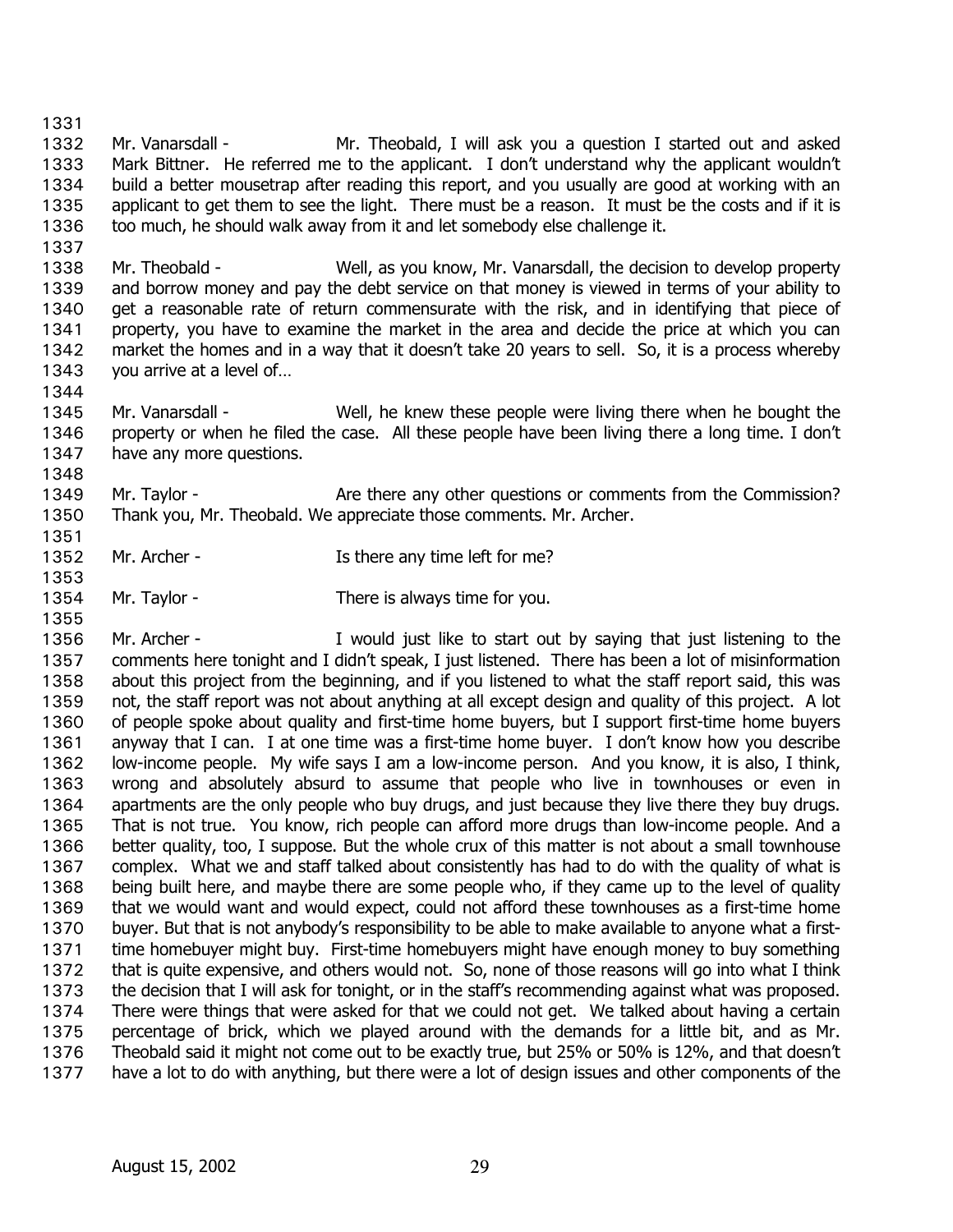staff report that we don't seem to be able to get. And Mr. Theobald, you are standing, I assume you want to say something. 1378 1379

1380

1386

1400

1403

1381 1382 1383 1384 1385 Mr. Theobald - Well, Mr. Archer, I was speaking with Mr. Rogers and apropos of Mr. Vanarsdall's comment, if you think it would be beneficial, I am happy to redouble my efforts. I have been involved in this case for probably just two weeks, and if you think it would be helpful, I would be willing to make another effort to try to address some of those issues additionally, and would be prepared to ask for a 30-day deferral in an effort to try to do that.

1387 1388 1389 1390 1391 1392 1393 1394 1395 1396 1397 Mr. Archer - Well, I tell you, Mr. Theobald, you and I discussed this today as to where we might go with that, and what I am really surprised about tonight is the last time we met we knew of no known opposition to this case. In fact, there were people who called me who were in support of it, and who have since called me and said that they had withdrawn their support, and I don't know for what reason, to be honest with you. But, in view of the folks who have shown up here tonight, even though again I will admit that a lot of the information that you all have is incorrect, I think what I would do tonight is to move to recommend denial and between now and the time the Board meets, if you all think you can come up with something that would entice the Board of Supervisors to change that, then the opportunity certainly exists, and we can save ourselves another 30 days of having to go through this again. So, my recommendation to the Board would be denial.

- 1398 1399 Mr. Vanarsdall - **I** second that.
- 1401 1402 Mr. Archer - And Mr. Chairman can tell you when that next meeting is going to be.
- 1404 1405 Mr. Taylor - **Motion made by Mr. Archer and seconded by Mr. Vanarsdall.** All in favor say aye. All opposed say no. The motion passes.
- 1406 1407 **REASON:** Acting on a motion by Mr. Archer, seconded by Mr. Vanarsdall, the Planning Commission voted 5-0 (one abstention) to recommend the Board of Supervisors **deny** the request because conflicts with the adopted Land Use Plan and it failed to include the proffered conditions deemed necessary to provide the appropriate quality assurances. 1408 1409 1410
- 1411 1412 1413 1414 1415 Mr. Marlles - Mr. Chairman, if I could, for the citizens in the audience, the Planning Commission's decision tonight is a recommendation to the Board of Supervisors. This matter will come up at the Board of Supervisors meeting on September 10. The Board does make the final decision. And that meeting is at 7:00 p.m. here in this room.
- 1416

#### 1417 **THE PLANNING COMMISSION TOOK A FIVE-MINUTE RECESS.**

1418

#### 1419 **THE PLANNING COMMISSION RECONVENED.**

1420

1421 1422 1423 Mr. Taylor - Mr. Marlles is a little bit under the weather, so Mr. Silber is going to act as Secretary for the remainder of the meeting.

1424 1425 **C-13C-02 James W. Theobald for HHHunt Corporation:** Request to conditionally rezone from A-1 Agricultural District and RTHC Residential Townhouse District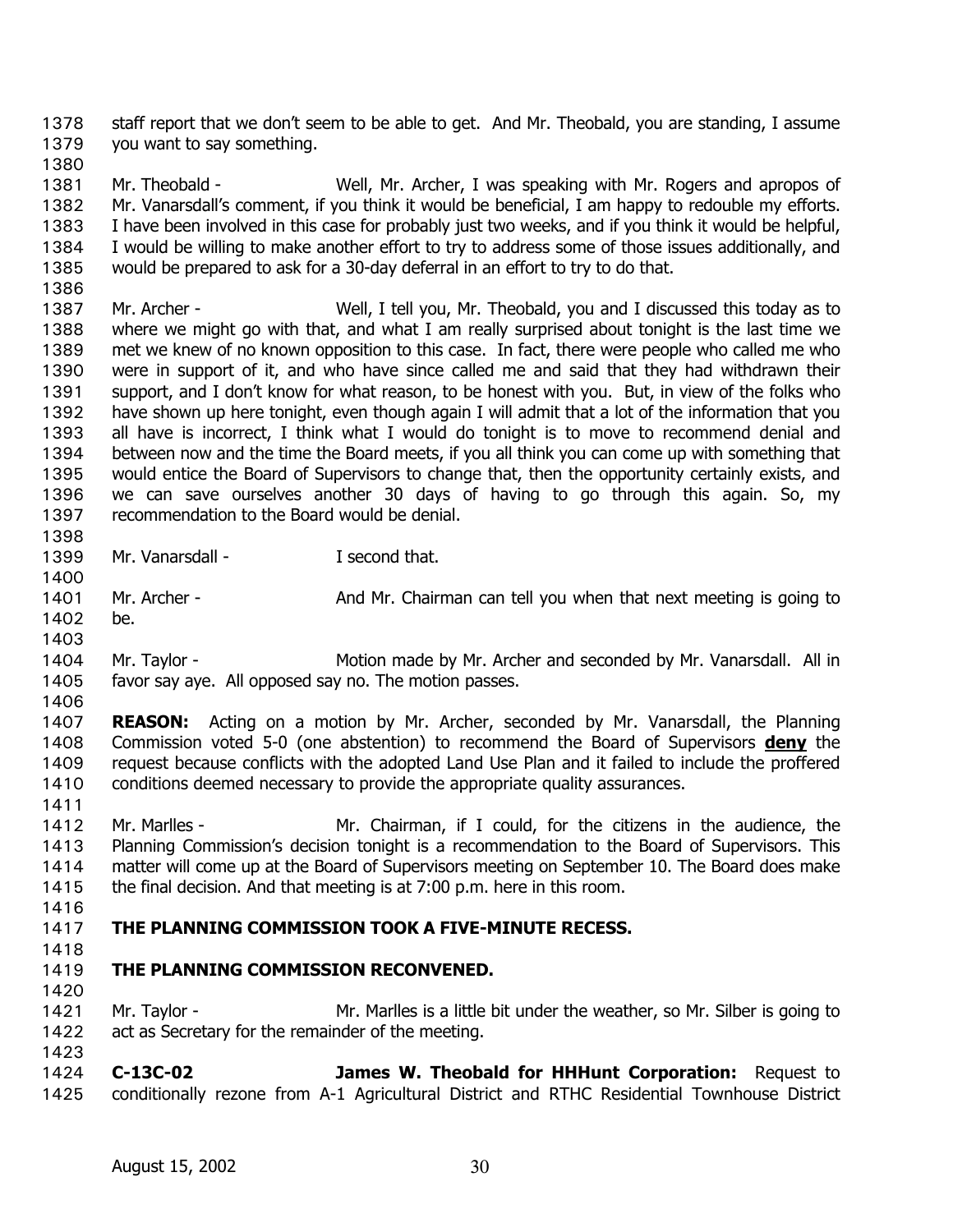(Conditional) to O-3C Office District (Conditional), RTHC Residential Townhouse District (Conditional), R-5AC General Residence District (Conditional) and R-6C General Residence (Conditional) Parcels 747-771-2430 (18-A-35), 747-771-4048 (36), 747-771-3965 (37), 746- 770-1492 (38), 745-770-0962 (39A), 746-770-0619 (56), 745-769-6789 (56A), 746-770-4038 (57), 746-769-3486 (57A), and Parcels 745-768-7374 (27-A-14B), 745-769-5071 (15), 745-769- 6845 (15A), 745-769-0926 (15B) and 746-769-3767 (49), containing approximately 120 acres, located along the north and west lines of New Wade Lane and Nuckols Road. A residential and office development is proposed. The use will be controlled by proffered conditions and zoning ordinance regulations. The Land Use Plan recommends Rural Residential, not exceeding 1.0 unit net density per acre, Suburban Residential 2, 2.4 to 3.4 units net density per acre, Open Space/Recreation, and Environmental Protection Area. 1426 1427 1428 1429 1430 1431 1432 1433 1434 1435 1436 1437

- 1438 1439 1440 Mr. Taylor - The Is there anyone here tonight in opposition to Case C-13C-02? All right, so we will reserve some time at the end. Go ahead.
- 1441 1442 1443 1444 Mr. Bittner - Thank you, Mr. Chairman. This application has been revised from what is shown in the staff report. The display slide shows a summary of these changes. Several of these changes are very positive. The major revisions to this application include the following:
- 1445
- 1446 1447 1448 The amount of proposed single-family development has been increased to 24.7 acres. This is shown as Parcel 2, zoned R-5AC, adjacent to the Saddleridge neighborhood. The proffers also now state that all homes on this parcel shall have brick fronts as well as a 2-car garage.
- 1449
- 1450 1451 The detached condominiums planned for Parcel 3 have also been amended. Their minimum unit size has been increased to 1,750 square feet and each unit will now include a 2-car garage.
- 1452
- 1453 1454 1455 1456 1457 RTHC Parcel 1 adjacent to Interstate 295 has also been upgraded. Half of these units will be at least 1,700 square feet in size with the remaining units being at least 1,500 square feet in size. The brick percentage on the front has been increased to 75%; any rear side of a unit facing Hickory Bend Drive or Hickory Park Drive will be 100% brick; and each unit will have a 1-car garage.
- 1458
- 1459 1460 1461 R-6C Parcel 5 will also have the same standards if developed as townhouses or condominiums. If developed as an assisted living center, it will be at least 50% brick on all sides, limited to 3 stories in height, and limited to 2 stories in height within 250' of Hickory Bend Drive.
- 1462
- 1463 1464 1465 The height of structures within the O-3C parcels has also been limited to 2 stories within 250' of Hickory Bend Drive. The maximum height will be 5 stories and hotels will not be permitted on these properties.
- 1466
- 1467 1468 It should also be noted the applicant has stated his intention to add all of the residential parcels to the Twin Hickory Homeowners Association.
- 1469
- 1470 1471 As stated before, these changes are very positive and improve the quality of this application. The applicant has addressed most of the issues raised in the staff report, although staff continues to
- 1472 encourage the applicant to consider wider lots with side and rear-loading garages on the single-
- 1473 family R-5AC Parcel 2.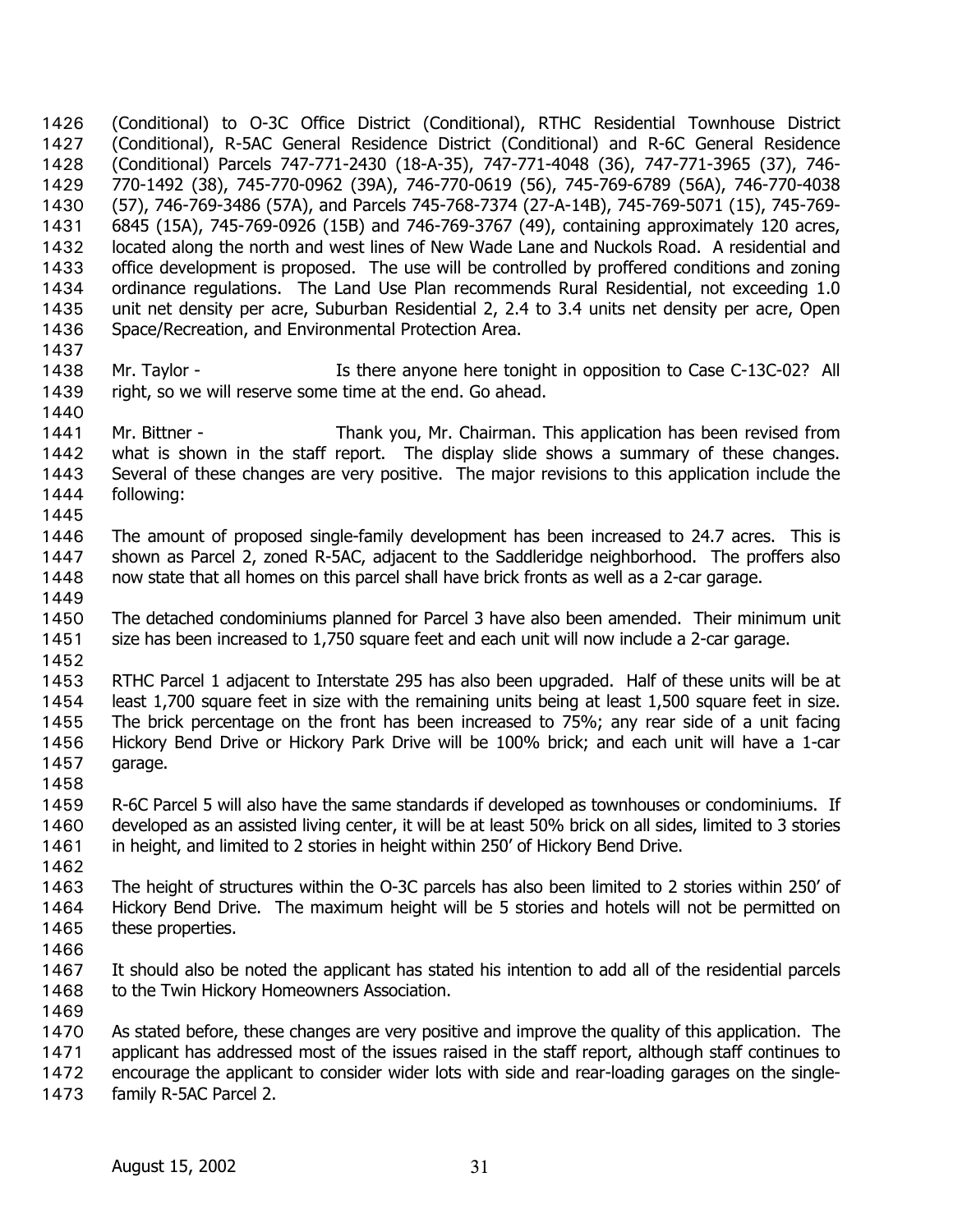1476 1477 1478 1479 1480 1481 1482 1483 1484 1485 1486 1487 1488 1489 1490 1491 1492 1493 1494 1495 1496 1497 1498 1499 1500 1501 1502 1503 1504 1505 1506 1507 1508 1509 1510 1511 1512 1513 1514 1515 1516 1517 1518 1519 1520 be happy to answer any questions you may have. Mr. Taylor - Thank you, Mr. Bittner. Are there any questions from the Commission? Mr. Bittner - Thelieve we just handed out the latest proffers to you. I apologize for not getting them to you before the start of my presentation. Mr. Taylor - All right. Thank you. Is Mr. Theobald going to present the case? Mr. Theobald. Mr. Silber - Theobald, since there is opposition, the 10-minute rule will apply. Would you like to reserve some of your time for rebuttal? Mr. Theobald - Think two minutes would probably suffice, Mr. Silber. Mr. Theobald - Mr. Chairman, ladies and gentlemen, my name is Jim Theobald and I am here this evening on behalf of HHHunt. This is a request to rezone 120 acres of land to be a part of the award-winning community of Twin Hickory. Some three years ago the Board approved a request to rezone 426 acres of land to create Twin Hickory. What was and is most significant about Twin Hickory is its true mixed-use nature in the middle of an abundance of the private and public amenities. It is a community where people live, work and play. The original Twin Hickory zoning included single-family attached homes, condominiums, town homes, retirement living, apartments, day care and even light industrial uses, which was later amended to single-family detached housing. The result is the fastest selling community in perhaps all of Henrico County. Over the past many years we have met with County staff to advise them of our plans in land assemblage and planning and development in this area. We looked for land uses that were logical and transitional, uses that acknowledged some of the physical limitations of the land, the area along 295 that had been quarried, used as a borrow pit for the construction of 295, and also to be responsive to market conditions. The County did a small area plan study and we essentially withheld our request from being advertised until that study was finished. We have amended what we intended to do only after further meetings with staff, and believe that we are now consistent with that small area plan study. Mr. Bittner has explained the proffered conditions to you. I will merely summarize. We provided green belts along the major roadways as we have consistently with Wyndham and Twin Hickory and provided for conservation area rezoning, where applicable, provided for pedestrian and bicycle access ways and a master plan showing that at the time of our first subdivision or POD approval. We agreed to do median landscaping and portions of Nuckols Road adjacent to our property, and also within in any landscaped median areas on the internal roads. The RTH property in this quadrant, known as Parcel 3, in your case is an extension of Belmont Park. It is actually proffered significantly to higher standards than it was proffered for Belmont Park, but it has essentially been proffered to replicate Belmont Park, and those are single-family detached condominiums. Moving down, we amended our case again to bring it in further conformance with the small

With the revisions made to the proffers, staff can recommend approval of this application. I'd

1521 area plan and combined what was Parcel 2, 2B, 2A and a portion of what was Parcel 3 into

1474 1475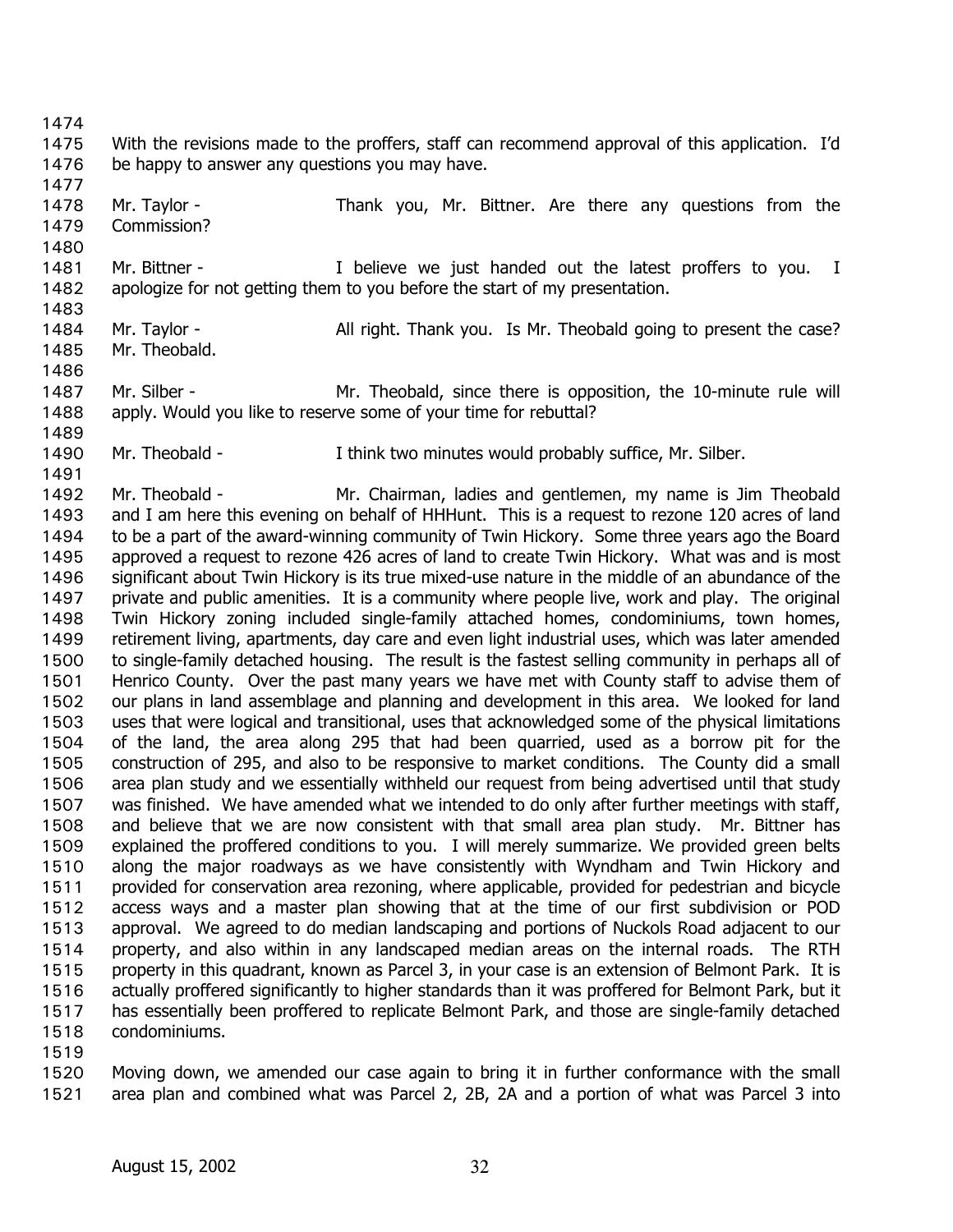single-family detached homes in the R-5 area and provided significant additional quality guarantees. As we moved toward I-295, we get a little more traditional town house product, but again, significant proffered conditions relating with percentage of brick, garages, square footage, architectural design, etc. The R-6 piece is hoped to become an assisted living facility. Since that category also allows town homes and condominiums, we have added the same guarantees of quality design as are attendant to the RTHC up against 295. The free portion of the property is where we see office uses expanding into this quadrant. You are seeing all of the land that we have currently been able to acquire and it was the County's staff's belief that this area should become a transition of uses from the existing Twin Hickory towards the quadrant, ending in an office-type use, an Innsbrook Corporate Campus type environment, and the O-3 parcels that you see there have been conditioned accordingly. There has been some discussion in the past about whether or not this should or shouldn't be part of Twin Hickory. It is certainly a sensitive issue with many. Originally we had thought that some of this land would not be annexed into Twin Hickory. On reflection, and as we increase the square footage and the quality designs of this, it sort of became obvious to us that we had created a superior brand and living environment for Twin Hickory, and we had spent hundreds of thousands of dollars creating that image and promoting it, and why we would abandon that as we move into this potential additional section, we started to question. We have had meetings with many neighbors about the sufficiency of the recreational amenities and what I am here to tell you this evening is a process has begun. I know there is a meeting on September 5. I am sure others will likely address this, this evening, where members of the HOA and certain interested people will be meeting to discuss the adequacy of the recreational facilities. Hunt has agreed to pay for a master plan by a landscape architect to be prepared. We believe this additional area will both expand the parking and the pool facilities, but it needs to be studied, as to if and when that is appropriate. It is likely to be appropriate with the addition of new folks, but not tomorrow, and so there needs to be additional study as to how and when that would occur. I have also been authorized to tell you, and I have communicated with some of the residents today that Hunt will participate financially and contribute a portion of the funds necessary to expand those facilities as and when they are deemed to be necessary, so they have, in essence, made a commitment to look at this, participate in it, and to ultimately help to do something about it when that issue is studied further. This request is consistent with your small area plan study. The proffers are equal to or greater, if you will, than those rendered with the original Wyndham rezoning, and with the Twin Hickory project. I believe it is a community that you will continue to take pride in and makes a lot of sense from a transitional standpoint, and with that, I think I will pause and see if you have any questions about this request. 1522 1523 1524 1525 1526 1527 1528 1529 1530 1531 1532 1533 1534 1535 1536 1537 1538 1539 1540 1541 1542 1543 1544 1545 1546 1547 1548 1549 1550 1551 1552 1553 1554 1555 1556

- 1558 1559 1560 Mr. Taylor - Thank you, Mr. Theobald. Are there any questions for Mr. Theobald on behalf of the Commission? No questions apparently, so we will go on, and you will reserve…how many minutes did he reserve?
- 1561 1562

1563

1557

Mr. Silber - He has 2-1/2 minutes.

1564 1565 1566 1567 Mr. Taylor - Two and a half minutes and we will pass to the opposition. Do we have some designated speakers for the opposition? All right. Come on down, please, and identify yourself for the record. We will be happy to hear your comments.

1568 1569 Mr. Rick Dodge - Good evening. My name is Rick Dodge. I live at 5108 Park Meadows Court. That, of course, is in Twin Hickory. I have been appointed to a committee in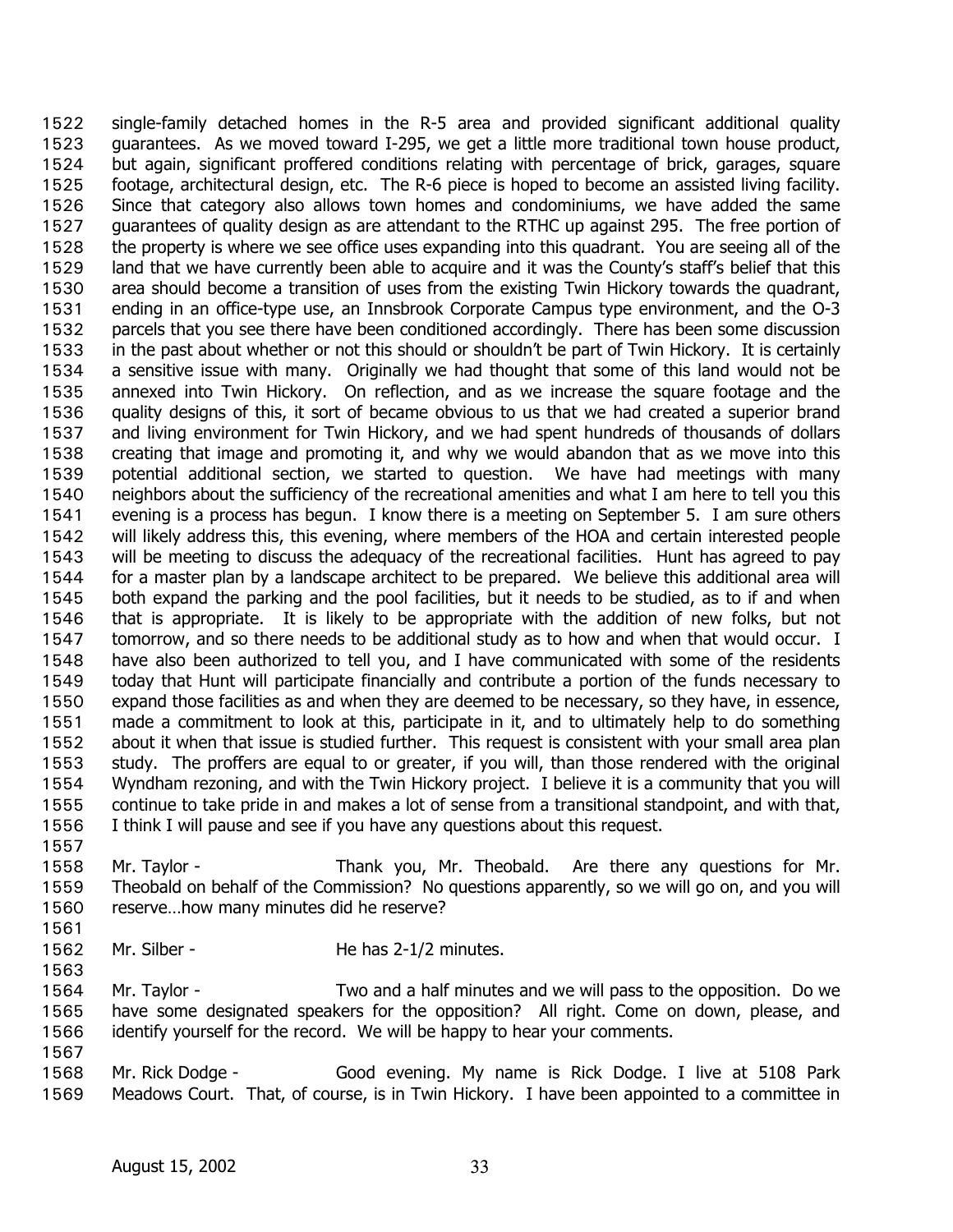the HOA and I am also the voting rep for my subdivision, but I am not speaking to you tonight from either one of those official positions, because I haven't been authorized to do so. I am just speaking to you as a concerned resident in the neighborhood, and my comments really are first to thank the applicant, and I guess through Mr. Theobald, for reducing the number of town homes and increasing the number of single-family homes. It is my opinion that that will result in fewer transient neighbors and neighbors that we will potentially develop long-term friendships and our lives, of course, will grow together, through our children, as a result of the changes that they proposed. There are a couple of residents that have expressed to me their concerns still about the density that this proposal recommends. I personally don't have those concerns, because I know where we started with this proposal, and the density was much higher than what we are seeing tonight. I also want to thank Mr. Bittner. I have never publicly thanked him for all of his hard work on Twin Hickory and several residents have worked with him very closely and Mr. Silber, we thank very highly of your staff. The pool issue is the main issue that I would like to address, and Mr. Theobald just alluded to the fact that Hunt has agreed to financially contribute to that, and really my only comment is I hope that that is a significant contribution, because I believe that the rest of the financial requirement will come from the HOA, and, of course, our hope is that we will need see a substantial increase in our annual dues or potentially a outright contribution that would bring about our second pool. So, I hope that the intent, even though we haven't heard any solid numbers yet, it is a little premature to hear exactly how much the applicant will be fronting for additional facilities, I hope that it is a significant and serious contribution. I will be happy to answer any of your questions. And it is good to see all of you again, by the way. 1570 1571 1572 1573 1574 1575 1576 1577 1578 1579 1580 1581 1582 1583 1584 1585 1586 1587 1588 1589 1590 1591 1592 1593 1594 1595 1596 1597 1598 1599 1600 1601 1602 1603 1604 1605 1606 1607 1608 1609 1610 1611 1612 1613 1614 Mr. Taylor - Are there any other questions or are there any questions of Mr. Dodge from the Commission? Mr. Jernigan - Rick, I don't want to put you on the spot. Mr. Dodge - T am ready. Mr. Jernigan - But we have seen you up here a few times before, and the way you are sounding now is you are in support of this project. Mr. Dodge - Yes, sir. It is my opinion that Hunt had made concessions. They have responded appropriately to the resident input that I have heard other than the few individuals that are still concerned about the density. So, yes, I would publicly praise Hunt for the changes that they have made. I am not terribly excited about the amount of buffers, but you know, in my opinion, you can never have too many trees. They help us breathe. But, yes, in general, Mr. Jernigan, you are right. I would have to say that I support this proposal. Mr. Jernigan - That is good. Thank you, sir. Mr. Vanarsdall - It has been a long road, hasn't it? Mr. Dodge - We have come a long way, yes, sir, and a lot of folks have put in

1615 1616 1617 a lot of time, some on the County side and some on the developer's side, some on the resident's side. A lot of meetings and Mr. Taylor has been very gracious with his time to come out to Twin Hickory, and we appreciate that, Mr. Taylor.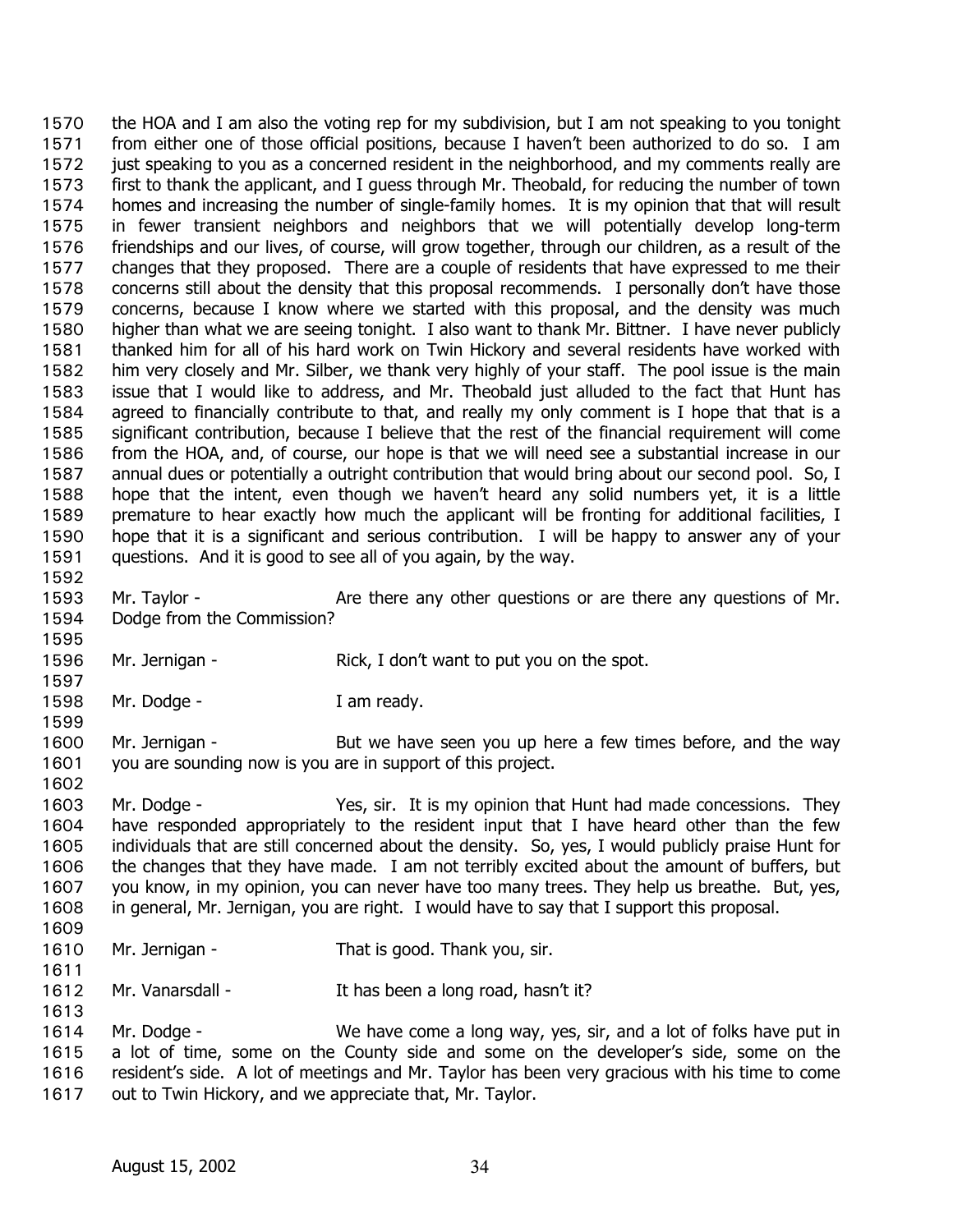1618

1621

1624

- 1619 1620 Mr. Jernigan - Think that is the reason you got the laugh on the way up here, because you have made this walk quite a few times. We're not on a first-name basis, now.
- 1622 1623 Mr. Dodge - Unfortunately, sir, you probably have not seen the last of me. I will always try and keep my comments brief. I can promise you that. Thank you very much.
- 1625 1626 1627 Mr. Taylor - The Music of the any body else who would like to speak? Ma'am, if you would come down and identify yourself, we'd be happy to hear your comments. Thank you, Mr. Dodge.
- 1628 1629 1630 1631 1632 1633 1634 1635 1636 1637 1638 1639 1640 1641 1642 1643 1644 1645 1646 Ms. Stephanie Hunt - Good evening, my name is Stephanie Hunt. I live in Scot's Glen in Twin Hickory and as well as Rick, I am also a neighborhood voting rep. I am president of the Twin Hickory Swim Team and I am also on the pool committee. I am not speaking tonight in any of those arenas. I am here as a concerned resident of my neighborhood, Scot's Glen. I love my neighborhood, Twin Hickory. I want to make sure it is the best community that it possibly can be, and my main concerns with this parcel is the over-saturation at Twin Hickory Elementary School. I received a figure from the Principal that the school is going to be at capacity this year, and what is troubling to me is that there is a rumor going around that can be neither confirmed nor denied that my neighborhood, Scot's Glen, and Avery Green are going to be redistricted to the new elementary school going in by Wyndham Forest. And my main concern here is that if we are adding all of these new homes in, where is the logical districting line for these new elementary schools? And I bought my house in Scot's Glen because there was a brand new elementary school being built down the street, and if I did get redistricted, that is going to be the third elementary school that we've been redistricted to, and I have been in my house for not even three years. So, that is my concern, and I don't know if the applicant has any control over that, but I think certainly some County officials do have that, and I think we need to do what is in the best interest of the Henrico County tax-paying citizen, as opposed to trying to increase our tax base. Thank you.
- 1647
- 1648 1649 Mr. Archer - Ms. Hunt, excuse me. Have you talked to anyone on the School Board about this?
- 1650
- 1651 1652 1653 Ms. Hunt - Penny Blumenthal, she couldn't confirm or deny redistricting and several of my neighbors are concerned about this, and we are trying to set up a meeting with School Board officials in October.
- 1654
- 1655 1656 1657 1658 Mr. Taylor - The Ms. Hunt, I don't believe there is any representative from the School Board here tonight as we look around. This is new information to us on the panel, so it is something we will have to check out.
- 1659 1660 1661 Mr. Silber - The It is also, I think, worth noting that the Planning Commission doesn't establish those lines. The Board of Supervisors doesn't establish those lines. Those are established by the School Board.
- 1662 1663
	- 1664 1665 Ms. Hunt - Right. I understand that, but with adding this development, the applicant can sell Twin Hickory Elementary as an amenity, and basically kick myself out, because of the way boundaries are drawn up.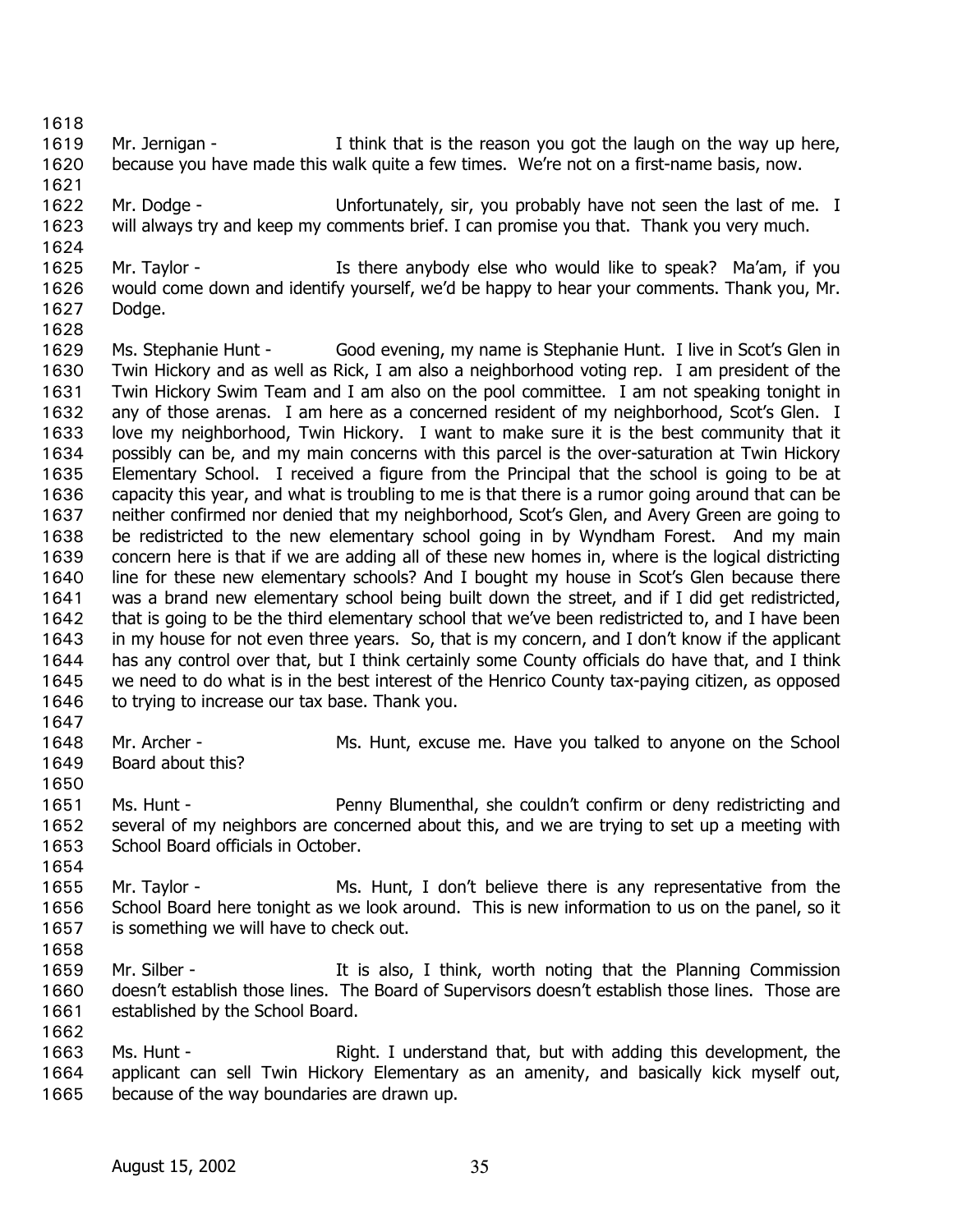1666 1667 1668 1669 1670 1671 1672 1673 1674 1675 1676 1677 1678 1679 1680 1681 1682 1683 1684 1685 1686 1687 1688 1689 1690 1691 1692 1693 1694 1695 1696 1697 1698 1699 1700 1701 1702 1703 1704 1705 1706 1707 1708 1709 1710 1711 1712 1713 Mr. Silber - The Super state of the say whether this would have a bearing on that or not, but the school that your children would go to at this time has capacity for additional enrollment, and with the new school coming on, there would be some lines drawn and where those lines would be drawn we don't know. And we don't know whether this development would even impact that or not. Ms. Hunt - That is sust something to think about. That is my concern. Thank you. Mr. Vanarsdall - The Muldn't be anything wrong with you calling Andy, your school board representative. Ms. Hunt - We tried to contact him and set up a meeting. Mr. Vanarsdall - Has he called you back? Ms. Hunt - Not that I am aware of. No. Thank you. Mr. Taylor - **OK. Thank you, Ms. Hunt.** Mr. Dodge - Can I just mention that there is a meeting planned with Penny Blumenthal. A couple of the residents do have something planned later in the month to get some more information from her. Mr. Taylor - Thank you, Rick. This is the first time that we have heard that, so we will have to check up on it. Are there any other speakers from the neighborhood of Twin Hickory? Yes, sir. If you would, please come down and identify yourself, and we'd like to hear your comments. Mr. Derrick Anderson - My name is Derrick Anderson and I live at 4821 Saddleridge Court. I am the voting rep for Saddleridge, but again just speaking as a concerned citizen. Very briefly, I want to echo Mr. Dodge's thanks to the applicant for much progress in the last few months, and just one quick comment on existing natural buffers to be left specifically in the parcel to the roughly 80 new houses that have been proposed. I met with Mr. Moore of Hunt and appreciate his direction and explanation of the trees that are going to be left because of the environmental protection area, but my only request and encouragement is to see more trees left and possibly proffers and for wooded lots in some of those 80 houses that back up to Saddleridge residents or the lake or onto Parcel 3. My only request is that we investigate and possibly have proffers for some additional trees left standing. Any questions for me? Mr. Taylor - Thank you, Mr. Anderson. I am not sure if Mr. Bittner wants to take that one on. We have talked about trees and buffers all along here, and it is an individual parcel effort in terms of what landscaping is going to go in there, but generally speaking, I think you have to acknowledge that HHHunt has done really, I think, a commendable job in trying to save the trees and abide by the buffers, and do what we need to do. As we go forward, I think it is good to keep an eye out for what is happening to make sure that that quality is maintained. But I am reasonably sure that HHHunt will continue and respond to the neighborhood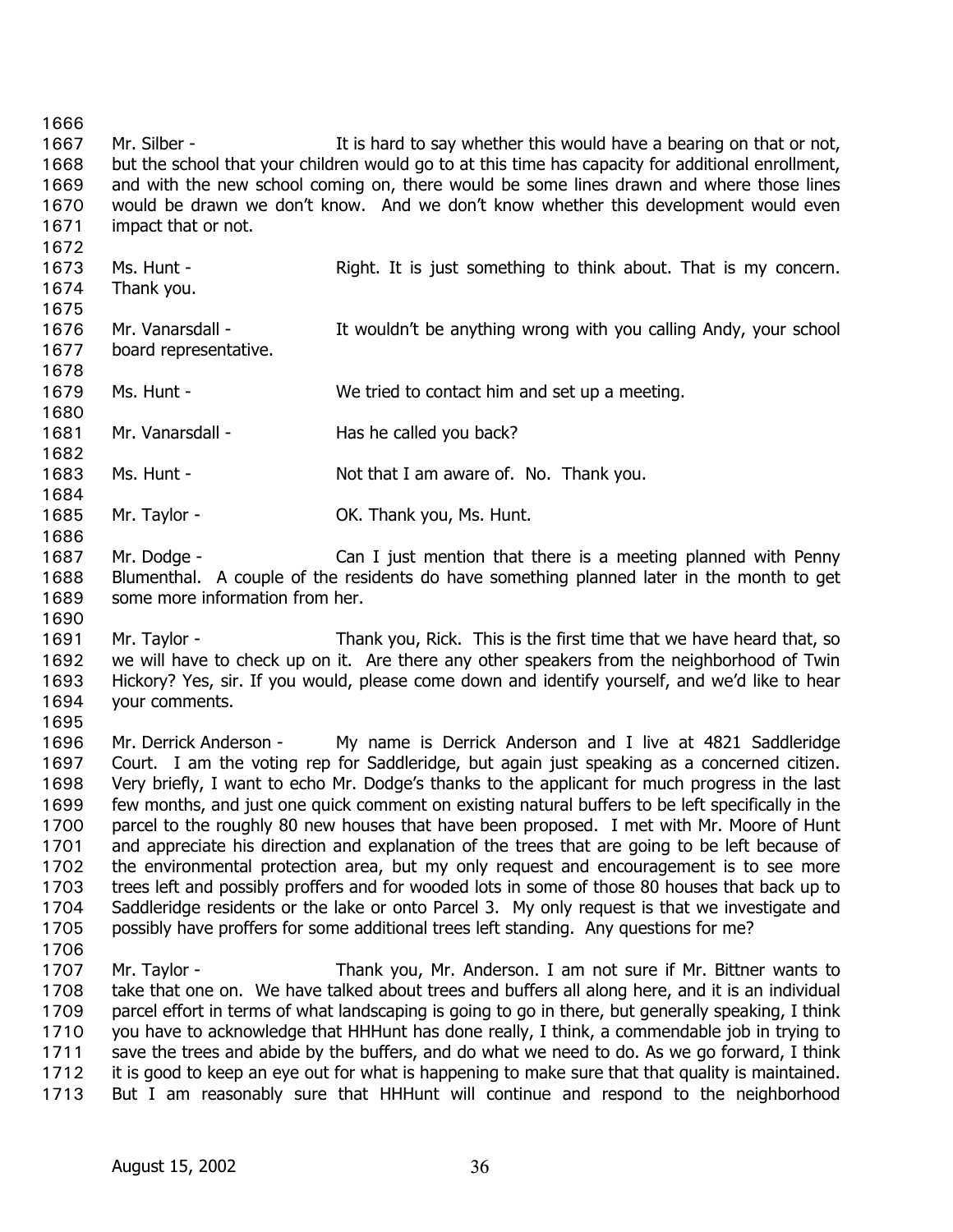comments, and I know now there are several neighborhood councils that are working with HHHunt. They continue to have dialogue, and I think we will just have to see as we go along. I think we learned our lesson the last time in letting the developers get a little bit advanced in terms of what their planning was, without controls, and I think we have corrected that now. So, I think we will hope that the landscaping in the buffer is materially improved from what we had a year ago in terms of control. Thank you. Are there any other comments? Any comments on behalf of the Commission? Well, I am delighted to hear these comments and particularly the comments that HHHunt is continuing to be responsive to the community, and I am delighted to see the progress that we have made, the efforts that HHHunt has made, the efforts the community has made to keep abreast of what is happening. I think a lot of credit evolves through the people who live there in terms of statements of quality, both with regard to the pools and the many meetings, and the meeting that we had at the school I think attests to the neighborhood interests and also the County interests, and also the developer interests, as we work ahead with this plan. Mr. Bittner, in working on this plan, has spent several months in coming up with this concept, and he has been working with the developer, working with the staff, and I am delighted to see the current progress of Twin Hickory, but I really think the best is yet to come, as we begin to build these last ones, because we have learned a lot in terms of working together, working with the community, working with the developer, recognizing problems early, resolving them quickly and reasonably definitively with a good natured spirit or good spirit, and a lot of cooperation, and I would hope that that continues and it grows and it improves as we go along. And with that, I will recommend approval of Case C-13C-02, and move it for approval. 1714 1715 1716 1717 1718 1719 1720 1721 1722 1723 1724 1725 1726 1727 1728 1729 1730 1731 1732 1733 1734 1735

1736

1738

- 1737 Mr. Jernigan - Twant to second this one.
- 1739 1740 Mr. Taylor - Motion made by Mr. Taylor and seconded by Mr. Jernigan. All in favor say aye. All opposed say no. The motion passes.
- 1741

1742 **REASON:** Acting on a motion by Mr. Taylor, seconded by Mr. Jernigan, the Planning Commission voted 5-0 (one abstention) to recommend the Board of Supervisors **grant** the request because the proposed zoning is compatible with adjacent land uses and proffered conditions will assure a level of development otherwise not possible. 1743 1744 1745

1746

1747 1748 1749 1750 1751 1752 Mr. Taylor - The I want to thank all of the participants from Twin Hickory for their attendance tonight, their continuing efforts on behalf of the community, and hope that we can progress with the same degree of zeal and success in the future. It is a very successful community and I think you all recognize that with the amenities that we have now, and the amenities that we hope to have in the future. So, I wish you all a happy future. Thanks for the support. And with that, Mr. Silber, I believe we have the next case.

1753

## 1754 **Deferred from July 11, 2002 Meeting:**

1755 1756 1757 1758 1759 1760 1761 **C-30C-02 James W. Theobald for HHHunt of North Carolina:** Request to conditionally rezone from B-1C Business District (Conditional) to R-6C General Residence District (Conditional), Parcel 745-751-3992 (67-A-14B), containing 5.48 acres, located at the southeast intersection of Ridgefield Parkway and Flintwood Drive. An 80 unit age-restricted assisted living facility is proposed. The R-6 District allows a maximum density of 19.8 units per acre. The use will be controlled by proffered conditions and zoning ordinance regulations. The Land Use Plan recommends Commercial Concentration.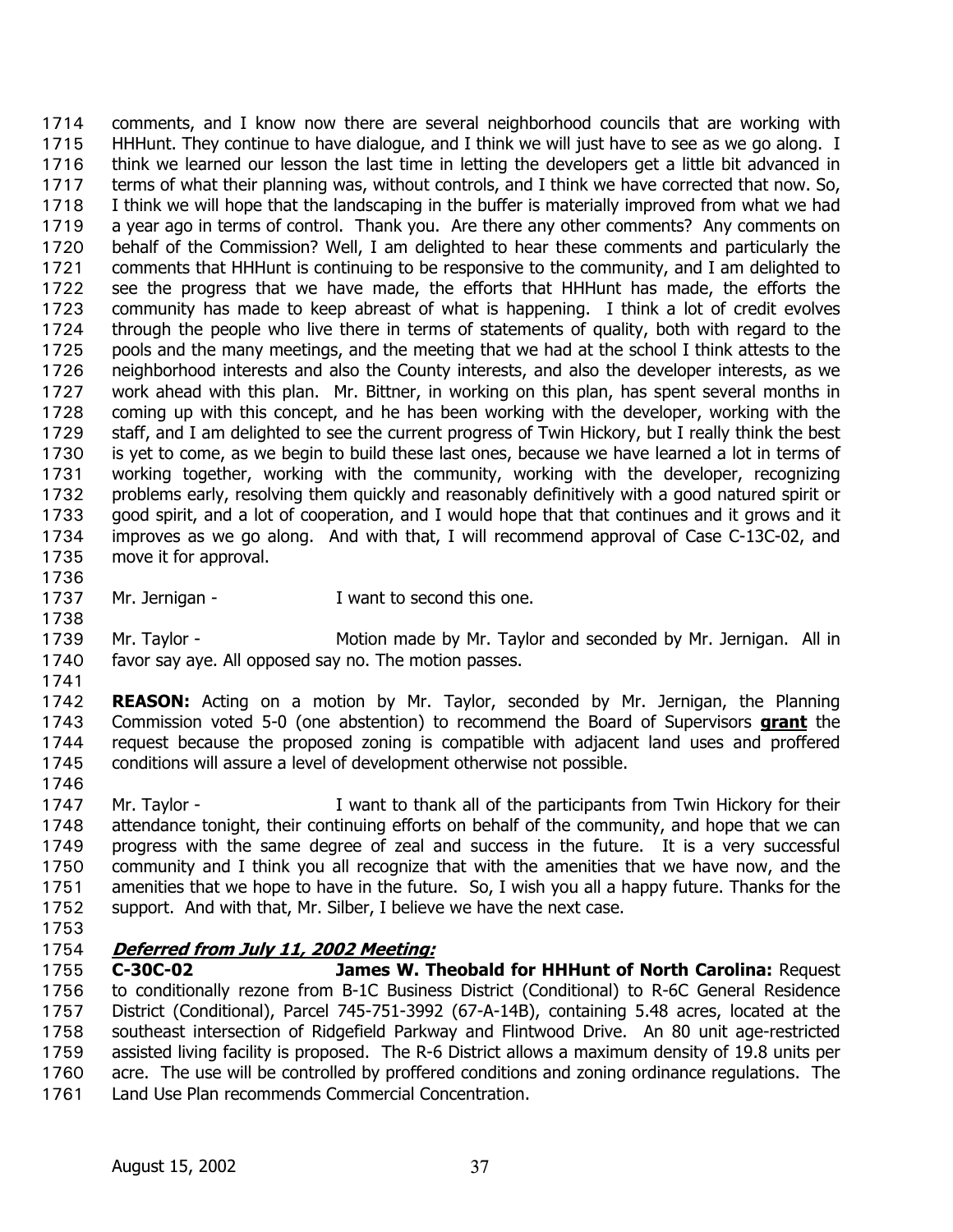1762 1763 1764 1765 1766 1767 1768 1769 1770 1771 1772 1773 1774 1775 1776 1777 1778 1779 1780 1781 1782 1783 1784 1785 1786 1787 1788 1789 1790 1791 1792 1793 1794 1795 1796 1797 1798 1799 1800 1801 1802 1803 1804 1805 1806 1807 1808 1809 Mr. Taylor - The Is there anyone in the audience opposed to Case C-30C-02? Are there some people who would not be characterized by the opposition, but who would like to speak? Yes, sir. Just one person who would like to speak. OK. Mr. Jernigan - This lady raised her hand, too. Ms. Russell - The is in opposition to it. I want to speak for it. Mr. Silber - So we have some who may want to speak in opposition or make some comments, and we have some in favor of it. Mr. Vanarsdall - You want to speak in favor of that, Ms. Russell? Ms. Russell - Yes. Mr. Vanarsdall - Tam glad to know you. Mr. Taylor - Go ahead, Joe. Mr. Emerson - Yes, sir, Mr. Chairman. We also have some proffers that have been submitted, so there will be a requirement of waiving the time limits in regard to those. As stated, this request would rezone 5.48 acres from B-1 Business District Conditional to R-6C General Residence District Conditional. The permitted use would be Age Restricted Assisted Living Facility. The property is located at the southeast intersection of Ridgefield Parkway and Flintwood Drive. R-6 zoning allows a density of 19.8 units per acre. The applicant has proffered to limit the development to 80 units, a density of 14.6 units pre acre. The property was originally zoned B-2 with no conditions in the overall action approving 585 acres of the Raintree development in 1971. In 1978 the Irving Company approached the county with case C-78C-78, requesting adjustments to the 1971 rezoning to accommodate the final location of Ridgefield Parkway. The subject property was included in that action and the request was a down zone to B-1C. In March of 1979 the Board of Supervisors approved the request. The conditions placed on the case did not address buffering from the adjacent residential uses. The Land Use Plan recommends commercial concentration for this property, and the land use guide recommends Existing Area. This request deviates from the Land Use Plan recommendation. The applicant has submitted proffers addressing architectural treatment, conceptual plans, building height, density, uses (restricting the use to age assisted living), lighting, exterior materials, screening of the trash receptacles and so forth. You do have a proffer that was handed to me just a few minutes ago regarding the buffer on the eastern property line, which has been one of the points of contention and much discussion.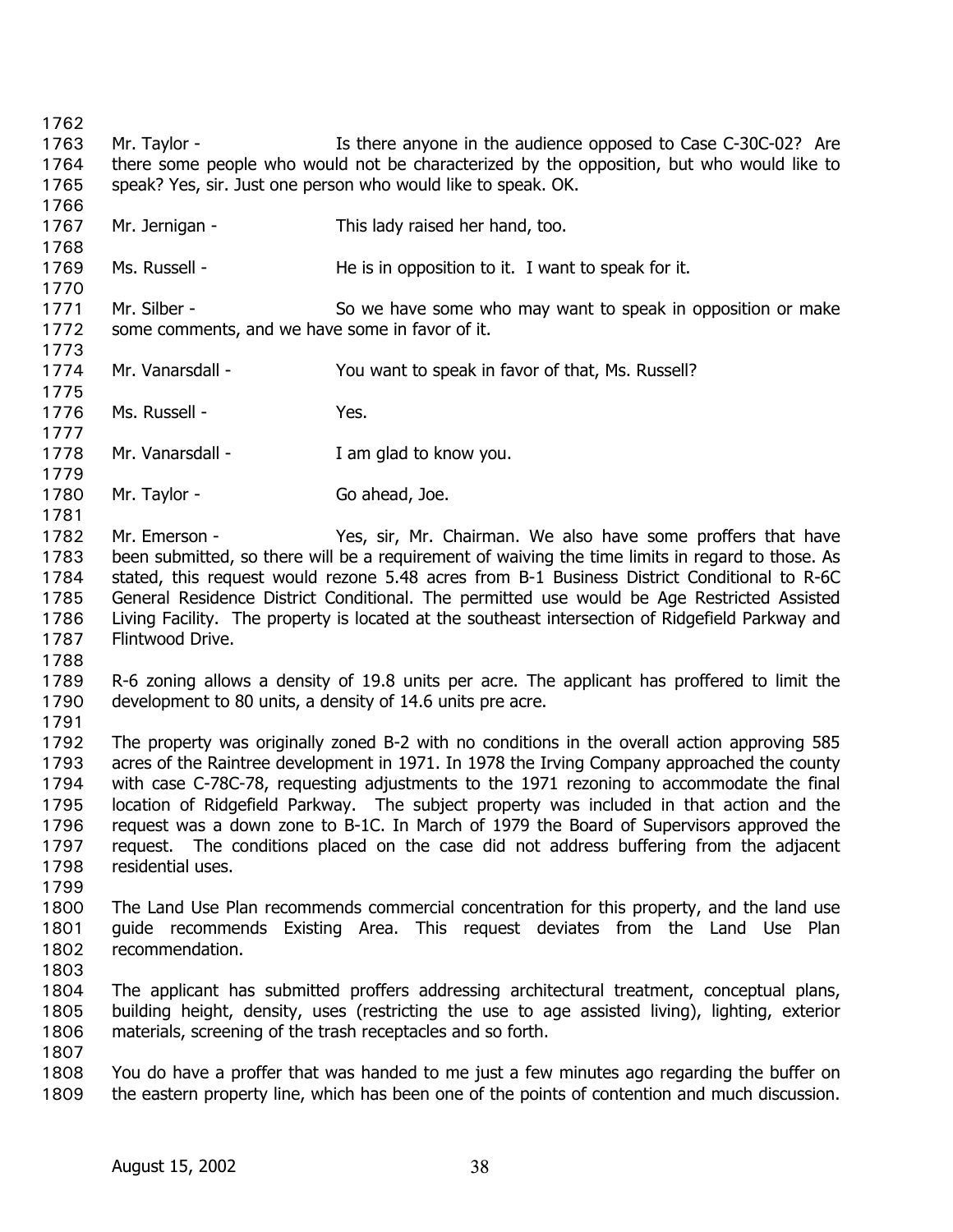This proffer has been agreed upon between the residents and the developer. It is in keeping with staff's wishes as well. Therefore, in my opinion, it is acceptable. The other proffers that were outstanding that have been worked out through this process that were noted in my report dealt with the BMPs, which are now underground, with above-ground bio-retention facilities. At this point, this case is in order. Staff recommends approval. If you have any questions I will be happy to try to answer them. 1810 1811 1812 1813 1814 1815

- 1817 1818 Mr. Taylor - Thank you, Mr. Emerson. Are there any questions on behalf of the Board (sic) for Mr. Emerson?
- 1819 1820

1821

1823

1825

1816

- Mr. Archer Mr. Emerson, does this new 18 require a waiver?
- 1822 Mr. Emerson - Yes, sir. It does.
- 1824 Mr. Taylor - Thank you, Joe. Mr. Theobald.

1826 1827 1828 1829 1830 1831 1832 1833 1834 1835 1836 1837 1838 1839 1840 1841 1842 1843 1844 1845 1846 1847 1848 1849 1850 1851 1852 1853 1854 1855 1856 1857 Mr. Theobald - Thank you, sir. Mr. Chairman, ladies and gentlemen, my name is Jim Theobald and I am here on behalf of HHHunt of North Carolina, and I want to make a few comments, because so many people work so very hard for quite some time in shaping the case to what you see before you this evening, not the least of whom is Ms. Ware and Mr. Emerson. This is a great opportunity. This site was zoned B-1, as you heard, originally zoned B-2 long ago as part of the mixed-use community of Raintree. It has been zoned for retail since 1971, and sooner or later somebody was bound to build a shopping center on it. It is owned by Crown Petroleum. I bet I have had six different users come to me over the years with ideas for developing the property, most of which were very bad ideas and never saw the light of day, but this was one that I think we all recognized that if we did it right was really, it could be win-win, and that has really been the attitude of, I think not only of HHHunt, but the adjacent property owners and the residents of Raintree in trying to shape this case. There are a number of proffered conditions Mr. Emerson has summarized them for you briefly. I would say to you this is a true assisted living facility. The average age of the resident in this facility is some 82 years of age. Hunt had 17 of these facilities. We are not guessing as to what goes on here and what some of the statistics are. They own and operate all of those. They have never sold any. We could expect possibly three or four of these residents to drive, so it is a very, very low intensity use. It is a one-story building, three meals a day, private pay, recreational activities, etc. They do a great job and a number of the residents checked it out all through the Carolinas and reported to us at the library meeting that they passed with flying colors. We have spent a lot of time on the buffer. I appreciate the concerns of the adjacent property owners. We have tried to forge a consensus and believe that we have with the language that you see. And on 18, I would just say to those folks, that the approval of the zoning, which I hope will be recommended by the Commission, and approved ultimately by the Board, is not the end of this process but really the beginning of working with neighbors, and once we now have a property, it will be graded and the landscaping required and there will be many additional opportunities for input on this. So, I didn't want you to think by agreeing to this proffer that we were finished, because in fact we are not. And, perhaps, with that, I will pause. The Raintree Board has considered this on two occasions without opposition albeit with sensitivity to the adjacent property owners. The Stony Run community, the town home community across the way, has also considered it, and we have some representatives here tonight who would be happy to get up and support if deemed necessary, and perhaps, would like to say something anyhow. But, I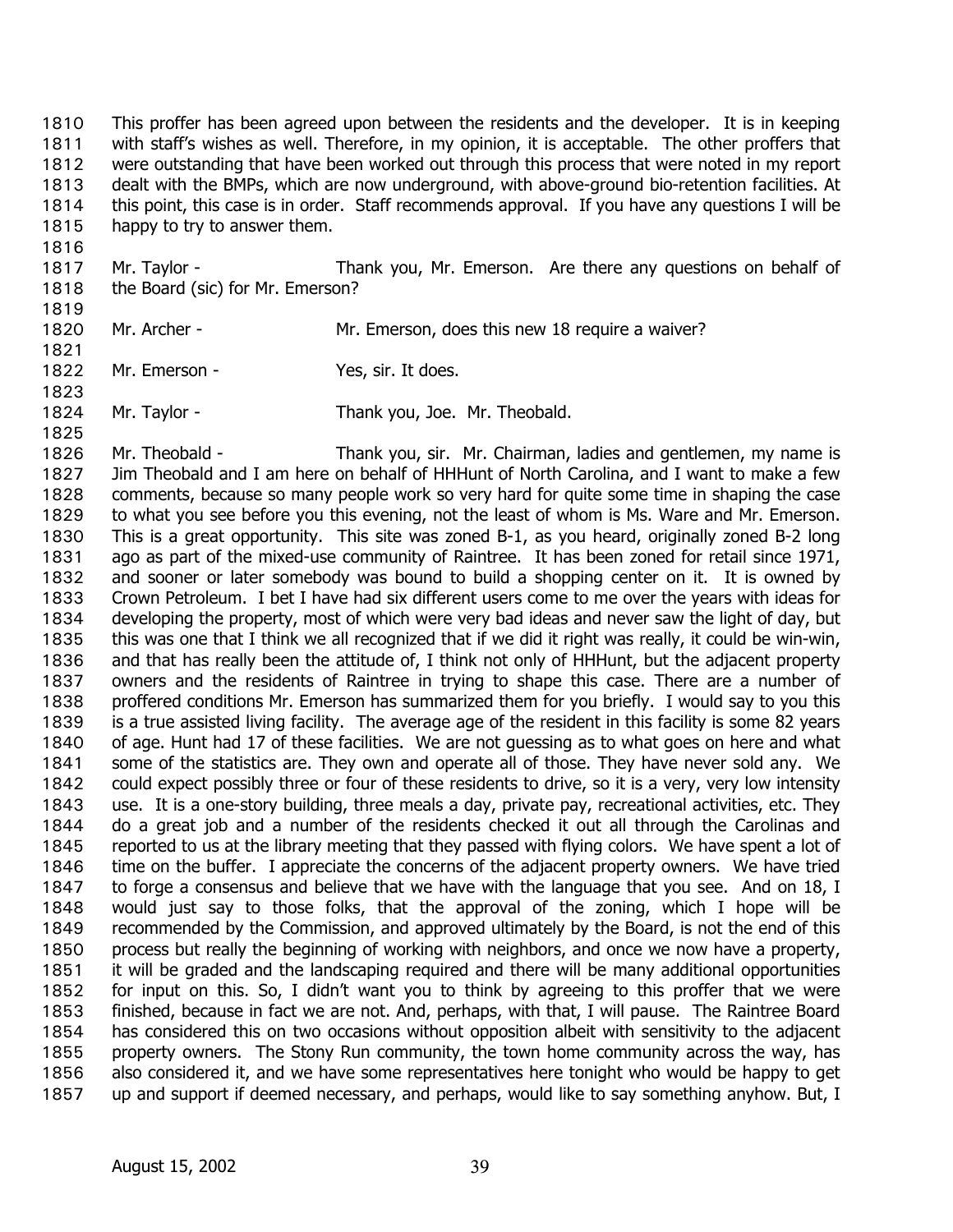think with that I will pause and see if you all have any questions of me with regard to this case. I do appreciate everybody's work that has gone into this. 1858 1859 1860 1861 1862 1863 1864 1865 1866 1867 1868 1869 1870 1871 1872 1873 1874 1875 1876 1877 1878 1879 1880 1881 1882 1883 1884 1885 1886 1887 1888 1889 1890 1891 1892 1893 1894 1895 1896 1897 1898 1899 1900 1901 1902 1903 1904 1905 Mr. Taylor - Thank you, Mr. Theobald. Ms. Ware, do you have any questions for Mr. Theobald? Ms. Ware - Not at this time. I will in a little bit after we hear from… Mr. Theobald - Perhaps let the ladies who have come to speak in support might just say a word or two, and then I know that some of the other folks have some comments to make as well. Mr. Silber - Mr. Theobald, I have a question. Unless I am looking at the wrong exhibits, it looks like the proffers for, under Proffer 1 and 2, say the date for Exhibit A and B. The staff report exhibits have a different date or am I looking at the wrong exhibits? Mr. Theobald - Those exhibits have not changed. Mr. Silber - So the proffers say, one says, "The architectural treatment says dated April 30" and it looks like the exhibit and staff report is June 20. The conceptual plan says May 21. Mr. Theobald - At one point somebody did a revision of one of those with that, or actually just changed the date. I think that is something maybe we will look at, Randy, and make sure we are looking at the same, but this is the conceptual plan that has been proffered. Mr. Silber - Down at the bottom it says 6/20 and the proffers have a different date. We can fix that. Mr. Theobald - Thank you. Mr. Taylor - Thank you, Mr. Theobald. If you would, ma'am, please state your name for the record. Ms. Russell - I am Virginia Russell and I have lived in Stony Run Townhouses for 20 years and I live at 2212 Rocky Point Parkway. I have suffered for 20 years worrying about what is going to go across the street from us, and when they proposed this and I went to two presentations, I was very pleased. I talked to my neighbors and the other people on the Stony Run Board with me, and we are very happy to have the assisted living facility as our neighbors and we look forward to seeing the facilities built. Mr. Vanarsdall - Virginia, do you remember why, a good while ago that was zoned. The POD was approved on that. Do you remember what happened to it; just financially they didn't develop the shopping center? Ms. Russell - Think the neighborhood objected to everything that has been proposed. It was a service station, strip mall, and I can't remember the others, but everything was undesirable.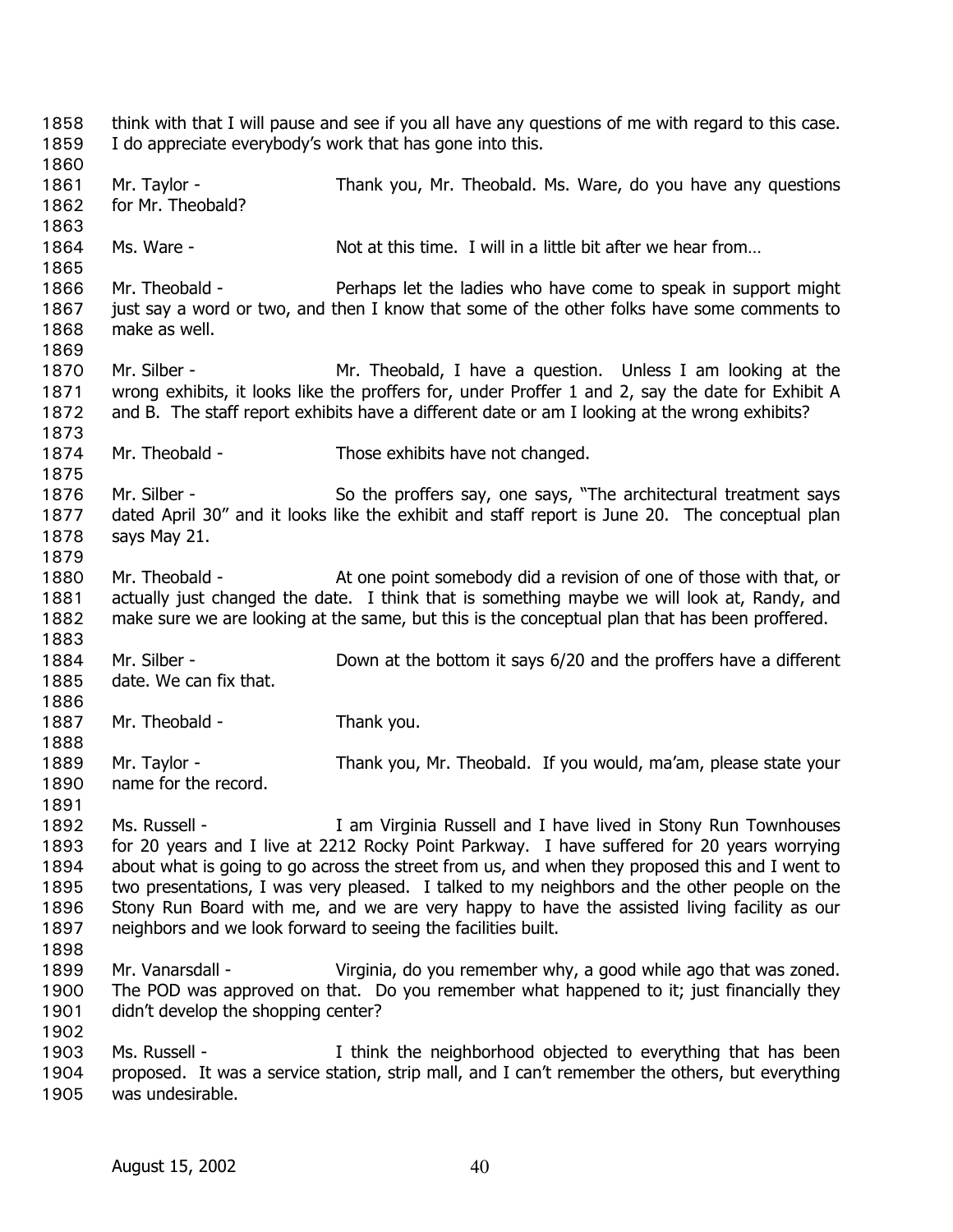| 1906         |                                                                                                    |                                                                                                                                                                                    |  |
|--------------|----------------------------------------------------------------------------------------------------|------------------------------------------------------------------------------------------------------------------------------------------------------------------------------------|--|
| 1907         | Mr. Vanarsdall -                                                                                   | Thank you.                                                                                                                                                                         |  |
| 1908         |                                                                                                    |                                                                                                                                                                                    |  |
| 1909         | Mr. Taylor -                                                                                       | But you are happy with the present concept?                                                                                                                                        |  |
| 1910         | Ms. Russell -                                                                                      |                                                                                                                                                                                    |  |
| 1911<br>1912 |                                                                                                    | Yes, I have been to two presentations. We think it is attractive<br>and we will see more of it than anyone else because our neighborhood is up high across the                     |  |
| 1913         | street and we overlook this facility.                                                              |                                                                                                                                                                                    |  |
| 1914         |                                                                                                    |                                                                                                                                                                                    |  |
| 1915         | Mr. Vanarsdall -                                                                                   | Well, I knew if you got involved it was going to be a success.                                                                                                                     |  |
| 1916         |                                                                                                    |                                                                                                                                                                                    |  |
| 1917         | Mr. Taylor -                                                                                       | Ma'am, if you would, please take the microphone there and give                                                                                                                     |  |
| 1918         | us your name and address.                                                                          |                                                                                                                                                                                    |  |
| 1919         |                                                                                                    |                                                                                                                                                                                    |  |
| 1920         | Ms. Debra Cohen-                                                                                   | My name is Debra Cohen and I live in Stony Run right across the                                                                                                                    |  |
| 1921         |                                                                                                    | street. Let's see. My backyard is right here where the cursor is (referring to rendering), and I                                                                                   |  |
| 1922         |                                                                                                    | have owned my home for six years and I plan to stay for quite a while, if not the rest of my life,                                                                                 |  |
| 1923         |                                                                                                    | and I am in support of this, thinking about the other things that could be developed there. I                                                                                      |  |
| 1924         | think that this will help my property values, or at least not diminish my property values when I   |                                                                                                                                                                                    |  |
| 1925         | think about the fact that a strip mall could go there, or a filling station. I just don't want the |                                                                                                                                                                                    |  |
| 1926         |                                                                                                    | noise and don't want my property to be devalued. So, I am in favor of this.                                                                                                        |  |
| 1927         |                                                                                                    |                                                                                                                                                                                    |  |
| 1928         | Mr. Taylor -                                                                                       | Thank you, Ms. Cohen, I appreciate that.                                                                                                                                           |  |
| 1929         |                                                                                                    |                                                                                                                                                                                    |  |
| 1930         | Ms. Cohen -                                                                                        | Thank you.                                                                                                                                                                         |  |
| 1931         |                                                                                                    |                                                                                                                                                                                    |  |
| 1932<br>1933 | Mr. Taylor -                                                                                       | Are there any other people in the audience who would like to<br>speak? Sir, if you would come down and provide your name for the record, we'd enjoy your                           |  |
| 1934         | comments.                                                                                          |                                                                                                                                                                                    |  |
| 1935         |                                                                                                    |                                                                                                                                                                                    |  |
| 1936         | Mr. Joshua Lief -                                                                                  | Thank you, Mr. Chairman. My name is Joshua Lief. I am an                                                                                                                           |  |
| 1937         |                                                                                                    | attorney and I represent several of the adjacent property owners. I'd like to ask them to just                                                                                     |  |
| 1938         |                                                                                                    | stand up briefly, so you can see who. These are several of the adjacent property owners. I                                                                                         |  |
| 1939         |                                                                                                    | would start off by saying that we appreciate the hard work of the Planning Commissioner for                                                                                        |  |
| 1940         | the Tuckahoe District, Ms. Ware. I have talked to her several times over the last couple of        |                                                                                                                                                                                    |  |
| 1941         | days. The County staff, Joe Emerson, I really appreciate his work on this project. He has been     |                                                                                                                                                                                    |  |
| 1942         | helpful and provided many opportunities for input. I think the developer has been working with     |                                                                                                                                                                                    |  |
| 1943         |                                                                                                    | the residents to try to talk to them and work through the issues. We are not opposed to the                                                                                        |  |
| 1944         |                                                                                                    | County rezoning, based upon the proffers offered by the developer, as well as other                                                                                                |  |
| 1945         |                                                                                                    | representations made to my clients by the County, we are not opposing it. Among other items                                                                                        |  |
| 1946         |                                                                                                    | that we have relied upon in discussing our support, or non-opposition I should say of this                                                                                         |  |
| 1947         |                                                                                                    | application, are assurances from the County that first when the site clearing begins, they are                                                                                     |  |
| 1948         | going to work with the adjacent home owners to make sure when the trees are cleared that           |                                                                                                                                                                                    |  |
| 1949         | they work to mark a line to work with them to be sure that there is a common area that adjoins     |                                                                                                                                                                                    |  |
| 1950         |                                                                                                    | the property that is going to be developed, and we find the lines are there when they cut the                                                                                      |  |
| 1951<br>1952 |                                                                                                    | trees down. We want to mark the line and make sure that when trees are moved we don't<br>have any accidental removals and that the line is well defined. Second, we wanted to make |  |
| 1953         |                                                                                                    | sure, you know this is going to be a lot of construction, we want to keep the dust down. It is                                                                                     |  |
|              |                                                                                                    |                                                                                                                                                                                    |  |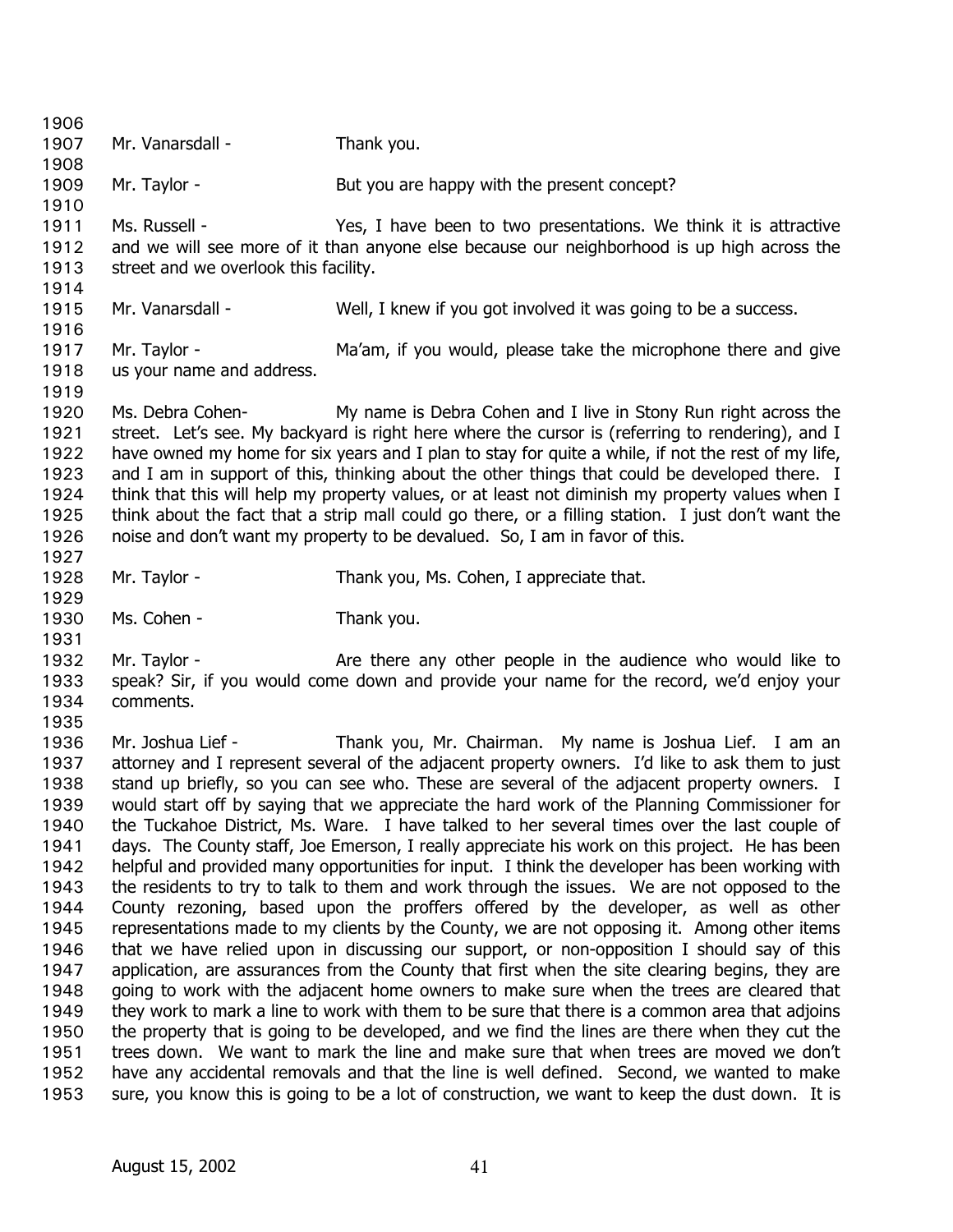very dry out there, as you know. We appreciate the offer to wet down the property during appropriate times during the construction. Finally and most importantly, we believe the proposed plan, it is an intensive use. You can look at the site, look at the map, and it is intensive use of this five-acres that is putting a pretty big development. We certainly agree that it is better than other uses that have been talked about, and that is why we are not opposing it. But the proffer talks about 80 residential units on the property, and that is made a part of the proffers, and we talked with the County about the representations about 80 units, and as it works with the plan of development stage, we just want to make sure it doesn't go with two beds in each unit, where you'd have 160 people staying in there, because the parking, it is a very tight sight, as you can see, and the parking is kind of close in terms of the number of parking spaces per unit. So I look forward to working with the County and the developer as we go through the plan of development stage. Thank you very much. 1954 1955 1956 1957 1958 1959 1960 1961 1962 1963 1964 1965 1966 1967 1968 1969 1970 1971 1972 1973 1974 1975 1976 1977 1978 1979 1980 1981 1982 1983 1984 1985 1986 1987 1988 1989 1990 1991 1992 1993 1994 1995 1996 1997 1998 1999 2000 Mr. Taylor - Sir, have you asked Mr. Theobald about the 80-unit issue? Mr. Lief - Yes, I have. Mr. Taylor - To your satisfaction? Mr. Lief - **With the proffers at this stage, we are satisfied. Yes, sir.** Mr. Taylor - Thank you. Any other questions for Mr. Lief? Ms. Ware? Ms. Ware - T am fine. Mr. Taylor - You are fine. Mr. Silber - Thave a quick question. I know there has been some discussion about this 20-foot buffer and the proffer that has now been submitted looks like it is offering a six-foot fence within that buffer. It says "It shall be provided on the eastern property line." Has there been any discussion as to whether that would be on the property line or where within that 20-feet? Ms. Ware - The Mught that was going to be decided at time of plan of development. Mr. Silber - **OK.** Well, it says, "provided on the eastern property line" and I wasn't sure. Mr. Lief - The Inc. It is on the line. Mr. Silber - On the line? So, if you are concerned about, I guess my point is if you are concerned about preserving the trees or whatever, that fence would be on that eastern property line, so there may have to be. Mr. Lief - There is a common area of 20 feet on the eastern boundary, on the developer's property would be the fence, and the additional planting on the other side of

2001 the fence going up to the building.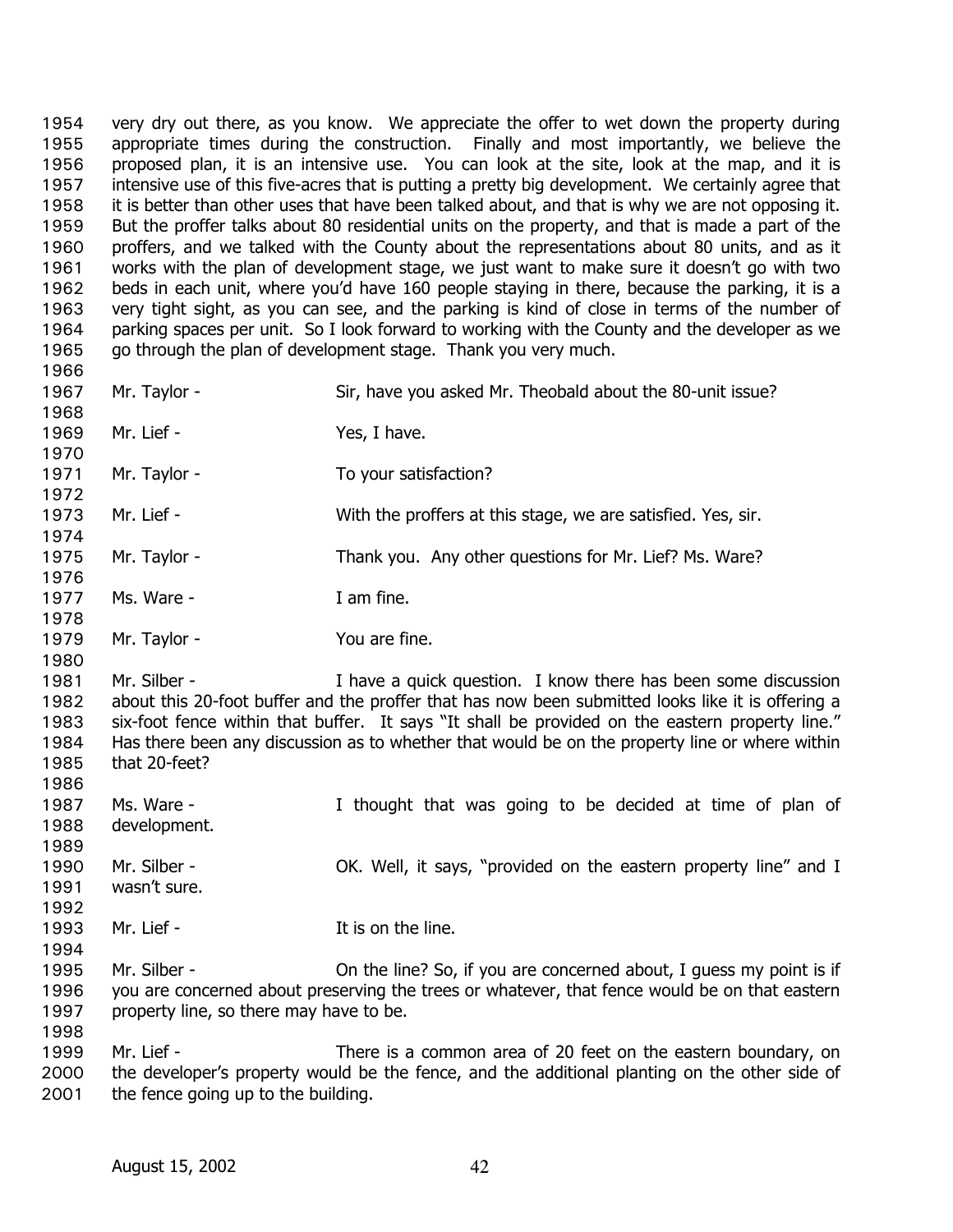2003 2004 Mr. Silber - So the fence would be on the eastern property line adjacent to the commons? As long as everybody understands that.

2006 2007 Mr. Taylor - Thank you, Mr. Lief. I don't believe there are any other questions. Ms. Ware.

2009 2010 2011 2012 2013 2014 Ms. Ware - Theopald, I just wanted to, I guess reiterate for the record and get this on the record that, I know we talked about this before, when limits of clearing are set that it is requested that a member of the Raintree Association be present along with the County and the Hunt representatives, as far as checking trees and taking care of that, and also, it is requested that the site be watered down during clearing and construction to reduce the dirt and dust.

- 2016 2017 2018 2019 Mr. Theobald - We discussed, I think Mr. Lief correctly stated that, obviously there is some dust associated with construction and when it is appropriate or when there is an unusual amount of dust or it is deemed necessary – Mr. Cook made a very public representation at a meeting that he would be willing to water the site.
- 2021 Ms. Ware - Thank you.

2023 2024 Mr. Taylor - Any other questions from the Commissioners? All right, then I believe a motion might be appropriate.

- 2026 2027 2028 2029 2030 2031 2032 2033 2034 2035 2036 2037 2038 2039 2040 2041 2042 2043 Ms. Ware - This piece of property does have a history and the current application to down zone it from B-1C to R-6C, I think, is certainly a positive one. Under the current zoning, a plan of development could be submitted for a variety of business uses, including restaurants, shopping centers and convenience stores, with a building height of up to 35 feet and hours of operation from 6 in the morning until 12 midnight. The impact on the residents can include traffic, late hours of activity, and restaurant exhaust during all hours of operation. With this application, and the proposed residential zoning, the impact of the surrounding residents would be much less. The residential zoning will, of course, prohibit any business uses and apartments have been restricted as well. The building height would not exceed one story. Traffic will be at a minimum due to the limited number of residents that can drive, and an average of 13 employees during the day and four overnight. Deliveries are also limited to regular business hours by the proffers, and the delivery area has been removed from the immediate adjacent property owners. The building will be of quality construction and have a residential feel and because the BMPs are underground, it will increase the greenspace and provide for walking trails on the property. The citizen input concerning this case as well as the applicant's consideration has been considerable, and I thank everyone. The major issues have been worked through and I look forward to working with everyone again during the plan of development phase. So, with that, I move that the time limits on the proffers be waived.
- 2044

2002

2005

2008

2015

2020

2022

2025

2045 2046 2047 Mr. Taylor - Second. Motion made by Ms. Ware and seconded by Mr. Taylor to waive the time limits. All in favor say aye. All opposed say no. The motion passes. The time limits are waived.

2048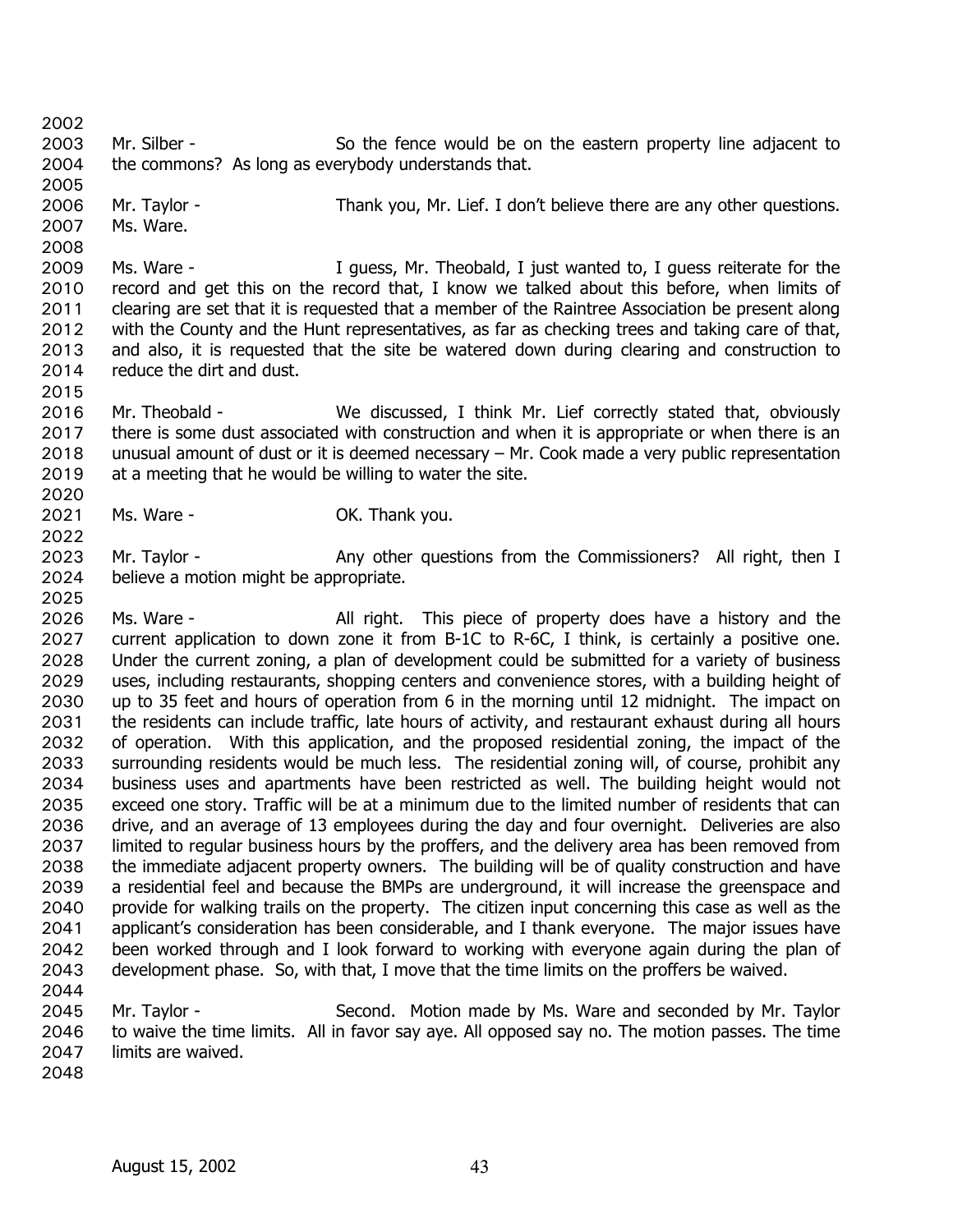Ms. Ware - The Mand I move that C-30C-02 be approved to the Board of Supervisors. 2049

2050 2051

2052 Mr. Vanarsdall - Second.

2053

2054 2055 2056 Mr. Taylor - The Motion by Ms. Ware and seconded by Mr. Vanarsdall to recommend approval to the Board of Supervisors. All in favor say aye. All opposed say no. The motion passes.

2057

2058 **REASON:** Acting on a motion by Ms. Ware, seconded by Mr. Vanarsdall, the Planning Commission voted 5-0 (one abstention) to recommend the Board of Supervisors **grant** the request because it will not adversely affect the adjoining area, the proffered conditions provide for a high quality of development and it is an appropriate residential zoning at this location. 2059 2060 2061

2062

## 2063 **Deferred from the July 11, 2002 Meeting:**

2064 2065 2066 2067 2068 2069 2070 2071 2072 **C-28C-02 Laraine Isaac for William D. Godsey:** Request to conditionally rezone from M-1 Light Industrial District to M-2C General Industrial District (Conditional) and C-1 Conservation District, part of Parcel 817-721-5981 (154-A-30C), containing 60.696 acres, located on the north line of Oakley's Lane approximately 94 feet east of Oakley's Place and 217 feet west of S. Holly Avenue. The use will be controlled by proffered conditions and zoning ordinance regulations. An industrial park including a contractor's equipment storage yard is proposed. The Land Use Plan recommends Planned Industry and Environmental Protection Area. The site is also in the Airport Safety Overlay District.

- 2073 2074 2075 Mr. Taylor - The Is there anyone in the audience opposed to C-28C-02? So we will have two speakers. So we will have 10 minutes divided five minutes each? Oh, OK. You don't care to speak? Just one speaker? OK. Go ahead, Mr. Coleman.
- 2076

2077 2078 2079 Mr. Coleman - Thank you. Amended proffers have been distributed to you that will require waiving the time limit.

2080 2081 2082 This application was presented to the Commission in May, so I will briefly recap the request and focus my presentation on the most important unresolved issues.

2083 2084 2085 2086 The applicant proposes to rezone 60.696 acres from M-1 to M-2C and C-1. Approximately 32.5 acres are requested for M-2C and 28.0 acres for C-1. A contractor's storage yard and other selected M-2 uses are proposed. The Land Use Plan recommends Planned Industry and Environmental Protection Area.

2087

2088 2089 2090 The property was mined extensively through the 1960's and the old borrow pits and mining scars remain. The property also contains significant wetland and floodplain areas and steep slopes.

2091 2092 2093 2094 2095 There are tracts of industrially zoned property nearby, however the subject property serves as a buffer between the adjacent residential areas to the north and industrial uses to the south. In the vicinity of the subject property, there is no industrial development north of Oakley's Lane. And any development activity on the subject property could impact the adjacent, historic Manakin Mansion property.

2096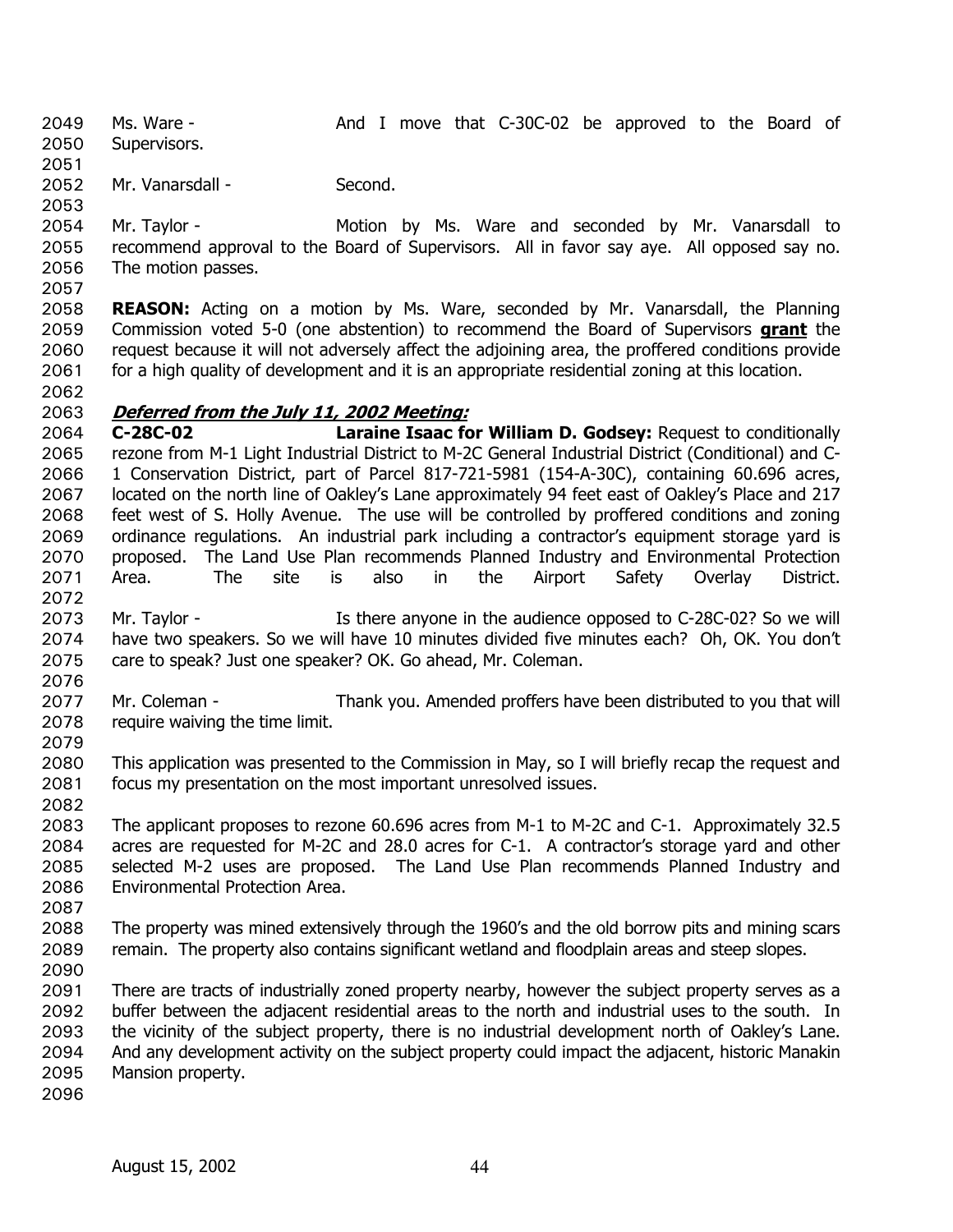Lack of appropriate improvements to Oakley's Lane are a longstanding issue. Oakley's Lane is a narrow two-lane road with no shoulders and an average overall pavement width of 18 feet. It is not conducive to transporting construction equipment or introducing any additional traffic in a safe manner. And Oakley's Lane also runs dangerously close to the Manakin Mansion property. 2097 2098 2099 2100 2101 2102 2103 2104 2105 2106 2107 2108 2109 2110 2111 2112 2113 2114 2115 2116 2117 2118 2119 2120 2121 2122 2123 2124 2125 2126 2127 2128 2129 2130 2131 2132 2133 2134 2135 2136 2137 2138 2139 2140 2141 2142 2143 2144 Planning staff recommends that approval of this application be contingent upon the completion of improvements to Oakley's Lane. To this end, the applicant has met with County staff, including public works and planning staff, on a design to realign Oakley's Lane. Substantial progress has been made and discussions are ongoing; however, important issues remain unresolved, including: The applicant has not committed to construct the improvements to Oakley's Lane. It has not been determined who will construct the right-of-way improvements; and There is no guarantee the project can get Army Corps approval. This application is not consistent with the County's Land Use Plan and could introduce negative impacts on nearby residential and historic properties. Only in consideration for the expected public benefits related to the improvements to Oakley's lane can Planning staff consider approval of this application. It is the applicant's responsibility to commit to those improvements. Additionally, it is not appropriate to introduce a series of M-2 uses into this area. Planning staff also recommends restricting permitted uses to a contractors' equipment storage yard plus uses permitted in the M-1 district. Additional M-2 uses must be carefully considered on a case-by-case basis. Staff cannot recommend approval at this time and recommends that the applicant defer this application until the County and the applicant reach agreement on the construction of Oakley's Lane and the necessary approvals for the construction, including Army Corps approvals, are in place. I would be happy to answer any questions. Mr. Vanarsdall - Mr. Coleman, on Page 2, at the bottom, third paragraph up, you recommend that it be deferred until the County can reach an agreement. Who in the County would reach that agreement? Mr. Coleman - The discussions concerning Oakley's Lane, there have been discussions about the County and the applicant participating in the construction. To my knowledge, the County has not agreed to participate. Mr. Vanarsdall - Who is they? Mr. Coleman - The applicant. Mr. Vanarsdall - Who in the County? Somebody in Public Works? Mr. Silber - Mr. Vanarsdall, I think that decision would be made by the County Manager and the Board representative from that district.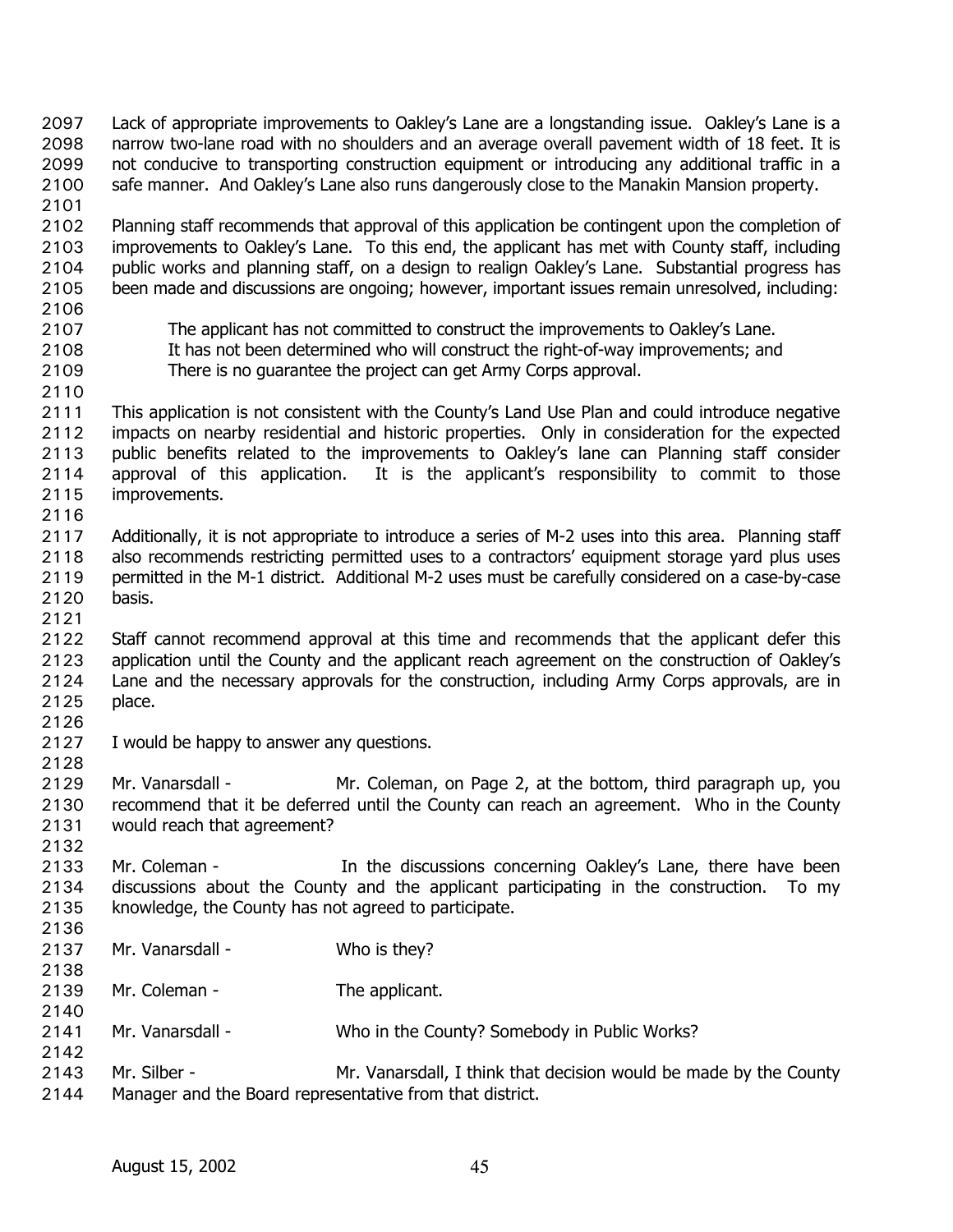2145 2146 2147 2148 2149 2150 2151 2152 2153 2154 2155 2156 2157 2158 2159 2160 2161 2162 2163 2164 2165 2166 2167 2168 2169 2170 2171 2172 2173 2174 2175 2176 2177 2178 2179 2180 2181 2182 2183 2184 2185 2186 2187 2188 2189 2190 2191 2192 Mr. Vanarsdall - County Manager? Mr. Silber - Yes. And really the Board as a whole, so that is a decision that is not going to come from the Planning Office. That is a decision that has to be made. Mr. Vanarsdall - I knew it wasn't. I just wanted to know who was holding it up, if we deferred it, how long will you have to defer it? Six months? Six years, or when will they get together on it. Mr. Silber - I think the issue is not so much that the County hasn't decided to what extent to participate or to even participate, I think the issue is until the road has been approved by the Corps of Engineers we can't have that dialogue. But once there is approval by the Corps of Engineers, we are assured that this road can go through and this alignment, then there will be discussions with the applicant as to who. Mr. Vanarsdall - The It is more detailed than it looks then. Mr. Jernigan - Nobody is really holding it up. Because after our meeting the other day, that Mr. Donati and I had with Ms. Isaacs and EDA, that Mr. Donati had not had time to talk to Mr. Hazelett before this meeting. Mr. Vanarsdall - **Oh, OK.** The other question was, why wasn't there more uses proffered out? Why weren't more M-2 uses proffered? Mr. Coleman - Staff has been consistent that limiting uses is an important consideration in evaluating a case. Mr. Vanarsdall - Why didn't the applicant want to do that? Mr. Coleman - Think we'd have to defer that question to the applicant. Mr. Vanarsdall - **OK. That is all the questions I have, Mr. Chairman.** Mr. Silber - I would like to elaborate on one point. The existing Oakley's Lane is the dividing line between Varina and the Fairfield District, so actually I think it would involve more than just one Board member's decision in participation of this road, but certainly it is a decision that is made by the Board as a whole. Mr. Vanarsdall - Thank you, Mr. Silber. Mr. Archer - Thad a question, Mr. Coleman, but Mr. Vanarsdall already asked it. Ms. Isaac - Lorraine Isaac, Engineering Design Associates. We have had meetings on this project. We have had meetings with everybody from the Board of Supervisors practically to the janitor. We have had combinations of people. We have discussed this with everyone. Mr. Godsey is committed to this road. He has prepared an expense of how much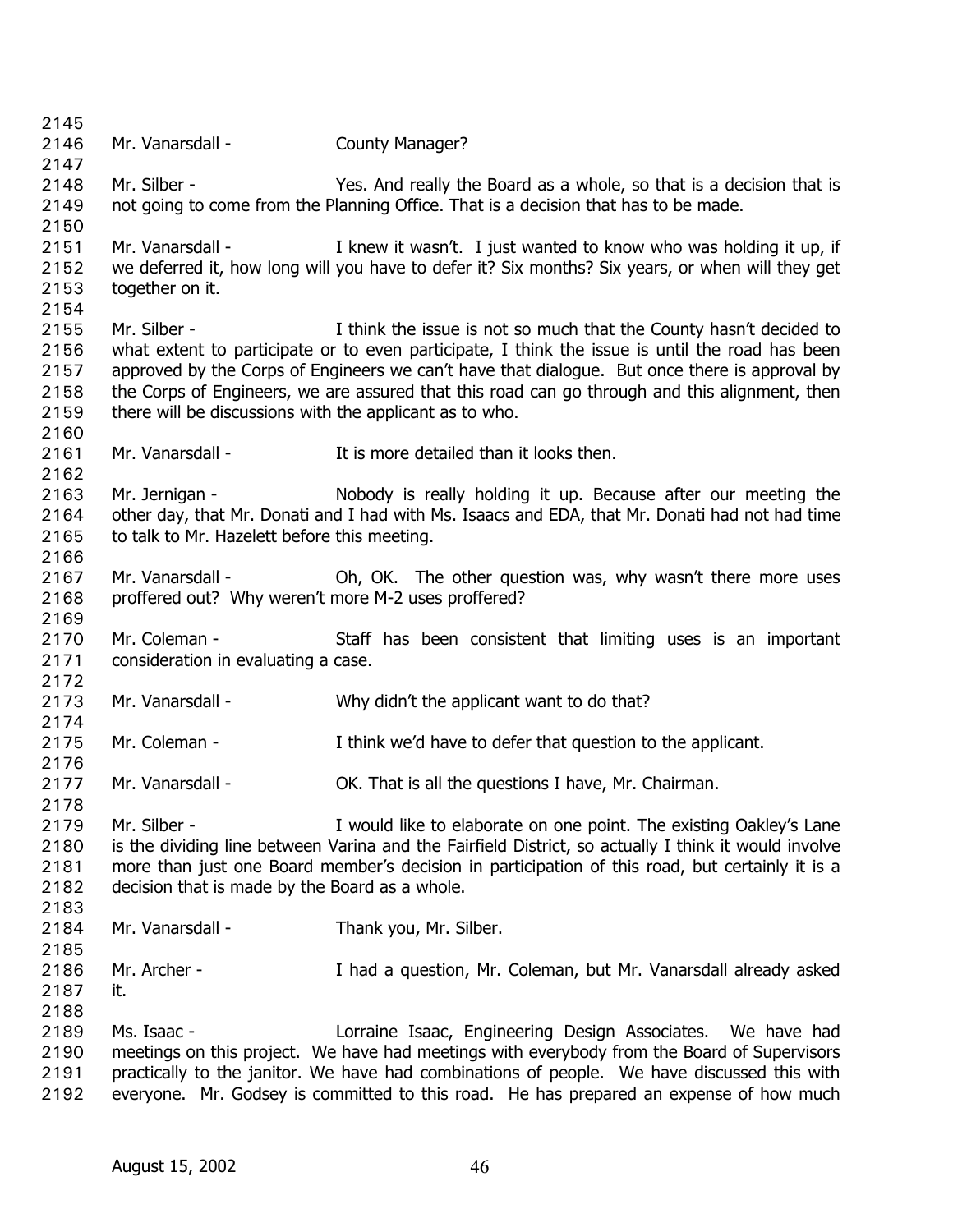this road was going to cost, three quarters of a million dollars. This was presented to Jim Donati, who was going to take it to Virgil Hazelett. I do not know if that has happened, but we have gotten an estimate into the County, and hopefully we will soon get a commitment. This road will not get built without County commitment, and what Mr. Godsey would like from the County is less than the money they originally had that they put toward the relocation of Oakley's Lane that was going to go to this job, and then the road was going to be too expensive, so that money went other places. So, it is kind of like we'd like that money to come back to this project, so this road can be relocated. 2193 2194 2195 2196 2197 2198 2199 2200

2201

2202 2203 2204 2205 2206 2207 2208 2209 2210 2211 2212 2213 2214 2215 2216 2217 Concerning the uses on the property, this morning I did submit a revised proffer that eliminated that the "Portland cement would not be allowed on this property." I also talked with Mr. Godsey this morning about restricting the M-2 uses, and he told me at this time he would not do it. I understand the staff's concern and I understand the Commission's concern, but tonight my hands are tied. I cannot restrict that because I have been directed not to. I realize that you can make a recommendation to the Board with additional requirements for proffer changes. I think that his alignment of the road is going to be, it is going to be the road the County promised Rhonda Allen ten years ago, but never got built. I think it protects her. I think it moves the industrial property far enough away that it should have minimal impact on the Mansion. We also have the POD process and the subdivision process to go through with the development of this site, so I think there are further checks and balances that will we will be going through in the process. If additional landscaping is needed, we can address it on a siteby-site use by use basis. I think that by Mr. Godsey being able to develop this property is the only way that this road is going to be built, and I think that if it is not rezoned the property will be developed under its current M-1 unproffered zoning and that no improvements to Oakley's Lane will be made. I'll be happy to answer any questions.

- 2219 2220 Mr. Archer - Ms. Isaac, the .75 million, is that the total cost to construct the road, or would that be the portion that Mr. Godsey would provide?
- 2222 2223 2224 2225 Ms. Isaac - That was his estimate for the total cost, including his engineering fees, his permitting, and Mr. Silber stated that the permit should be gotten before the County commits to the road, and because that is a very expensive process unless the County is going to participate, participation has got to come first before the permitting process.
- 2227 2228 2229 Mr. Archer - Well, as a part of the engineering fee and the design fee, has anybody approached the powers that be that would permit the road, the Corps of Engineers, or whoever, to find out if is a likelihood that they would approve it?
- 2230

2236

2238

2226

2218

2221

2231 2232 2233 Ms. Isaac - No, sir. We are starting with trying to get a commitment from the County before we start that process.

- 2234 2235 Mr. Silber - That is news to me. That wasn't my understanding. My understanding was that there has already been application to the Corps of Engineers.
- 2237 Ms. Isaac - Not to my knowledge.
- 2239 2240 Mr. Jernigan - The Corps of Engineers has the drawings and at this point, they have said that they are happy with the alignment.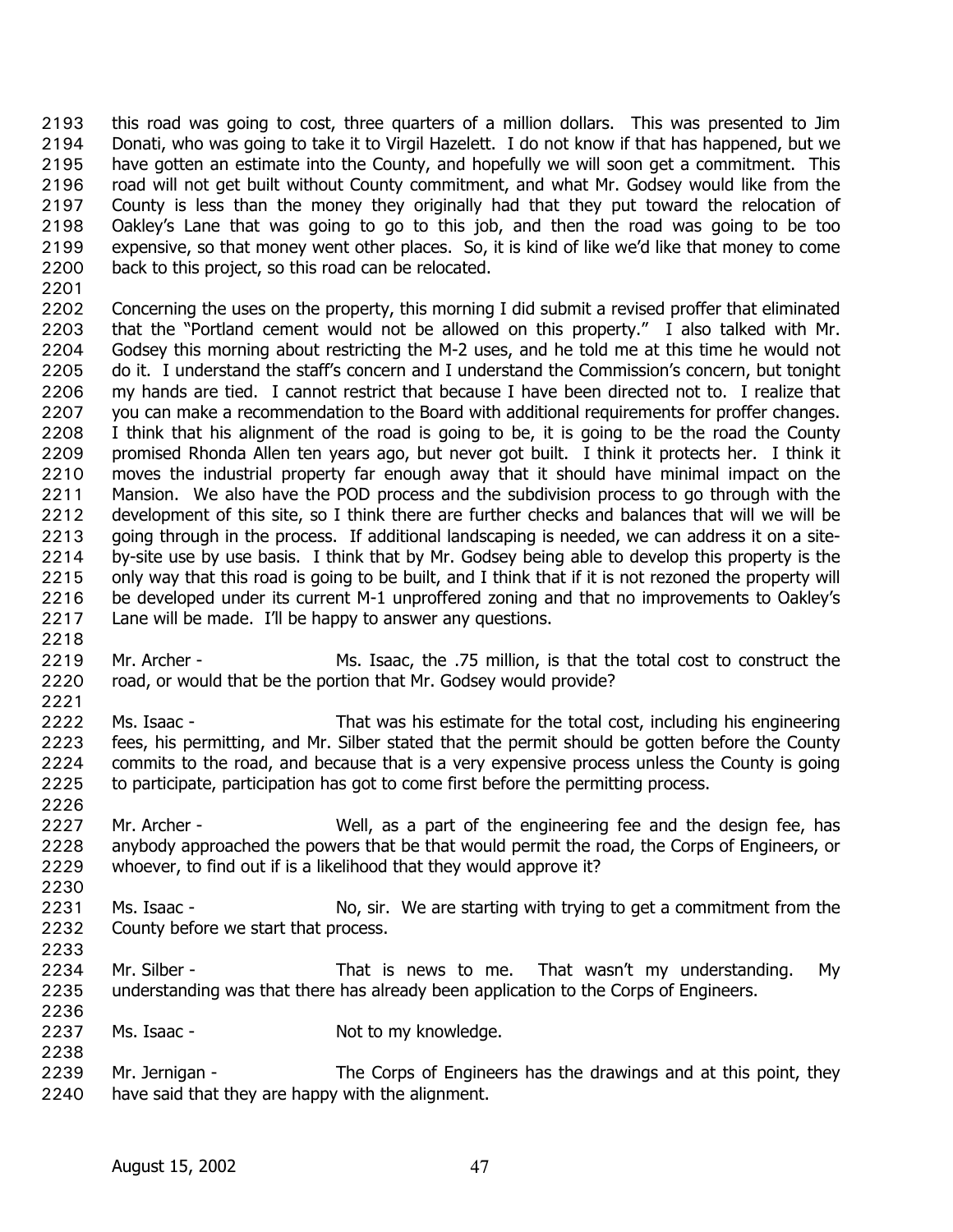2241 2242 2243 2244 2245 2246 2247 2248 2249 2250 2251 2252 2253 2254 2255 2256 2257 2258 2259 2260 2261 2262 2263 2264 2265 2266 2267 2268 2269 2270 2271 2272 2273 2274 2275 2276 2277 2278 2279 2280 2281 2282 2283 2284 2285 2286 2287 2288 Ms. Isaac - T didn't know that. Mr. Jernigan - Yes. I checked with Bob Thompson yesterday. I mean, the concept there, we may have to tweak it a little bit. Ms. Isaac - Then that was made through the County to them? Mr. Jernigan - This has been a difficult process because... Ms. Isaac - We have had one too many meetings, Mr. Jernigan. Mr. Jernigan - Mr. Godsey can't commit to the road because the commitment of what his cost or how much he is going to do as to what the County is going to do has not been settled yet. That is where Mr. Donati and Mr. Hazelett get into the picture. As we know, he has committed that he will do all the clearing and bringing to finish grade on the dirt, and that the County would put down the gravel base and asphalt, and that is the way it stands right now, and we have to get a commitment from the County before it is going to be finalized as to whether it will be proffered. Ms. Isaac - Right. OK. Mr. Silber - Think that is true, Mr. Jernigan. I think everything you said is true. I guess from the staff's perspective we question if the Corps of Engineers refuses to approve this alignment, and the road cannot be realigned, then is it appropriate to send forward to the Board of Supervisors a request for M-2 zoning when the fate of this road is undetermined. I think it makes sense to have that determination made that the road can work at this location and at the same time be working out the arrangement as to who is going to pay for what, and then send it to the Board of Supervisors with a recommendation for some form of action. Mr. Jernigan - Mr. Donati and I have already discussed that this property will not be rezoned until it is worked out that we have permission from the Corps of Engineers and that it's defined who is going to pay for what on the construction. I mean he is not going to pass the property. I discussed this with him and told him if it moved ahead. I feel at this point the Commission has done as much as it can. I mean, we've got the road on the map, which, first of all, I want to commend the Department of Public Works, which Lee Priestas sat in on that meeting, and Tom Coleman, with the staff people he worked with, and your people, really, in less than 90 days brought a road through a mine field and that is basically what this is, because it is water every where. It is floating mines. They had a road before that was conceptually I couldn't even see it. It was bridges and everything coming through, but everybody has put up a lot of effort, and I mean in less than 90 days we have a road that I think will work and that I think the Corps of Engineers thinks will work. So, my hat's off to everybody that has been in on that project. Mr. Vanarsdall - I kind of agree with you, Mr. Jernigan. It seems we have done all we can do at this level.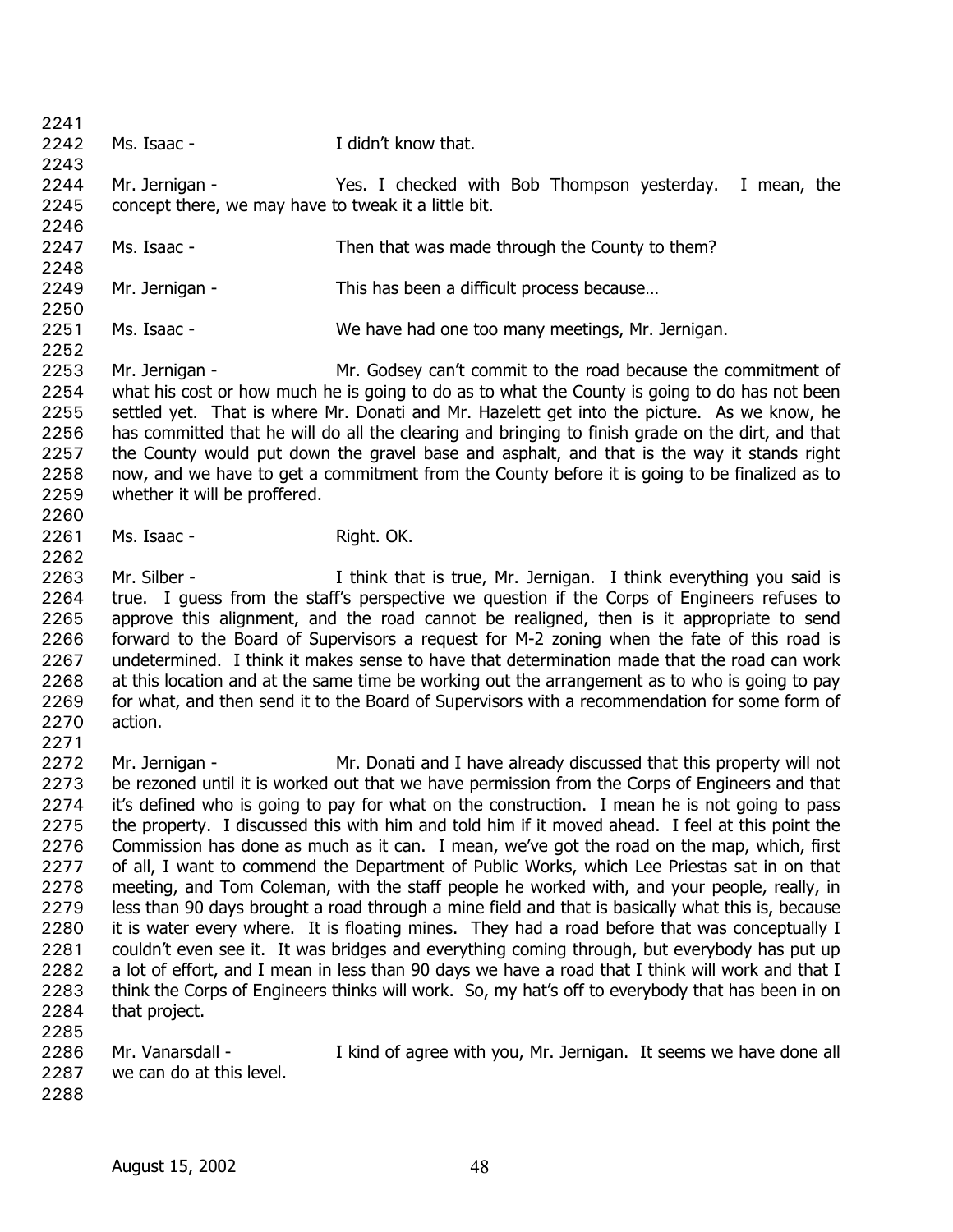| 2289<br>2290 | Mr. Jernigan -                                     | And that is the reason I discussed long-term with Mr. Donati<br>about this case, but anyway, Ms. Isaac, do you have anything else? |
|--------------|----------------------------------------------------|------------------------------------------------------------------------------------------------------------------------------------|
| 2291<br>2292 | Mr. Vanarsdall -                                   | I wanted to ask about the uses. I think I did once before. I don't                                                                 |
| 2293         | know if you answered it or not.                    |                                                                                                                                    |
| 2294         |                                                    |                                                                                                                                    |
| 2295         | Ms. Isaac -                                        | I thought I did.                                                                                                                   |
| 2296         |                                                    |                                                                                                                                    |
| 2297         | Mr. Vanarsdall -                                   | It says, "Portland Cement Concrete Mixer". Portland Cement is a                                                                    |
| 2298         | kind of cement, isn't it?                          |                                                                                                                                    |
| 2299         |                                                    |                                                                                                                                    |
| 2300         | Mr. Jernigan -                                     | Well, they are referring to a concrete plant.                                                                                      |
| 2301         |                                                    |                                                                                                                                    |
| 2302         | Ms. Isaac -                                        | That is the language of the Ordinance. I pulled that language                                                                      |
| 2303         | directly out of the Ordinance.                     |                                                                                                                                    |
| 2304         |                                                    |                                                                                                                                    |
| 2305         | Mr. Taylor -                                       | But Portland Cement I think is used as a generic                                                                                   |
| 2306         |                                                    |                                                                                                                                    |
| 2307         | Mr. Vanarsdall -                                   | I thought there was something about that. What I was saying,                                                                       |
| 2308         |                                                    | you wouldn't, unless it was in the Ordinance like that, you wouldn't specify Portland. If it was                                   |
| 2309         |                                                    | somebody else, you'd come in there and say, but I don't use Portland.                                                              |
| 2310         |                                                    |                                                                                                                                    |
| 2311         | Ms. Isaac -                                        | Right. So I could say, but that means Tarmac can go there. Like I                                                                  |
| 2312         |                                                    | said, I did pull that out of the Ordinance because that is not the language I would have used.                                     |
| 2313         |                                                    |                                                                                                                                    |
| 2314         | Mr. Vanarsdall -                                   | You ought to work on him for some other uses.                                                                                      |
| 2315         |                                                    |                                                                                                                                    |
| 2316         | Ms. Isaac -                                        | Well, like you said, I just got back this morning and I just, I've got                                                             |
| 2317         | my marching orders tonight. You don't. I do.       |                                                                                                                                    |
| 2318         |                                                    |                                                                                                                                    |
| 2319         | Mr. Jernigan -                                     | Mr. Vanarsdall, what would you feel was proper on the uses?                                                                        |
| 2320         |                                                    |                                                                                                                                    |
| 2321         | Mr. Vanarsdall -                                   | I don't know what uses. It came up and staff said other M-2 uses                                                                   |
| 2322         | should be proffered out.                           |                                                                                                                                    |
| 2323         |                                                    |                                                                                                                                    |
| 2324         | Ms. Isaac -                                        | My understanding was that a contractor's storage yard would be                                                                     |
| 2325         |                                                    | the only M-2 use allowed because that is what is needed for Mr. Godsey's business.                                                 |
| 2326         |                                                    |                                                                                                                                    |
| 2327         | Mr. Vanarsdall -                                   | M-2 is a heavy zoning.                                                                                                             |
| 2328         |                                                    |                                                                                                                                    |
| 2329         | Mr. Archer -                                       | Ms. Isaac, I kind of had the same question and I am concerned,                                                                     |
| 2330         |                                                    | because you know, this property borders right on Fairfield and most of it is residential                                           |
| 2331         | component around, isn't it?                        |                                                                                                                                    |
| 2332         |                                                    |                                                                                                                                    |
| 2333         | Ms. Isaac -                                        | Right.                                                                                                                             |
| 2334         |                                                    |                                                                                                                                    |
| 2335         | Mr. Archer -                                       | And if that contractor's yard is going to be the only use, then why                                                                |
| 2336         | the hesitation to proffer out the additional uses? |                                                                                                                                    |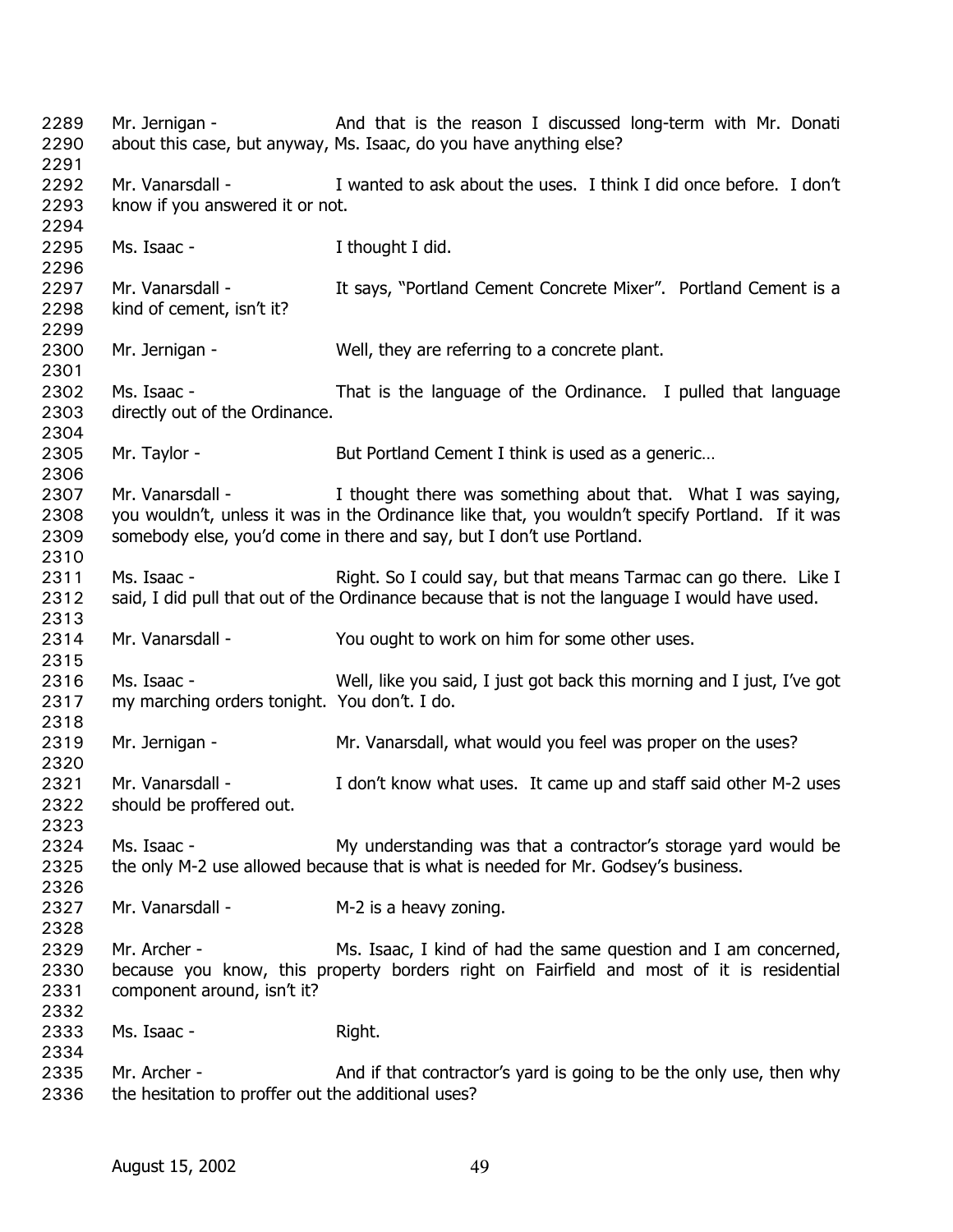2337 2338 2339 2340 2341 2342 2343 2344 2345 2346 2347 2348 2349 2350 2351 2352 2353 2354 2355 2356 2357 2358 2359 2360 2361 2362 2363 2364 2365 2366 2367 2368 2369 2370 2371 2372 2373 2374 2375 2376 2377 2378 2379 2380 2381 2382 2383 2384 Ms. Isaac - The Music of Can't answer that question because I don't know the answer. I just know what I've been told. I can't, but I think there is another thing, too, the residential, the way we have wrapped the C-1 District around it, nothing on that site can be built any closer than 300 feet to the adjacent property. Mr. Vanarsdall - That isn't far. Don't fool yourself. That isn't far at all. Ms. Isaac - Sounds awfully far to me. Mr. Thornton - Well, that is not funny, Ms. Isaac. These people are living out there and that is always my concern. When you come up to say "That is not far," and we are talking about impact on residential area, there is, you know, I think we might have to show some sensitivity. Right? Ms. Isaac - The I understand your concern. Like I said, my hands are tied tonight and I understand what you want and I understand what the staff wants, I am just not in a position to do anything about it tonight. Mr. Vanarsdall - The Says in here it shouldn't be M-2 zoning considered for that. That is the whole problem right there. Mr. Jernigan - Staff is OK with the contractor's storage yard, because that would be Mr. Godsey's business, and possibly another one could come in there, too. The staff is not in favor of anything other than this contractor's storage yard. Mr. Vanarsdall - The Muslem of the Viewant to keep on dwelling on it, but when you, if you're going to put a heavy zoning in there, for whatever reason and don't proffer out what is bad, then it doesn't make any sense to me. That is all I've got to say about it. Mr. Jernigan - That is all I have. We have some people who would like to speak. Ms. Isaac - Yes. An adjacent property owner. Mr. Taylor - This is people in support of the project? Mr. Jernigan - Well they are not, they want to speak about the project. Mr. Taylor - They want to speak, OK? If you would, please come forward and identify yourself for the record. And we have 10 minutes. Ms. Rhonda Allen - I am going to be very brief. We've had lots of discussions and I don't have a lot to say that hasn't already been addressed. Mr. Taylor - Fine. Thank you. Ms. Allen - My name is Rhonda Allen. I am the owner of the Nationally Registered Historic Manakin Mansion and we've had quite a few discussions with Mr. Jernigan,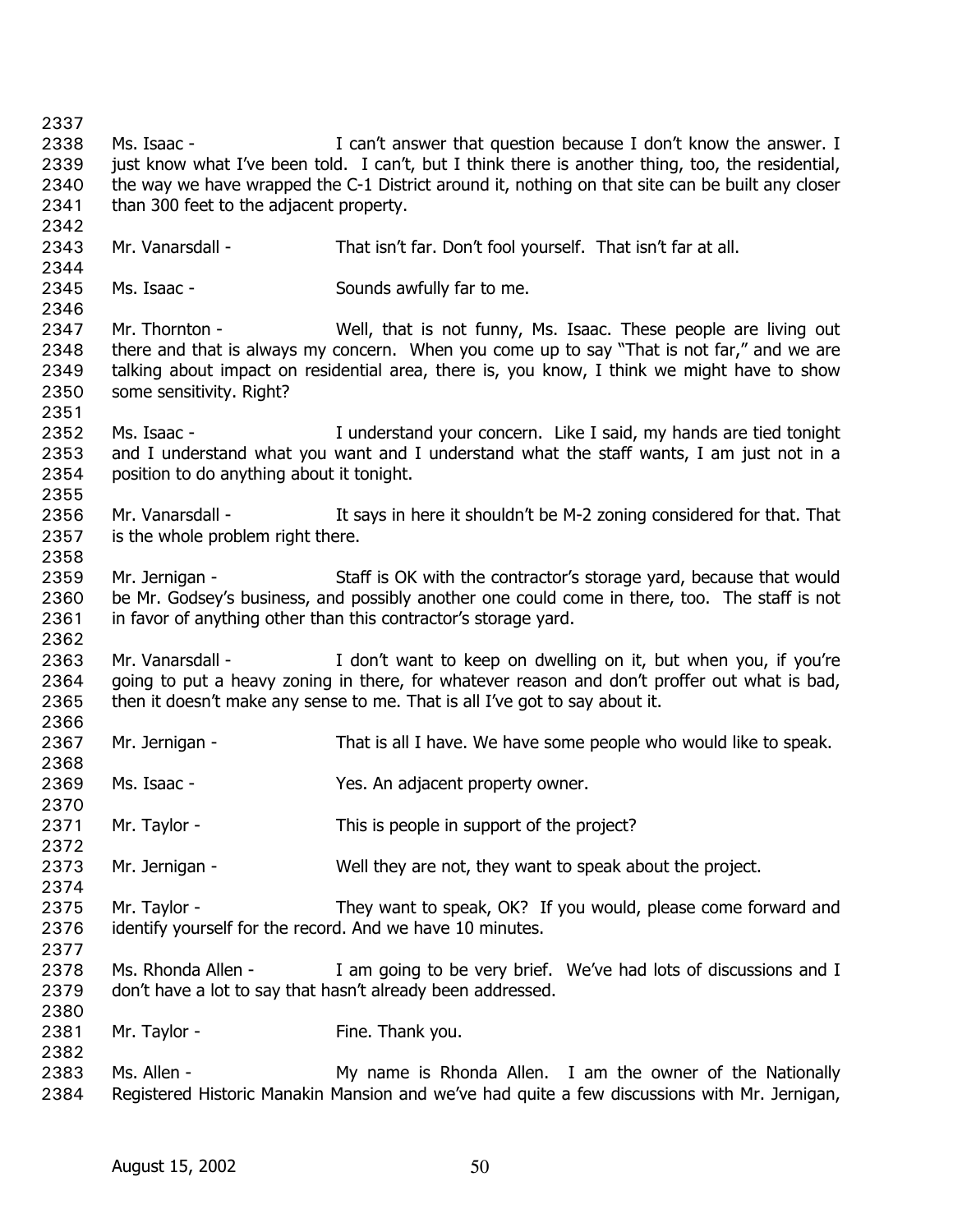Tom Coleman, and I'd like to thank everyone for their hard work, and listening to all my questions on the phone, and coming on over and taking a tour and really looking at the situation. My issues have been addressed already by Mr. Vanarsdall and Mr. Jernigan and Mr. Archer. The primary issues that I still have are how and when will the road be built and is that going to be prior to the M-2 zoning. I would request that it was, and the other issues that I have would be that the permitted uses be limited to Mr. Godsey's business, which is the storage yard. I think those are all the same concerns that everyone else has here, and if those are addressed, then I would not have any opposition to the situation any further. That is really all that I have to say. 2385 2386 2387 2388 2389 2390 2391 2392 2393

2394 2395

2396

2399

Mr. Jernigan - Thank you, Ms. Allen.

2397 2398 Mr. Taylor - There anyone else who'd like to speak for or in opposition to this project? No volunteers for or opposed. Mr. Jernigan.

2400 2401 2402 2403 2404 2405 2406 2407 2408 2409 2410 2411 2412 2413 2414 2415 Mr. Jernigan - Well, as I said before, this has been a tough case, because we have a road alignment, we have the relocation of a road tied in with the zoning of a property. As I said before, I believe the Commission has moved as far as we can on this, and I don't see any sense in holding it down here. The main objection that I think we have, Ms. Allen seems to be supportive of everything other than the conditions of the M-2 conditions other than Mr. Godsey's contractor's yard. And also, Mr. Vanarsdall and Mr. Archer have expressed their concerns about it. What I think I am going to do, I want to explain to the Commission first and then I will make a motion, I feel that the same way that everybody does, that the zoning of the property, the proffering of the road completion and proffering of the conditions of the property have to go through all together, and as I told you before, I have discussed this with Mr. Donati, and being that this is the difficult case that it is, he understands that too, and has verbally told me that is what would happen. My first condition on, the first condition on my approval would be that dedication of the road, construction, would be worked out and completed and proffered before it would be passed by the Board of Supervisors. The second condition is that the Army Corps of Engineers would give in writing that they feel the placement of the road is proper, and that permits would be issued at time of construction. The third condition…

2416

2417 2418 2419 2420 2421 2422 Mr. Taylor - The May I say something here. Just for a second, because one thing that would concern me with the Corps of Engineers is the Corps of Engineers has categorical exclusion with regard to wetlands, and if this is a wetland, there first concern is its wetland status and interference with the wetland status. I don't know that they would be really interested in the design of the road, except to the degree that they understand what would happen to the wetland.

2423

2424 2425 2426 2427 2428 Mr. Jernigan - Well, they understand that it is coming through the wetlands. Right now, as I spoke to Bob Thompson, who is head of the Department of Public Works, they have seen the layout and tentatively they say it looks pretty good, not that they may not tweak it a little bit, but this is under the condition, also, that we would have written approval from the Corps of Engineers before the property would be zoned.

2430 2431 Mr. Taylor - So the first condition is really the condition from the Corp and the next one would be the design condition.

2432

2429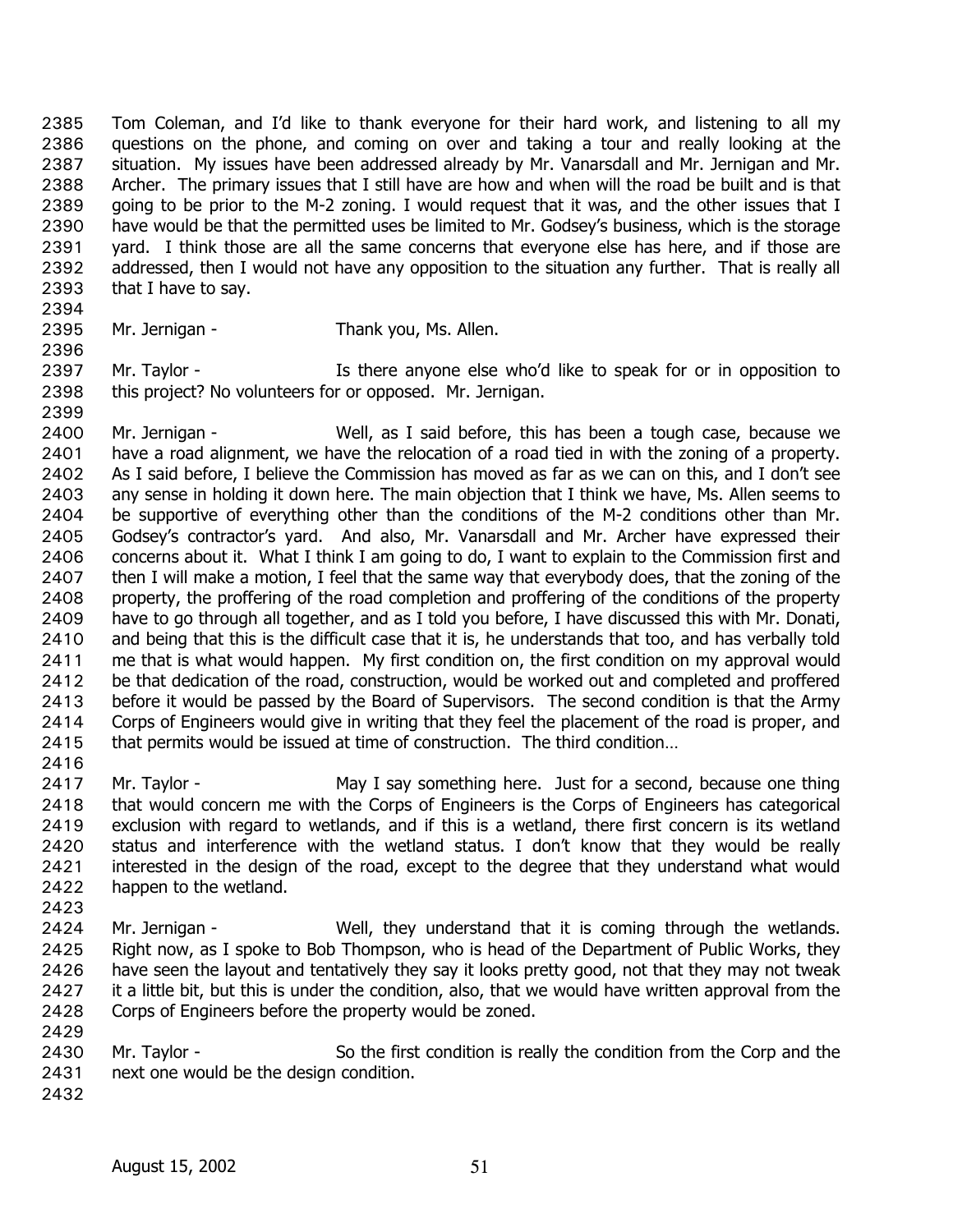Mr. Jernigan - The first condition, as I said, would be the County and Mr. Godsey would tweak or decide on how they are going to pay for it, and it would be proffered by Mr. Godsey that he would build the road. The second thing would be that we have approval from the Corps of Engineers and that permits would be issued to build the road. 2433 2434 2435 2436 2437 2438 2439 2440 2441 2442 2443 2444 2445 2446 2447 2448 2449 2450 2451 2452 2453 2454 2455 2456 2457 2458 2459 2460 2461 2462 2463 2464 2465 2466 2467 2468 2469 2470 2471 2472 2473 2474 2475 2476 2477 2478 2479 Ms. Ware - Thave a question. Mr. Taylor - We will not interfere with the wetlands. Mr. Jernigan - Well, if the Corps gives, when the Corp of Engineers gives their satisfaction and a permit, they have taken into, they have studied it and they know that it is going through a wetland. I mean that is the drawings that they have right now. Yes, ma'am. Ms. Ware - Could this not, perhaps, be deferred for a longer period of time because I have concerns about sending it to the Board of Supervisors with so many variables involved. Mr. Jernigan - Well, the problem is it is going to have to go that way anyway. I mean, that is the reason I discussed it with Mr. Donati prior to this meeting, and he knew what I was going to do, but, like I said, it is not going to be passed until everything comes together. Mr. Silber - Mr. Jernigan, I guess, I think you know what the staff's position is and staff's concern, and let me say it one more time, and then I have a suggestion for you perhaps. Staff's concern is that, you know, I have discussed this at length with Mr. Thompson also, and he has not given me the assurance that he has apparently given you on this road. Mr. Jernigan - The Assurances, yes. He just said that the Corp of Engineers has reviewed it and right now, they haven't given the OK on it, but they are saying it doesn't look bad. Mr. Silber - But if the road cannot be approved by the Corps of Engineers, then the County would be faced with the decision of either approving M-2 zoning without a road alignment. In other words, we would be sticking more or less with the current alignment of Oakley's Lane. The County would then have to determine whether they want to zone it or not. And I hear you saying that you are comfortable with M-2 zoning if the road is realigned in the general configuration that is shown here, and that there is some form of consideration given here to who might construct this road. I think you are not recommending categorically that M-2 zoning is OK, but you think it is OK if the road is constructed. Mr. Jernigan - Well, I hadn't finished yet. Mr. Silber - Maybe I should not have interrupted. Mr. Jernigan - No, that is all right. I mean, because I had three conditions on here. The third condition was that I would approve the M-2 zoning with M-1 restrictions with the exception of the contractor's storage yard, and that other conditions in M-2 with 300-foot restrictions would be brought back before the Planning Commission for approval, anything other

2480 than the contractor's storage yard.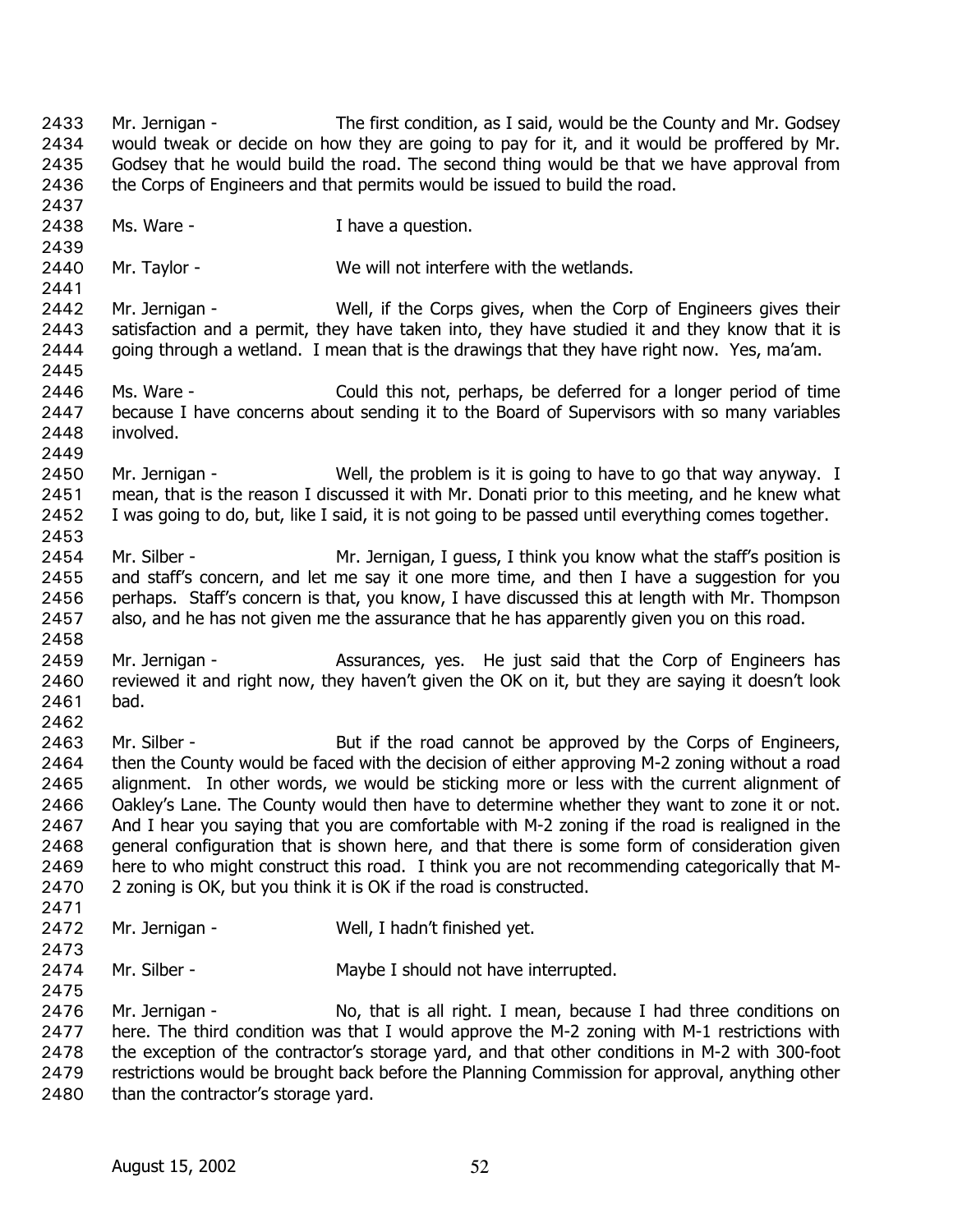2481 2482 2483 2484 2485 2486 2487 2488 2489 2490 2491 2492 2493 2494 2495 2496 2497 2498 2499 2500 2501 2502 2503 2504 2505 2506 2507 2508 2509 2510 2511 2512 2513 2514 2515 2516 2517 2518 2519 2520 2521 2522 2523 2524 2525 2526 Mr. Silber - **OK.** Are you finished? Mr. Jernigan - Yes. Ms. Isaac - The Music of I have a question. I hope I didn't hear this, or I hope I heard it wrong. I heard you say that the road would have to be dedicated and completely constructed prior to rezoning? Mr. Jernigan - No. Ms. Isaac - Thank goodness. Mr. Jernigan - The I said that, I want it proffered that once Mr. Donati works out with Mr. Hazelett, as you know, the way we have it right now that he does the two grades and to check with the County on that. That is the loose end that we have there. But the proffering, first of all, he has to dedicate the property, because it is on his property. Ms. Isaac - Oh, he is going to have to dedicate by subdivision. Right. Mr. Jernigan - So, he is going to dedicate the property for the road. He is going to build his portion of the road as the deal works with the County. Now, once they work that out, when they have the definite dollars down as to who is going to pay what, Mr. Godsey would proffer that this road would be built as said for the M-2 zoning. Ms. Isaac - OK. Mr. Jernigan - The I am not saying that it has to be built. He has to proffer that he is going to do his part as agreed to by the County. Ms. Isaac - And I don't see any problem with that, because at that point we have answers. Mr. Jernigan - CK, like I said, that is No.1. No.2 is that the Army Corps of Engineers at the same time has to give their approval. Ms. Isaac - And you are not looking for permits? You are looking more for a green light? Mr. Jernigan - T am not that familiar with the Corps. Ms. Isaac - The permitting process takes quite a long time, and because we still have to go through tentative subdivision, we could begin that process while we are trying to get the permits. But if we are just looking for kind of a green light, saying it looks OK. So we are trying to get the permits. We are just kind of looking for a green light to say it looks OK.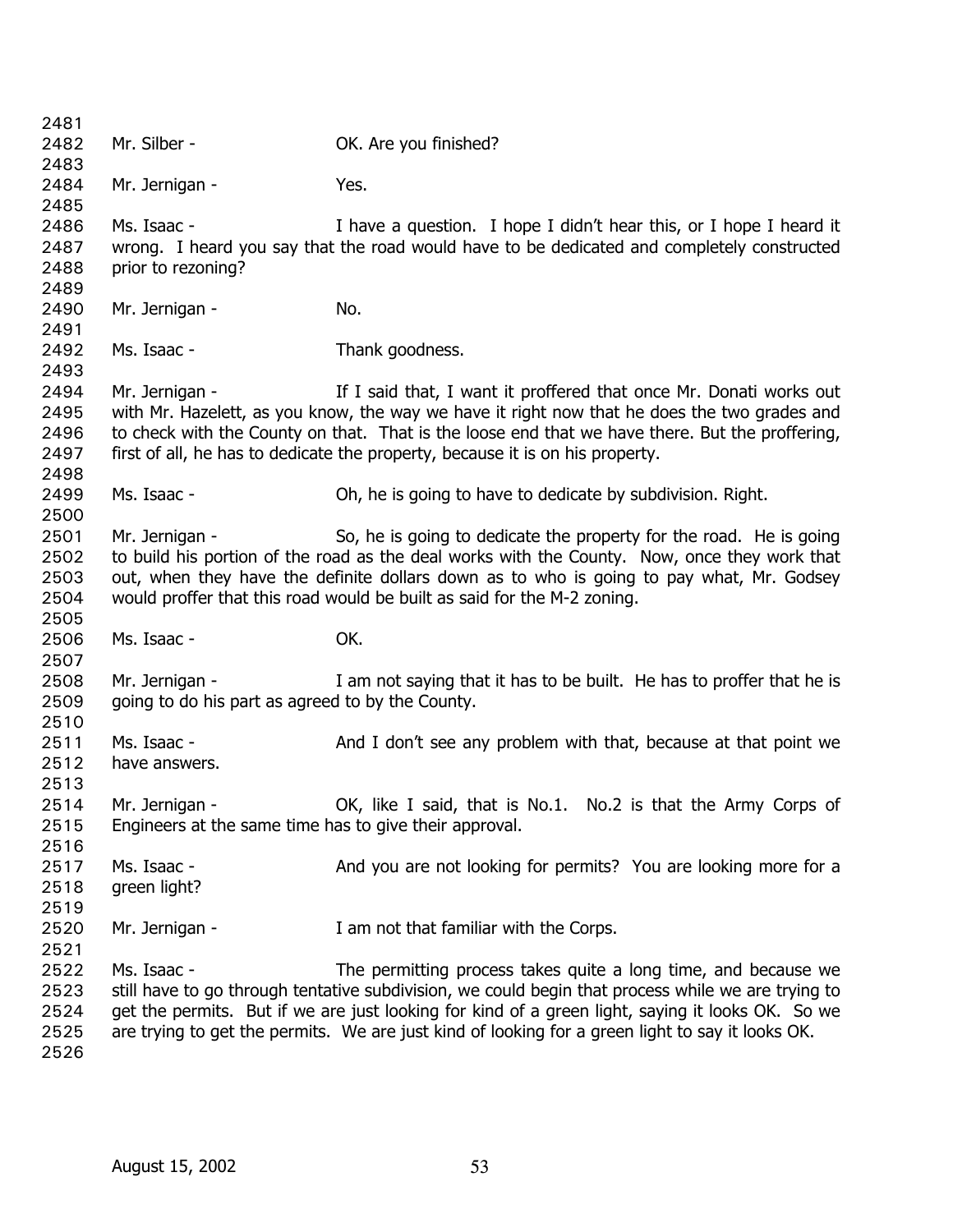permit, whether it would be the County or…. 2529 2530 2531 2532 2533 2534 2535 2536 2537 2538 2539 2540 2541 2542 2543 2544 2545 2546 2547 2548 2549 2550 2551 2552 2553 2554 2555 2556 2557 2558 2559 2560 2561 2562 2563 2564 2565 2566 2567 2568 2569 Ms. Isaac - We will. Mr. Jernigan - **OK.** Ms. Isaac - The Music It will be filed through our office. Mr. Taylor - What it is, it is a Corps of Engineers permit because of wetlands that's affected, so one way or another you will have to get a Corps of Engineers permit to affect a wetland. Ms. Isaac - Right. And in this estimate.... Mr. Taylor - **According to the National Environmental Policy Act.** Ms. Isaac - The estimate for the road construction has a line item for the wetlands work. We know we have to get a permit. Mr. Taylor - What I want to say, all three conditions have to be satisfied. The bottom line is all three conditions have to be satisfied for the zoning to be approved. No.1, the County. No. 2, Corps of Engineers and No. 3 that it's zoned M-2, but M-1 conditions with the exception of the contractor's storage yard, additional M-2 zoning or additional M-2 pieces in there would have to come back before the Planning Commission other than the contractor's storage yard. Mr. Silber - Mr. Jernigan, I think the last one is not legal. You can't have a proffer that would say you would do M-1 uses but these uses are okay if the Planning Commission approves them. That wouldn't be legal through the State Law. Mr. Jernigan - She's not proffering it, I'm putting it as a condition. Mr. Silber - The Is this a recommendation that you are making to the Board of Supervisors if they consider this? Mr. Jernigan - Yes, because ours is a recommendation. That's what I am recommending. That it be allowed, M-1 uses, all of M-1 uses and M-2 use of contractor storage yards. Mr. Taylor - I believe Mr. Thornton has something to add. Mr. Thornton.

Mr. Jernigan - I believe that the Courts can issue, I mean, they can give you the green light because the permits aren't…. I'm not sure who is going to have to file for the

2570 2571 2572 2573 2574 Mr. Thornton - Yes. Mr. Chairman, I hear what my good collogue is saying. I'm just wondering about process. I don't recall ever having received a case like this, presented in this manner before, and I want to opt for the best way to handle it through process. I just don't know. It seems to be a little confusing, and we want to make sure that it is done in such a way that has the specificity that it needs to have and also in a way that we normally do it

2527 2528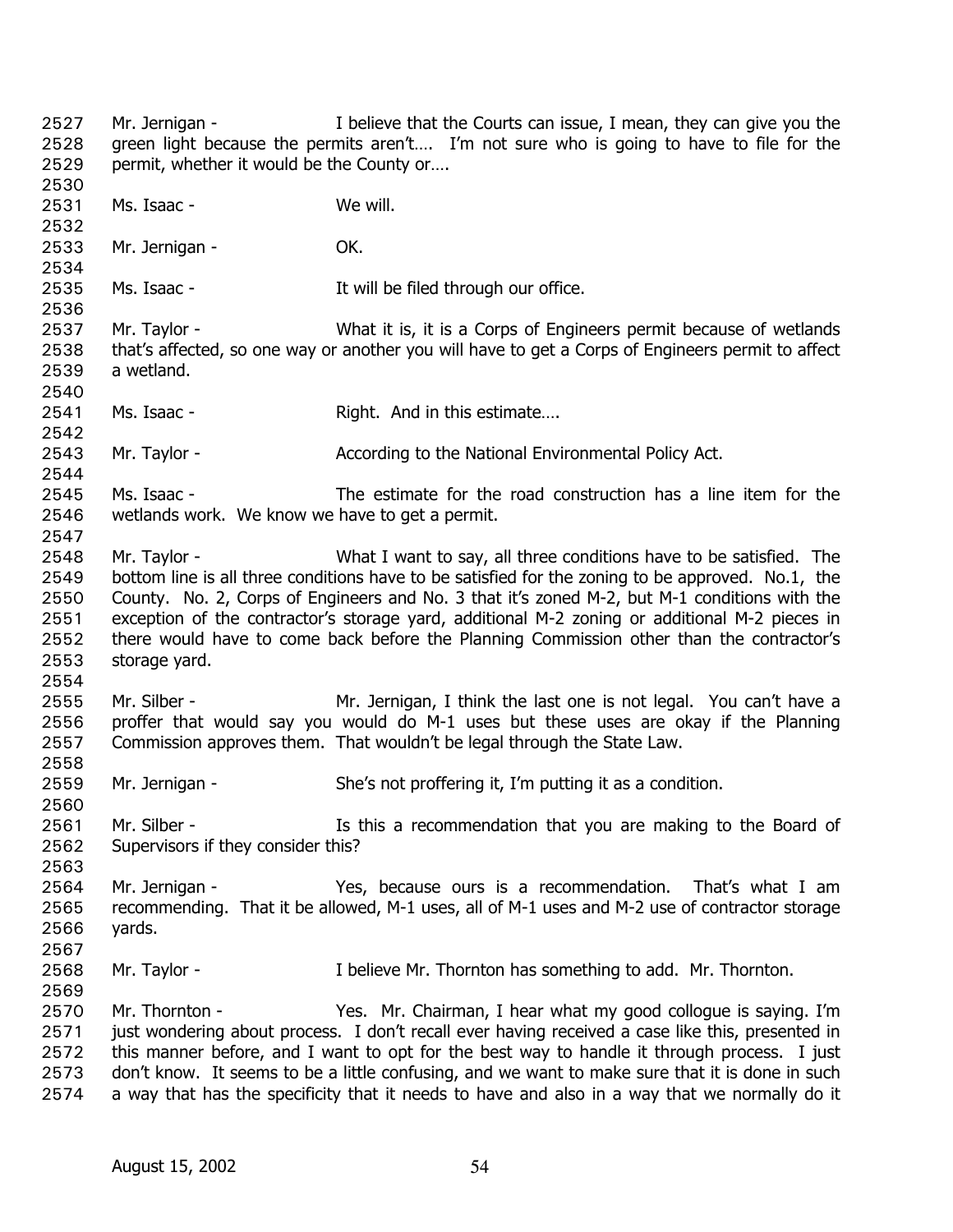procedurally. I just have some problems about how that can be schematically put for acceptance by the Board. It seems like to me it's a little confusing. 2575 2576 2577

2578 2579 2580 2581 2582 2583 Mr. Jernigan - Well, Mr. Thornton, I'm looking for any ideas you can give me because I've been confused on this for a long time. I mean, the thing of it is, we want the road location, but we don't want the property zoned unless the road is built. The thing of it is Mr. Godsey does have a letter from Lee Priestas from DPW that says that he is under no contract or obligation to build the road. But, he is offering to do it to get this zoning going. So, we can't zone the property without having verification that the road is going to be built.

- 2585 2586 2587 2588 Mr. Thornton - I guess my question then is there a time restraint by the applicant? If there is not a time restraint, if that time restraint is not deleterious or injurious in anyway, it seems like to me this challenge that we have has to be worked out, and it look like time would do that.
- 2590 2591 Mr. Jernigan - Let me ask you this. Do you think we should approach the County's legal staff before this goes any farther?
- 2593 2594 2595 2596 2597 Mr. Thornton - As I look at it procedurally I just think that some decisions have to be made. Those decisions have not been made yet. It seems to me, as you have been informed, and other have been informed. We are close to that. I just don't see a problem; we just need a little more time.
- 2598 Ms. Isaac - Can I say something?
- 2600 Mr. Jernigan - Sure.

2602 2603 2604 2605 Ms. Isaac - Your concerns have been of the road, which I don't have any problems with because I think what it is going to do, if we can send this to the Board, it's going to create a situation where the County has to decide if they are going to participate or not. I think it's going to keep the process moving forward.

- 2607 2608 Ms. Ware - The Musuld question sending it to the Board when we still have the issue of uses.
- 2610 2611 2612 2613 2614 2615 2616 2617 2618 2619 2620 Mr. Archer - What concerns me most about this, and I understand what Mr. Jernigan is trying to do and I don't envy him for having to put forth the effort. But, you know, giving the voluntary nature of proffers I don't know how, without having received these conditions that you are talking about, which ultimately will be proffers from the applicant, we could vote on it. I don't know exactly what it is we are voting on. I understand what you are trying to do, but like Mr. Thornton said, I don't know if the process that we would have to do tonight would be to consider an up vote. It seems like, based on the way that the case is presented tonight, if we vote on it we would have to vote for denial, the way it is presented tonight. Now, those conditions that you talked about can be added to this case prior to the time it goes to the Board in the form of proffers. Proffers are conditions and I understand, but they are voluntary.
- 2621

2584

2589

2592

2599

2601

2606

2609

<sup>2622</sup>  Mr. Jernigan - Right. It was suggested they do that.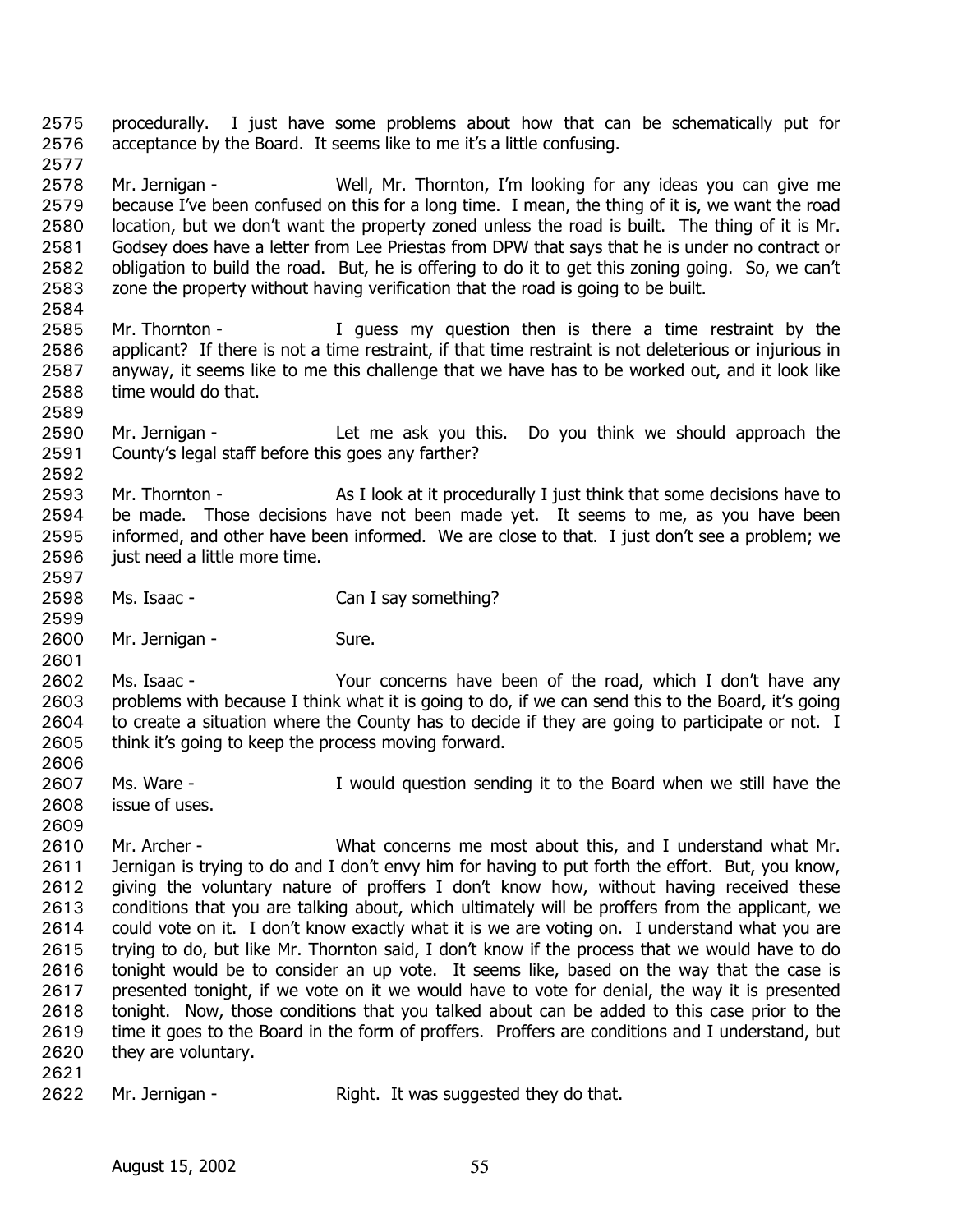2623 2624 2625 2626 2627 2628 2629 Mr. Archer - Ms. Isaac has to actually do it. They have to be drawn up and the language probably would have to be approved. And, again, somebody made the suggestion maybe legal ought to look at it before we move on it. We could kill the procedure by doing something absolutely wrong. Mr. Jernigan - Ms. Isaac, this case has been so difficult and confusing already, I

2630 2631 2632 2633 don't think another 30 days is going to hurt us, and I know Mr. Godsey wants to work through this, but I think what we need to do is consult the legal staff. And I need to consult with Mr. Donati again, but I do believe we may need to consult with the legal staff to get this straight.

- 2634 2635 Mr. Vanarsdall - Let me go back to what Mr. Silber said. And we might get caught in a bind on over that M-2. Is that what you said?
- 2637 Mr. Silber - Yes, sir.

2636

2638

2649

2639 2640 2641 2642 2643 Mr. Vanarsdall - The interpretation that I got from Ray was that if we could get it on to the Board and then maybe it would move faster. But, if we are going to get caught in a "Catch 22" on something, and I know what Lisa is saying that we usually try to work everything out for the Board and there are so many lose ends.

2644 2645 2646 2647 2648 Mr. Taylor - Perhaps that is what Mr. Thornton is thinking. The thing that I am concerned about is somewhere in there if this is a wetland…. Wetland jurisdiction is the Corps of Engineers and I'm not sure whether or not the Corps of Engineers have really been contacted as to what the impact on the wetlands would be and what action we make take to bring that road across there.

2650 2651 2652 2653 2654 2655 Mr. Jernigan - Ms. Isaac, I think at this point the best thing we can do, even though we did want to try and work this out, and I do feel the Commission has probably done as much as we can do on this case, and that's the reason I was going to move it on upstairs, but I think, under the confusion that we have right now, especially, the legal term of bringing all of this together at one time, I think we need to consult the legal staff. So, what I would like for you to do is defer this for 30 days any maybe we can get something straight by then.

| 2656 |                           |                                                                      |
|------|---------------------------|----------------------------------------------------------------------|
| 2657 | Ms. Isaac -               | Well, I don't have any options.                                      |
| 2658 |                           |                                                                      |
| 2659 | Mr. Jernigan -            | You're right, you don't or I can defer it.                           |
| 2660 |                           |                                                                      |
| 2661 | Mr. Vanarsdall -          | Well, that's what staff suggested to begin with.                     |
| 2662 |                           |                                                                      |
| 2663 | Mr. Jernigan -            | Well, I mean I can defer it if you don't want to. I don't think I've |
| 2664 | used my deferral on this. |                                                                      |
| 2665 |                           |                                                                      |
| 2666 | Mr. Taylor -              | No, you haven't, so we can go on and defer this.                     |
| 2667 |                           |                                                                      |
| 2668 | Mr. Coleman -             | The Planning Commission deferred it at the May meeting.              |
| 2669 |                           |                                                                      |
| 2670 | Mr. Jernigan -            | Oh, we have deferred it one time?                                    |
|      |                           |                                                                      |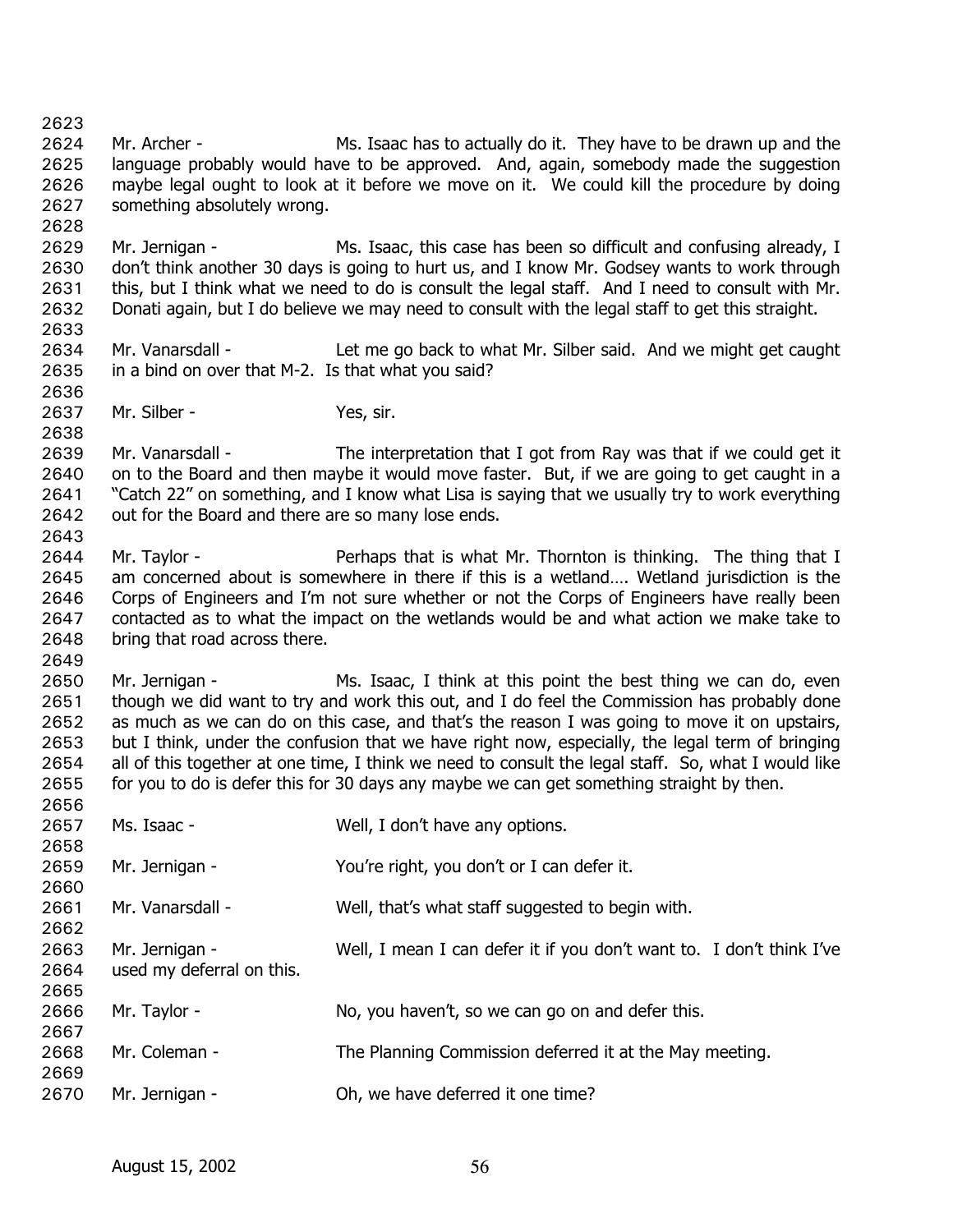| 2671         |                                           |                                                                                                   |
|--------------|-------------------------------------------|---------------------------------------------------------------------------------------------------|
| 2672         | Mr. Archer -                              | Ours is gone.                                                                                     |
| 2673         |                                           |                                                                                                   |
| 2674         | Mr. Jernigan -                            | Then you may defer it.                                                                            |
| 2675         |                                           |                                                                                                   |
| 2676         | Ms. Isaac -                               | Well, I have to defer it and I would also like to request that you                                |
| 2677         | and I meet with Mr. Godsey sometime soon. |                                                                                                   |
| 2678         |                                           |                                                                                                   |
| 2679         | Mr. Jernigan -                            | Yes, anytime, just let me know. So, with that, Mr. Chairman, I'll                                 |
| 2680         |                                           | make a motion that we defer zoning case C-28C-02 to the September 12, 2002, meeting, by           |
| 2681         | request of the applicant.                 |                                                                                                   |
| 2682         |                                           |                                                                                                   |
| 2683         | Mr. Vanarsdall -                          | Second.                                                                                           |
| 2684         |                                           |                                                                                                   |
| 2685         | Mr. Taylor -                              | The motion was made to defer case C-28C-02 to September 12, at                                    |
| 2686         |                                           | the request of the applicant. All in favor say ayeall opposed say no. The motion passes.          |
| 2687         |                                           |                                                                                                   |
| 2688         |                                           | At the applicant's request, the Planning Commission deferred C-28C-02; Laraine Isaac for          |
| 2689         |                                           | William D. Godsey, to its meeting on September 12, 2002. Mr. Thornton abstained.                  |
| 2690         |                                           |                                                                                                   |
| 2691         | C-50C-02                                  | <b>Laraine Isaac for David L. Campbell: Request to conditionally</b>                              |
| 2692         |                                           | rezone from B-3 Business District to M-1C Light Industrial District (Conditional), part of Parcel |
| 2693         |                                           | 823-716-7341 (163-A-23), containing 4.5 acres, located on the south line of Audubon Drive and     |
| 2694         |                                           | on the north line of Williamsburg Road (U.S. Route 60) approximately 264 feet west of             |
| 2695         |                                           | Trampton Road (500 W. Williamsburg Road). Office and self-storage units are proposed. The         |
| 2696         |                                           | use will be controlled by proffered conditions and zoning ordinance regulations. The Land Use     |
| 2697         |                                           | Plan recommends Commercial Concentration. The site is also in the Airport Safety Overlay          |
| 2698         | District.                                 |                                                                                                   |
| 2699<br>2700 | Mr. Taylor -                              |                                                                                                   |
|              |                                           | Is there anybody in the audience opposed to case C-50C-02? No                                     |
| 2701<br>2702 | opposition. Mr. Secretary.                |                                                                                                   |
| 2703         | Mr. Silber -                              | Mr. Gidley, are you ready to present this case?                                                   |
| 2704         |                                           |                                                                                                   |
| 2705         | Mr. Gidley -                              | Yes, sir.                                                                                         |
| 2706         |                                           |                                                                                                   |
| 2707         | Mr. Jernigan -                            | Mr. Gidley, Mr. Silber and I had a discussion at the beginning of                                 |
| 2708         |                                           | this meeting and I think at this point, we are looking at a deferral on this.                     |
| 2709         |                                           |                                                                                                   |
| 2710         | Mr. Gidley -                              | That's probably the ideal.                                                                        |
| 2711         |                                           |                                                                                                   |
| 2712         | Mr. Jernigan -                            | Things changed this afternoon that we haven't had time to sort                                    |
| 2713         |                                           | out and Ms. Isaac, I know I haven't given you a chance to get up yet, but I beat you up so bad    |
| 2714         |                                           | the last time I just figure I'd give you a chance to defer this without even having to come up    |
| 2715         |                                           | here. So, I'll make a motion that we defer zoning case C-50C-02 to the September 12, meeting      |
| 2716         | by request of the applicant.              |                                                                                                   |
| 2717         |                                           |                                                                                                   |
| 2718         | Mr. Vanarsdall -                          | Second.                                                                                           |
|              |                                           |                                                                                                   |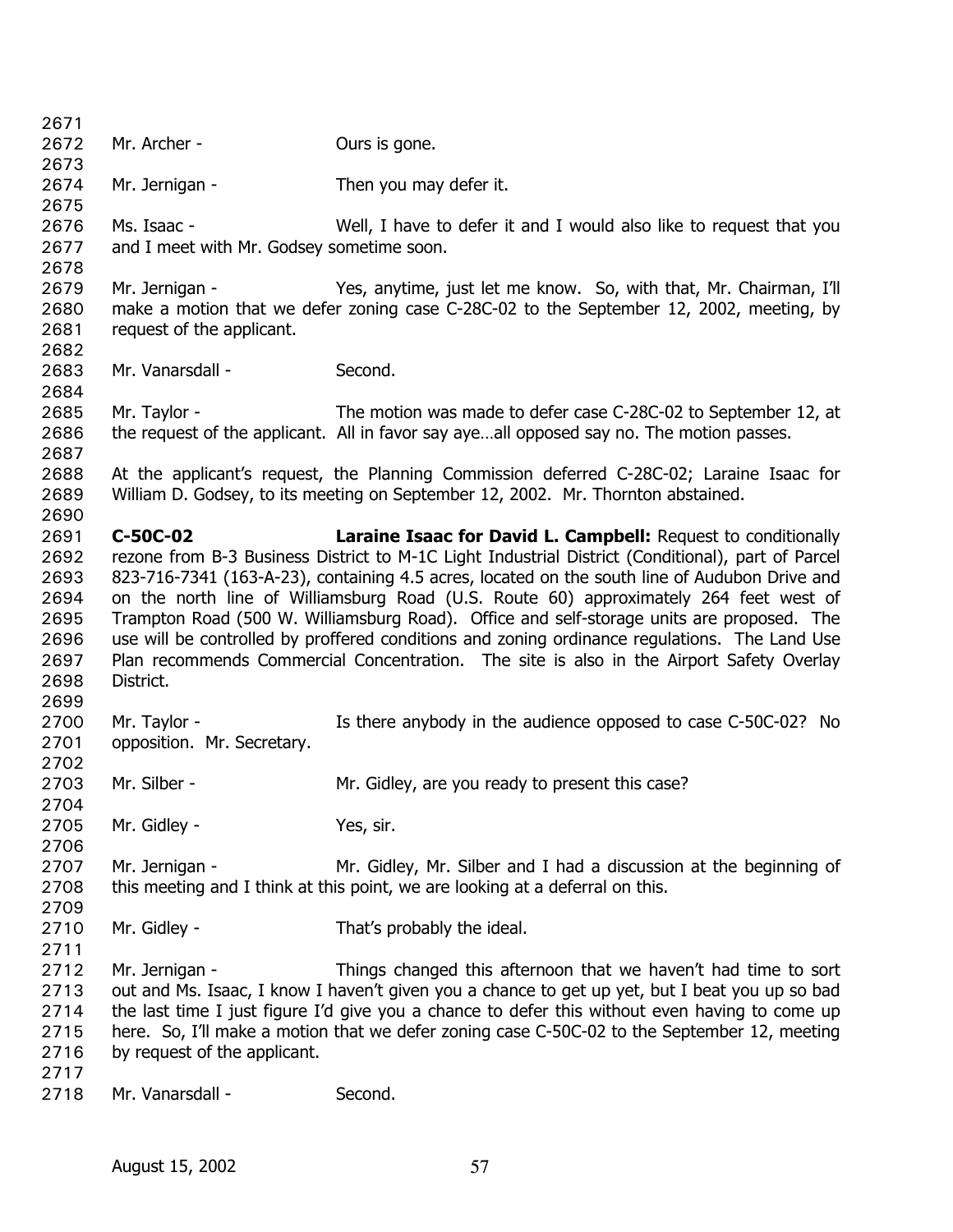| 2719         |                                                     |                                                                                                                                                          |
|--------------|-----------------------------------------------------|----------------------------------------------------------------------------------------------------------------------------------------------------------|
| 2720         | Mr. Taylor -                                        | Is that a request by the applicant or the Commission?                                                                                                    |
| 2721         |                                                     |                                                                                                                                                          |
| 2722         | Mr. Jernigan -                                      | That's a request by the applicant. Right, Ms. Isaac?                                                                                                     |
| 2723         |                                                     |                                                                                                                                                          |
| 2724         | Ms. Isaac -                                         | Yes. I formally request a deferral and I also request to be put                                                                                          |
| 2725         | first on the next agenda.                           |                                                                                                                                                          |
| 2726         |                                                     |                                                                                                                                                          |
| 2727         | Mr. Jernigan -                                      | That's not going to happen, you are going to be mid-way. We did                                                                                          |
| 2728         |                                                     | pretty good tonight, it was better than I thought it was going to be.                                                                                    |
| 2729         |                                                     |                                                                                                                                                          |
| 2730         | Ms. Isaac -                                         | Well, I'll shoot for expedited next month.                                                                                                               |
| 2731         |                                                     |                                                                                                                                                          |
| 2732         | Mr. Jernigan -                                      | Well, I'll tell you what, we may do that. If we can get together                                                                                         |
| 2733         |                                                     | and work out these details we may be able to blow it on through here.                                                                                    |
| 2734         |                                                     |                                                                                                                                                          |
| 2735         | Ms. Isaac -                                         | We'll try. Thank you.                                                                                                                                    |
| 2736         |                                                     |                                                                                                                                                          |
| 2737         | Mr. Vanarsdall -                                    | You just have to drive from the east end to drive, we have a lady,                                                                                       |
| 2738         | the lady behind you, have to go to Charlottesville. |                                                                                                                                                          |
| 2739         |                                                     |                                                                                                                                                          |
| 2740         | Ms. Isaac -                                         | I live down by St. Mary's and can practically walk home.                                                                                                 |
| 2741<br>2742 | Mr. Taylor -                                        |                                                                                                                                                          |
| 2743         |                                                     | The motion was made by Mr. Jernigan to defer case C-50C-02 to<br>the zoning meeting on September 12, at the request of the applicant and seconded by Mr. |
| 2744         |                                                     | Vanarsdall. All in favor say aye. All opposed say no. The motion passes.                                                                                 |
| 2745         |                                                     |                                                                                                                                                          |
| 2746         |                                                     | At the applicant's request, the Planning Commission deferred C-50C-02, Laraine Isaac for David                                                           |
| 2747         |                                                     | L. Campbell, to its meeting on September 12, 2002. Mr. Thornton abstained.                                                                               |
| 2748         |                                                     |                                                                                                                                                          |
| 2749         | Mr. Taylor -                                        | And that, I believe, will bring us to our last case.                                                                                                     |
| 2750         |                                                     |                                                                                                                                                          |
| 2751         | Mr. Silber -                                        | Yes, sir.                                                                                                                                                |
| 2752         |                                                     |                                                                                                                                                          |
| 2753         | C-40C-02                                            | Robert B. Smith, III for Asbury Automotive North Carolina                                                                                                |
| 2754         |                                                     | <b>Real Estate Holdings L. L. C.:</b> Request to conditionally rezone from A-1 Agricultural District                                                     |
| 2755         |                                                     | to O-2C Office District (Conditional), part of Parcel 760-756-7631 (59-A-16), containing                                                                 |
| 2756         |                                                     | approximately 3.16 acres, located on the west side of Darnell Road at the western terminus of                                                            |
| 2757         |                                                     | Lynn Avenue (2510 Darnell Road). An employee parking lot and adaptive reuse of existing                                                                  |
| 2758         |                                                     | building for storage of office equipment, files and supplies for the adjoining automobile                                                                |
| 2759         |                                                     | dealership is proposed. The use will be controlled by proffered conditions and zoning ordinance                                                          |
| 2760         |                                                     | regulations. The Land Use Plan recommends Semi-Public.                                                                                                   |
| 2761         |                                                     |                                                                                                                                                          |
| 2762         |                                                     |                                                                                                                                                          |
| 2763         | Mr. Taylor -                                        | Is there anyone in the audience in opposition to case C-40C-02?                                                                                          |
| 2764         | We have opposition. Mr. Emerson.                    |                                                                                                                                                          |
| 2765         |                                                     |                                                                                                                                                          |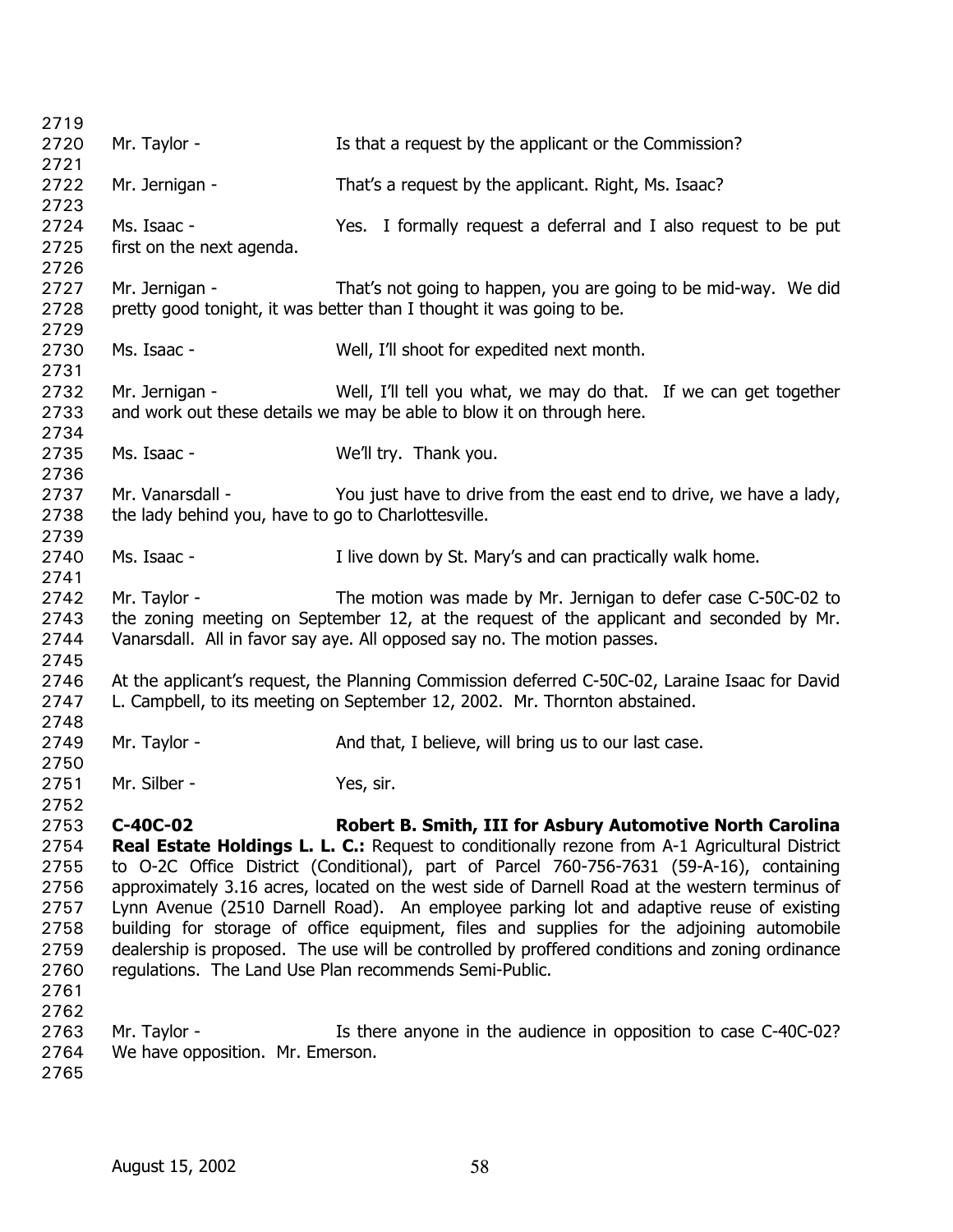Mr. Emerson - Yes, sir, Mr. Chairman. This request would rezone 3.16 acres of a 4-acre parcel from A-1, Agricultural District to O-2C, Office District (Conditional) leaving the residual property A-1. The current use of the property is the Parham Hill's Christian Church. The applicant is the contract purchaser and the permitted use would be employee parking and reuse of the existing building for storage of office related files and equipment. The applicant would construct a new parking area along the eastern border of the property to provide 52 additional parking spaces increasing the number of spaces on the site to 106. The subject property is currently governed by Provisional Use Permit, P-11-95, which allows for the use of 47 parking spaces by the adjacent automobile dealership Monday through Friday, 7:00 a.m. to 7:00 p.m. The property is located on the west side of Darnell Road at the western terminus of Lynn Avenue to the rear of Crown BMW, which fronts on Broad Street. The Land Use Plan recommends Semi-Public uses for this property and the Land Use Guide recommends existing area. 2766 2767 2768 2769 2770 2771 2772 2773 2774 2775 2776 2777 2778

2779

2780 2781 2782 2783 2784 This request deviates from the Land Use Plan recommendation. The proffers contained in the staff report have been revised and you just received that revision. It adds one new proffer No. 6. Proffered items include in Nos. 1 and 3, covering uses, "Employees of the adjacent automobile dealership shall only use property for parking. The building on the property may be used for storage of office equipment, supplies and files."

2785

2786 2787 2788 2789 2790 2791 Proffers Nos. 2 and 5 covers access. "Vehicular access to the property shall only be from the adjacent automobile dealership. A plan shall be provided for the elimination of the access to Darnell Road, Lynn Avenue, to the Planning Office for approval. The plan shall provide for emergency access of approximately 12 feet in width, it will be secured in a manner to limit the use to emergency access only. The existing vehicle entrance shall be modified so as to remove the appearance as a vehicular driveway."

2792

2793 2794 2795 2796 2797 Proffer 4 provides for transitional buffers. "A 50-foot transitional buffer shall be provided along the eastern border of the property. A 25-foot transitional buffer shall be provided along the northern and western borders. No parking or any other activity or storage will occur in the buffer areas. The landscaping plan for the purpose of screening the use from the adjacent properties shall be submitted to and approved by the Planning Office prior to occupancy."

2798

2799 2800 2801 2802 Proffer 6 covers the lighting issues. Restricting light standards to 12 feet in height and inquiring use for concealed sources directing light away from the residential areas. Staff believes that a 50-foot and a 25-foot landscape buffer will insure quality transitional area between the subject property and the adjacent residential and semi-public uses.

2803

2804 2805 2806 2807 In addition, community concern regarding higher traffic volume on the adjacent streets would be addressed by preventing vehicular access to the parking area on Darnell Road and Lynn Avenue. This will also require a plan of development, so the Commission will see this again to insure that these proffers are met.

2808

2809 2810 2811 2812 2813 The Land Use Plan recommends semi-public uses for this property and again the Land Use Guide recommends existing area. This request does deviate from the Land Use Plan recommendation. However, the proposed parking and office storage areas will be an equal or less intensive use than the previous church and would be compatible with the existing development area. With the addition of Proffer 6 addressing the lighting concerns, staff is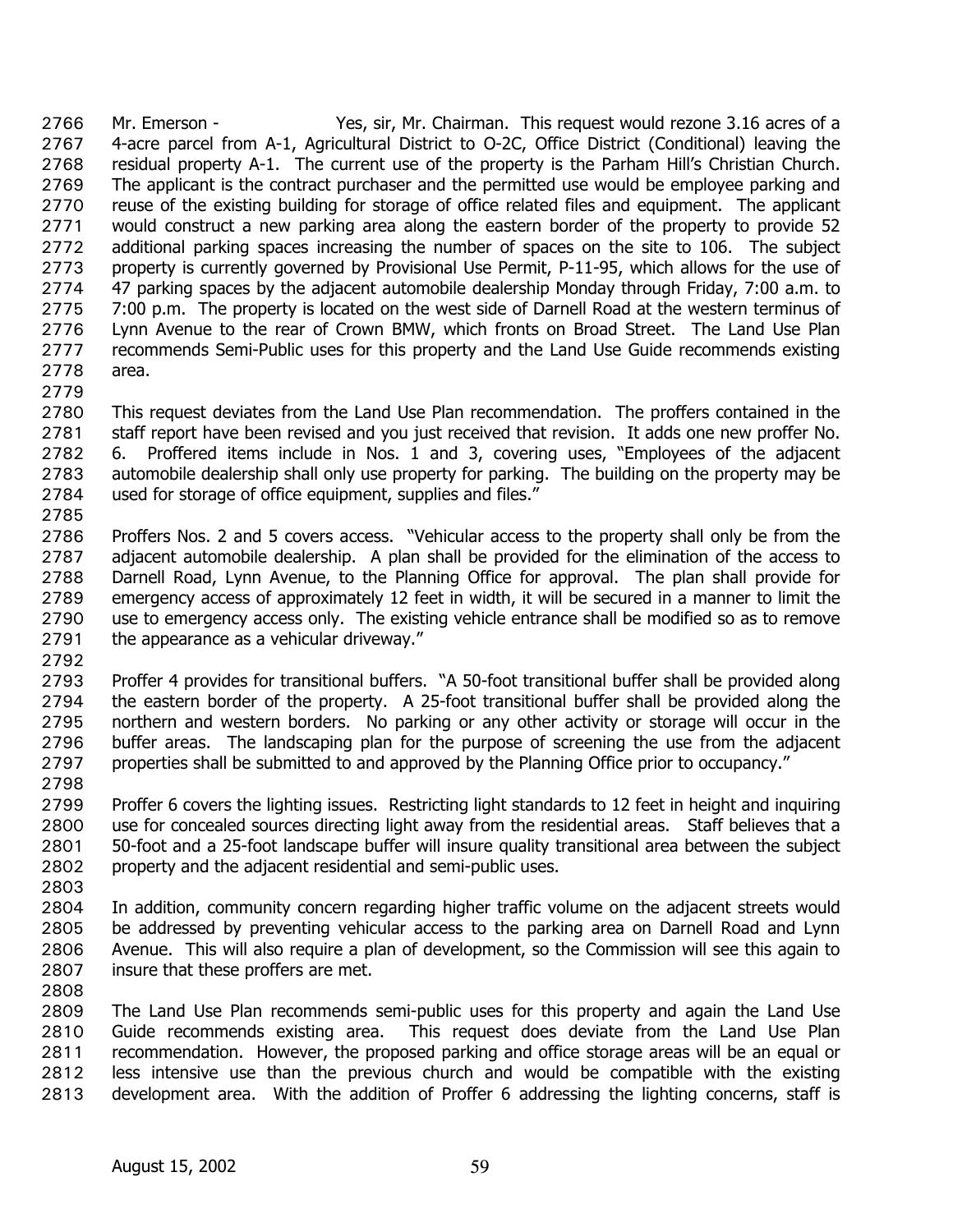recommending approval of this proposal. The attorney for the applicant is present and may wish to address the Commission and I'll be happy to attempt to address any questions you may have as well. Mr. Taylor - Thank you, Mr. Emerson. Mr. Vanarsdall - Inotice one of the concerns was the lighting and that's in Proffer 6. Mr. Emerson - That was covered with the additional proffer. Mr. Silber - Mr. Emerson, in the staff report there is a site layout, it's not proffered is it? Mr. Emerson - That is correct. It is not proffered. Mr. Vanarsdall - What isn't? Mr. Emerson - The site layout is not proffered. It will come through POD review. It's a generalized plan to provide the concept of what will occur there, but it is not proffered. Mr. Taylor - The church existing there now, will that remain? Mr. Emerson - The building will remain and will be reused as a storage for files and office related equipment. The property line that you see on the site plan will have to be moved and that will be taken care of at the plan of development stage in order to create the use on one property. Mr. Taylor - Is that the proposed zoning line to the north? Mr. Emerson - Yes, sir. Mr. Taylor - The area north of that is just going to remain as agricultural? Mr. Emerson - Yes, sir, that's correct. Mr. Taylor - **Mr.** Vanarsdall, would you like to hear from the applicant? Mr. Silber - I think he needs to because we have opposition. Mr. Vanarsdall - Yes, because we have opposition. Mr. Taylor - Okay. Thank you, Mr. Emerson. Would the applicant please address the podium and state your name, sir, and we will enjoy hearing your comments. Mr. Smith - They will be very brief. My name is Robert Smith, Mr. Chairman, lady and gentlemen. I represent in essence Crown. Asbury Automotive is a national company, which owns Crown and other automobile dealers. We've been here a little over 17 years, out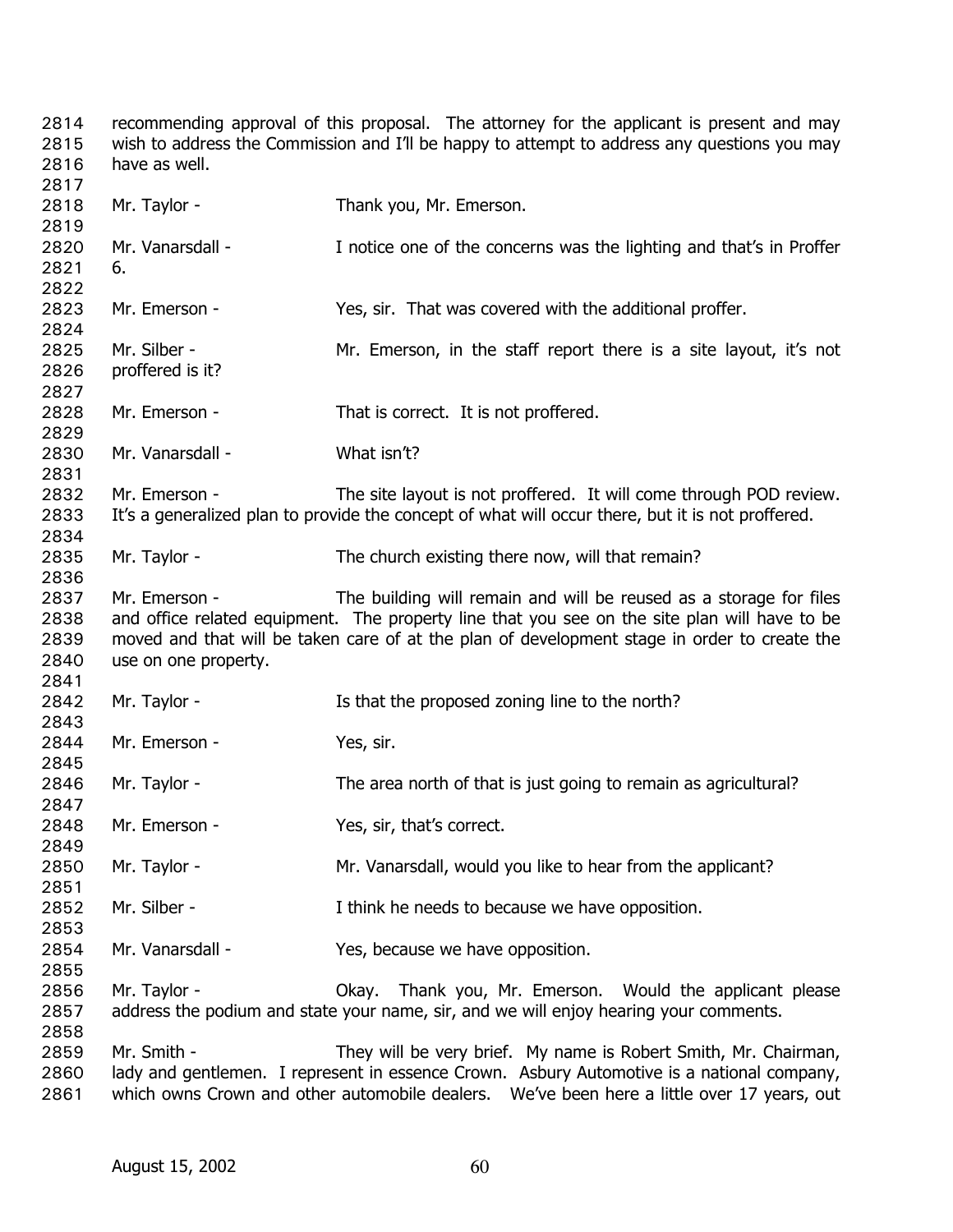on W. Broad Street, it's been some time less than that since we bought the property. We have now achieved probably close to our maximum growth, and what brings this about is the fact that we have over 110 employees who have no place to park at the present time. Some years ago we entered into an agreement with the church, and while they were still viable, we used part of their parking lot. When the church decided to sell their property because it is adjacent and contiguous and because at the time Mr. Glover, when we got the permission from the church, required us to move our cars from our property onto the church's property and to close off Darnell Road. The church put up a fence. The church still owns the property. And I think you will hear from the opposition that their concern is that the fence, the public be closed permanently. Let me assure you that we have no opposition to that. We have 100 employees' cars back there and we do not want people coming through Darnell Road or Lynn Lane over onto the property while these cars are parked. This is a fair distance away from the actual offices of Crown and we do need the property simply for our employees to park. Right now they are parking all up and down Broad Street and having to walk across Broad Street and it's very difficult. 2862 2863 2864 2865 2866 2867 2868 2869 2870 2871 2872 2873 2874 2875 2876 2877

2878 2879 2880 2881 Mr. Emerson went through the proffers with you. It's our intent and our promise to you that these proffers, the 50-foot border, as well as the 25-foot border, will insulate the parking lot from the neighbors. We've attempted to do that with the lighting as well, the lighting not exceeding 12 feet. Do you have any questions?

2883 2884 2885 2886 2887 2888 2889 2890 Mr. Taylor - Mr. Vanarsdall. Mr. Vanarsdall - The Muslim of the I don't have any questions. Mr. Silber - Mr. Smith, I have a question, if I may, Mr. Chairman. Mr. Taylor - Yes, please do, Randy.

2891 2892 2893 2894 Mr. Silber - The I've been doing some quick math over here then I realized my math does jive somewhat with the staff's report. There would be 106 parking spaces on site for employees?

2895 2896 2897 Mr. Smith - Mr. Silber, I looked at this today and I hope that's correct. We are going to lose two parking places because we are going to have to put this buffer in next to the Boy's Home, but I believe that's correct.

2899 2900 2901 2902 2903 Mr. Silber - The same is a guess the nature of my question is, it seems like there are a lot of parking spaces for employees. Now the staff report indicates that you have 114 employees. Are all of the employees at the dealership or the site at one time that they would need to have 106 parking spaces?

| 2904 | Ms. Gianakos - | Most of the (unintelligible). |
|------|----------------|-------------------------------|
|------|----------------|-------------------------------|

- 2906 Mr. Vanarsdall - Come on down so that we can get you on tape.
- 2907 2908 2909 Mr. Smith - This is Theo Gianakos. She's the general manager of Crown Acura.

2882

2898

2905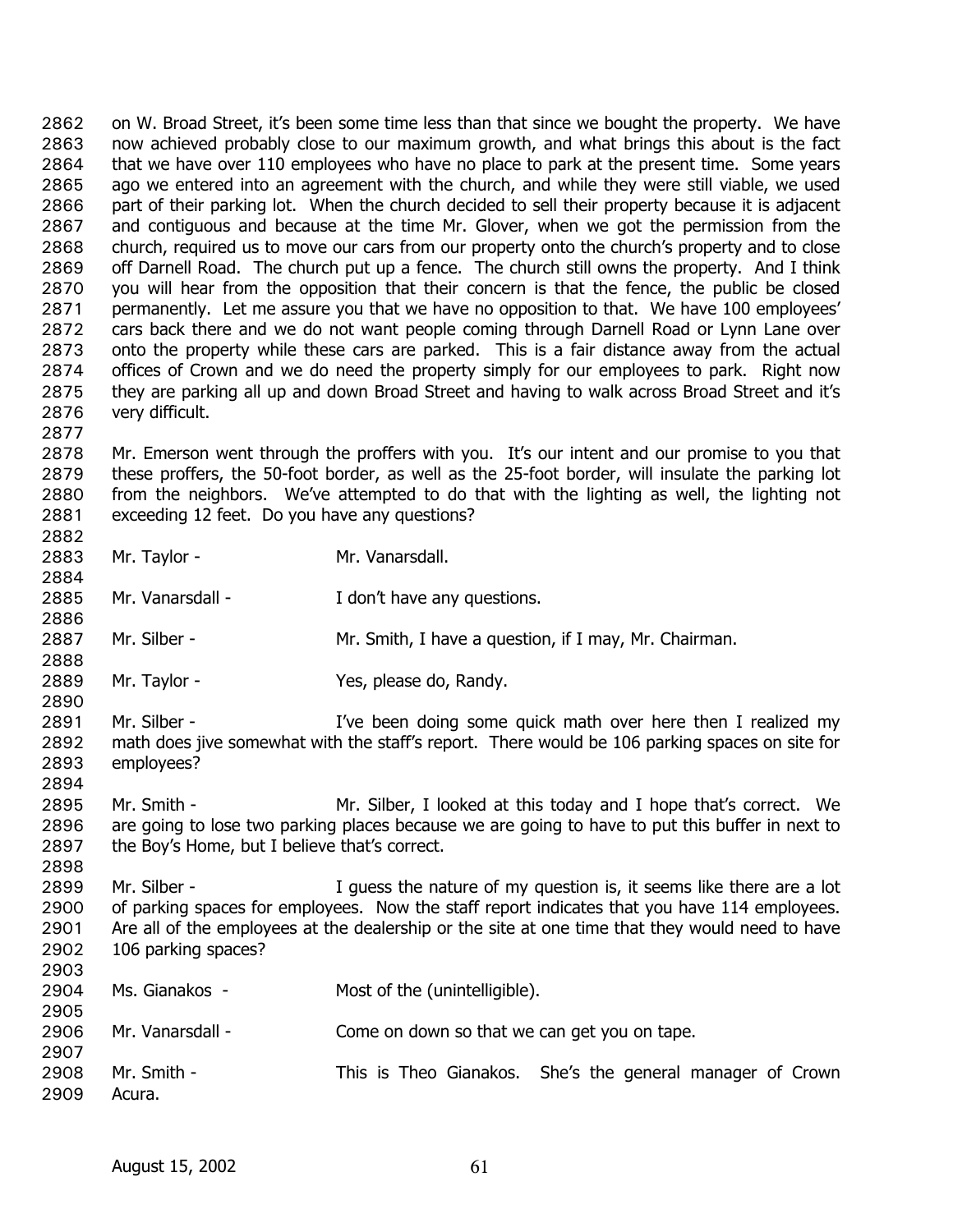| 2910 |                                                                                                    |                                                                                                  |
|------|----------------------------------------------------------------------------------------------------|--------------------------------------------------------------------------------------------------|
| 2911 | Mr. Taylor -                                                                                       | Ma'am, would you spell your name please so that we can get it on                                 |
| 2912 | the record.                                                                                        |                                                                                                  |
| 2913 |                                                                                                    |                                                                                                  |
| 2914 | Ms. Gianakos -                                                                                     | Sure. GIANAKOS.                                                                                  |
| 2915 |                                                                                                    |                                                                                                  |
| 2916 | Mr. Archer -                                                                                       | That's the way I would spell it.                                                                 |
| 2917 |                                                                                                    |                                                                                                  |
| 2918 | Mr. Taylor -                                                                                       | Now, you may answer the question.                                                                |
| 2919 |                                                                                                    |                                                                                                  |
| 2920 | Ms. Gianakos -                                                                                     | I would say 80% of the employees.                                                                |
| 2921 |                                                                                                    |                                                                                                  |
| 2922 | Mr. Vanarsdall -                                                                                   |                                                                                                  |
|      |                                                                                                    | Of course, your sales people will be coming and going.                                           |
| 2923 |                                                                                                    |                                                                                                  |
| 2924 | Ms. Gianakos -                                                                                     | That's correct.                                                                                  |
| 2925 |                                                                                                    |                                                                                                  |
| 2926 | Mr. Taylor -                                                                                       | And will they go through the gated You said they would not be                                    |
| 2927 |                                                                                                    | exiting or entering the site through the gated or now gated entrance that's at Darnell and Lynn. |
| 2928 |                                                                                                    |                                                                                                  |
| 2929 | Mr. Smith -                                                                                        | That's absolutely correct.                                                                       |
| 2930 |                                                                                                    |                                                                                                  |
| 2931 | Mr. Taylor -                                                                                       | They will be coming from the front of the site. There will be no                                 |
| 2932 |                                                                                                    | traffic on the back. And then I presume that the buffer, the 50-foot-wide buffer that's between  |
| 2933 | you and the others, will that be planted?                                                          |                                                                                                  |
| 2934 |                                                                                                    |                                                                                                  |
| 2935 | Mr. Smith -                                                                                        | Yes, sir. There's a requirement, Mr. Chairman, for that.                                         |
| 2936 |                                                                                                    |                                                                                                  |
| 2937 | Mr. Silber -                                                                                       | What I was just trying to achieve is some assurance that this                                    |
| 2938 |                                                                                                    | would be just for employee parking. When I saw that number of parking spaces I didn't want       |
| 2939 |                                                                                                    | this to become an overflow situation where new cars or used cars would be parked in this         |
| 2940 |                                                                                                    | location. This would become an enforcement problem for us if we have to go back there and        |
| 2941 |                                                                                                    | try to determine whether this is simply being used by employees.                                 |
| 2942 |                                                                                                    |                                                                                                  |
| 2943 | Ms. Gianakos -                                                                                     | You have my commitment that that will not be the case.                                           |
| 2944 |                                                                                                    |                                                                                                  |
| 2945 | Mr. Silber -                                                                                       | So, we can go back at any point in time and determine that those                                 |
| 2946 | are employees parking and not stickers on the cars?                                                |                                                                                                  |
| 2947 |                                                                                                    |                                                                                                  |
| 2948 | Ms. Gianakos -                                                                                     | That's correct.                                                                                  |
| 2949 |                                                                                                    |                                                                                                  |
| 2950 | Mr. Silber -                                                                                       | Okay. Thank you.                                                                                 |
| 2951 |                                                                                                    |                                                                                                  |
| 2952 | Mr. Smith -                                                                                        | Mr. Silber, and further answer to your question, because of the                                  |
| 2953 |                                                                                                    |                                                                                                  |
|      | growth that does not necessarily mean that they have quit growing as far as their sales force.     |                                                                                                  |
| 2954 | In fact, that's a concern, that's why we are doing this. We want to make sure that the             |                                                                                                  |
| 2955 | neighbors are affectively blocked. One of them said he didn't want to be like the little road that |                                                                                                  |
| 2956 | runs down by Haynes Jeep. We don't want that. We also want to make sure that the road              |                                                                                                  |
| 2957 | coming in is effectively blocked. Our major concern is the fire to the church, and the only        |                                                                                                  |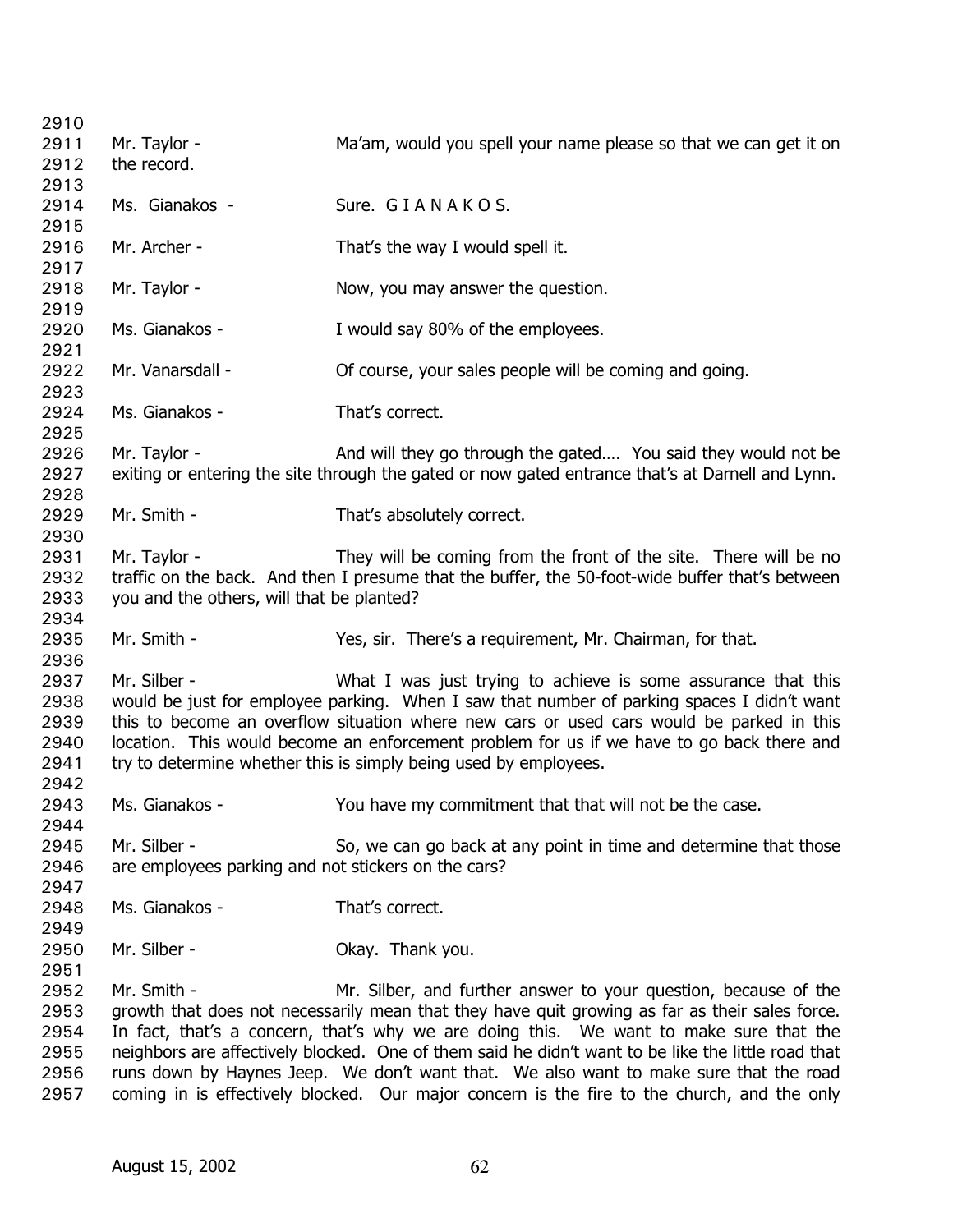public access is through Darnell and Lynn. And for that reason, there is the 12-foot area. The pavement would be torn up, it would be grassed in and there would be a fence put up and permanently locked. But, I've been told by your staff that the Fire Department have bolt cutters and if there is a fire they can slip on through. 2958 2959 2960 2961

2963 2964 2965 2966 2967 2968 Mr. Taylor - Thank you, Mr. Smith. Thank you, Ms. Gianakos. Are there any other comments on this case? We have opposition. We have two in opposition. If you would, in some order of your choosing, figure out who would like to come first. Would you share 10 minutes and if you would come to the podium and identify yourself however you two want to separate the 10 minutes or you can see how long the first one takes and see what happens with the second one.

2969

2962

2970 2971 2972 2973 2974 2975 2976 2977 2978 2979 2980 2981 2982 2983 2984 2985 2986 2987 2988 2989 2990 2991 2992 2993 2994 2995 2996 Mr. Woodard - I'm Jerry Woodard and I live at Darnell Road. I have no objection, actually, to the rezoning of the property in question but I do have a few concerns regarding the proffers, mainly No. 2 and No. 5. I as well as many residents in our neighborhood of Mount Vernon Heights would prefer to see the existing access to what is now Parham Hill Christian Church to be permanently closed and have no access to or from Lynn Avenue at the intersection of Darnell Road. I understand the car dealership on Broad Street, the Crown Acura BMW, is considering using this entrance for emergency entrance. I believe any other possibility such as to the west of their existing property would be more suitable and probably better used in an emergency. If allowed to use Lynn Avenue as an access this would create a danger to our children and family in our neighborhood. Prior to 1995, this entrance from Lynn Avenue, which goes into the church now, use to be used for parking for the employees. This created a very hazardous situation for our families, for our whole neighborhood. Fortunately, this problem was corrected when they put up a locked gate. Another thing which would help maintain the value of our neighborhood would be not only to create a minimum 50-foot buffer between the property of Darnell Road and Lynn Avenue, but also if they had some type of fencing there along with plantings, several evergreen trees or shrubs in order to block the neighborhood's view of the dealership altogether, this being the cars as well as the building. So, when you enter or exit the neighborhood you won't be able to see any of that, the cars, the building or any activity going on over there. I would also like to say, whatever type of buffer or barrier and landscaping, which is proposed, should not only be approved by Henrico County Planning Office but also by any concerned residents of Mount Vernon Heights. If a 12-foot-wide emergency access is approved it should be done in a manner and design so as to hide as much as possible the cars and building from Lynn Avenue and Darnell Road. Mainly, I am opposed to any access through our neighborhood. And, finally, I would like to say that any lighting on the property be kept to a minimum and some type of lowlevel lighting. That's it. Thank you.

2997 2998 2999 3000 Mr. Taylor - Thank you, Mr. Woodard. Are there any questions from the Commission for Mr. Woodard? All right. Our next speaker, please. Sir, if you would do likewise in identifying yourself, we would enjoy hearing your comments.

| uuu  |                   |                                             |
|------|-------------------|---------------------------------------------|
| 3001 | Mr. Kaufelt -     | I'm Roy Kaufelt and I live on Darnell Road. |
| 3002 |                   |                                             |
|      | 3003 Mr. Taylor - | Would you spell that, sir, for us please.   |
| 3004 |                   |                                             |
|      |                   |                                             |
| 3005 | Mr. Kaufelt -     | Sure, KAUFELT.                              |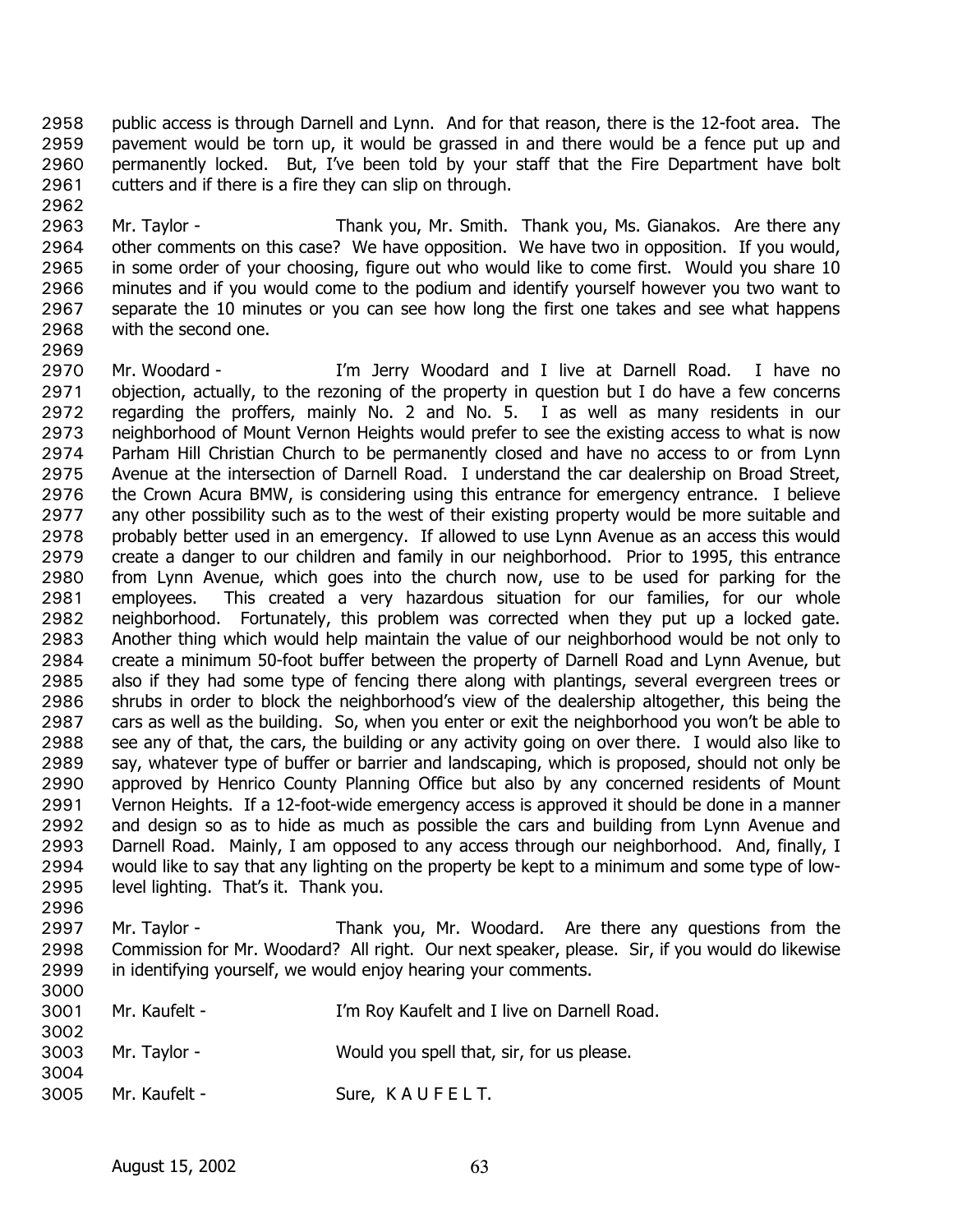| 3007 | Mr. Taylor - | Thank you, sir. |
|------|--------------|-----------------|

3008 3009 3010 3011 3012 3013 3014 3015 3016 3017 3018 3019 3020 3021 3022 3023 3024 3025 3026 3027 Mr. Kaufelt - The State of You're welcome, I'm very accustomed to that. Basically, like Mr. Woodard, I'm not opposed to the rezoning. I mean, it's a nice piece of property and it's got to be used for something and the car dealership apparently needs the space. However, I am opposed to having any entrance at Darnell and Lynn. We've experienced that in the past. It gets quite dangerous there. Now, there's mention of closing it off and doing away with the asphalt and landscaping it and making it 12-foot wide so a fire truck could get through there, but I would like to see it at least, preferably I'd like to see the fence put back so that there is no access. But, as a secondary measure, if that's necessary to have an emergency entrance, other than the one off of Broad Street, that it be gated, and it be gated in a like manner as the fence that currently surrounds that property, which I think is about five or six feet high with barbwire across the top, if my memory serves me correctly. They talk about landscaping. Well I get a little wheezy when somebody says that because to some people landscaping is we irrigate the yard and we throw some grass on it. Well, I'm like Jerry back here, I'd like to see the place screened off. I'd like to see it screened off with trees, shrubs, whatever so that when I come down Lynn Avenue toward Darnell Road, I'm not looking at a car lot, if you will, whether it be employee cars or repaired cars, loaner cars or whatever the case may be. I would like to see it screen by vegetation of some sort. Other than that, do with the property as they will. Those are my comments.

3028

Mr. Taylor - Thank you, Mr. Kaufelt. Are there any questions of Mr. Kaufelt?

3030 3031 Mr. Vanarsdall - Mr. Smith, do you want to shade some light on that for us?

3029

3006

3032 3033 3034 3035 3036 3037 3038 3039 3040 3041 3042 3043 3044 3045 3046 3047 3048 3049 Mr. Smith - Yes, sir, very briefly. The comment was made that you would like to cut off the access so that it would come through the west. The western part is the Boys Home and there is no public access, that's private property. In deed, if there was a fire you would have to go through the Boys Home, hang a left, go over across their fields and Lord only knows what is going to be there in the future and then go down a hill through a 25-foot buffer zone to whatever the problem is. The current road we want… as much as the neighbors want limited access, we want limited access. We do not want people coming off Darnell or Lynn coming onto the property when there are a number of cars parked back there. For that reason, we are certainly agreeable to a gate, five or six feet, the chain-link type, as the man suggested. And if he wants to put barbwire on top, fine. As far as the screening, I talked with one of those gentlemen earlier tonight, red tips or whatever. Whatever it takes to screen off the property so that they don't see the cars. That is equally as fine with us. I hope when you drive by Crown and you see the amount of money that they have put into that place, it is an entity, they don't do things half way. We heard about Twin Hickory tonight, but I assure you with respect to how they take care of their property that they do it in a first-class manner and we will do this parking lot the same. I think that addresses all of the comments that were made by the two gentlemen.

| 3050 | The lighting has been taken care of?<br>Mr. Vanarsdall - |                                                             |
|------|----------------------------------------------------------|-------------------------------------------------------------|
| 3051 |                                                          |                                                             |
| 3052 | Mr. Smith -                                              | Yes, sir, it has been. It's indirect lighting and it's low. |
| 3053 |                                                          |                                                             |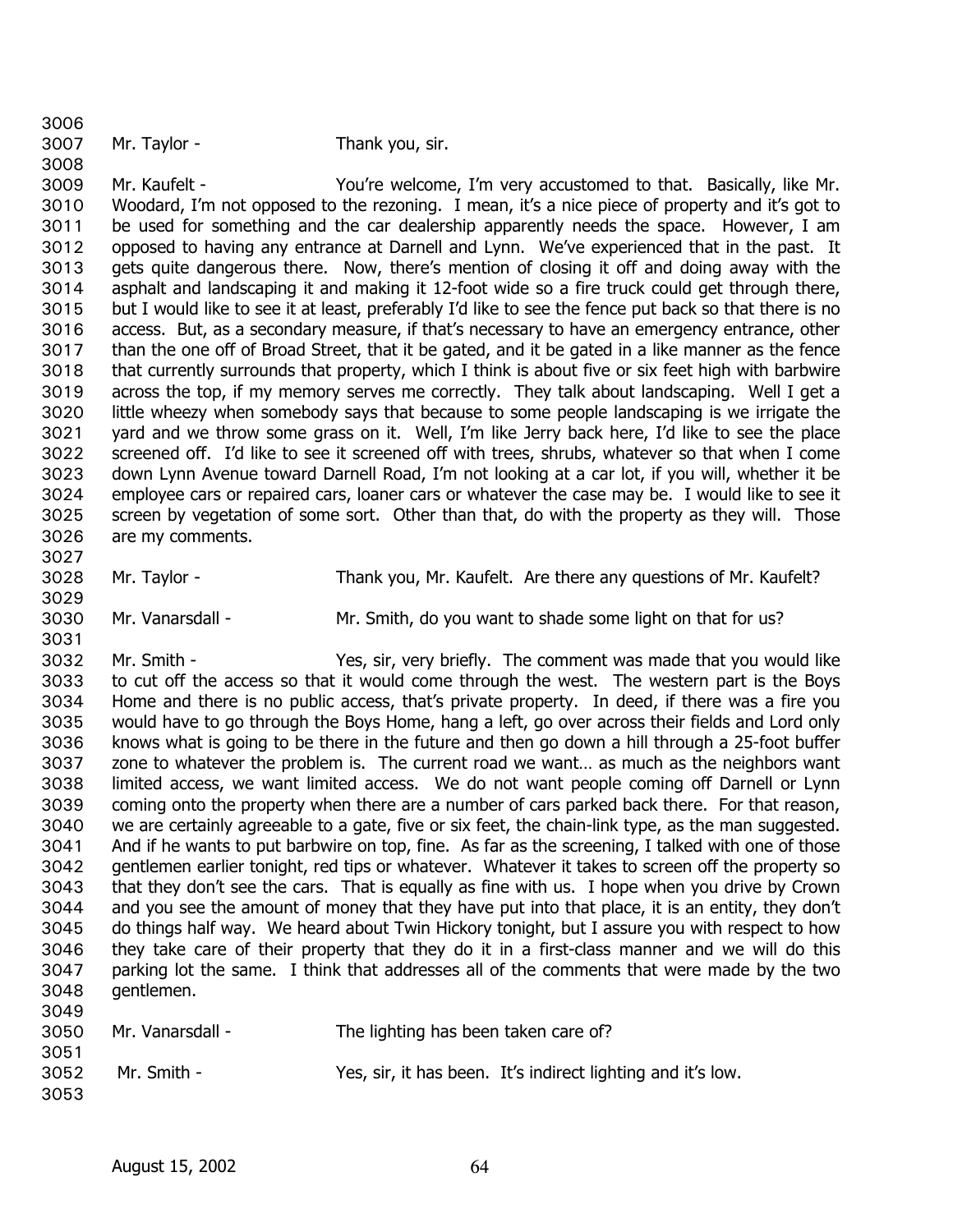Mr. Vanarsdall - You are using shoebox lighting and it won't overflow into the neighborhood. 3054 3055 3056 3057 3058 3059 3060 3061 3062 3063 3064 3065 3066 3067 3068 3069 3070 3071 3072 3073 3074 3075 3076 3077 3078 3079 3080 3081 3082 3083 3084 3085 3086 3087 3088 3089 3090 3091 3092 3093 3094 3095 3096 3097 3098 3099 3100 3101 Mr. Smith - Right. Mr. Vanarsdall - We never have allowed anything through the neighborhood there. That's one thing we have never done. We don't want anybody through that neighborhood. And that hasn't changed now, has it? You have a proffer here, and I'm confused…. The proffer is that it will only be from the automobile dealership. Mr. Smith - That's correct. Mr. Vanarsdall - Roy, are you talking about a gate? Where are you talking about putting a gate? Mr. Kaufelt - Where Darnell Road and Lynn comes together, right here (referring to rendering on the screen). If you look at your drawing on the screen you will see a road leaving Darnell and looking into…. Mr. Smith - Right there (referring to screen). Mr. Kaufelt - Yes, right there. Mr. Smith - There's a gate there now. Mr. Vanarsdall - Thought there has always been a gate there. Mr. Kaufelt - There was a gate there. It was put up in 1995 and we had this problem that we are talking about. It is a very tiny gate. A very lightweight gate, I will say. Also, by the way, that gate was open tonight before we came here. Mr. Vanarsdall - Well, that concerns me. We don't want anybody through the neighborhood, not a soul. Mr. Smith - That is exactly right. We don't want anybody coming through the parking lot. And the major reason we believe we need emergency access is the church. Mr. Vanarsdall - Well, I don't think he has a problem with the emergency access as long a the chain is lock. Mr. Smith - We have agreed to that. Mr. Vanarsdall - Because emergency vehicles can get anywhere. Mr. Kaufelt - My concern is the type of gate that will be there. Mr. Smith - We are agreeable to whatever type of gate the neighbors want to put up.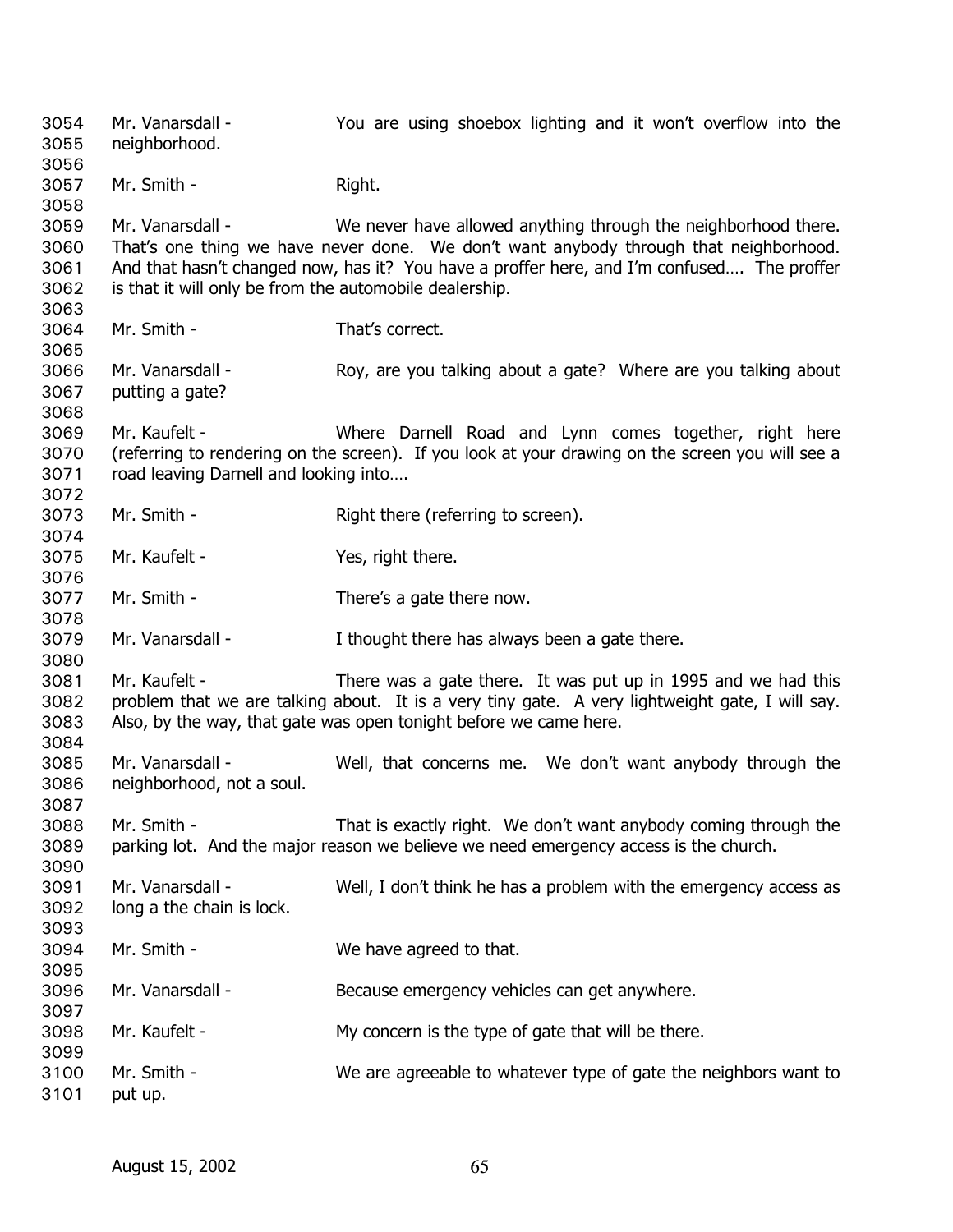3102 3103 3104 3105 3106 3107 3108 3109 3110 3111 3112 3113 3114 3115 3116 3117 3118 3119 3120 3121 3122 3123 3124 3125 3126 3127 3128 3129 3130 3131 3132 3133 3134 3135 3136 3137 3138 3139 3140 3141 3142 3143 3144 3145 3146 3147 3148 Mr. Jernigan - The Text Text Is there a five-foot gate there now? Mr. Smith - No, it's a pipe gate, it's a kind of a farm gate. Mr. Vanarsdall - The Mome of Where he's coming from is that when this all began, in 1995 I think it was, this was all going to be really lovely, just like tonight, and all of a sudden people started going through the neighborhood. The same thing they did at Haynes Jeep that somebody mentioned. Mr. Smith - Well, I was around in 1995, Mr. Vanarsdall, and it was closed off in 1995 and we came through and only the employees that came through there to the church came through Crown's parking lot. Mr. Vanarsdall - Now, tonight how can I get in writing or proffer or how can we get the gate there? Mr. Jernigan - So, in other words, would you be willing to put up, let's say a.... The rest of the gating is five feet. Mr. Smith - Yes. Mr. Jernigan - Would you be willing to put up a five-foot gate rather than the pipe gate there and keep it locked? Mr. Smith - The money is approaching the microphone. Ms. Gianakos - Believe me, it's not mine. Mr. Jernigan - Think Mr. Vanarsdall is looking for a little bit of assurance here. Ms. Gianakos - We have had discussions and we are committing to doing exactly what they want us to do. We will not allow employees to come through the Darnell Road. Mr. Vanarsdall - We already have that, No. 2 is the concern. Ms. Gianakos - The problem is the gate that he was talking about. Mr. Vanarsdall - Well, how about making proffer No. 7 about the gate, however you want to word it. Mr. Taylor - Mr. Vanarsdall, rather then add it we may want to add something to Item 4 because that comes up with the landscaping plan and a possibility of a fence and I think if we put the landscaping plan and the kind of trees that you are going to plant and the gate….. Mr. Smith - Actually, the gate is under No. 5 where you talk about the 12-foot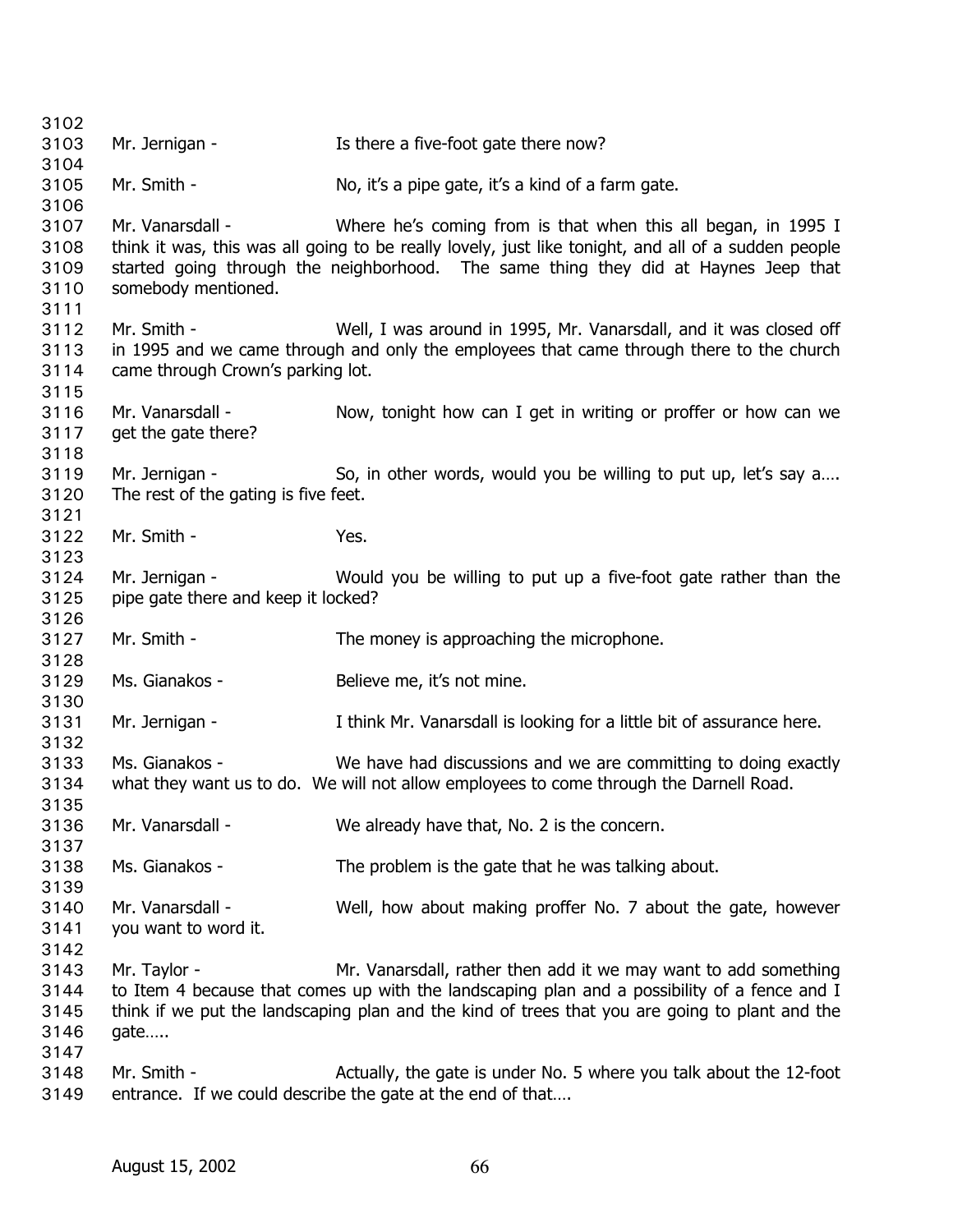Mr. Taylor - That describes the width but it doesn't describe whether it's going to be a chain-link or whatever. So, I think what you can do is just come up with a plan that implies this as a landscaping plan as a part. Mr. Silber - Think Mr. Vanarsdall is asking for it now. Mr. Archer - The Just proffer it now and we will be done with it. Mr. Taylor - The State of Just proffer it now and submit it when you can. Mr. Vanarsdall - Just proffer it now and be done with it. Mr. Taylor - And we will get a time limit on the proffers. Mr. Vanarsdall - Yes. Ms. Gianakos - Whatever you want us to do with it. Mr. Smith - (Unintelligible) Mr. Vanarsdall - What are you talking about, No. 4? Mr. Jernigan - He's talking about the gate. He's proffering that they will put up a gate that will be five-foot…. Mr. Vanarsdall - Well, where did he write it? Mr. Jernigan - The just verbally proffered it. Mr. Smith - They just told me I could verbally proffer it. Mr. Vanarsdall - All right, good. Is that all right, Randy? Mrs. Ware - The Mrs. Ware - I have a question for Mr. Emerson before we finish. Mr. Jernigan - The Muslim of think we have to waive the time limit on a verbal proffer. Mr. Taylor - Thelieve Mr. Smith still has the floor, frankly. Mr. Smith - T'm done. I was answering question. Mr. Taylor - OK. What we need to do is get an idea of how we are going to do the proffer. Mr. Silber - Mr. Smith, let me ask a question or two. If you are going to provide us with an additional proffer tonight, that's fine. They will have to waive the time limit

 to accept that, and you will need to write it formerly on your proffer form and sign it tonight, if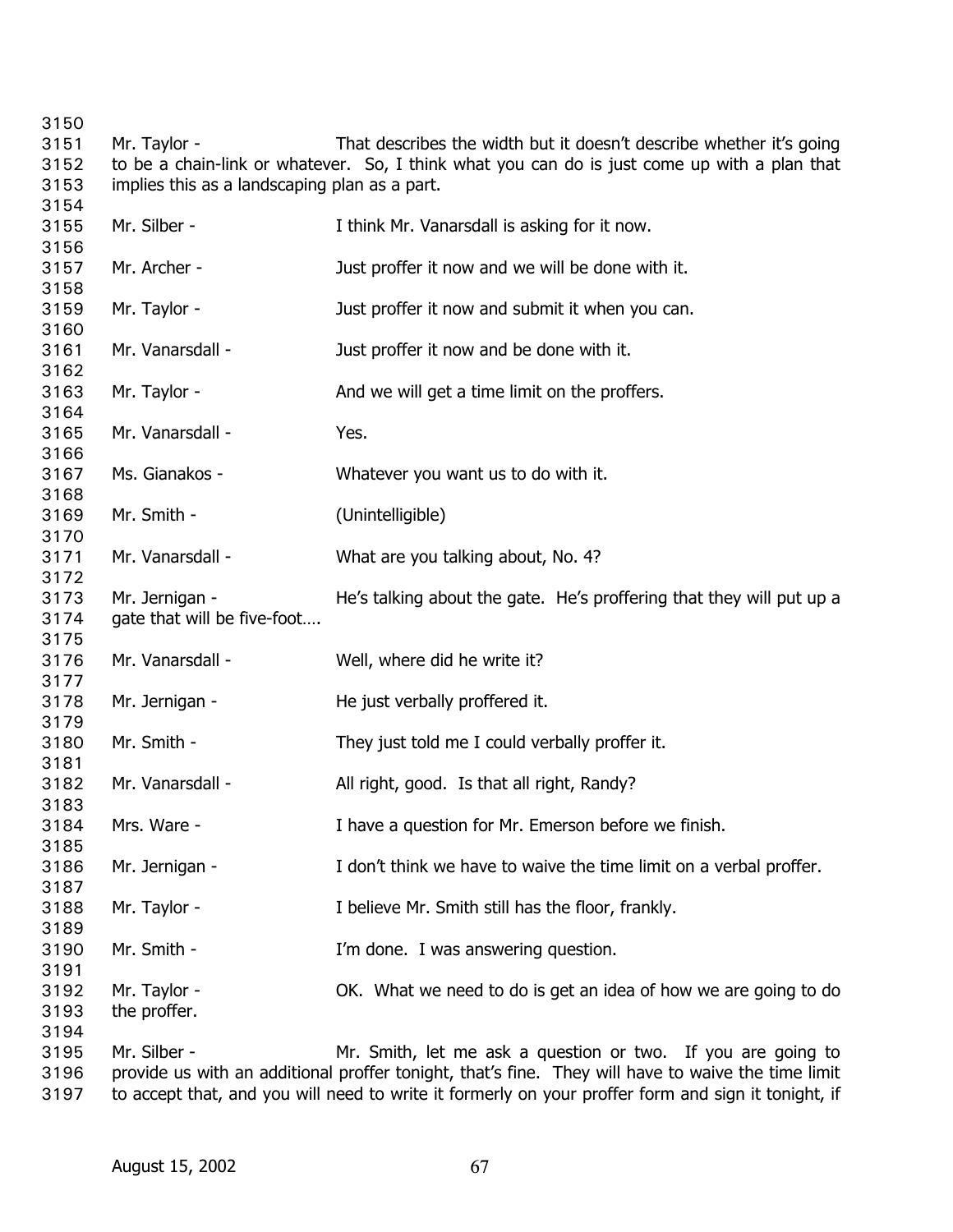that is what the Commission wants. But, let me point out an item or two. First of all, in the observation that I've made is that I think one of the concerns is there is already a 50-foot buffer that you are proffering along this edge. 3198 3199 3200

3202 Mr. Smith - Correct.

3201

3212

3214

3221

3227

3231

3203 3204 3205 3206 3207 3208 3209 3210 3211 Mr. Silber - The Super State State is a screening issue that the neighbors would prefer not to see the parking of the cars by the employees in this location, so it may be appropriate to have some fence that runs along there and the gate would be of similar material as the fence and would just be a swing gate that would be locked off so that if the Fire Department need to get in they would just cut it. But, some type of a screening fence in this 50-foot buffer to me seems like it would make sense. Now, if you like, you can work up some language and write it up now or you can commit that you will do that between now and the Board meeting. It is really up to Mr. Vanarsdall how he would like to handle that.

3213 Mr. Vanarsdall - Let's see what he wants first, Roy.

3215 3216 3217 3218 3219 3220 Mr. Kaufelt - You use the term screening fence. That disturbs me. There is already a fence all the way around that property, if my memory serves me correctly, except at this entrance. If they can put a gate comparable to the fence that currently exist, it's a chinklink fence, they could put a chink-link gate there that they could lock permanently except when used by emergency vehicles and then the landscaping give the screening like hedges and trees or whatever. I think that would make the neighborhood happy.

- 3222 3223 3224 3225 3226 Mr. Silber - That's fine. That will work fine. I'm just saying a chain-link fence you can see right through. So, the actual screening would be taken place by the landscaping. To block your view of the cars there will be landscaping. I was suggesting you may put some type of fence that would block your view in addition to that. But, if you just think the chain-link fence would do it, that's fine.
- 3228 3229 3230 Mr. Kaufelt - There's a maintenance problem with that because the slats break and then you have a trashy looking area in five to ten years, where if the vegetation is there it's just going to get denser and improve the screening, in my opinion.
- 3232 3233 3234 Mr. Taylor - We've got to get this on the record, so I would like to have Mr. Woodard, if you would, if you have something to say, please go to the microphone and identify yourself so that we can put it on the record.
- 3235
- 3236 3237 3238 3239 3240 3241 Mr. Woodard - Yes, this is Jerry Woodard speaking again. Mr. Smith and I talked about this earlier. This here is the entrance where the church is now (referring to screen). As you come up Darnell or come from Lynn, you can look straight into this property. The road right now is enough for two cars to go by, to go in and out of the church. So, it is wide enough for that, whatever that width is, it's probably about....
- 3242 3243 Mr. Vanarsdall - Sir, may I interrupt you for a minute?
- 3244 3245 Mr. Woodard - Yes.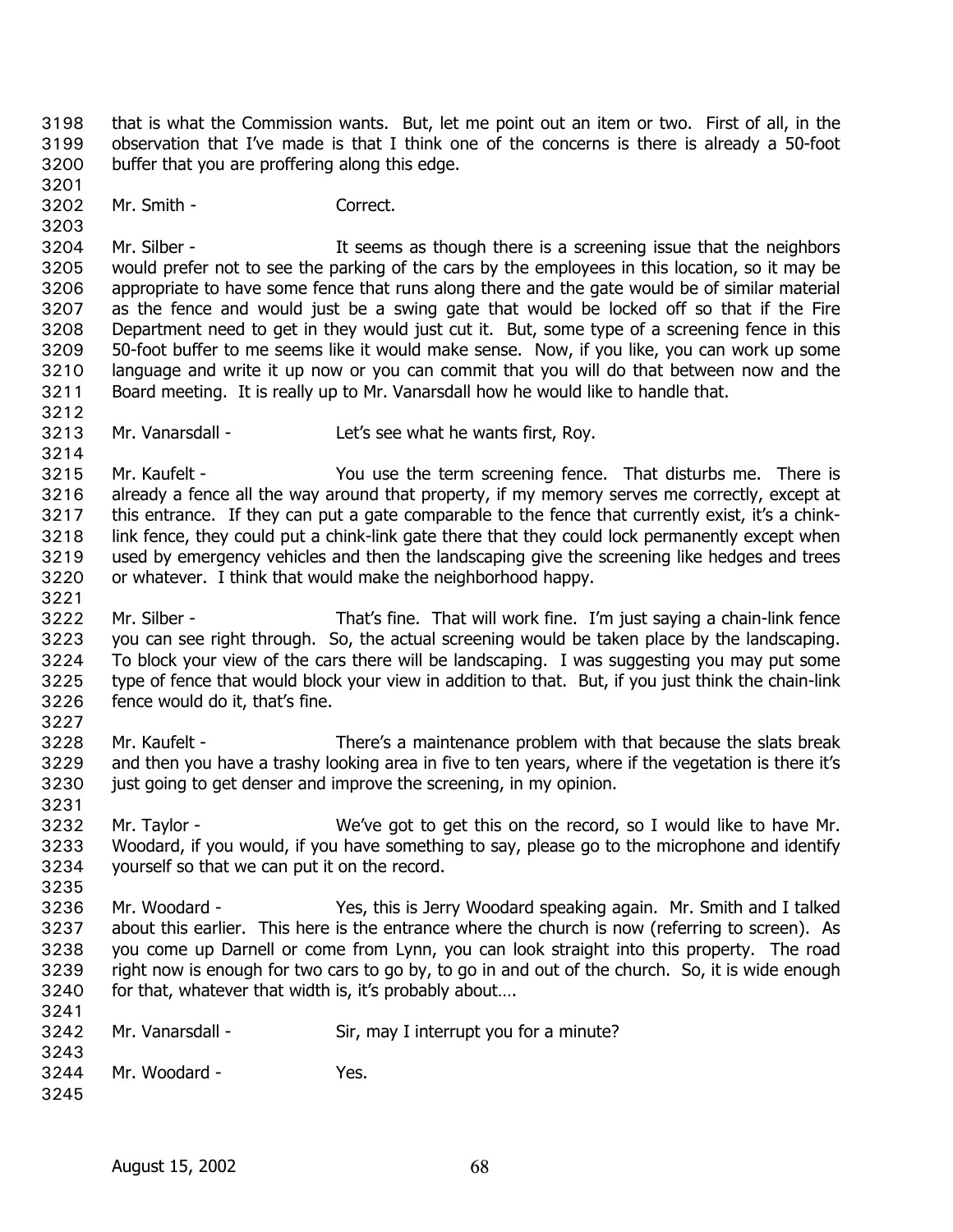3246 Mr. Vanarsdall - He's not listening. 3247 3248 3249 3250 3251 3252 3253 3254 3255 3256 3257 3258 3259 3260 3261 3262 3263 3264 3265 3266 3267 3268 3269 3270 3271 3272 3273 3274 3275 3276 3277 3278 3279 3280 3281 3282 3283 3284 3285 3286 3287 3288 3289 3290 3291 3292 3293 Mr. Woodard - The and I have already talked about this, so he knows. So, everything is fine, we are in agreement. So, just do as I say. We talked about the way as you come in here how you can see into this property and we talked about rerouting it kind of to where it swings southward and then kind of curve that road now. Now, it's not going to be a road because it is going to be eliminated, but the little grassy area whatever they need for access for the Fire Department instead of just coming straight down like it is now, to try to reroute it so it helps to block the view. Now, I don't know if that needs to be proffered or written in the landscaping plans or something like that, but I just wanted to make sure that that was clear, not only the fencing but the shape of the access area, if it needs to be there at all. Mr. Taylor - Thank you, Mr. Woodard. Mr. Jernigan - What you are saying you physically want to change the entrance road coming into it? Mr. Woodard - Well, instead of just straight in because it's wide enough for two cars now. They are talking about a 12-foot area of clear land. If you have shrubs and trees outside of this 12-foot area, if it is wide enough now for two cars you could, as I said, instead of coming straight in just kind of curve it around a little bit, as much as possible, to create so that when you are coming from either direction, Lynn Avenue or Darnell Road, you are not actually looking straight in through any access you are looking, actually around a corner to see into the lot. Mr. Silber - The Mr. Woodard, the proffer says the landscape plan would have to be submitted. When the landscape plan is submitted I think the details of that would be worked out. You have a very good point. I think we can work on those details when the plan is submitted. Mr. Vanarsdall - We will get that at POD time. Mr. Woodard - POD, tell me what that is, payable on debt? Mr. Vanarsdall - That's a Plan of Development. Mr. Taylor - That's a plan of development that goes with the site. Mr. Smith can prepare, as a part of the landscaping plan, working with Mr. Emerson and the staff, we can come up with a plan that is submitted to the County. And as a part of the landscaping plan, we can have the fence, the adjacent roadway and whatever landscaping you all depend on. Mr. Woodard - That's fine. Mr. Taylor - But, I think what we should do, Mr. Vanarsdall, is just approve this predicated on the fact that we will get our updated landscaping plan that coordinated with the neighbors. Mr. Vanarsdall - All right. Is everything fine?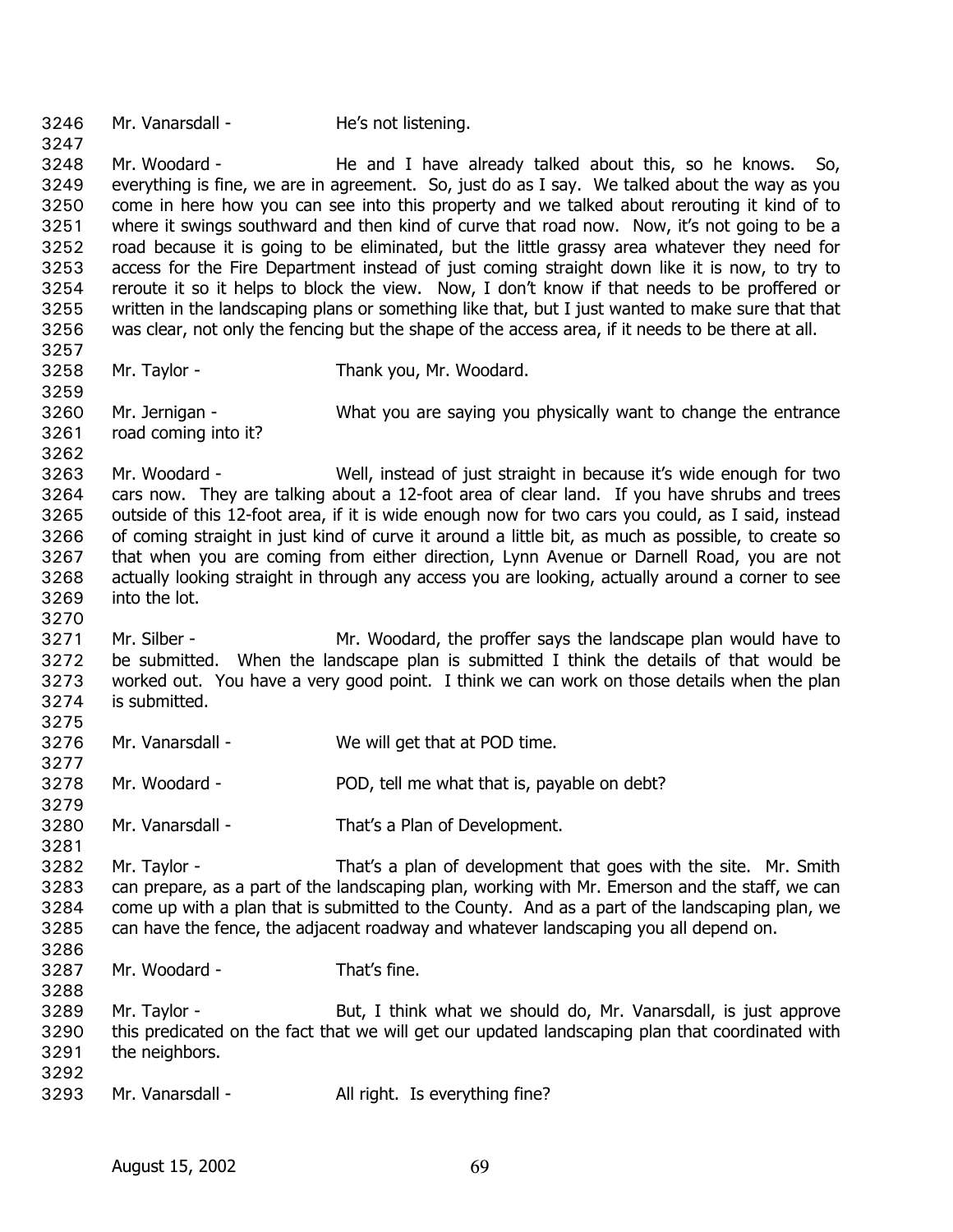3294 3295 3296 3297 3298 3299 3300 3301 3302 3303 3304 3305 3306 3307 3308 3309 3310 3311 3312 3313 3314 3315 3316 3317 3318 3319 3320 3321 3322 3323 3324 3325 3326 3327 3328 3329 3330 3331 3332 3333 3334 3335 3336 3337 3338 3339 3340 3341 Mrs. Ware - I have one question for Mr. Emerson. It will be real quick. I just want to clarify proffers Nos. 4 and 5. It says that they will be submitted to the Planning Office for approval, but this will come back through the full POD process, right? Mr. Emerson - Yes, it will. The reason that's that way, let me explain it to you real quick. When we originally started with this we didn't know that the parking lot was going to become quite as intense as it has, and these proffers were worked out prior to the submittal of the expanded plan. As we discussed this, and the applicant became more knowledgeable of the uses that they were restricting themselves to, that's when the use of the building became clearer and the expansion of the parking lot. The expansion of the parking lot, the BMP required, automatically kicks it into your plan of development review. So, that's the reason that verbiage was in there because at one time it was nothing more than the existing space as the original discussion. So, that's why it was that way. Mrs. Ware - Thank you. Mr. Taylor - Thank you, Mr. Emerson. I guess, Mr. Vanarsdall, a motion is in order. Mr. Emerson - The State State some suggested language that I worked out real quick with Mr. Smith. I don't know if this is what you are talking about regarding the gate but real quickly this came out. "The gate provided to prohibit access to Lynn Avenue and Darnell Road shall be of the same kind and similar material as the existing perimeter fence." Mr. Vanarsdall - Would that be proffer No. 7? Mr. Emerson - That would be proffer No. 7, if Mr. Smith agrees to it. Mr. Smith - Tagree to it. Mr. Emerson - Now, the existing fence is chain-link, as the residents know, and that locks you into the chain-link. Mr. Vanarsdall - And y'all remember you get another shot at it when it comes up for the plan of development and landscape. Mr. Kaufelt - Do we have a date for that yet? Mr. Vanarsdall - No. They have to file it. It could be by Christmas, it could be by next Easter. Mr. Taylor - Mr. Vanarsdall, a motion please. Mr. Archer - We've got to waive the time limit first. Mr. Vanarsdall - All right. I move that C-40C-02 be recommended to the Board of Supervisors for approval and we have proffers 1 through 7.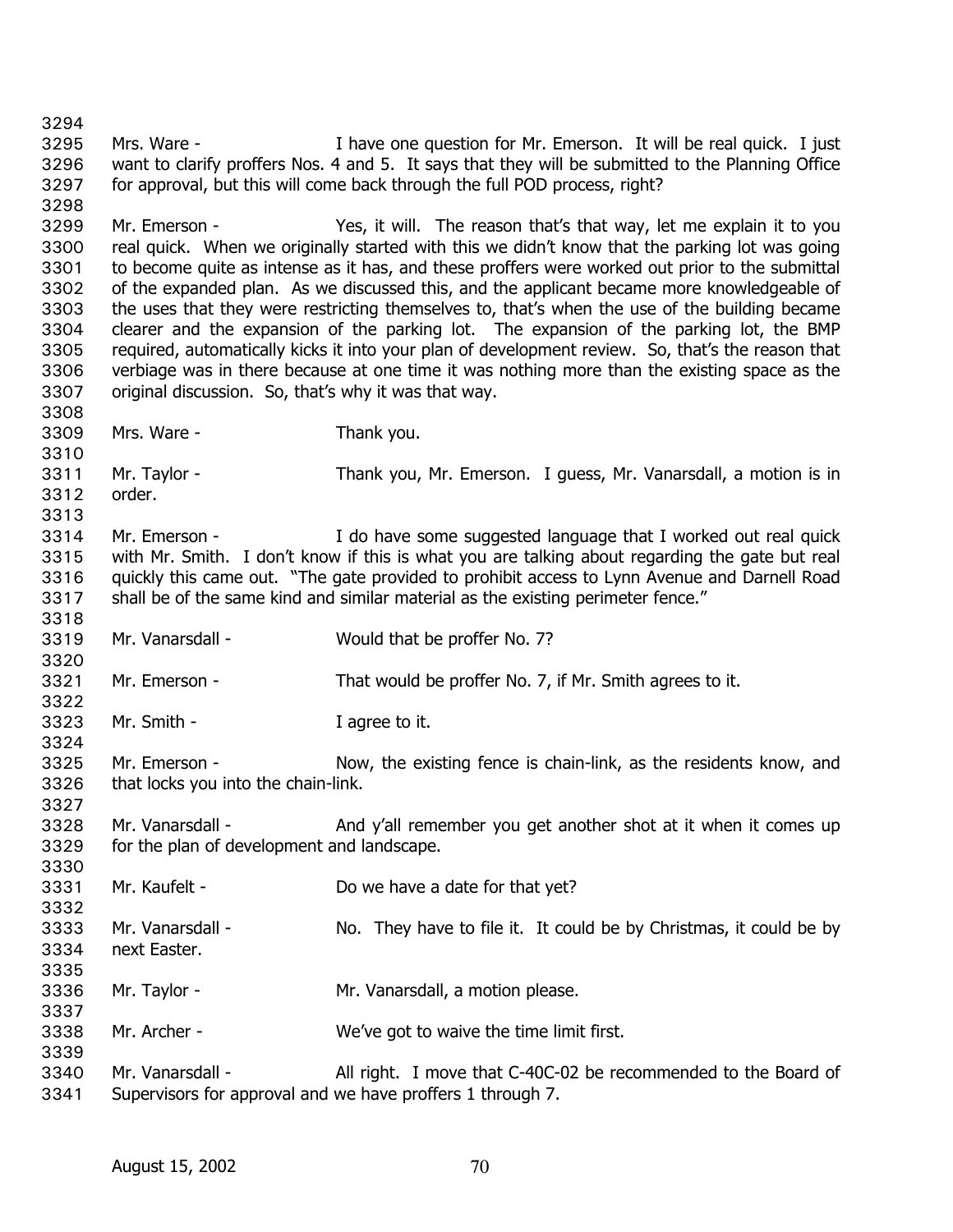3342 3343 3344 3345 3346 3347 3348 3349 3350 3351 3352 3353 3354 3355 3356 3357 3358 3359 3360 3361 3362 3363 3364 3365 Mr. Silber - We have to waive the time limit. Mr. Vanarsdall - Oh. I have to waive the time limit on the proffer. I make a motion to waive the time limit on the proffers. Mr. Archer - Second, Mr. Chairman. Mr. Taylor - The motion was made by Mr. Vanarsdall and seconded by Mr. Archer to waive the time limit on the proffers. All in favor say aye…all opposed say nay. There being no opposition, the time limit on the proffers is approved. The vote is 5-0 (Mr. Thornton abstained). Now to the case. The Planning Commission approved to waive the time limit for the proffers for C-40C-02. Mr. Vanarsdall - I move that we recommend to the Board to approve the case for C-40C-02. Mr. Archer - Second. Mr. Taylor - The motion was made by Mr. Vanarsdall and seconded by Mr. Archer to approve case C-40C-02. All in favor say aye. All opposed say no. The motion passes. **REASON:** Acting on a motion by Mr. Vanarsdall, seconded by Mr. Archer, the Planning Commission voted 5-0 (one abstention) to recommend the Board of Supervisors **grant** the request because, with the proffered conditions, it would not be expected to adversely affect the pattern of zoning and land use in the area. 3366 3367 3368 3369 3370 3371 3372 3373 3374 3375 3376 3377 3378 3379 3380 3381 3382 3383 3384 3385 3386 3387 3388 3389 **APPROVAL OF MINUTES: Planning Commission July 11, 2002**  Mr. Taylor - Do we have a motion with regard to the minutes? These are the minutes of the meeting held on July 11, 2002. Mr. Jernigan - The Mr. Chairman, I make a motion that we approve the minutes. Mr. Vanarsdall - Second. Mr. Taylor - The motion was made by Mr. Jernigan and seconded by Mr. Vanarsdall to approve the minutes of July 11, 2002. All in favor say aye…all opposed say nay. Being no opposition, the minutes of the July 11, 2002, meeting is approved. Now do I have a motion to adjourn? Mr. Silber - Al, can I have another minute or two of your time? Mr. Taylor - The Mes. Mr. Silber - This past Tuesday the Board of Supervisors approved three board papers. One was the ordinance on the Urban Mixed Use District, Zoning Ordinance. If you will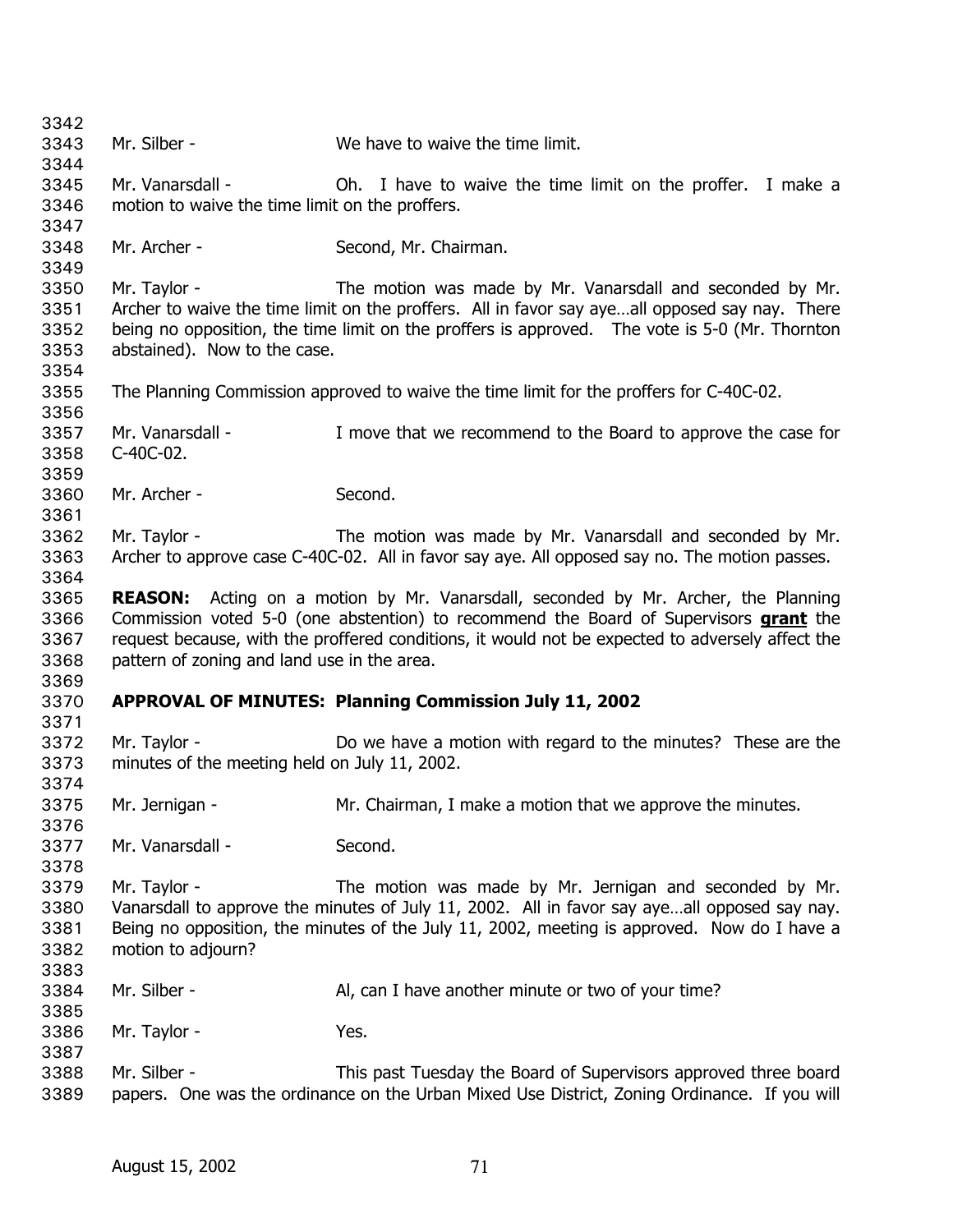recall, you had that the month before. In addition to that, they approved the Guidelines and Classification, as a part of the Land Use Plan, the Comprehensive Plan for UMU (Urban Mixed Use District) and thirdly, they passed a resolution requesting that the Planning Commission study an amendment of the Land Use Plan to incorporate an Urban Mixed Use Area, a Land Use Plan designation at the request that was made by Rocketts Landing. So, the Planning Commission needs to set a public hearing to consider the study of the area in the vicinity of Rocketts Landing for Urban Mixed Use Area. We were hoping to have this hearing on September 10. We still hope to do that. The difficulty is that we have made a request of the applicant's of Rocketts Landing to provide us with the necessary information so that we can perform this study so that we can bring it to the Planning Commission. But, at this point in time, we do not have that information from the applicant. We hope that we will have this by tomorrow but we don't have it at this point. We don't have another opportunity to set a public hearing because there is no other Planning Commission meeting between now and September 10. So, we would perhaps request of the Planning Commission to set a public hearing…. Oh, the date is wrong (speaking to Mr. Emerson) Oh, September 12, 2002. Thank you very much. Staff has corrected me. It is September 12 and we would need the Planning Commission to set the public hearing for September 12 with the understanding that if we do not get the information that we need, in a timely fashion, like by tomorrow or Monday at the latest, that we would have the right to pull back and set another public hearing date. 3390 3391 3392 3393 3394 3395 3396 3397 3398 3399 3400 3401 3402 3403 3404 3405 3406 3407 3408 3409

3410

3411

3416

3418

3424

3427

3429

3431

3433

3436

Mr. Taylor - **We would do that as a part of our zoning meeting?** 

3412 3413 3414 3415 Mr. Silber - Yes, it would be a part of the zoning meeting and we would probably prefer that this be first on the agenda. So, we could set a UMU public hearing for 7:00 p.m. and then do zoning at 7:30 p.m. Or, if you feel hungry we could serve dinner to the Planning Commission and then go into the public hearing, like at 6:30 p.m.

- 3417 Mr. Archer - T'm hungry now.
	-

3419 3420 3421 3422 Mr. Taylor - We will do this the reasonable way. We will do dinner in the conference room, work session there and then we'll have the regular meeting. That sounds reasonable?

3423 Mr. Silber - T'm not sure we have a work session scheduled.

3425 3426 Mr. Emerson - We have some things, that's what we were just talking about, if you want to add a work session, we would like to go over the Sandston Area Study.

- 3428 Mr. Silber - The Sandston Area Study?
- 3430 Mr. Emerson - The guidelines and special strategies.
- 3432 Mr. Silber - Lee, can you be ready by the  $12<sup>th</sup>$ ?
- 3434 3435 Mr. Taylor - **Do we need a motion for that or can we adopt that as a scheduled** activity?
- 3437 Mr. Silber - Think we need a motion for the public hearing.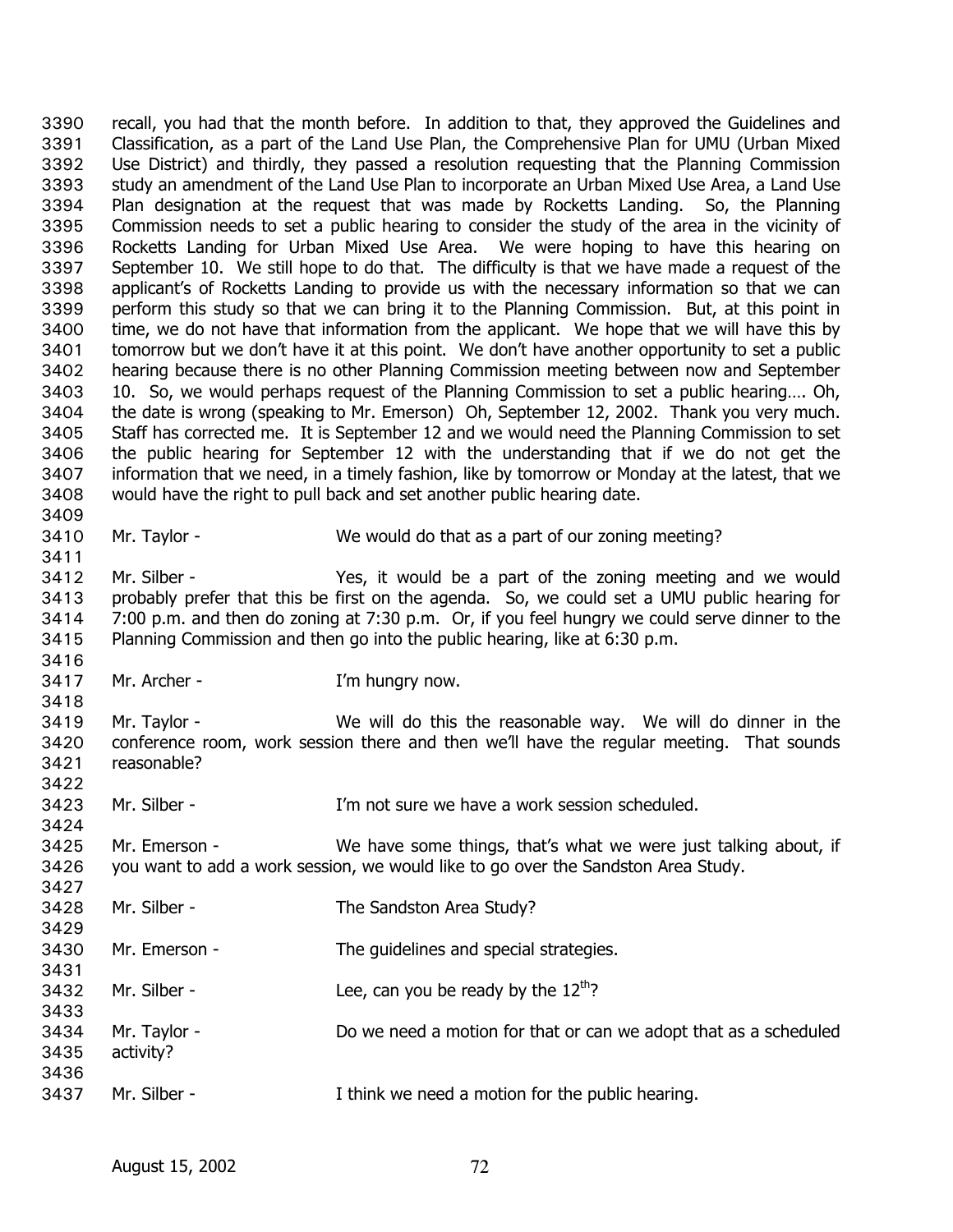Mr. Taylor - All right. Then I will move that we schedule a public meeting at 6:00 p.m. or 6:30 p.m.? Mr. Jernigan - Well, we are going to eat, but what time will the public hearing start, 6:30 p.m.? Mr. Silber - Think if we are going to have a work session before the Planning Commission hearing, I think we should start the Planning Commission hearing around the normal time so we can have our work session on Sandston, provide you dinner, and then still have time to get here around 7 o'clock. So, I'm fine with starting the public hearing at 7:00 p.m. for UMU District and then have our zoning cases start at 7:30 p.m. Have a work session, maybe have dinner like 5:45 p.m., and then the work session around 6:15 p.m. Something along those lines. Mr. Archer - The Music Service Contract The Music Service Contract The Music Service Contract The Music Service Contract The Music Service Contract The Music Service Contract The Music Service Contract The Music Service Co Mr. Taylor - That works for us. Mr. Silber - So you are setting a public hearing on designating the area around Rocketts Landing for public hearing at 7:00 p.m. on the  $12<sup>th</sup>$  of September. Mr. Vanarsdall - And the work session at what time? Mr. Silber - The work session at 6:15 p.m. Mrs. Ware - So, we will eat before, which is the key information. Mr. Taylor - Then I will move that on September 12, 2002, we schedule a working meeting to begin at 6:15 p.m. on Thursday and follow that by our normal zoning meeting. Mr. Jernigan - Second. Mr. Taylor - The motion was made by Mr. Taylor and seconded by Mr. Jernigan. All in favor say aye…all opposed say nay. The ayes have it. The motion is carried. Mr. Vanarsdall - The Mixed Use will be about 30 minutes? Mr. Silber - I think that we should go ahead and schedule the zoning cases at 7:30 p.m. in case we finish by that time, but if we go over, we go over. Mr. Taylor - We have the opportunity to schedule that without a motion, right? I mean we can just make it right? Within the motion I just made, we can schedule that. Mr. Silber - Yes.